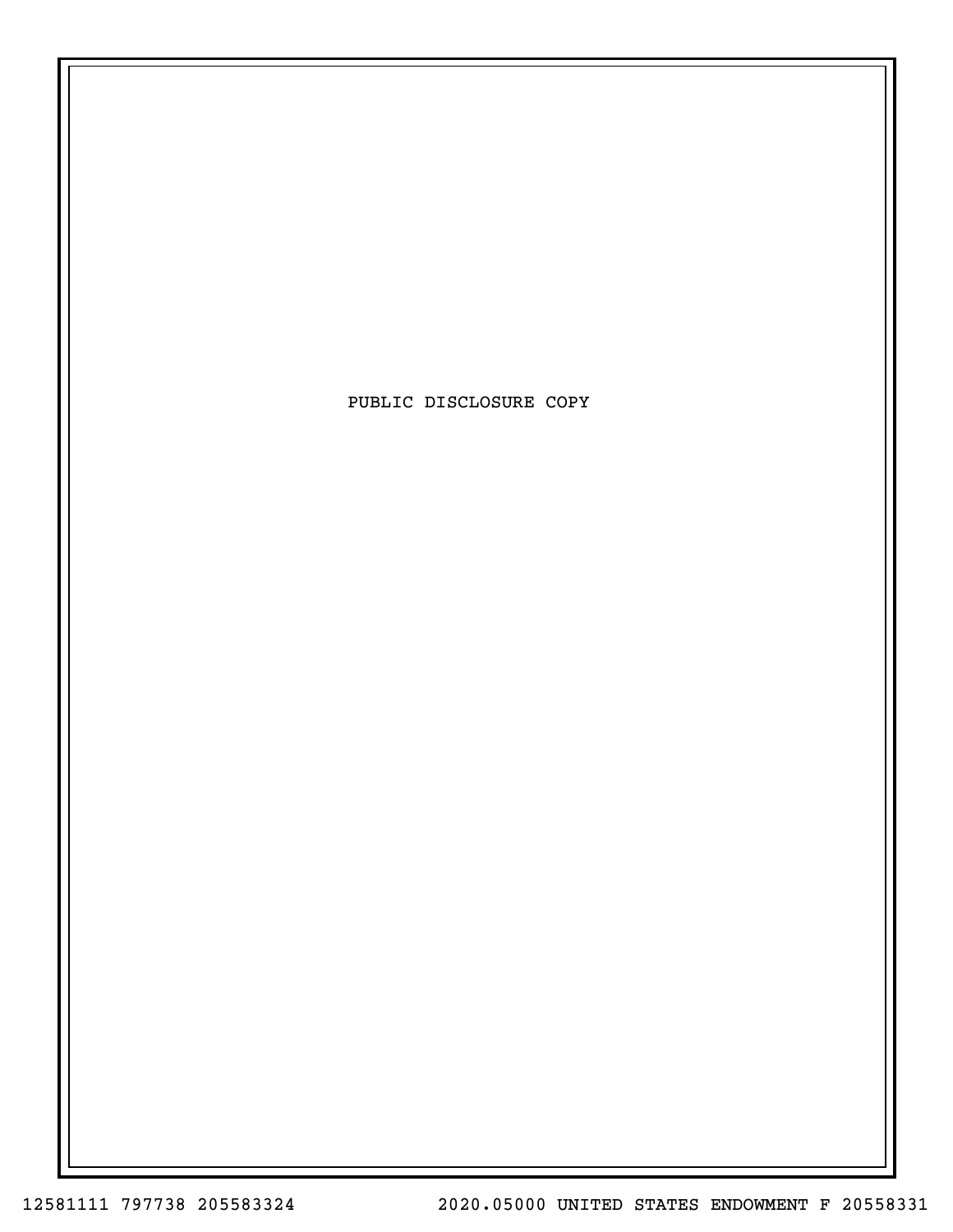|                                      |                                                        | <b>Return of Organization Exempt From Income Tax</b>                                                                                                                       |            |                                                           |    | OMB No. 1545-0047                          |
|--------------------------------------|--------------------------------------------------------|----------------------------------------------------------------------------------------------------------------------------------------------------------------------------|------------|-----------------------------------------------------------|----|--------------------------------------------|
| Form 990                             |                                                        | Under section 501(c), 527, or 4947(a)(1) of the Internal Revenue Code (except private foundations)                                                                         |            |                                                           |    |                                            |
|                                      |                                                        | Do not enter social security numbers on this form as it may be made public.                                                                                                |            |                                                           |    |                                            |
|                                      | Department of the Treasury<br>Internal Revenue Service | Go to www.irs.gov/Form990 for instructions and the latest information.                                                                                                     |            |                                                           |    | <b>Open to Public</b><br><b>Inspection</b> |
|                                      |                                                        | A For the 2020 calendar year, or tax year beginning                                                                                                                        | and ending |                                                           |    |                                            |
| <b>B</b> Check if                    |                                                        | <b>C</b> Name of organization                                                                                                                                              |            | D Employer identification number                          |    |                                            |
| applicable:                          |                                                        | UNITED STATES ENDOWMENT FOR FORESTRY                                                                                                                                       |            |                                                           |    |                                            |
| Address<br>change                    |                                                        | AND COMMUNITIES, INC.                                                                                                                                                      |            |                                                           |    |                                            |
| Name<br>change                       |                                                        | Doing business as                                                                                                                                                          |            | 20-5583324                                                |    |                                            |
| Initial<br>return                    |                                                        | Number and street (or P.O. box if mail is not delivered to street address)                                                                                                 | Room/suite | E Telephone number                                        |    |                                            |
| Final<br>return/                     |                                                        | 908 EAST NORTH STREET                                                                                                                                                      |            | $864 - 233 - 7646$                                        |    |                                            |
| termin-<br>ated                      |                                                        | City or town, state or province, country, and ZIP or foreign postal code                                                                                                   |            | G Gross receipts \$                                       |    | 12,302,581.                                |
| Amended<br>return                    |                                                        | 29601<br>GREENVILLE, SC                                                                                                                                                    |            | H(a) Is this a group return                               |    |                                            |
| Applica-<br>tion                     |                                                        | F Name and address of principal officer: PETER C. MADDEN                                                                                                                   |            | for subordinates?                                         |    | $\sqrt{}$ Yes $\sqrt{}$ X $\sqrt{}$ No     |
| pending                              |                                                        | 908 EAST NORTH STREET, GREENVILLE, SC                                                                                                                                      | 29601      | $H(b)$ Are all subordinates included? $\Box$ Yes          |    | l No                                       |
|                                      |                                                        | Tax-exempt status: $X \overline{X}$ 501(c)(3)<br>$501(c)$ (<br>$\sqrt{\bullet}$ (insert no.)<br>$4947(a)(1)$ or                                                            | 527        | If "No," attach a list. See instructions                  |    |                                            |
|                                      |                                                        | J Website: WWW.USENDOWMENT.ORG                                                                                                                                             |            | $H(c)$ Group exemption number $\blacktriangleright$       |    |                                            |
|                                      |                                                        | K Form of organization: X Corporation<br>Other $\blacktriangleright$<br>Trust<br>Association                                                                               |            | L Year of formation: $2006$ M State of legal domicile: DE |    |                                            |
| Part I                               | <b>Summary</b>                                         |                                                                                                                                                                            |            |                                                           |    |                                            |
| 1.                                   |                                                        | Briefly describe the organization's mission or most significant activities: TO ADVANCE POSITIVE CHANGE FOR                                                                 |            |                                                           |    |                                            |
| Governance                           |                                                        | THE NATION'S WORKING FORESTS AND FOREST-RELIANT COMMUNITIES                                                                                                                |            |                                                           |    |                                            |
| 2                                    |                                                        | Check this box $\blacktriangleright$ $\Box$ if the organization discontinued its operations or disposed of more than 25% of its net assets.                                |            |                                                           |    |                                            |
| з                                    |                                                        | Number of voting members of the governing body (Part VI, line 1a)                                                                                                          |            | 3                                                         |    | 12                                         |
| 4                                    |                                                        |                                                                                                                                                                            |            | $\overline{\mathbf{4}}$                                   |    | 11                                         |
| 5                                    | $\overline{5}$                                         |                                                                                                                                                                            |            |                                                           |    |                                            |
|                                      |                                                        |                                                                                                                                                                            |            | $6\phantom{a}$                                            |    | 11                                         |
|                                      |                                                        |                                                                                                                                                                            | 7a         |                                                           | 0. |                                            |
|                                      |                                                        |                                                                                                                                                                            |            | 7b                                                        |    | 0.                                         |
|                                      |                                                        |                                                                                                                                                                            |            | <b>Prior Year</b>                                         |    | <b>Current Year</b>                        |
| 8                                    |                                                        | Contributions and grants (Part VIII, line 1h)                                                                                                                              |            | 10,675,091.                                               |    | 10,387,679.                                |
| 9                                    |                                                        | Program service revenue (Part VIII, line 2g)                                                                                                                               |            | 0.                                                        |    | 0.                                         |
| 10                                   |                                                        |                                                                                                                                                                            |            | 2,887,439.                                                |    | 1,572,215.                                 |
| 11                                   |                                                        | Other revenue (Part VIII, column (A), lines 5, 6d, 8c, 9c, 10c, and 11e)                                                                                                   |            | 283, 233.                                                 |    | 342,687.                                   |
| 12                                   |                                                        | Total revenue - add lines 8 through 11 (must equal Part VIII, column (A), line 12)                                                                                         |            | 13,845,763.                                               |    | 12, 302, 581.                              |
| 13                                   |                                                        | Grants and similar amounts paid (Part IX, column (A), lines 1-3)                                                                                                           |            | 13,308,973.                                               |    | 13,029,779.                                |
| 14                                   |                                                        | Benefits paid to or for members (Part IX, column (A), line 4)                                                                                                              |            | 0.                                                        |    | 0.                                         |
|                                      |                                                        | 15 Salaries, other compensation, employee benefits (Part IX, column (A), lines 5-10)                                                                                       |            | 1,822,723.                                                |    | 2,659,238.                                 |
|                                      |                                                        |                                                                                                                                                                            |            | $\mathbf 0$ .                                             |    | $\mathbf 0$ .                              |
| Expense                              |                                                        | <b>b</b> Total fundraising expenses (Part IX, column (D), line 25)                                                                                                         | 0.         |                                                           |    |                                            |
| 17                                   |                                                        | Other expenses (Part IX, column (A), lines 11a-11d, 11f-24e)                                                                                                               |            | 840,610.                                                  |    | 2,696,539.                                 |
| 18                                   |                                                        | Total expenses. Add lines 13-17 (must equal Part IX, column (A), line 25)                                                                                                  |            | 15,972,306.                                               |    | 18, 385, 556.                              |
| 19                                   |                                                        |                                                                                                                                                                            |            | $-2, 126, 543.$                                           |    | $-6,082,975.$                              |
|                                      |                                                        |                                                                                                                                                                            |            | <b>Beginning of Current Year</b>                          |    | <b>End of Year</b>                         |
| Net Assets or<br>Fund Balances<br>20 | Total assets (Part X, line 16)                         |                                                                                                                                                                            |            | 262, 794, 587.                                            |    | 281, 516, 467.                             |
| 21                                   |                                                        | Total liabilities (Part X, line 26)                                                                                                                                        |            | $\overline{4}$ , 433, 090.                                |    | 8,407,249.                                 |
| 22                                   |                                                        |                                                                                                                                                                            |            | 258, 361, 497.                                            |    | 273, 109, 218.                             |
| Part II                              | <b>Signature Block</b>                                 |                                                                                                                                                                            |            |                                                           |    |                                            |
|                                      |                                                        | Under penalties of perjury, I declare that I have examined this return, including accompanying schedules and statements, and to the best of my knowledge and belief, it is |            |                                                           |    |                                            |
|                                      |                                                        | true, correct, and complete. Declaration of preparer (other than officer) is based on all information of which preparer has any knowledge.                                 |            |                                                           |    |                                            |
|                                      |                                                        |                                                                                                                                                                            |            |                                                           |    |                                            |

\*\* PUBLIC DISCLOSURE COPY \*\*

 $\mathbf{I}$ 

| Sign<br>Here                                                                                                                                                                                                      | Signature of officer<br>MADDEN,<br>PETER C.<br>Type or print name and title                        | PRESIDENT/CEO                             |                              | Date                                                                                     |  |  |  |  |  |
|-------------------------------------------------------------------------------------------------------------------------------------------------------------------------------------------------------------------|----------------------------------------------------------------------------------------------------|-------------------------------------------|------------------------------|------------------------------------------------------------------------------------------|--|--|--|--|--|
| Paid<br>Preparer                                                                                                                                                                                                  | Print/Type preparer's name<br>AMY BIBBY<br>DIXON HUGHES GOODMAN,                                   | Preparer's signature<br>AMY BIBBY<br>LLP. | Date                         | <b>PTIN</b><br>Check<br>P00445891<br>$11/11/21$ self-employed<br>Firm's EIN > 56-0747981 |  |  |  |  |  |
| Use Only                                                                                                                                                                                                          | Firm's name<br>500 RIDGEFIELD COURT<br>Firm's address $\blacktriangleright$<br>ASHEVILLE, NC 28806 |                                           | Phone no. $828 - 254 - 2254$ |                                                                                          |  |  |  |  |  |
| x<br>Yes<br>No<br>May the IRS discuss this return with the preparer shown above? See instructions<br>Form 990 (2020)<br>LHA For Paperwork Reduction Act Notice, see the separate instructions.<br>032001 12-23-20 |                                                                                                    |                                           |                              |                                                                                          |  |  |  |  |  |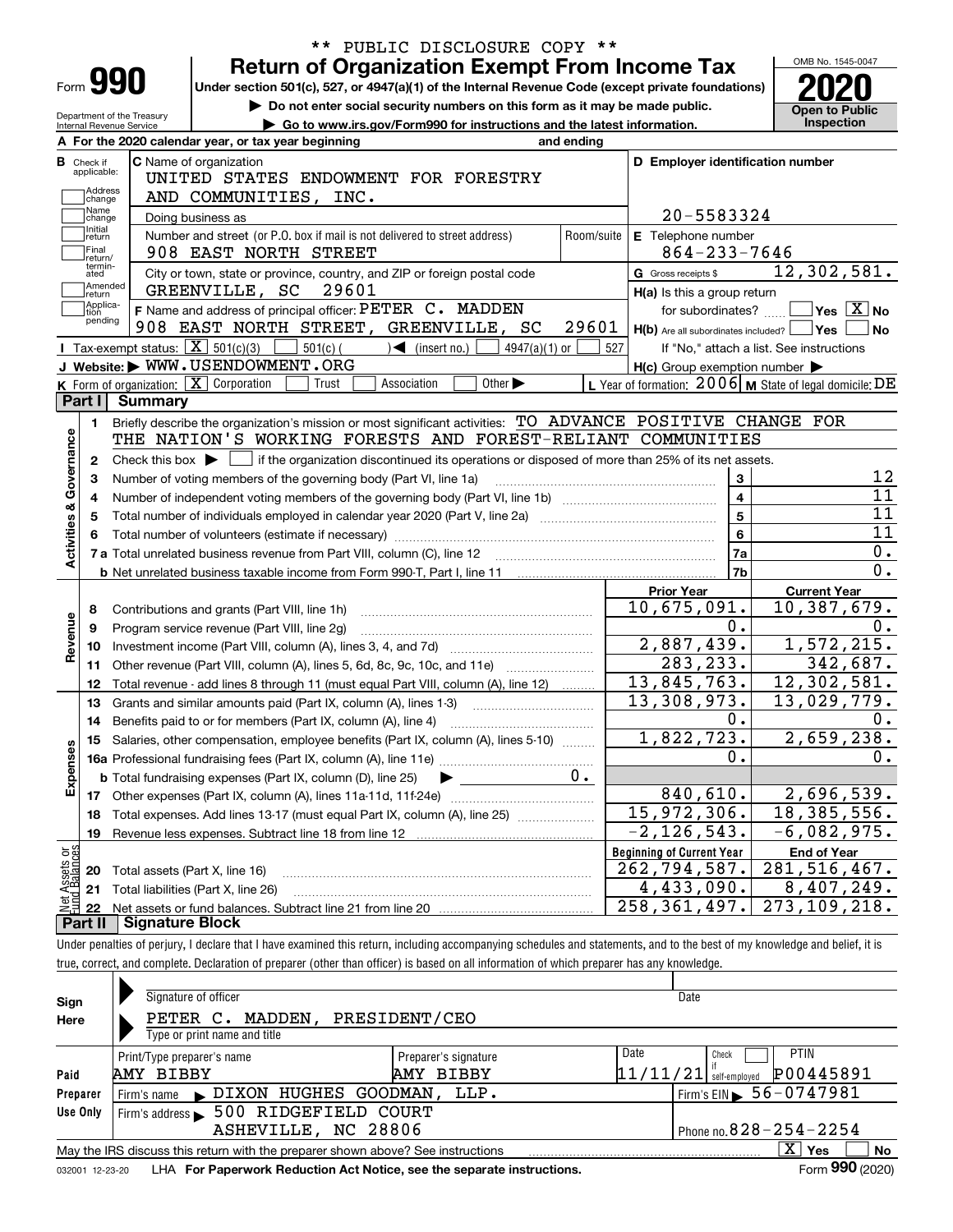|              | Form 990 (2020)<br>Part III   Statement of Program Service Accomplishments        | AND COMMUNITIES, INC.                                                                                        | 20-5583324                                                                                                                                   | Page 2                                |
|--------------|-----------------------------------------------------------------------------------|--------------------------------------------------------------------------------------------------------------|----------------------------------------------------------------------------------------------------------------------------------------------|---------------------------------------|
|              |                                                                                   |                                                                                                              |                                                                                                                                              | $\overline{\mathbf{x}}$               |
| $\mathbf{1}$ | Briefly describe the organization's mission:                                      |                                                                                                              |                                                                                                                                              |                                       |
|              |                                                                                   |                                                                                                              | THE ENDOWMENT WORKS COLLABORATIVELY WITH PARTNERS IN THE PUBLIC AND                                                                          |                                       |
|              |                                                                                   |                                                                                                              | PRIVATE SECTORS TO ADVANCE SYSTEMIC, TRANSFORMATIVE, AND SUSTAINABLE                                                                         |                                       |
|              |                                                                                   |                                                                                                              | CHANGE FOR THE HEALTH AND VITALITY OF THE NATION'S WORKING FORESTS AND                                                                       |                                       |
|              | FOREST RELIANT COMMUNITIES.                                                       |                                                                                                              |                                                                                                                                              |                                       |
| $\mathbf{2}$ |                                                                                   | Did the organization undertake any significant program services during the year which were not listed on the |                                                                                                                                              | $\exists$ Yes $\boxed{\mathrm{X}}$ No |
|              | prior Form 990 or 990-EZ?<br>If "Yes," describe these new services on Schedule O. |                                                                                                              |                                                                                                                                              |                                       |
| 3            |                                                                                   |                                                                                                              |                                                                                                                                              |                                       |
|              | If "Yes," describe these changes on Schedule O.                                   |                                                                                                              |                                                                                                                                              |                                       |
| 4            |                                                                                   |                                                                                                              | Describe the organization's program service accomplishments for each of its three largest program services, as measured by expenses.         |                                       |
|              |                                                                                   |                                                                                                              | Section 501(c)(3) and 501(c)(4) organizations are required to report the amount of grants and allocations to others, the total expenses, and |                                       |
|              | revenue, if any, for each program service reported.                               |                                                                                                              |                                                                                                                                              |                                       |
| 4a           | $\overline{\phantom{a}}$ ) (Expenses \$<br>(Code:                                 | 17, 444, 173. including grants of \$ 13, 029, 779. ) (Revenue \$                                             |                                                                                                                                              |                                       |
|              |                                                                                   | SEE SCHEDULE O FOR STATEMENT OF PROGRAM SERVICE ACCOMPLISHMENTS:                                             |                                                                                                                                              |                                       |
|              |                                                                                   |                                                                                                              |                                                                                                                                              |                                       |
|              |                                                                                   |                                                                                                              |                                                                                                                                              |                                       |
|              |                                                                                   |                                                                                                              |                                                                                                                                              |                                       |
|              |                                                                                   |                                                                                                              |                                                                                                                                              |                                       |
|              |                                                                                   |                                                                                                              |                                                                                                                                              |                                       |
|              |                                                                                   |                                                                                                              |                                                                                                                                              |                                       |
|              |                                                                                   |                                                                                                              |                                                                                                                                              |                                       |
|              |                                                                                   |                                                                                                              |                                                                                                                                              |                                       |
|              |                                                                                   |                                                                                                              |                                                                                                                                              |                                       |
|              |                                                                                   |                                                                                                              |                                                                                                                                              |                                       |
| 4b           |                                                                                   |                                                                                                              |                                                                                                                                              |                                       |
|              |                                                                                   |                                                                                                              |                                                                                                                                              |                                       |
|              |                                                                                   |                                                                                                              |                                                                                                                                              |                                       |
|              |                                                                                   |                                                                                                              |                                                                                                                                              |                                       |
|              |                                                                                   |                                                                                                              |                                                                                                                                              |                                       |
|              |                                                                                   |                                                                                                              |                                                                                                                                              |                                       |
|              |                                                                                   |                                                                                                              |                                                                                                                                              |                                       |
|              |                                                                                   |                                                                                                              |                                                                                                                                              |                                       |
|              |                                                                                   |                                                                                                              |                                                                                                                                              |                                       |
|              |                                                                                   |                                                                                                              |                                                                                                                                              |                                       |
|              |                                                                                   |                                                                                                              |                                                                                                                                              |                                       |
|              |                                                                                   |                                                                                                              |                                                                                                                                              |                                       |
| 4c           | (Expenses \$<br>(Code:                                                            | including grants of \$                                                                                       | ) (Revenue \$                                                                                                                                |                                       |
|              |                                                                                   |                                                                                                              |                                                                                                                                              |                                       |
|              |                                                                                   |                                                                                                              |                                                                                                                                              |                                       |
|              |                                                                                   |                                                                                                              |                                                                                                                                              |                                       |
|              |                                                                                   |                                                                                                              |                                                                                                                                              |                                       |
|              |                                                                                   |                                                                                                              |                                                                                                                                              |                                       |
|              |                                                                                   |                                                                                                              |                                                                                                                                              |                                       |
|              |                                                                                   |                                                                                                              |                                                                                                                                              |                                       |
|              |                                                                                   |                                                                                                              |                                                                                                                                              |                                       |
|              |                                                                                   |                                                                                                              |                                                                                                                                              |                                       |
|              |                                                                                   |                                                                                                              |                                                                                                                                              |                                       |
|              |                                                                                   |                                                                                                              |                                                                                                                                              |                                       |
|              | Other program services (Describe on Schedule O.)                                  |                                                                                                              |                                                                                                                                              |                                       |
|              | (Expenses \$                                                                      | including grants of \$                                                                                       | (Revenue \$                                                                                                                                  |                                       |
| 4d           |                                                                                   |                                                                                                              |                                                                                                                                              |                                       |
|              |                                                                                   |                                                                                                              |                                                                                                                                              |                                       |
| 4е           | Total program service expenses                                                    | 17, 444, 173.                                                                                                |                                                                                                                                              | Form 990 (2020)                       |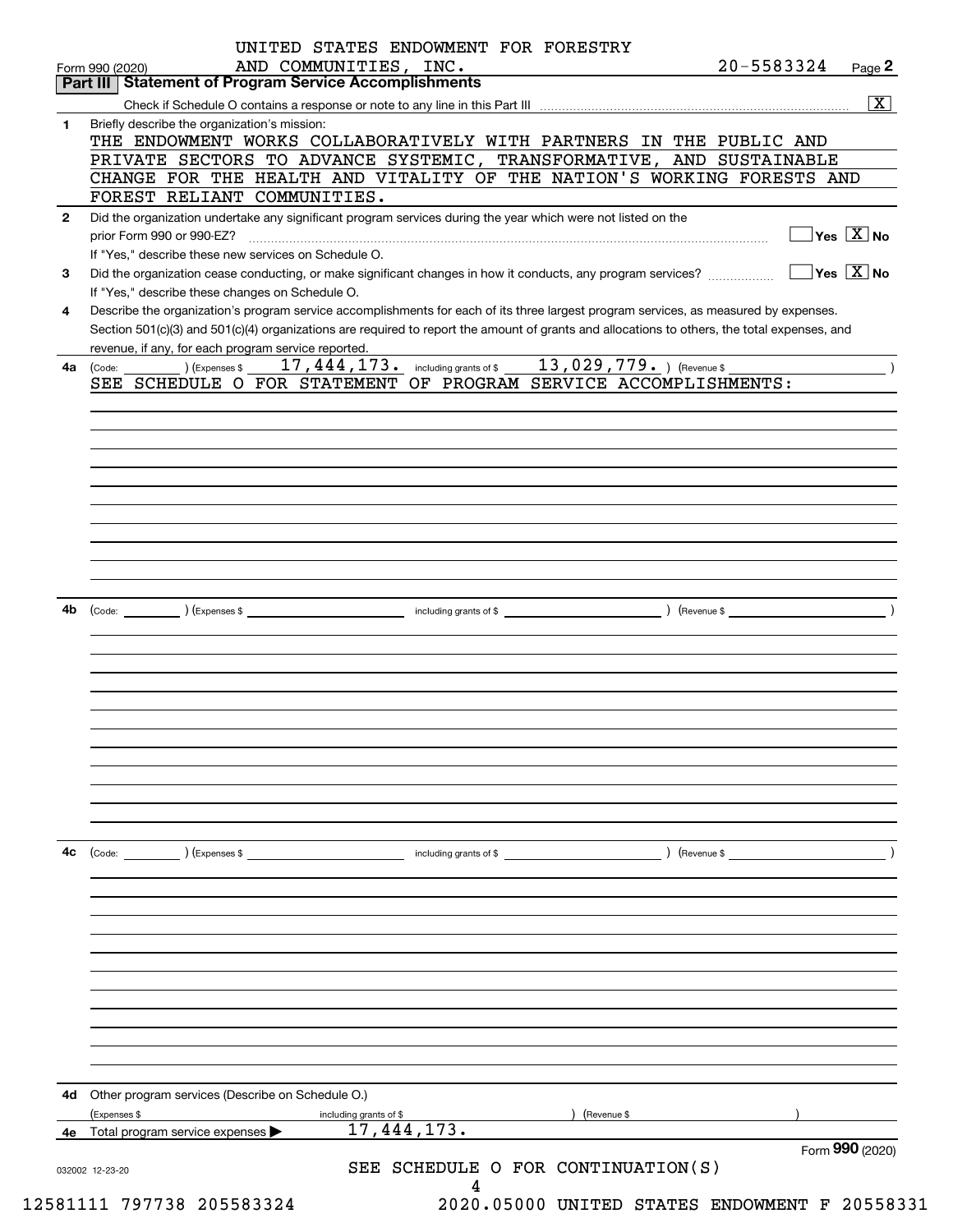|     |                                                                                                                                       |                 | Yes                     | No              |
|-----|---------------------------------------------------------------------------------------------------------------------------------------|-----------------|-------------------------|-----------------|
| 1.  | Is the organization described in section $501(c)(3)$ or $4947(a)(1)$ (other than a private foundation)?                               |                 |                         |                 |
|     |                                                                                                                                       | 1.              | х                       |                 |
| 2   |                                                                                                                                       | $\mathbf{2}$    | $\overline{\mathbf{x}}$ |                 |
| 3   | Did the organization engage in direct or indirect political campaign activities on behalf of or in opposition to candidates for       |                 |                         |                 |
|     |                                                                                                                                       | 3               |                         | X.              |
| 4   | Section 501(c)(3) organizations. Did the organization engage in lobbying activities, or have a section 501(h) election in effect      |                 |                         |                 |
|     |                                                                                                                                       | 4               |                         | X.              |
| 5   | Is the organization a section 501(c)(4), 501(c)(5), or 501(c)(6) organization that receives membership dues, assessments, or          |                 |                         |                 |
|     |                                                                                                                                       | 5               |                         | X.              |
| 6   | Did the organization maintain any donor advised funds or any similar funds or accounts for which donors have the right to             |                 |                         |                 |
|     | provide advice on the distribution or investment of amounts in such funds or accounts? If "Yes," complete Schedule D, Part I          | 6               |                         | X.              |
| 7   | Did the organization receive or hold a conservation easement, including easements to preserve open space,                             |                 |                         |                 |
|     |                                                                                                                                       | $\overline{7}$  |                         | X.              |
| 8   | Did the organization maintain collections of works of art, historical treasures, or other similar assets? If "Yes," complete          |                 |                         | X.              |
|     |                                                                                                                                       | 8               |                         |                 |
| 9   | Did the organization report an amount in Part X, line 21, for escrow or custodial account liability, serve as a custodian for         |                 |                         |                 |
|     | amounts not listed in Part X; or provide credit counseling, debt management, credit repair, or debt negotiation services?             |                 |                         | X.              |
|     |                                                                                                                                       | 9               |                         |                 |
| 10  | Did the organization, directly or through a related organization, hold assets in donor-restricted endowments                          | 10              | х                       |                 |
|     | If the organization's answer to any of the following questions is "Yes," then complete Schedule D, Parts VI, VII, VIII, IX, or X      |                 |                         |                 |
| 11  | as applicable.                                                                                                                        |                 |                         |                 |
|     | a Did the organization report an amount for land, buildings, and equipment in Part X, line 10? If "Yes," complete Schedule D,         |                 |                         |                 |
|     |                                                                                                                                       | 11a             | Х                       |                 |
|     | <b>b</b> Did the organization report an amount for investments - other securities in Part X, line 12, that is 5% or more of its total |                 |                         |                 |
|     |                                                                                                                                       | 11 <sub>b</sub> | Х                       |                 |
|     | c Did the organization report an amount for investments - program related in Part X, line 13, that is 5% or more of its total         |                 |                         |                 |
|     |                                                                                                                                       | 11c             |                         | x               |
|     | d Did the organization report an amount for other assets in Part X, line 15, that is 5% or more of its total assets reported in       |                 |                         |                 |
|     |                                                                                                                                       | 11d             |                         | X.              |
|     |                                                                                                                                       | 11e             | Х                       |                 |
| f   | Did the organization's separate or consolidated financial statements for the tax year include a footnote that addresses               |                 |                         |                 |
|     | the organization's liability for uncertain tax positions under FIN 48 (ASC 740)? If "Yes," complete Schedule D, Part X                | 11f             | x                       |                 |
|     | 12a Did the organization obtain separate, independent audited financial statements for the tax year? If "Yes," complete               |                 |                         |                 |
|     |                                                                                                                                       | 12a             |                         | X.              |
|     | b Was the organization included in consolidated, independent audited financial statements for the tax year?                           |                 |                         |                 |
|     | If "Yes," and if the organization answered "No" to line 12a, then completing Schedule D, Parts XI and XII is optional manum           | 12b             | х                       |                 |
| 13  |                                                                                                                                       | 13              |                         | x               |
| 14a | Did the organization maintain an office, employees, or agents outside of the United States?                                           | 14a             |                         | X               |
|     | <b>b</b> Did the organization have aggregate revenues or expenses of more than \$10,000 from grantmaking, fundraising, business,      |                 |                         |                 |
|     | investment, and program service activities outside the United States, or aggregate foreign investments valued at \$100,000            |                 |                         |                 |
|     |                                                                                                                                       | 14b             |                         | X               |
| 15  | Did the organization report on Part IX, column (A), line 3, more than \$5,000 of grants or other assistance to or for any             |                 |                         |                 |
|     |                                                                                                                                       | 15              |                         | X               |
| 16  | Did the organization report on Part IX, column (A), line 3, more than \$5,000 of aggregate grants or other assistance to              |                 |                         |                 |
|     |                                                                                                                                       | 16              |                         | X               |
| 17  | Did the organization report a total of more than \$15,000 of expenses for professional fundraising services on Part IX,               |                 |                         |                 |
|     |                                                                                                                                       | 17              |                         | X               |
| 18  | Did the organization report more than \$15,000 total of fundraising event gross income and contributions on Part VIII, lines          |                 |                         |                 |
|     |                                                                                                                                       | 18              |                         | X               |
| 19  | Did the organization report more than \$15,000 of gross income from gaming activities on Part VIII, line 9a? If "Yes."                |                 |                         |                 |
|     |                                                                                                                                       | 19              |                         | X               |
|     |                                                                                                                                       | <b>20a</b>      |                         | x               |
|     | b If "Yes" to line 20a, did the organization attach a copy of its audited financial statements to this return?                        | 20 <sub>b</sub> |                         |                 |
| 21  | Did the organization report more than \$5,000 of grants or other assistance to any domestic organization or                           |                 |                         |                 |
|     |                                                                                                                                       | 21              | х                       |                 |
|     | 032003 12-23-20                                                                                                                       |                 |                         | Form 990 (2020) |

032003 12-23-20

12581111 797738 205583324 2020.05000 UNITED STATES ENDOWMENT F 20558331

5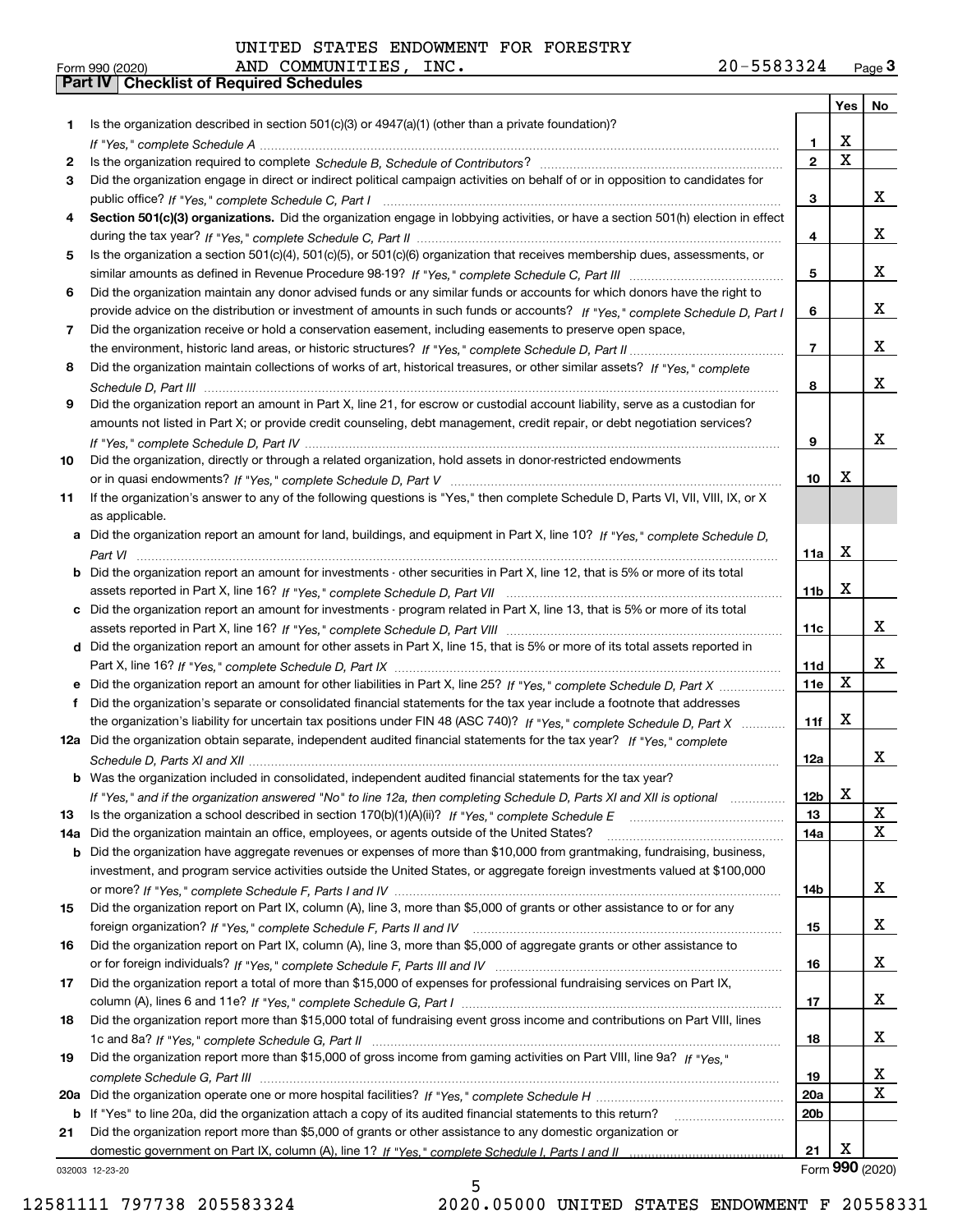|        | AND COMMUNITIES, INC.<br>20-5583324<br>Form 990 (2020)                                                                                |     |                 | Page 4      |
|--------|---------------------------------------------------------------------------------------------------------------------------------------|-----|-----------------|-------------|
|        | <b>Part IV Checklist of Required Schedules</b> (continued)                                                                            |     |                 |             |
|        |                                                                                                                                       |     | Yes             | No          |
| 22     | Did the organization report more than \$5,000 of grants or other assistance to or for domestic individuals on                         |     |                 |             |
|        |                                                                                                                                       | 22  |                 | X           |
| 23     | Did the organization answer "Yes" to Part VII, Section A, line 3, 4, or 5 about compensation of the organization's current            |     |                 |             |
|        | and former officers, directors, trustees, key employees, and highest compensated employees? If "Yes," complete                        |     |                 |             |
|        |                                                                                                                                       | 23  | Х               |             |
|        | 24a Did the organization have a tax-exempt bond issue with an outstanding principal amount of more than \$100,000 as of the           |     |                 |             |
|        | last day of the year, that was issued after December 31, 2002? If "Yes," answer lines 24b through 24d and complete                    |     |                 |             |
|        |                                                                                                                                       | 24a |                 | x           |
|        | <b>b</b> Did the organization invest any proceeds of tax-exempt bonds beyond a temporary period exception?                            | 24b |                 |             |
|        | c Did the organization maintain an escrow account other than a refunding escrow at any time during the year to defease                |     |                 |             |
|        |                                                                                                                                       | 24c |                 |             |
|        |                                                                                                                                       | 24d |                 |             |
|        | 25a Section 501(c)(3), 501(c)(4), and 501(c)(29) organizations. Did the organization engage in an excess benefit                      |     |                 | x           |
|        |                                                                                                                                       | 25a |                 |             |
|        | b Is the organization aware that it engaged in an excess benefit transaction with a disqualified person in a prior year, and          |     |                 |             |
|        | that the transaction has not been reported on any of the organization's prior Forms 990 or 990-EZ? If "Yes," complete                 |     |                 | X           |
|        | Schedule L. Part I<br>Did the organization report any amount on Part X, line 5 or 22, for receivables from or payables to any current | 25b |                 |             |
| 26     |                                                                                                                                       |     |                 |             |
|        | or former officer, director, trustee, key employee, creator or founder, substantial contributor, or 35%                               | 26  |                 | X           |
|        | Did the organization provide a grant or other assistance to any current or former officer, director, trustee, key employee,           |     |                 |             |
| 27     | creator or founder, substantial contributor or employee thereof, a grant selection committee member, or to a 35% controlled           |     |                 |             |
|        | entity (including an employee thereof) or family member of any of these persons? If "Yes," complete Schedule L, Part III              | 27  |                 | X           |
| 28     | Was the organization a party to a business transaction with one of the following parties (see Schedule L, Part IV                     |     |                 |             |
|        | instructions, for applicable filing thresholds, conditions, and exceptions):                                                          |     |                 |             |
|        | a A current or former officer, director, trustee, key employee, creator or founder, or substantial contributor? If                    |     |                 |             |
|        |                                                                                                                                       | 28a |                 | х           |
|        |                                                                                                                                       | 28b |                 | X           |
|        | c A 35% controlled entity of one or more individuals and/or organizations described in lines 28a or 28b? If                           |     |                 |             |
|        |                                                                                                                                       | 28c |                 | х           |
| 29     |                                                                                                                                       | 29  |                 | $\mathbf X$ |
| 30     | Did the organization receive contributions of art, historical treasures, or other similar assets, or qualified conservation           |     |                 |             |
|        |                                                                                                                                       | 30  |                 | x           |
| 31     | Did the organization liquidate, terminate, or dissolve and cease operations? If "Yes," complete Schedule N, Part I                    | 31  |                 | $\mathbf X$ |
|        | Did the organization sell, exchange, dispose of, or transfer more than 25% of its net assets? If "Yes," complete                      |     |                 |             |
|        |                                                                                                                                       | 32  |                 | х           |
| 33     | Did the organization own 100% of an entity disregarded as separate from the organization under Regulations                            |     |                 |             |
|        |                                                                                                                                       | 33  |                 | х           |
| 34     | Was the organization related to any tax-exempt or taxable entity? If "Yes," complete Schedule R, Part II, III, or IV, and             |     |                 |             |
|        |                                                                                                                                       | 34  | х               |             |
|        |                                                                                                                                       | 35a | X               |             |
|        | b If "Yes" to line 35a, did the organization receive any payment from or engage in any transaction with a controlled entity           |     |                 |             |
|        |                                                                                                                                       | 35b |                 | х           |
| 36     | Section 501(c)(3) organizations. Did the organization make any transfers to an exempt non-charitable related organization?            |     |                 |             |
|        |                                                                                                                                       | 36  |                 | х           |
| 37     | Did the organization conduct more than 5% of its activities through an entity that is not a related organization                      |     |                 |             |
|        |                                                                                                                                       | 37  |                 | х           |
| 38     | Did the organization complete Schedule O and provide explanations in Schedule O for Part VI, lines 11b and 19?                        |     |                 |             |
|        | Note: All Form 990 filers are required to complete Schedule O                                                                         | 38  | х               |             |
| Part V | <b>Statements Regarding Other IRS Filings and Tax Compliance</b>                                                                      |     |                 |             |
|        | Check if Schedule O contains a response or note to any line in this Part V                                                            |     |                 |             |
|        |                                                                                                                                       |     | Yes             | No          |
|        | 1a                                                                                                                                    | 44  |                 |             |
|        | <b>b</b> Enter the number of Forms W-2G included in line 1a. Enter -0- if not applicable<br>1b                                        | 0   |                 |             |
|        | c Did the organization comply with backup withholding rules for reportable payments to vendors and reportable gaming                  |     |                 |             |
|        |                                                                                                                                       | 1c  | х               |             |
|        | 032004 12-23-20                                                                                                                       |     | Form 990 (2020) |             |

6

12581111 797738 205583324 2020.05000 UNITED STATES ENDOWMENT F 20558331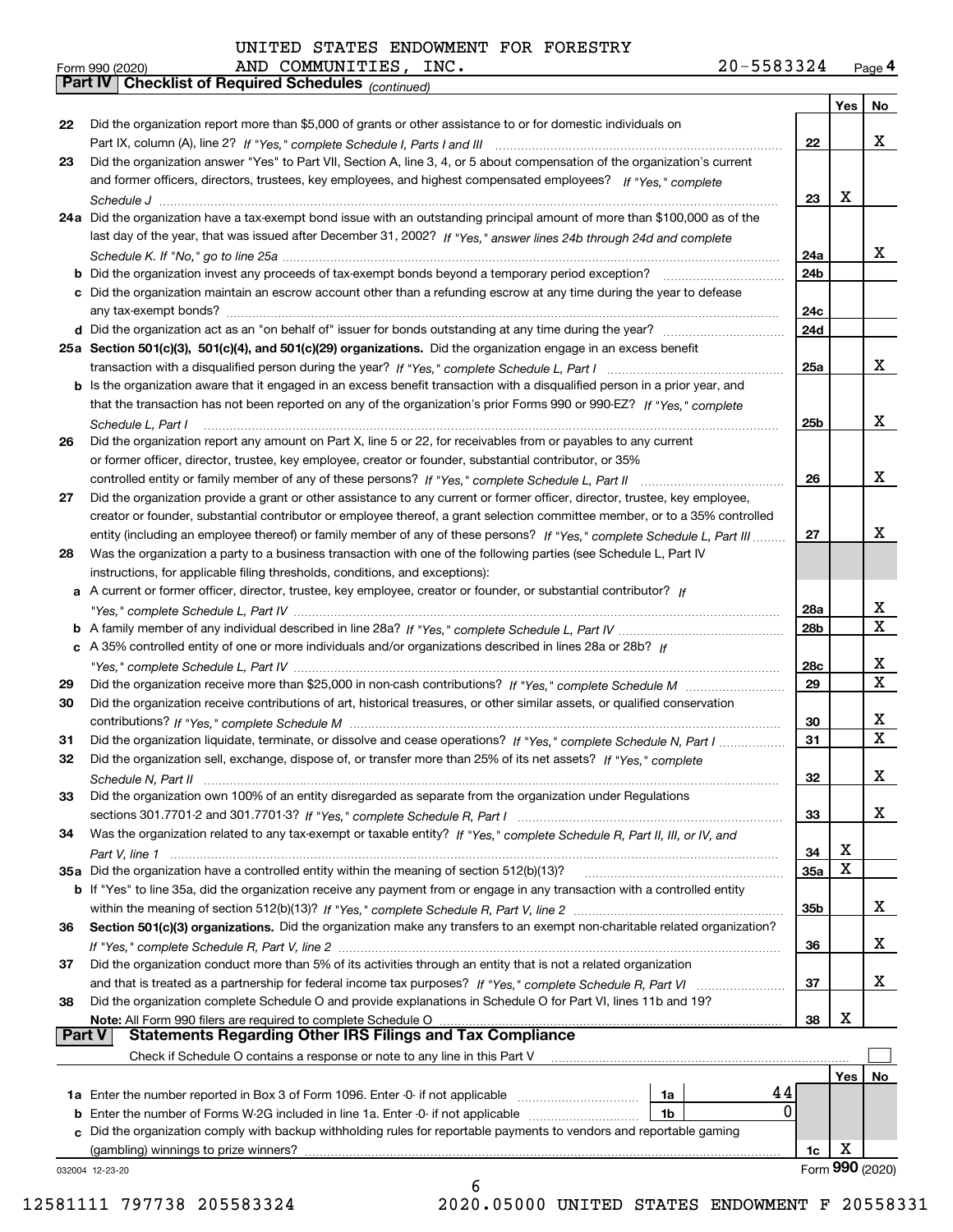| UNITED STATES ENDOWMENT FOR FORESTRY |  |  |
|--------------------------------------|--|--|
|--------------------------------------|--|--|

|               | AND COMMUNITIES, INC.<br>20-5583324<br>Form 990 (2020)                                                                                                                                                                                           |          |       | $Page$ <sup>5</sup> |  |  |  |  |  |
|---------------|--------------------------------------------------------------------------------------------------------------------------------------------------------------------------------------------------------------------------------------------------|----------|-------|---------------------|--|--|--|--|--|
| <b>Part V</b> | Statements Regarding Other IRS Filings and Tax Compliance (continued)                                                                                                                                                                            |          |       |                     |  |  |  |  |  |
|               |                                                                                                                                                                                                                                                  |          | Yes l | No                  |  |  |  |  |  |
|               | 2a Enter the number of employees reported on Form W-3, Transmittal of Wage and Tax Statements,                                                                                                                                                   |          |       |                     |  |  |  |  |  |
|               | 11<br>filed for the calendar year ending with or within the year covered by this return <i>manumumumum</i><br>2a                                                                                                                                 |          |       |                     |  |  |  |  |  |
| b             |                                                                                                                                                                                                                                                  | 2b       | х     |                     |  |  |  |  |  |
|               |                                                                                                                                                                                                                                                  |          |       |                     |  |  |  |  |  |
| За            | Did the organization have unrelated business gross income of \$1,000 or more during the year?                                                                                                                                                    | 3a       | Х     |                     |  |  |  |  |  |
| b             |                                                                                                                                                                                                                                                  | 3b       | X     |                     |  |  |  |  |  |
|               | 4a At any time during the calendar year, did the organization have an interest in, or a signature or other authority over, a                                                                                                                     |          |       | х                   |  |  |  |  |  |
|               |                                                                                                                                                                                                                                                  |          |       |                     |  |  |  |  |  |
|               | <b>b</b> If "Yes," enter the name of the foreign country $\blacktriangleright$                                                                                                                                                                   |          |       |                     |  |  |  |  |  |
|               | See instructions for filing requirements for FinCEN Form 114, Report of Foreign Bank and Financial Accounts (FBAR).                                                                                                                              |          |       | х                   |  |  |  |  |  |
| 5a            | Was the organization a party to a prohibited tax shelter transaction at any time during the tax year?                                                                                                                                            |          |       |                     |  |  |  |  |  |
| b             |                                                                                                                                                                                                                                                  |          |       |                     |  |  |  |  |  |
| с             |                                                                                                                                                                                                                                                  | 5c       |       |                     |  |  |  |  |  |
|               | 6a Does the organization have annual gross receipts that are normally greater than \$100,000, and did the organization solicit                                                                                                                   |          |       |                     |  |  |  |  |  |
|               | any contributions that were not tax deductible as charitable contributions?                                                                                                                                                                      | 6a       |       | x                   |  |  |  |  |  |
|               | If "Yes," did the organization include with every solicitation an express statement that such contributions or gifts                                                                                                                             |          |       |                     |  |  |  |  |  |
|               | were not tax deductible?                                                                                                                                                                                                                         | 6b       |       |                     |  |  |  |  |  |
| 7             | Organizations that may receive deductible contributions under section 170(c).                                                                                                                                                                    |          |       |                     |  |  |  |  |  |
| а             | Did the organization receive a payment in excess of \$75 made partly as a contribution and partly for goods and services provided to the payor?                                                                                                  | 7a       |       | х                   |  |  |  |  |  |
| b             | If "Yes," did the organization notify the donor of the value of the goods or services provided?                                                                                                                                                  | 7b       |       |                     |  |  |  |  |  |
| c             | Did the organization sell, exchange, or otherwise dispose of tangible personal property for which it was required                                                                                                                                |          |       | х                   |  |  |  |  |  |
|               |                                                                                                                                                                                                                                                  | 7c       |       |                     |  |  |  |  |  |
| d             | 7d                                                                                                                                                                                                                                               |          |       | х                   |  |  |  |  |  |
| е             |                                                                                                                                                                                                                                                  | 7e<br>7f |       | х                   |  |  |  |  |  |
| f             | Did the organization, during the year, pay premiums, directly or indirectly, on a personal benefit contract?<br>If the organization received a contribution of qualified intellectual property, did the organization file Form 8899 as required? | 7g       |       |                     |  |  |  |  |  |
| g<br>h        | If the organization received a contribution of cars, boats, airplanes, or other vehicles, did the organization file a Form 1098-C?                                                                                                               | 7h       |       |                     |  |  |  |  |  |
| 8             | Sponsoring organizations maintaining donor advised funds. Did a donor advised fund maintained by the                                                                                                                                             |          |       |                     |  |  |  |  |  |
|               | sponsoring organization have excess business holdings at any time during the year?                                                                                                                                                               | 8        |       |                     |  |  |  |  |  |
| 9             | Sponsoring organizations maintaining donor advised funds.                                                                                                                                                                                        |          |       |                     |  |  |  |  |  |
| а             | Did the sponsoring organization make any taxable distributions under section 4966?                                                                                                                                                               | 9а       |       |                     |  |  |  |  |  |
| b             | Did the sponsoring organization make a distribution to a donor, donor advisor, or related person?                                                                                                                                                | 9b       |       |                     |  |  |  |  |  |
| 10            | Section 501(c)(7) organizations. Enter:                                                                                                                                                                                                          |          |       |                     |  |  |  |  |  |
| а             | 10a<br>Initiation fees and capital contributions included on Part VIII, line 12 [111] [11] [12] [11] [12] [11] [12] [                                                                                                                            |          |       |                     |  |  |  |  |  |
|               |                                                                                                                                                                                                                                                  |          |       |                     |  |  |  |  |  |
| 11            | Section 501(c)(12) organizations. Enter:                                                                                                                                                                                                         |          |       |                     |  |  |  |  |  |
| a             | Gross income from members or shareholders<br>11a                                                                                                                                                                                                 |          |       |                     |  |  |  |  |  |
| b             | Gross income from other sources (Do not net amounts due or paid to other sources against                                                                                                                                                         |          |       |                     |  |  |  |  |  |
|               | amounts due or received from them.)<br>11b                                                                                                                                                                                                       |          |       |                     |  |  |  |  |  |
|               | 12a Section 4947(a)(1) non-exempt charitable trusts. Is the organization filing Form 990 in lieu of Form 1041?                                                                                                                                   | 12a      |       |                     |  |  |  |  |  |
|               | 12 <sub>b</sub><br><b>b</b> If "Yes," enter the amount of tax-exempt interest received or accrued during the year <i>manument</i>                                                                                                                |          |       |                     |  |  |  |  |  |
| 13            | Section 501(c)(29) qualified nonprofit health insurance issuers.                                                                                                                                                                                 |          |       |                     |  |  |  |  |  |
| a             | Is the organization licensed to issue qualified health plans in more than one state?                                                                                                                                                             | 13a      |       |                     |  |  |  |  |  |
|               | Note: See the instructions for additional information the organization must report on Schedule O.                                                                                                                                                |          |       |                     |  |  |  |  |  |
| b             | Enter the amount of reserves the organization is required to maintain by the states in which the                                                                                                                                                 |          |       |                     |  |  |  |  |  |
|               | 13 <sub>b</sub>                                                                                                                                                                                                                                  |          |       |                     |  |  |  |  |  |
| c             | 13 <sub>c</sub>                                                                                                                                                                                                                                  |          |       |                     |  |  |  |  |  |
| 14a           | Did the organization receive any payments for indoor tanning services during the tax year?                                                                                                                                                       | 14a      |       | х                   |  |  |  |  |  |
|               | <b>b</b> If "Yes," has it filed a Form 720 to report these payments? If "No," provide an explanation on Schedule O                                                                                                                               | 14b      |       |                     |  |  |  |  |  |
| 15            | Is the organization subject to the section 4960 tax on payment(s) of more than \$1,000,000 in remuneration or                                                                                                                                    |          |       |                     |  |  |  |  |  |
|               |                                                                                                                                                                                                                                                  | 15       |       | X                   |  |  |  |  |  |
|               | If "Yes," see instructions and file Form 4720, Schedule N.                                                                                                                                                                                       |          |       |                     |  |  |  |  |  |
| 16            | Is the organization an educational institution subject to the section 4968 excise tax on net investment income?                                                                                                                                  | 16       |       | X                   |  |  |  |  |  |
|               | If "Yes," complete Form 4720, Schedule O.                                                                                                                                                                                                        |          |       |                     |  |  |  |  |  |

7

Form (2020) **990**

032005 12-23-20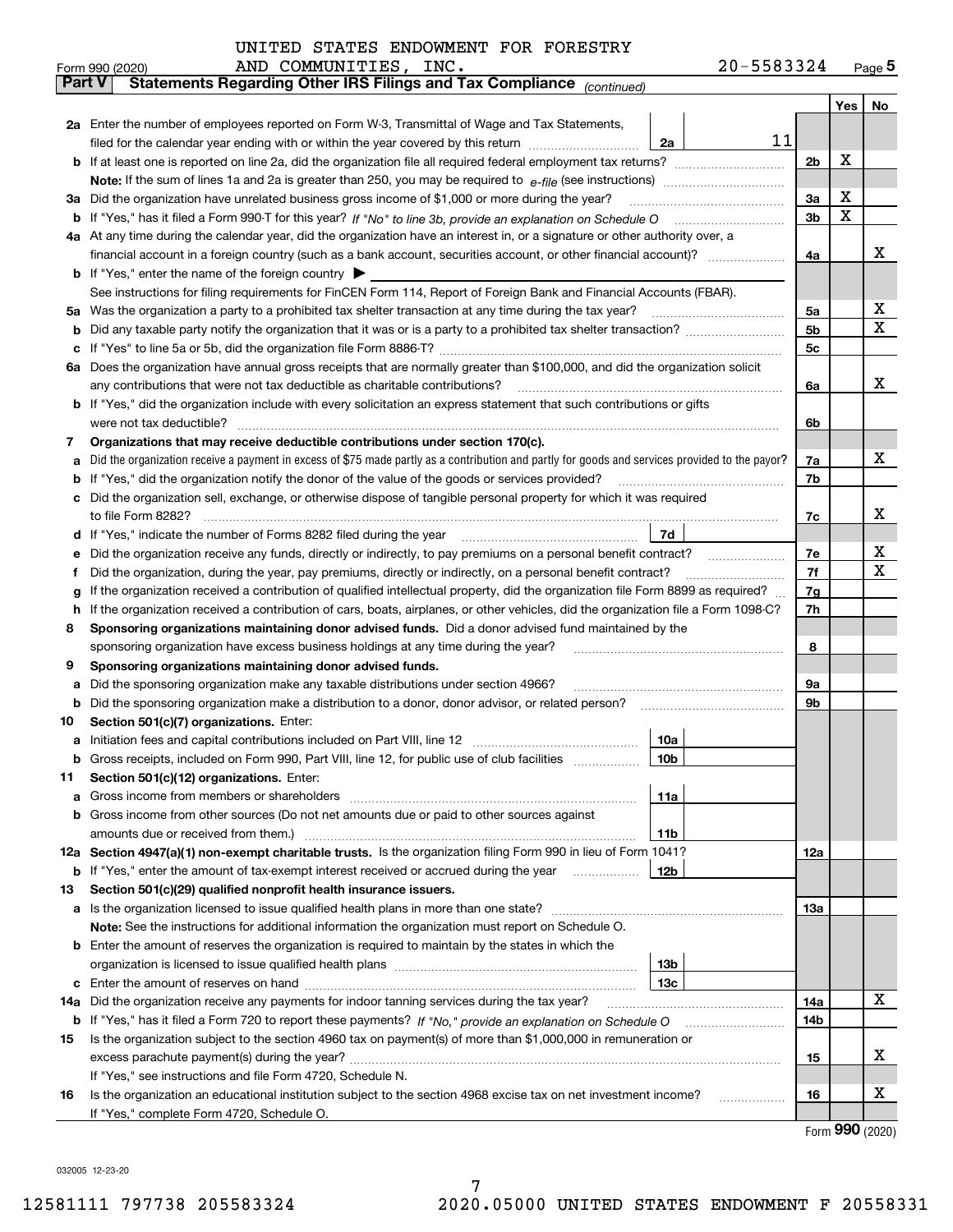|    | 20-5583324<br>AND COMMUNITIES, INC.<br>Form 990 (2020)                                                                                                                      |                 |                         | Page $6$             |
|----|-----------------------------------------------------------------------------------------------------------------------------------------------------------------------------|-----------------|-------------------------|----------------------|
|    | Part VI<br>Governance, Management, and Disclosure For each "Yes" response to lines 2 through 7b below, and for a "No" response                                              |                 |                         |                      |
|    | to line 8a, 8b, or 10b below, describe the circumstances, processes, or changes on Schedule O. See instructions.                                                            |                 |                         |                      |
|    | Check if Schedule O contains a response or note to any line in this Part VI [11] [12] Check if Schedule O contains a response or note to any line in this Part VI           |                 |                         | $\boxed{\textbf{X}}$ |
|    | Section A. Governing Body and Management                                                                                                                                    |                 |                         |                      |
|    |                                                                                                                                                                             |                 | Yes <sub>1</sub>        | No                   |
|    | 12<br><b>1a</b> Enter the number of voting members of the governing body at the end of the tax year<br>1a                                                                   |                 |                         |                      |
|    | If there are material differences in voting rights among members of the governing body, or if the governing                                                                 |                 |                         |                      |
|    | body delegated broad authority to an executive committee or similar committee, explain on Schedule O.                                                                       |                 |                         |                      |
|    | 11<br>Enter the number of voting members included on line 1a, above, who are independent<br>1b                                                                              |                 |                         |                      |
| 2  | Did any officer, director, trustee, or key employee have a family relationship or a business relationship with any other                                                    |                 |                         |                      |
|    | officer, director, trustee, or key employee?<br>.                                                                                                                           | 2               |                         | х                    |
| 3  | Did the organization delegate control over management duties customarily performed by or under the direct supervision                                                       |                 |                         |                      |
|    | of officers, directors, trustees, or key employees to a management company or other person?                                                                                 | 3               |                         | х                    |
| 4  | Did the organization make any significant changes to its governing documents since the prior Form 990 was filed?                                                            | 4               |                         | $\mathbf X$          |
| 5  |                                                                                                                                                                             | 5               |                         | X                    |
| 6  | Did the organization have members or stockholders?                                                                                                                          | 6               |                         | X                    |
| 7a | Did the organization have members, stockholders, or other persons who had the power to elect or appoint one or                                                              |                 |                         |                      |
|    | more members of the governing body?<br>Are any governance decisions of the organization reserved to (or subject to approval by) members, stockholders, or                   | 7a              |                         | х                    |
| b  |                                                                                                                                                                             |                 |                         | x                    |
| 8  | persons other than the governing body?<br>Did the organization contemporaneously document the meetings held or written actions undertaken during the year by the following: | 7b              |                         |                      |
| a  |                                                                                                                                                                             | 8a              | х                       |                      |
| b  | Each committee with authority to act on behalf of the governing body?                                                                                                       | 8b              | X                       |                      |
| 9  | Is there any officer, director, trustee, or key employee listed in Part VII, Section A, who cannot be reached at the                                                        |                 |                         |                      |
|    |                                                                                                                                                                             | 9               |                         | х                    |
|    | <b>Section B. Policies</b> (This Section B requests information about policies not required by the Internal Revenue Code.)                                                  |                 |                         |                      |
|    |                                                                                                                                                                             |                 | Yes                     | No                   |
|    |                                                                                                                                                                             | 10a             |                         | X                    |
|    | b If "Yes," did the organization have written policies and procedures governing the activities of such chapters, affiliates,                                                |                 |                         |                      |
|    | and branches to ensure their operations are consistent with the organization's exempt purposes?                                                                             | 10 <sub>b</sub> |                         |                      |
|    | 11a Has the organization provided a complete copy of this Form 990 to all members of its governing body before filing the form?                                             | 11a             | X                       |                      |
|    | <b>b</b> Describe in Schedule O the process, if any, used by the organization to review this Form 990.                                                                      |                 |                         |                      |
|    |                                                                                                                                                                             | 12a             | х                       |                      |
| b  |                                                                                                                                                                             | 12 <sub>b</sub> | X                       |                      |
|    | Did the organization regularly and consistently monitor and enforce compliance with the policy? If "Yes." describe                                                          |                 |                         |                      |
|    | in Schedule O how this was done manufactured and continuum control of the state of the state of the state of t                                                              | 12c             | х                       |                      |
| 13 |                                                                                                                                                                             | 13              | $\overline{\textbf{X}}$ |                      |
| 14 | Did the organization have a written document retention and destruction policy?                                                                                              | 14              | X                       |                      |
| 15 | Did the process for determining compensation of the following persons include a review and approval by independent                                                          |                 |                         |                      |
|    | persons, comparability data, and contemporaneous substantiation of the deliberation and decision?                                                                           |                 |                         |                      |
| a  | The organization's CEO, Executive Director, or top management official manufactured content of the organization's CEO, Executive Director, or top management official       | 15a             | х                       |                      |
| b  | Other officers or key employees of the organization                                                                                                                         | 15b             | х                       |                      |
|    | If "Yes" to line 15a or 15b, describe the process in Schedule O (see instructions).                                                                                         |                 |                         |                      |
|    | 16a Did the organization invest in, contribute assets to, or participate in a joint venture or similar arrangement with a<br>taxable entity during the year?                | 16a             |                         | x                    |
|    | b If "Yes," did the organization follow a written policy or procedure requiring the organization to evaluate its participation                                              |                 |                         |                      |
|    | in joint venture arrangements under applicable federal tax law, and take steps to safeguard the organization's                                                              |                 |                         |                      |
|    | exempt status with respect to such arrangements?                                                                                                                            | 16b             |                         |                      |
|    | Section C. Disclosure                                                                                                                                                       |                 |                         |                      |
| 17 | List the states with which a copy of this Form 990 is required to be filed $\blacktriangleright$ DE, SC                                                                     |                 |                         |                      |
| 18 | Section 6104 requires an organization to make its Forms 1023 (1024 or 1024-A, if applicable), 990, and 990-T (Section 501(c)(3)s only) available                            |                 |                         |                      |
|    | for public inspection. Indicate how you made these available. Check all that apply.                                                                                         |                 |                         |                      |
|    | $X$ Own website<br>$X$ Another's website<br>$X$ Upon request<br>Other (explain on Schedule O)                                                                               |                 |                         |                      |
| 19 | Describe on Schedule O whether (and if so, how) the organization made its governing documents, conflict of interest policy, and financial                                   |                 |                         |                      |

| 9 Describe on Schedule O whether (and if so, how) the organization made its governing documents, conflict of interest policy, and financia |
|--------------------------------------------------------------------------------------------------------------------------------------------|
| statements available to the public during the tax year.                                                                                    |
|                                                                                                                                            |

8

|  |  |                                |                                             | 20 State the name, address, and telephone number of the person who possesses the organization's books and records |  |
|--|--|--------------------------------|---------------------------------------------|-------------------------------------------------------------------------------------------------------------------|--|
|  |  | SIGNE C. CANN $-$ 864-233-7646 |                                             |                                                                                                                   |  |
|  |  |                                | 908 EAST NORTH STREET, GREENVILLE, SC 29601 |                                                                                                                   |  |

032006 12-23-20

12581111 797738 205583324 2020.05000 UNITED STATES ENDOWMENT F 20558331

Form (2020) **990**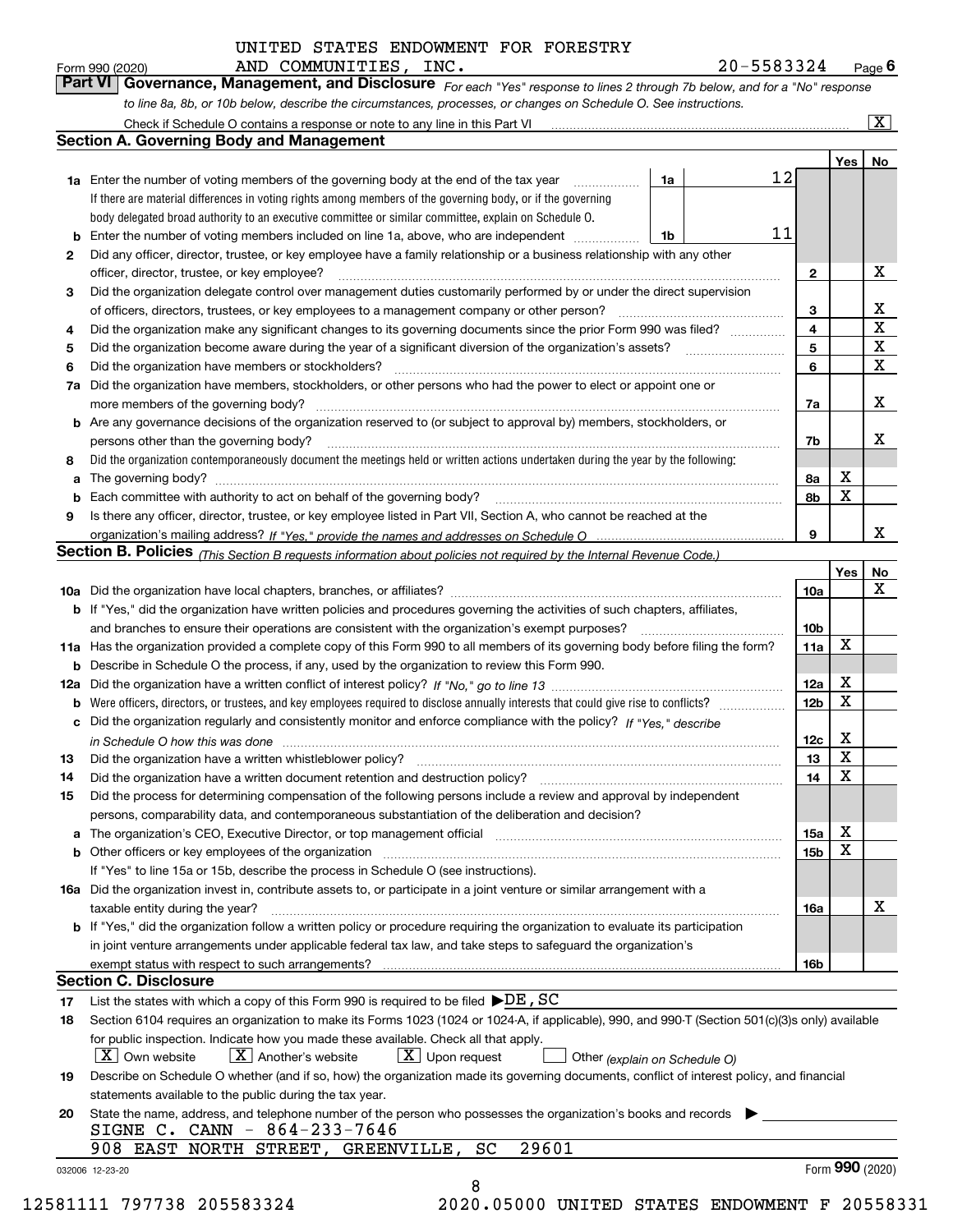$\mathcal{L}^{\text{max}}$ 

| Form 990 (2020) |  | AND COMMUNITIES, INC.                  |  | $20 - 5583324$                                                                             | Page 7 |
|-----------------|--|----------------------------------------|--|--------------------------------------------------------------------------------------------|--------|
|                 |  |                                        |  | Part VII Compensation of Officers, Directors, Trustees, Key Employees, Highest Compensated |        |
|                 |  | Employees, and Indonesdent Contractors |  |                                                                                            |        |

#### **es, and Independent Contractors**

Check if Schedule O contains a response or note to any line in this Part VII

**Section A. Officers, Directors, Trustees, Key Employees, and Highest Compensated Employees**

**1a**  Complete this table for all persons required to be listed. Report compensation for the calendar year ending with or within the organization's tax year. **•** List all of the organization's current officers, directors, trustees (whether individuals or organizations), regardless of amount of compensation.

 $\bullet$  List all of the organization's  $\,$ current key employees, if any. See instructions for definition of "key employee." Enter -0- in columns (D), (E), and (F) if no compensation was paid.

**•** List the organization's five current highest compensated employees (other than an officer, director, trustee, or key employee) who received reportable compensation (Box 5 of Form W-2 and/or Box 7 of Form 1099-MISC) of more than \$100,000 from the organization and any related organizations.

**•** List all of the organization's former officers, key employees, and highest compensated employees who received more than \$100,000 of reportable compensation from the organization and any related organizations.

**former directors or trustees**  ¥ List all of the organization's that received, in the capacity as a former director or trustee of the organization, more than \$10,000 of reportable compensation from the organization and any related organizations.

See instructions for the order in which to list the persons above.

Check this box if neither the organization nor any related organization compensated any current officer, director, or trustee.  $\mathcal{L}^{\text{max}}$ 

| (A)                           | (B)                    | (C)                                     |                                                                  |             |                         |                                  |        | (D)                 | (E)                              | (F)                      |
|-------------------------------|------------------------|-----------------------------------------|------------------------------------------------------------------|-------------|-------------------------|----------------------------------|--------|---------------------|----------------------------------|--------------------------|
| Name and title                | Average                | Position<br>(do not check more than one |                                                                  |             |                         |                                  |        | Reportable          | Reportable                       | Estimated                |
|                               | hours per              |                                         | box, unless person is both an<br>officer and a director/trustee) |             |                         |                                  |        | compensation        | compensation                     | amount of                |
|                               | week                   |                                         |                                                                  |             |                         |                                  |        | from                | from related                     | other                    |
|                               | (list any<br>hours for |                                         |                                                                  |             |                         |                                  |        | the<br>organization | organizations<br>(W-2/1099-MISC) | compensation<br>from the |
|                               | related                |                                         |                                                                  |             |                         |                                  |        | (W-2/1099-MISC)     |                                  | organization             |
|                               | organizations          |                                         |                                                                  |             |                         |                                  |        |                     |                                  | and related              |
|                               | below                  | ndividual trustee or director           | nstitutional trustee                                             |             | Key employee            |                                  |        |                     |                                  | organizations            |
|                               | line)                  |                                         |                                                                  | Officer     |                         | Highest compensated<br> employee | Former |                     |                                  |                          |
| (1)<br>CARLTON OWEN           | 40.00                  |                                         |                                                                  |             |                         |                                  |        |                     |                                  |                          |
| CEO SECRETARY                 |                        | $\mathbf x$                             |                                                                  | $\mathbf X$ |                         |                                  |        | 371,884.            | $\mathbf 0$ .                    | 46,839.                  |
| (2)<br>PETER MADDEN           | 40.00                  |                                         |                                                                  |             |                         |                                  |        |                     |                                  |                          |
| PRESIDENT                     |                        |                                         |                                                                  |             | X                       |                                  |        | 277,258.            | $\mathbf 0$ .                    | 48,275.                  |
| PETER STANGEL<br>(3)          | 40.00                  |                                         |                                                                  |             |                         |                                  |        |                     |                                  |                          |
| COO                           |                        |                                         |                                                                  |             | X                       |                                  |        | 267,000.            | $\mathbf{0}$ .                   | 44, 112.                 |
| ALICIA CRAMER<br>(4)          | 40.00                  |                                         |                                                                  |             |                         |                                  |        |                     |                                  |                          |
| SR VICE PREISDENT             |                        |                                         |                                                                  |             | X                       |                                  |        | 215,379.            | 0.                               | 40,719.                  |
| MICHAEL GOERGEN<br>(5)        | 40.00                  |                                         |                                                                  |             |                         |                                  |        |                     |                                  |                          |
| VICE-PRESIDENT                |                        |                                         |                                                                  |             | X                       |                                  |        | 206,261.            | $\mathbf 0$ .                    | 22,689.                  |
| (6)<br>SIGNE CANN             | 40.00                  |                                         |                                                                  |             |                         |                                  |        |                     |                                  |                          |
| CFO                           |                        |                                         |                                                                  |             | $\overline{\text{X}}$   |                                  |        | 183,759.            | $\mathbf 0$ .                    | 26,081.                  |
| <b>MATT KRUMENAUER</b><br>(7) | 40.00                  |                                         |                                                                  |             |                         |                                  |        |                     |                                  |                          |
| VICE-PRESIDENT                |                        |                                         |                                                                  |             | $\overline{\mathbf{X}}$ |                                  |        | 150,420.            | 0.                               | 17,905.                  |
| MARK D EMMERSON<br>(8)        | $\overline{2.00}$      |                                         |                                                                  |             |                         |                                  |        |                     |                                  |                          |
| CHAIRMAN                      |                        | $\mathbf X$                             |                                                                  | $\mathbf X$ |                         |                                  |        | $\mathbf 0$ .       | $\mathbf 0$ .                    | $\mathbf 0$ .            |
| <b>JAMES FARRELL</b><br>(9)   | 1.00                   |                                         |                                                                  |             |                         |                                  |        |                     |                                  |                          |
| <b>DIRECTOR</b>               |                        | X                                       |                                                                  |             |                         |                                  |        | $\mathbf 0$ .       | 0.                               | $0_{.}$                  |
| (10) RACHEL JACOBSON          | 1.00                   |                                         |                                                                  |             |                         |                                  |        |                     |                                  |                          |
| <b>DIRECTOR</b>               |                        | $\overline{\text{X}}$                   |                                                                  |             |                         |                                  |        | $\mathbf 0$ .       | $\mathbf 0$ .                    | $0_{.}$                  |
| (11) KEVIN SCHUYLER           | 2.00                   |                                         |                                                                  |             |                         |                                  |        |                     |                                  |                          |
| DIRECTOR/TREASURER            |                        | X                                       |                                                                  | X           |                         |                                  |        | 0.                  | $\mathbf 0$ .                    | $0_{.}$                  |
| (12) MARK REED                | 1.00                   |                                         |                                                                  |             |                         |                                  |        |                     |                                  |                          |
| <b>DIRECTOR</b>               |                        | $\mathbf X$                             |                                                                  |             |                         |                                  |        | 0.                  | $\mathbf 0$ .                    | $\mathbf 0$ .            |
| (13) CRIS STAINBROOK          | 1.00                   |                                         |                                                                  |             |                         |                                  |        |                     |                                  |                          |
| <b>DIRECTOR</b>               |                        | $\overline{\mathbf{X}}$                 |                                                                  |             |                         |                                  |        | 0.                  | $\mathbf 0$ .                    | 0.                       |
| (14) SOILE KILPI              | 1.00                   |                                         |                                                                  |             |                         |                                  |        |                     |                                  |                          |
| <b>DIRECTOR</b>               |                        | $\rm X$                                 |                                                                  |             |                         |                                  |        | 0.                  | $\mathbf 0$ .                    | $0_{.}$                  |
| (15) ADRIAN BLOCKER           | 1.00                   |                                         |                                                                  |             |                         |                                  |        |                     |                                  |                          |
| <b>DIRECTOR</b>               |                        | X                                       |                                                                  |             |                         |                                  |        | 0.                  | $\mathbf 0$ .                    | 0.                       |
| (16) CAROLINE DAUZAT          | 1.00                   |                                         |                                                                  |             |                         |                                  |        |                     |                                  |                          |
| <b>DIRECTOR</b>               |                        | $\rm X$                                 |                                                                  |             |                         |                                  |        | 0.                  | $\mathbf 0$ .                    | 0.                       |
| (17) CURTIS WYNN              | 1.00                   |                                         |                                                                  |             |                         |                                  |        |                     |                                  |                          |
| <b>DIRECTOR</b>               |                        | $\rm X$                                 |                                                                  |             |                         |                                  |        | 0.                  | $\mathbf 0$ .                    | 0.                       |

9

032007 12-23-20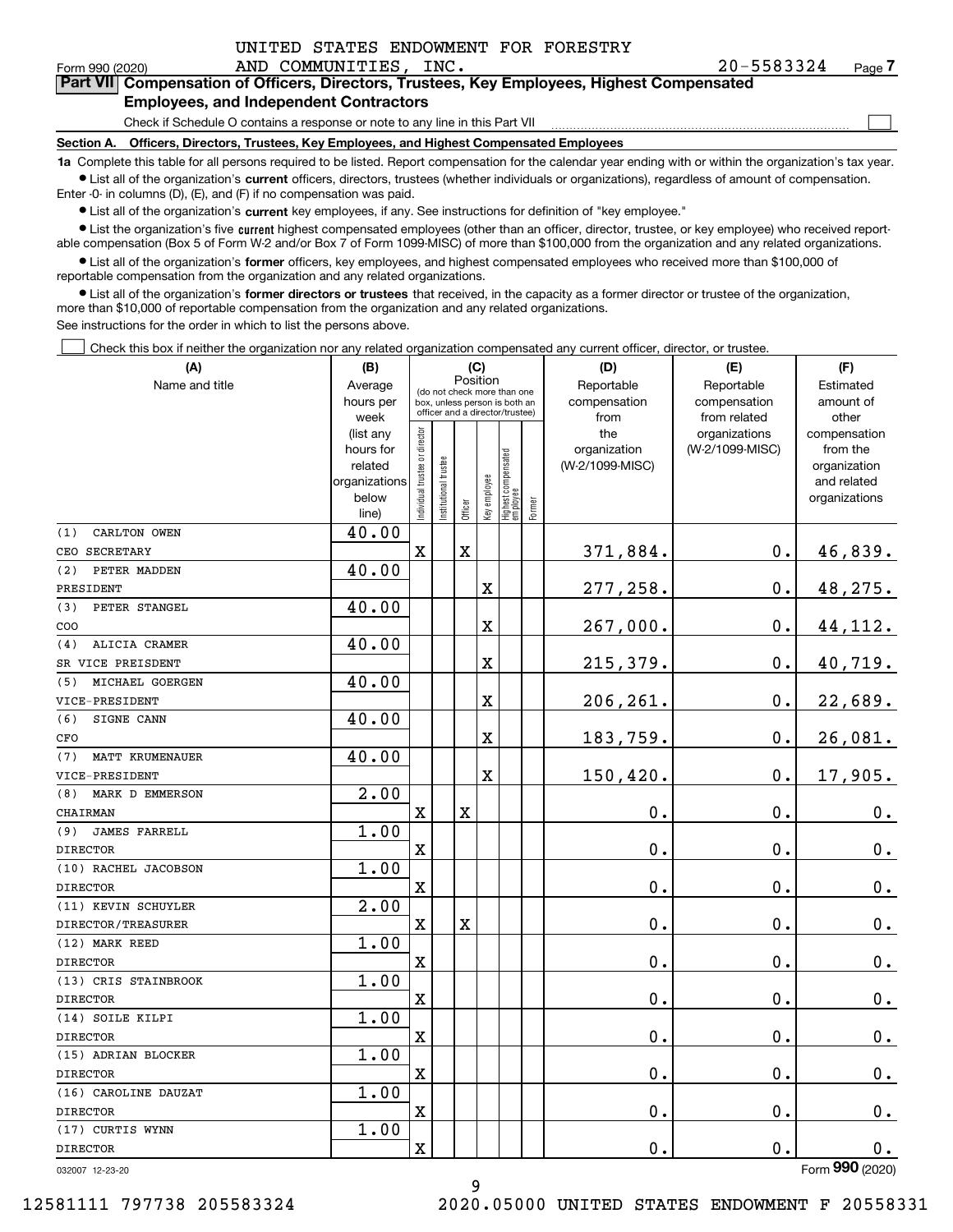|                | UNITED STATES ENDOWMENT FOR FORESTRY |  |
|----------------|--------------------------------------|--|
| -------------- |                                      |  |

| 20-5583324 | Page 8 |
|------------|--------|
|------------|--------|

|                 | AND COMMUNITIES,<br>Form 990 (2020)                                                                                                                                                      |                                                                      |                               | INC.                 |                 |              |                                                                                                 |        |                                           | 20-5583324                                        |                  |              | Page 8                                                                   |
|-----------------|------------------------------------------------------------------------------------------------------------------------------------------------------------------------------------------|----------------------------------------------------------------------|-------------------------------|----------------------|-----------------|--------------|-------------------------------------------------------------------------------------------------|--------|-------------------------------------------|---------------------------------------------------|------------------|--------------|--------------------------------------------------------------------------|
| <b>Part VII</b> | Section A. Officers, Directors, Trustees, Key Employees, and Highest Compensated Employees (continued)                                                                                   |                                                                      |                               |                      |                 |              |                                                                                                 |        |                                           |                                                   |                  |              |                                                                          |
|                 | (A)<br>Name and title                                                                                                                                                                    | (B)<br>Average<br>hours per<br>week                                  |                               |                      | (C)<br>Position |              | (do not check more than one<br>box, unless person is both an<br>officer and a director/trustee) |        | (D)<br>Reportable<br>compensation<br>from | (E)<br>Reportable<br>compensation<br>from related |                  |              | (F)<br>Estimated<br>amount of<br>other                                   |
|                 |                                                                                                                                                                                          | (list any<br>hours for<br>related<br>organizations<br>below<br>line) | ndividual trustee or director | nstitutional trustee | Officer         | Key employee | Highest compensated<br>  employee                                                               | Former | the<br>organization<br>(W-2/1099-MISC)    | organizations<br>(W-2/1099-MISC)                  |                  |              | compensation<br>from the<br>organization<br>and related<br>organizations |
|                 | (18) CHRIS MCIVER                                                                                                                                                                        | 1.00                                                                 |                               |                      |                 |              |                                                                                                 |        |                                           |                                                   |                  |              |                                                                          |
| <b>DIRECTOR</b> |                                                                                                                                                                                          |                                                                      | х                             |                      |                 |              |                                                                                                 |        | 0.                                        |                                                   | 0.               |              | 0.                                                                       |
|                 |                                                                                                                                                                                          |                                                                      |                               |                      |                 |              |                                                                                                 |        |                                           |                                                   |                  |              |                                                                          |
|                 |                                                                                                                                                                                          |                                                                      |                               |                      |                 |              |                                                                                                 |        |                                           |                                                   |                  |              |                                                                          |
|                 |                                                                                                                                                                                          |                                                                      |                               |                      |                 |              |                                                                                                 |        |                                           |                                                   |                  |              |                                                                          |
|                 |                                                                                                                                                                                          |                                                                      |                               |                      |                 |              |                                                                                                 |        |                                           |                                                   |                  |              |                                                                          |
|                 |                                                                                                                                                                                          |                                                                      |                               |                      |                 |              |                                                                                                 |        |                                           |                                                   |                  |              |                                                                          |
|                 |                                                                                                                                                                                          |                                                                      |                               |                      |                 |              |                                                                                                 |        |                                           |                                                   |                  |              |                                                                          |
|                 |                                                                                                                                                                                          |                                                                      |                               |                      |                 |              |                                                                                                 |        |                                           |                                                   |                  |              |                                                                          |
|                 |                                                                                                                                                                                          |                                                                      |                               |                      |                 |              |                                                                                                 |        |                                           |                                                   |                  |              |                                                                          |
|                 |                                                                                                                                                                                          |                                                                      |                               |                      |                 |              |                                                                                                 |        |                                           |                                                   |                  |              |                                                                          |
|                 |                                                                                                                                                                                          |                                                                      |                               |                      |                 |              |                                                                                                 |        |                                           |                                                   |                  |              |                                                                          |
|                 |                                                                                                                                                                                          |                                                                      |                               |                      |                 |              |                                                                                                 |        |                                           |                                                   |                  |              |                                                                          |
|                 |                                                                                                                                                                                          |                                                                      |                               |                      |                 |              |                                                                                                 |        |                                           |                                                   |                  |              |                                                                          |
|                 |                                                                                                                                                                                          |                                                                      |                               |                      |                 |              |                                                                                                 |        |                                           |                                                   |                  |              |                                                                          |
|                 |                                                                                                                                                                                          |                                                                      |                               |                      |                 |              |                                                                                                 |        |                                           |                                                   |                  |              |                                                                          |
|                 |                                                                                                                                                                                          |                                                                      |                               |                      |                 |              |                                                                                                 |        | 1,671,961.                                |                                                   | 0.               |              | 246,620.                                                                 |
|                 | c Total from continuation sheets to Part VII, Section A <b>witch the Continuum</b>                                                                                                       |                                                                      |                               |                      |                 |              |                                                                                                 |        | 0.                                        |                                                   | $\overline{0}$ . |              | 0.                                                                       |
|                 |                                                                                                                                                                                          |                                                                      |                               |                      |                 |              |                                                                                                 |        | 1,671,961.                                |                                                   | $\overline{0}$ . |              | 246,620.                                                                 |
| $\mathbf{2}$    | Total number of individuals (including but not limited to those listed above) who received more than \$100,000 of reportable<br>compensation from the organization $\blacktriangleright$ |                                                                      |                               |                      |                 |              |                                                                                                 |        |                                           |                                                   |                  |              |                                                                          |
|                 |                                                                                                                                                                                          |                                                                      |                               |                      |                 |              |                                                                                                 |        |                                           |                                                   |                  |              | <b>Yes</b><br>No                                                         |
| 3               | Did the organization list any former officer, director, trustee, key employee, or highest compensated employee on                                                                        |                                                                      |                               |                      |                 |              |                                                                                                 |        |                                           |                                                   |                  |              |                                                                          |
|                 | line 1a? If "Yes," complete Schedule J for such individual manumental content content for the complete schedul                                                                           |                                                                      |                               |                      |                 |              |                                                                                                 |        |                                           |                                                   |                  | 3            | x                                                                        |
|                 | For any individual listed on line 1a, is the sum of reportable compensation and other compensation from the organization                                                                 |                                                                      |                               |                      |                 |              |                                                                                                 |        |                                           |                                                   |                  |              |                                                                          |
|                 |                                                                                                                                                                                          |                                                                      |                               |                      |                 |              |                                                                                                 |        |                                           |                                                   |                  | 4            | х                                                                        |
| 5               | Did any person listed on line 1a receive or accrue compensation from any unrelated organization or individual for services                                                               |                                                                      |                               |                      |                 |              |                                                                                                 |        |                                           |                                                   |                  | 5            | X                                                                        |
|                 | <b>Section B. Independent Contractors</b>                                                                                                                                                |                                                                      |                               |                      |                 |              |                                                                                                 |        |                                           |                                                   |                  |              |                                                                          |
| 1.              | Complete this table for your five highest compensated independent contractors that received more than \$100,000 of compensation from                                                     |                                                                      |                               |                      |                 |              |                                                                                                 |        |                                           |                                                   |                  |              |                                                                          |
|                 | the organization. Report compensation for the calendar year ending with or within the organization's tax year.                                                                           |                                                                      |                               |                      |                 |              |                                                                                                 |        |                                           |                                                   |                  |              |                                                                          |
|                 | (A)                                                                                                                                                                                      |                                                                      |                               |                      |                 |              |                                                                                                 |        | (B)                                       |                                                   |                  | (C)          |                                                                          |
|                 | Name and business address                                                                                                                                                                |                                                                      |                               |                      |                 |              |                                                                                                 |        | Description of services                   |                                                   |                  | Compensation |                                                                          |
|                 | VIREO ADVISORS LLC<br>11 PERKINS ST. #223, BOSTON, MA 02130                                                                                                                              |                                                                      |                               |                      |                 |              |                                                                                                 |        | <b>ENVIRONMENTAL</b><br>CONSULTING        |                                                   |                  |              | <u>246,359.</u>                                                          |
|                 | SCOTT DAVIS                                                                                                                                                                              |                                                                      |                               |                      |                 |              |                                                                                                 |        |                                           |                                                   |                  |              |                                                                          |
| 9329            | INGLESIDE ROAD, LEVERING, MI 49755                                                                                                                                                       |                                                                      |                               |                      |                 |              |                                                                                                 |        | PROJECT MANAGEMENT                        |                                                   |                  |              | 130,003.                                                                 |
|                 | <b>JEFF LERNER</b>                                                                                                                                                                       |                                                                      |                               |                      |                 |              |                                                                                                 |        |                                           |                                                   |                  |              |                                                                          |
|                 | 1405 WOODMAN AVE., SILVER SPRING, MD 20902                                                                                                                                               |                                                                      |                               |                      |                 |              |                                                                                                 |        | PROJECT MANAGEMENT                        |                                                   |                  |              | 117,510.                                                                 |
|                 | LAURA CALANDRELLA ENTERPRISES, 136                                                                                                                                                       |                                                                      |                               |                      |                 |              |                                                                                                 |        |                                           |                                                   |                  |              |                                                                          |
|                 | PEACHTREE MEMORIAL DR NW, UNIT NC2,                                                                                                                                                      |                                                                      |                               |                      |                 |              |                                                                                                 |        | PROJECT MANAGEMENT                        |                                                   |                  |              | 112, 176.                                                                |
|                 |                                                                                                                                                                                          |                                                                      |                               |                      |                 |              |                                                                                                 |        |                                           |                                                   |                  |              |                                                                          |
| 2               | Total number of independent contractors (including but not limited to those listed above) who received more than<br>\$100,000 of compensation from the organization                      |                                                                      |                               |                      |                 |              | 4                                                                                               |        |                                           |                                                   |                  |              |                                                                          |

Form (2020) **990**

032008 12-23-20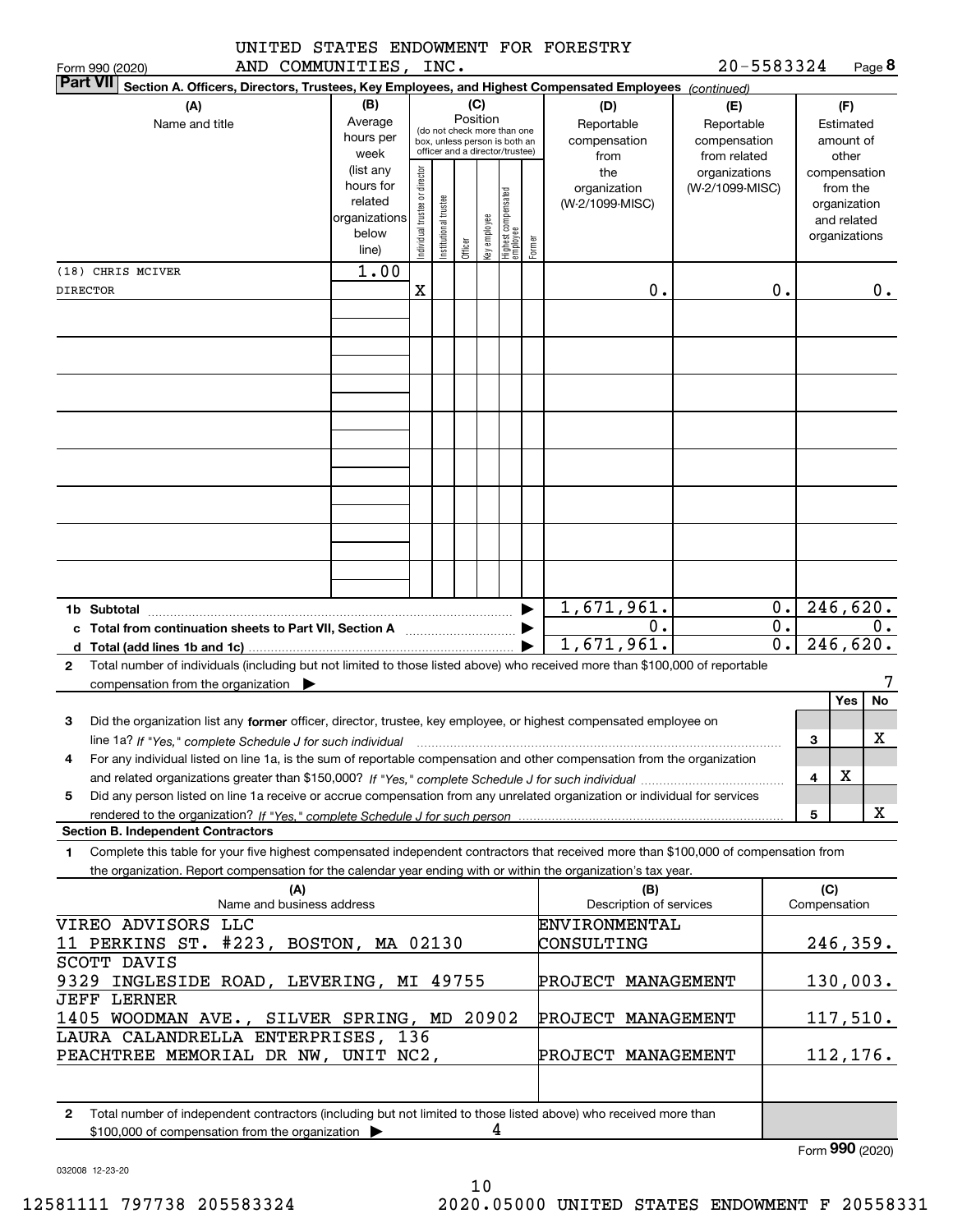|                                                           |                  |   | Form 990 (2020)                                                               |                |                |            | AND COMMUNITIES, INC. |                      |                                              | 20-5583324                                        | Page 9                                                          |
|-----------------------------------------------------------|------------------|---|-------------------------------------------------------------------------------|----------------|----------------|------------|-----------------------|----------------------|----------------------------------------------|---------------------------------------------------|-----------------------------------------------------------------|
|                                                           | <b>Part VIII</b> |   | <b>Statement of Revenue</b>                                                   |                |                |            |                       |                      |                                              |                                                   |                                                                 |
|                                                           |                  |   | Check if Schedule O contains a response or note to any line in this Part VIII |                |                |            |                       |                      |                                              |                                                   |                                                                 |
|                                                           |                  |   |                                                                               |                |                |            |                       | (A)<br>Total revenue | (B)<br>Related or exempt<br>function revenue | $\overline{(C)}$<br>Unrelated<br>business revenue | (D)<br>Revenue excluded<br>from tax under<br>sections 512 - 514 |
|                                                           |                  |   | <b>1 a</b> Federated campaigns                                                |                | 1a             |            |                       |                      |                                              |                                                   |                                                                 |
| Contributions, Gifts, Grants<br>and Other Similar Amounts |                  |   | <b>b</b> Membership dues                                                      |                | 1 <sub>b</sub> |            |                       |                      |                                              |                                                   |                                                                 |
|                                                           |                  | c | Fundraising events                                                            |                | 1 <sub>c</sub> |            |                       |                      |                                              |                                                   |                                                                 |
|                                                           |                  |   | d Related organizations                                                       |                | 1 <sub>d</sub> |            |                       |                      |                                              |                                                   |                                                                 |
|                                                           |                  |   | e Government grants (contributions)                                           |                | 1e             |            | 7,646,699.            |                      |                                              |                                                   |                                                                 |
|                                                           |                  |   | f All other contributions, gifts, grants, and                                 |                |                |            |                       |                      |                                              |                                                   |                                                                 |
|                                                           |                  |   | similar amounts not included above                                            |                | 1f             |            | 2,740,980.            |                      |                                              |                                                   |                                                                 |
|                                                           |                  | g | Noncash contributions included in lines 1a-1f                                 |                |                | $1g$ \$    |                       |                      |                                              |                                                   |                                                                 |
|                                                           |                  |   |                                                                               |                |                |            |                       | 10,387,679.          |                                              |                                                   |                                                                 |
|                                                           |                  |   |                                                                               |                |                |            | <b>Business Code</b>  |                      |                                              |                                                   |                                                                 |
|                                                           | 2a               |   | <u> 1989 - Johann Stein, mars an t-Amerikaansk kommunister (</u>              |                |                |            |                       |                      |                                              |                                                   |                                                                 |
|                                                           |                  | b | <u> 1989 - Johann Barn, amerikansk politiker (</u>                            |                |                |            |                       |                      |                                              |                                                   |                                                                 |
|                                                           |                  | c |                                                                               |                |                |            |                       |                      |                                              |                                                   |                                                                 |
| Program Service<br>Revenue                                |                  | d |                                                                               |                |                |            |                       |                      |                                              |                                                   |                                                                 |
|                                                           |                  | е |                                                                               |                |                |            |                       |                      |                                              |                                                   |                                                                 |
|                                                           |                  | f | All other program service revenue                                             |                |                |            | ▶                     |                      |                                              |                                                   |                                                                 |
|                                                           | 3                | a | Investment income (including dividends, interest, and                         |                |                |            |                       |                      |                                              |                                                   |                                                                 |
|                                                           |                  |   |                                                                               |                |                |            |                       | $-100,962.$          | $-593, 248.$                                 |                                                   | 492,286.                                                        |
|                                                           | 4                |   | Income from investment of tax-exempt bond proceeds                            |                |                |            |                       |                      |                                              |                                                   |                                                                 |
|                                                           | 5                |   |                                                                               |                |                |            |                       |                      |                                              |                                                   |                                                                 |
|                                                           |                  |   |                                                                               |                | (i) Real       |            | (ii) Personal         |                      |                                              |                                                   |                                                                 |
|                                                           |                  |   | 6 a Gross rents<br>.                                                          | 6a             |                |            |                       |                      |                                              |                                                   |                                                                 |
|                                                           |                  | b | Less: rental expenses                                                         | 6 <sub>b</sub> |                |            |                       |                      |                                              |                                                   |                                                                 |
|                                                           |                  | c | Rental income or (loss)                                                       | 6c             |                |            |                       |                      |                                              |                                                   |                                                                 |
|                                                           |                  |   | d Net rental income or (loss)                                                 |                |                |            |                       |                      |                                              |                                                   |                                                                 |
|                                                           |                  |   | 7 a Gross amount from sales of                                                |                | (i) Securities |            | (ii) Other            |                      |                                              |                                                   |                                                                 |
|                                                           |                  |   | assets other than inventory                                                   | 7a             |                | 1,673,177. |                       |                      |                                              |                                                   |                                                                 |
|                                                           |                  |   | <b>b</b> Less: cost or other basis                                            |                |                |            |                       |                      |                                              |                                                   |                                                                 |
|                                                           |                  |   | and sales expenses                                                            | 7b             |                | 0.         |                       |                      |                                              |                                                   |                                                                 |
| venue                                                     |                  |   | c Gain or (loss)                                                              | 7c             |                | 1,673,177. |                       |                      |                                              |                                                   |                                                                 |
|                                                           |                  |   |                                                                               |                |                |            |                       | 1,673,177.           |                                              |                                                   | 1,673,177.                                                      |
| Other Re                                                  |                  |   | 8 a Gross income from fundraising events (not                                 |                |                |            |                       |                      |                                              |                                                   |                                                                 |
|                                                           |                  |   | including \$                                                                  |                |                |            |                       |                      |                                              |                                                   |                                                                 |
|                                                           |                  |   | contributions reported on line 1c). See                                       |                |                |            |                       |                      |                                              |                                                   |                                                                 |
|                                                           |                  |   |                                                                               |                |                | 8a         |                       |                      |                                              |                                                   |                                                                 |
|                                                           |                  | b |                                                                               |                |                | 8b         |                       |                      |                                              |                                                   |                                                                 |
|                                                           |                  | c | Net income or (loss) from fundraising events                                  |                |                |            |                       |                      |                                              |                                                   |                                                                 |
|                                                           |                  |   | 9 a Gross income from gaming activities. See                                  |                |                | 9а         |                       |                      |                                              |                                                   |                                                                 |
|                                                           |                  |   |                                                                               |                |                | 9b         |                       |                      |                                              |                                                   |                                                                 |
|                                                           |                  |   | c Net income or (loss) from gaming activities                                 |                |                |            |                       |                      |                                              |                                                   |                                                                 |
|                                                           |                  |   | 10 a Gross sales of inventory, less returns                                   |                |                |            |                       |                      |                                              |                                                   |                                                                 |
|                                                           |                  |   |                                                                               |                |                | 10a        |                       |                      |                                              |                                                   |                                                                 |
|                                                           |                  |   | <b>b</b> Less: cost of goods sold                                             |                |                | 10b        |                       |                      |                                              |                                                   |                                                                 |
|                                                           |                  |   | c Net income or (loss) from sales of inventory                                |                |                |            |                       |                      |                                              |                                                   |                                                                 |
|                                                           |                  |   |                                                                               |                |                |            | <b>Business Code</b>  |                      |                                              |                                                   |                                                                 |
|                                                           | 11a              |   | MISCELLANEOUS INCOME                                                          |                |                |            | 900099                | 342,687.             |                                              |                                                   | 342,687.                                                        |
|                                                           |                  | b |                                                                               |                |                |            |                       |                      |                                              |                                                   |                                                                 |
|                                                           |                  | с |                                                                               |                |                |            |                       |                      |                                              |                                                   |                                                                 |
| Miscellaneous<br>Revenue                                  |                  |   |                                                                               |                |                |            |                       |                      |                                              |                                                   |                                                                 |
|                                                           |                  |   |                                                                               |                |                |            | ▶                     | 342,687.             |                                              |                                                   |                                                                 |
|                                                           | 12               |   |                                                                               |                |                |            |                       | 12,302,581.          | $-593, 248.$                                 | $\mathfrak{o}$ .                                  | 2,508,150.                                                      |

032009 12-23-20

12581111 797738 205583324 2020.05000 UNITED STATES ENDOWMENT F 20558331

Form (2020) **990**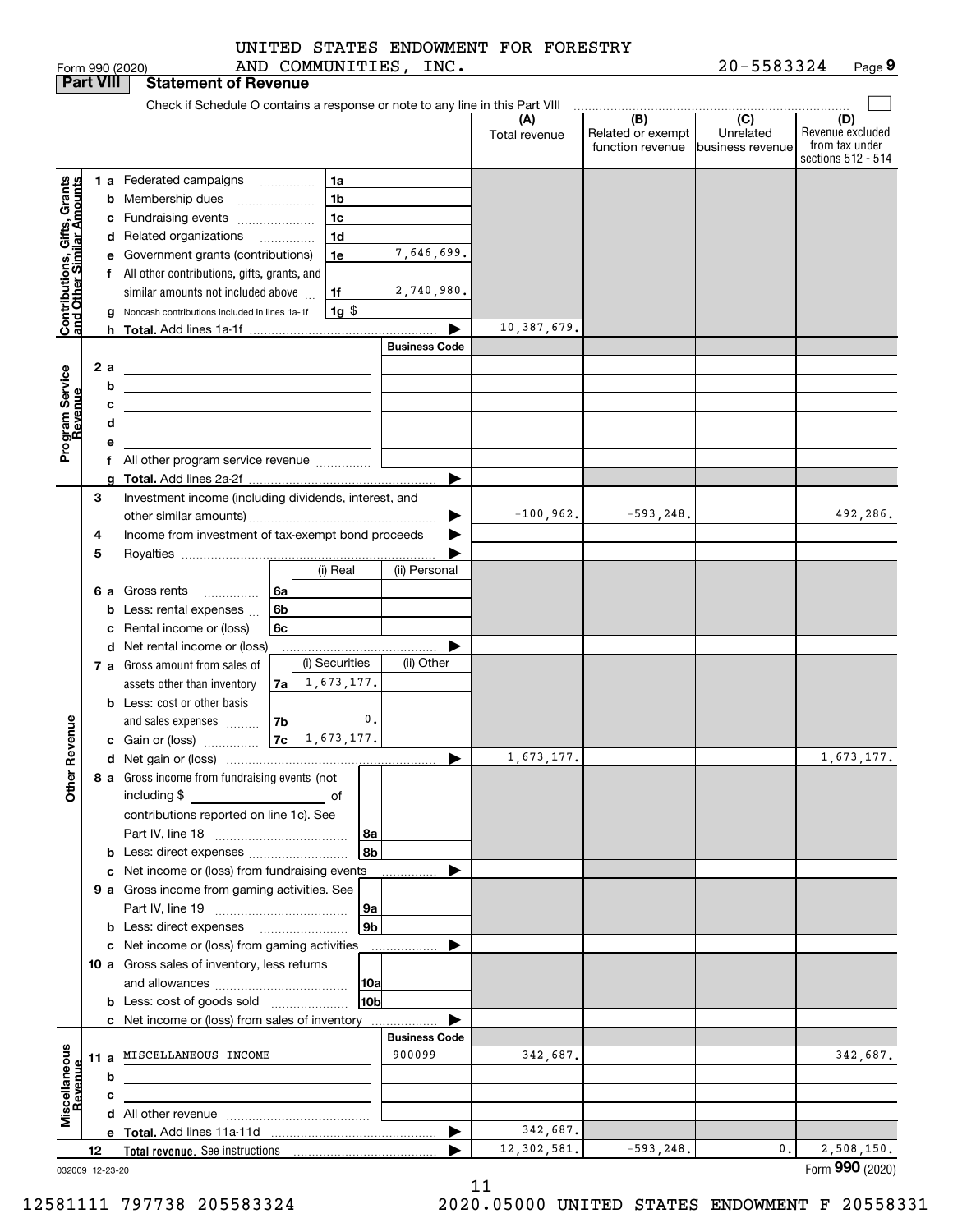#### Form 990 (2020) Page **Part IX Statement of Functional Expenses** AND COMMUNITIES, INC. 20-5583324 UNITED STATES ENDOWMENT FOR FORESTRY

**10**

|              | Section 501(c)(3) and 501(c)(4) organizations must complete all columns. All other organizations must complete column (A).                                                                                                         |                        |                             |                                    |                                |
|--------------|------------------------------------------------------------------------------------------------------------------------------------------------------------------------------------------------------------------------------------|------------------------|-----------------------------|------------------------------------|--------------------------------|
|              | Check if Schedule O contains a response or note to any line in this Part IX                                                                                                                                                        | (A)                    | (B)                         | (C)                                |                                |
|              | Do not include amounts reported on lines 6b,<br>7b, 8b, 9b, and 10b of Part VIII.                                                                                                                                                  | Total expenses         | Program service<br>expenses | Management and<br>general expenses | (D)<br>Fundraising<br>expenses |
| 1.           | Grants and other assistance to domestic organizations                                                                                                                                                                              |                        |                             |                                    |                                |
|              | and domestic governments. See Part IV, line 21                                                                                                                                                                                     | 13,029,779.            | 13,029,779.                 |                                    |                                |
| $\mathbf{2}$ | Grants and other assistance to domestic                                                                                                                                                                                            |                        |                             |                                    |                                |
|              | individuals. See Part IV, line 22                                                                                                                                                                                                  |                        |                             |                                    |                                |
| 3            | Grants and other assistance to foreign                                                                                                                                                                                             |                        |                             |                                    |                                |
|              | organizations, foreign governments, and foreign                                                                                                                                                                                    |                        |                             |                                    |                                |
|              | individuals. See Part IV, lines 15 and 16                                                                                                                                                                                          |                        |                             |                                    |                                |
| 4            | Benefits paid to or for members                                                                                                                                                                                                    |                        |                             |                                    |                                |
| 5            | Compensation of current officers, directors,                                                                                                                                                                                       | 1,671,951.             | 1,364,889.                  | 307,062.                           |                                |
|              | trustees, and key employees                                                                                                                                                                                                        |                        |                             |                                    |                                |
| 6            | Compensation not included above to disqualified                                                                                                                                                                                    |                        |                             |                                    |                                |
|              | persons (as defined under section 4958(f)(1)) and<br>persons described in section 4958(c)(3)(B)                                                                                                                                    |                        |                             |                                    |                                |
|              |                                                                                                                                                                                                                                    | 505, 387.              | 330,249.                    | 175,138.                           |                                |
| 7<br>8       | Pension plan accruals and contributions (include                                                                                                                                                                                   |                        |                             |                                    |                                |
|              |                                                                                                                                                                                                                                    |                        |                             |                                    |                                |
| 9            | section 401(k) and 403(b) employer contributions)                                                                                                                                                                                  | 481,900.               | 408,017.                    | 73,883.                            |                                |
| 10           |                                                                                                                                                                                                                                    |                        |                             |                                    |                                |
| 11           | Fees for services (nonemployees):                                                                                                                                                                                                  |                        |                             |                                    |                                |
| a            |                                                                                                                                                                                                                                    |                        |                             |                                    |                                |
| b            |                                                                                                                                                                                                                                    | 21,736.                |                             | 21,736.                            |                                |
| с            |                                                                                                                                                                                                                                    | 59,127.                |                             | 59, 127.                           |                                |
| d            |                                                                                                                                                                                                                                    |                        |                             |                                    |                                |
| е            | Professional fundraising services. See Part IV, line 17                                                                                                                                                                            |                        |                             |                                    |                                |
| f            | Investment management fees                                                                                                                                                                                                         | $\overline{267,169}$ . |                             | 267, 169.                          |                                |
| g            | Other. (If line 11g amount exceeds 10% of line 25,                                                                                                                                                                                 |                        |                             |                                    |                                |
|              | column (A) amount, list line 11g expenses on Sch O.)                                                                                                                                                                               | 295,659.               | 295,659.                    |                                    |                                |
| 12           |                                                                                                                                                                                                                                    |                        |                             |                                    |                                |
| 13           |                                                                                                                                                                                                                                    | 471,631.               | 456,031.                    | 15,600.                            |                                |
| 14           |                                                                                                                                                                                                                                    |                        |                             |                                    |                                |
| 15           |                                                                                                                                                                                                                                    |                        |                             |                                    |                                |
| 16           |                                                                                                                                                                                                                                    | 170,261.               | 163,097.                    | 7,164.                             |                                |
| 17           |                                                                                                                                                                                                                                    | $\overline{22}$ , 116. | 13,449.                     | 8,667.                             |                                |
| 18           | Payments of travel or entertainment expenses                                                                                                                                                                                       |                        |                             |                                    |                                |
|              | for any federal, state, or local public officials                                                                                                                                                                                  |                        |                             |                                    |                                |
| 19           | Conferences, conventions, and meetings                                                                                                                                                                                             | 2,661.                 | 2,203.                      | 458.                               |                                |
| 20           | Interest                                                                                                                                                                                                                           | 1,811.                 |                             | 1,811.                             |                                |
| 21           |                                                                                                                                                                                                                                    |                        |                             |                                    |                                |
| 22           | Depreciation, depletion, and amortization                                                                                                                                                                                          |                        |                             |                                    |                                |
| 23           | Insurance                                                                                                                                                                                                                          | 209,971.               | 206, 403.                   | 3,568.                             |                                |
| 24           | Other expenses. Itemize expenses not covered<br>above (List miscellaneous expenses on line 24e. If<br>line 24 $\dot{e}$ amount exceeds 10% of line 25, column (A)<br>amount, list line 24e expenses on Schedule O.)                |                        |                             |                                    |                                |
| a            | MISCELLANEOUS                                                                                                                                                                                                                      | 1, 174, 397.           | 1, 174, 397.                |                                    |                                |
| b            | <u> 1980 - Johann Barn, mars eta bainar eta bainar eta baina eta baina eta baina eta baina eta baina eta baina e</u>                                                                                                               |                        |                             |                                    |                                |
| с            |                                                                                                                                                                                                                                    |                        |                             |                                    |                                |
| d            | the contract of the contract of the contract of the contract of the contract of                                                                                                                                                    |                        |                             |                                    |                                |
| е            | All other expenses <b>contained</b> and the set of the set of the set of the set of the set of the set of the set of the set of the set of the set of the set of the set of the set of the set of the set of the set of the set of |                        |                             |                                    |                                |
| 25           | Total functional expenses. Add lines 1 through 24e                                                                                                                                                                                 | 18,385,556.            | 17, 444, 173.               | 941,383.                           | 0.                             |
| 26           | Joint costs. Complete this line only if the organization                                                                                                                                                                           |                        |                             |                                    |                                |
|              | reported in column (B) joint costs from a combined                                                                                                                                                                                 |                        |                             |                                    |                                |
|              | educational campaign and fundraising solicitation.                                                                                                                                                                                 |                        |                             |                                    |                                |
|              | Check here $\blacktriangleright$<br>if following SOP 98-2 (ASC 958-720)                                                                                                                                                            |                        |                             |                                    |                                |

12

032010 12-23-20

Form (2020) **990**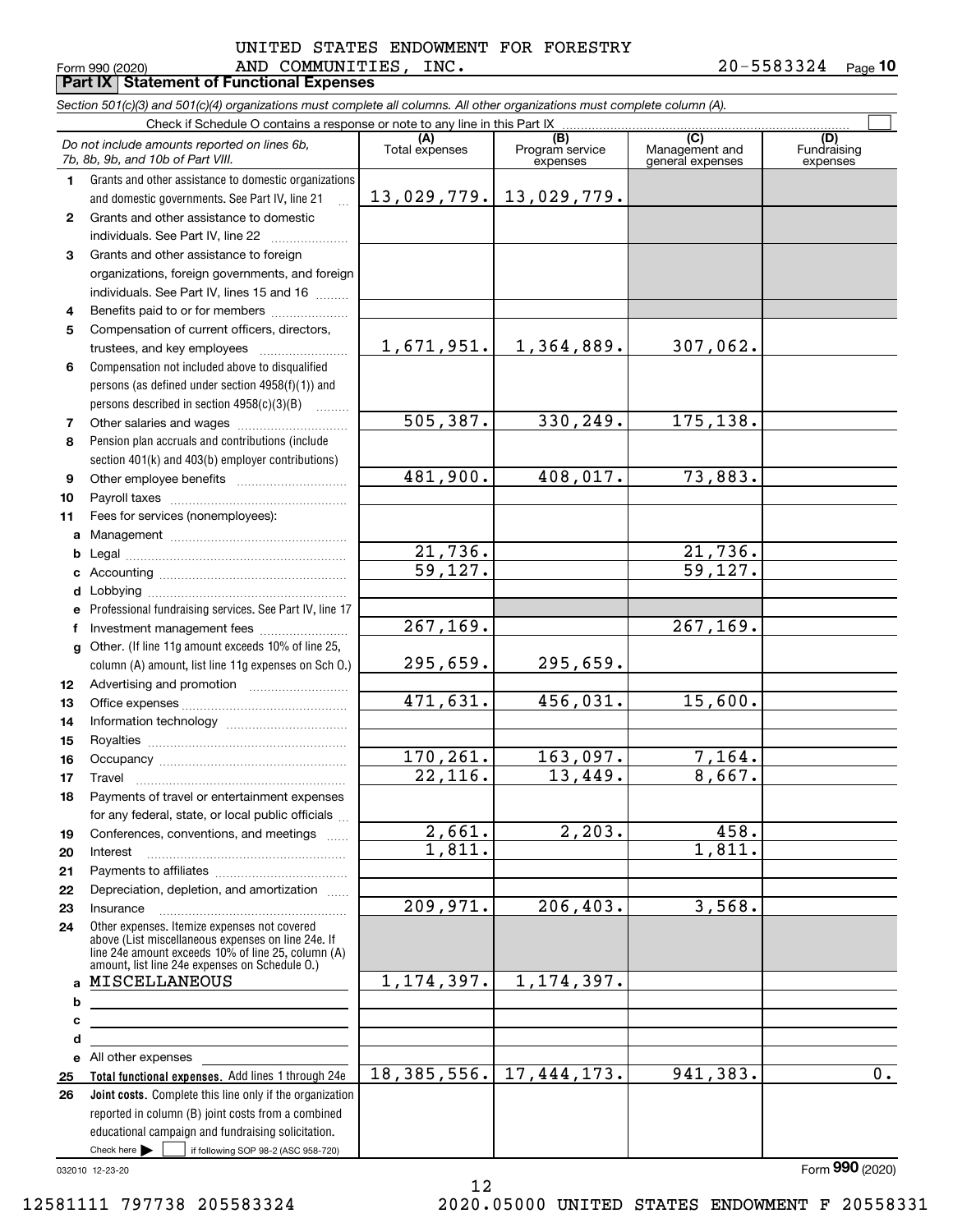### Form 990 (2020) AND COMMUNITIES, INC.  $20-5583324$  Page UNITED STATES ENDOWMENT FOR FORESTRY

|                             | Form 990 (2020)<br>Part X | AND COMMONTITES,<br><b>Balance Sheet</b>                                           |                           | TMC.                           |                                       |                         | 40-3303344<br>Page II           |
|-----------------------------|---------------------------|------------------------------------------------------------------------------------|---------------------------|--------------------------------|---------------------------------------|-------------------------|---------------------------------|
|                             |                           |                                                                                    |                           |                                |                                       |                         |                                 |
|                             |                           |                                                                                    |                           |                                | (A)<br>Beginning of year              |                         | (B)<br>End of year              |
|                             | 1.                        | Cash - non-interest-bearing                                                        |                           |                                |                                       | 1                       |                                 |
|                             | 2                         |                                                                                    |                           |                                | 8,570,459.                            | $\mathbf{2}$            | 7,376,375.                      |
|                             | з                         |                                                                                    |                           |                                |                                       | 3                       |                                 |
|                             | 4                         |                                                                                    |                           |                                | 7,539,031.                            | $\overline{\mathbf{4}}$ | 6,061,070.                      |
|                             | 5                         | Loans and other receivables from any current or former officer, director,          |                           |                                |                                       |                         |                                 |
|                             |                           | trustee, key employee, creator or founder, substantial contributor, or 35%         |                           |                                |                                       |                         |                                 |
|                             |                           | controlled entity or family member of any of these persons                         |                           |                                |                                       | 5                       |                                 |
|                             | 6                         | Loans and other receivables from other disqualified persons (as defined            |                           |                                |                                       |                         |                                 |
|                             |                           | under section $4958(f)(1)$ , and persons described in section $4958(c)(3)(B)$      |                           |                                |                                       | 6                       |                                 |
|                             | 7                         |                                                                                    |                           | $\overline{7}$                 |                                       |                         |                                 |
| Assets                      | 8                         |                                                                                    |                           | 218,456.                       | 8                                     | <u>224,499.</u>         |                                 |
|                             | 9                         | Prepaid expenses and deferred charges                                              |                           |                                | 23,988.                               | 9                       | 85,955.                         |
|                             |                           | 10a Land, buildings, and equipment: cost or other                                  |                           |                                |                                       |                         |                                 |
|                             |                           | basis. Complete Part VI of Schedule D  10a                                         |                           |                                |                                       |                         |                                 |
|                             |                           |                                                                                    |                           | $\frac{20,145,438.}{342,927.}$ | 15,645,665.                           | 10c                     | 19,802,511.                     |
|                             | 11                        |                                                                                    |                           |                                | 205,907,803.                          | 11                      | $\overline{205, 308, 453}$ .    |
|                             | 12                        |                                                                                    | $\overline{24.774.677}$ . | 12                             | $\overline{42,519,689}$ .             |                         |                                 |
|                             | 13                        |                                                                                    |                           | 13                             |                                       |                         |                                 |
|                             | 14                        |                                                                                    |                           | 14                             |                                       |                         |                                 |
|                             | 15                        |                                                                                    |                           |                                | 114,508.                              | 15                      | 137,915.                        |
|                             | 16                        |                                                                                    |                           |                                | 262, 794, 587.                        | 16                      | 281, 516, 467.                  |
|                             | 17                        |                                                                                    |                           |                                | $\overline{4,433,090}$ .              | 17                      | 8,153,960.                      |
|                             | 18                        |                                                                                    |                           | 18                             |                                       |                         |                                 |
|                             | 19                        |                                                                                    |                           |                                | 19                                    |                         |                                 |
|                             | 20                        |                                                                                    |                           |                                |                                       | 20                      |                                 |
|                             | 21                        | Escrow or custodial account liability. Complete Part IV of Schedule D              |                           |                                |                                       | 21                      |                                 |
|                             | 22                        | Loans and other payables to any current or former officer, director,               |                           |                                |                                       |                         |                                 |
|                             |                           | trustee, key employee, creator or founder, substantial contributor, or 35%         |                           |                                |                                       |                         |                                 |
| Liabilities                 |                           | controlled entity or family member of any of these persons                         |                           |                                |                                       | 22                      |                                 |
|                             | 23                        | Secured mortgages and notes payable to unrelated third parties                     |                           |                                |                                       | 23                      |                                 |
|                             | 24                        |                                                                                    |                           |                                |                                       | 24                      |                                 |
|                             | 25                        | Other liabilities (including federal income tax, payables to related third         |                           |                                |                                       |                         |                                 |
|                             |                           | parties, and other liabilities not included on lines 17-24). Complete Part X       |                           |                                |                                       |                         |                                 |
|                             |                           | of Schedule D                                                                      |                           |                                | 0.                                    | 25                      | <u>253,289.</u>                 |
|                             | 26                        | Total liabilities. Add lines 17 through 25                                         |                           |                                | 4,433,090.                            | 26                      | 8,407,249.                      |
|                             |                           | Organizations that follow FASB ASC 958, check here $\blacktriangleright \boxed{X}$ |                           |                                |                                       |                         |                                 |
|                             |                           | and complete lines 27, 28, 32, and 33.                                             |                           |                                |                                       |                         |                                 |
|                             | 27                        | Net assets without donor restrictions                                              |                           |                                | <u>24,857,158.</u><br>$233,504,339$ . | 27                      | 22, 355, 249.<br>250, 753, 969. |
|                             | 28                        | Net assets with donor restrictions                                                 |                           |                                |                                       | 28                      |                                 |
| Net Assets or Fund Balances |                           | Organizations that do not follow FASB ASC 958, check here ▶ [                      |                           |                                |                                       |                         |                                 |
|                             |                           | and complete lines 29 through 33.                                                  |                           |                                |                                       |                         |                                 |
|                             | 29                        |                                                                                    |                           |                                |                                       | 29                      |                                 |
|                             | 30                        | Paid-in or capital surplus, or land, building, or equipment fund                   |                           |                                |                                       | 30<br>31                |                                 |
|                             | 31                        | Retained earnings, endowment, accumulated income, or other funds                   |                           |                                | 258, 361, 497.                        | 32                      | 273, 109, 218.                  |
|                             | 32<br>33                  |                                                                                    |                           |                                | 262,794,587.                          | 33                      | 281, 516, 467.                  |
|                             |                           |                                                                                    |                           |                                |                                       |                         |                                 |

Form (2020) **990**

032011 12-23-20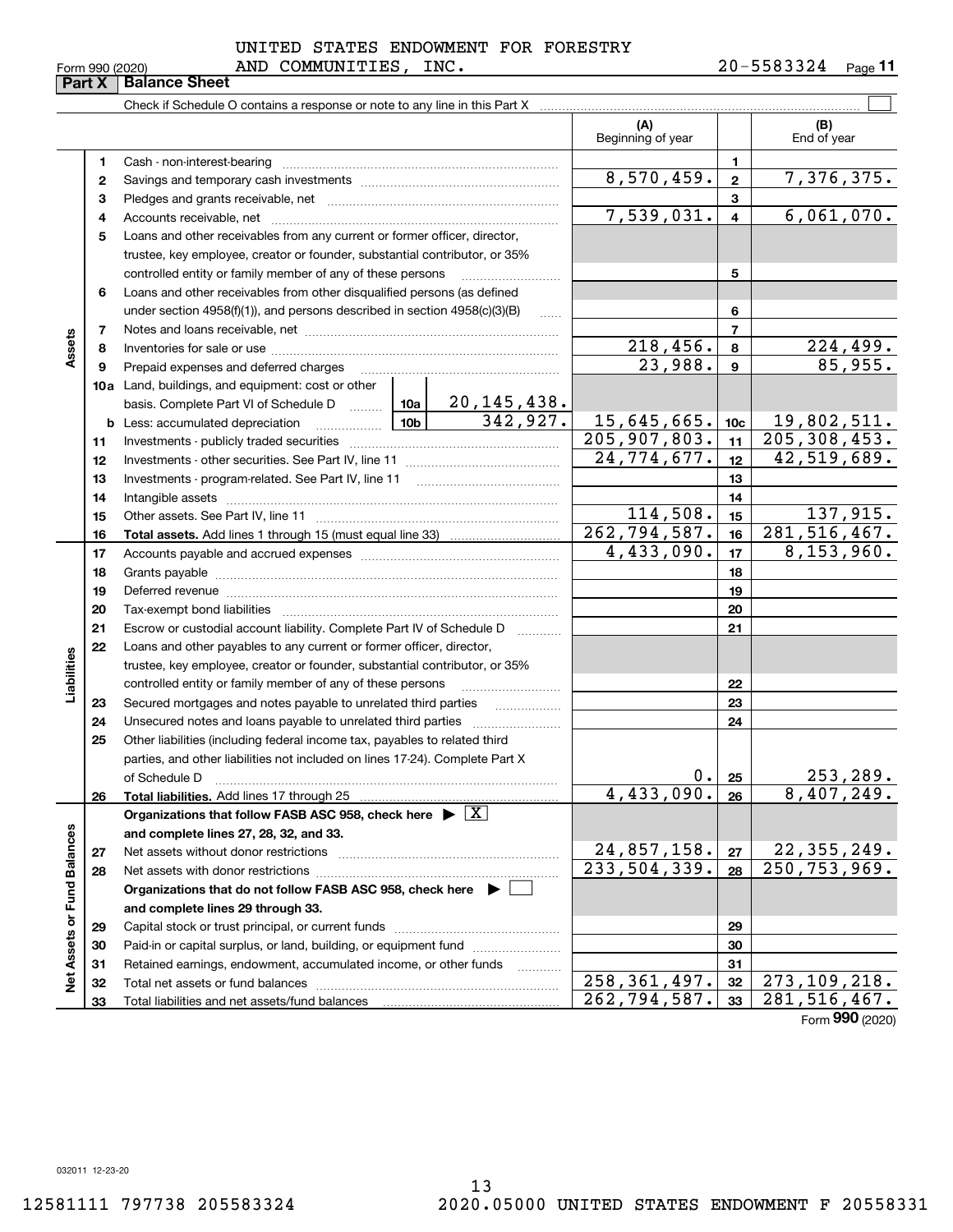|    | UNITED STATES ENDOWMENT FOR FORESTRY                                                                                                                                  |                |               |                |          |                     |
|----|-----------------------------------------------------------------------------------------------------------------------------------------------------------------------|----------------|---------------|----------------|----------|---------------------|
|    | AND COMMUNITIES, INC.<br>Form 990 (2020)                                                                                                                              |                | 20-5583324    |                |          | $_{\text{Page}}$ 12 |
|    | <b>Part XI</b><br><b>Reconciliation of Net Assets</b>                                                                                                                 |                |               |                |          |                     |
|    |                                                                                                                                                                       |                |               |                |          | $ \mathbf{X} $      |
|    |                                                                                                                                                                       |                |               |                |          |                     |
| 1  | Total revenue (must equal Part VIII, column (A), line 12)                                                                                                             | $\mathbf{1}$   | 12,302,581.   |                |          |                     |
| 2  | Total expenses (must equal Part IX, column (A), line 25)                                                                                                              | $\mathfrak{p}$ | 18, 385, 556. |                |          |                     |
| з  | Revenue less expenses. Subtract line 2 from line 1                                                                                                                    | 3              | $-6,082,975.$ |                |          |                     |
| 4  |                                                                                                                                                                       | 258, 361, 497. |               |                |          |                     |
| 5  |                                                                                                                                                                       | 5              | 23,798,319.   |                |          |                     |
| 6  |                                                                                                                                                                       | 6              |               |                |          |                     |
| 7  | Investment expenses www.communication.com/www.communication.com/www.communication.com/www.com                                                                         | $\overline{7}$ |               |                |          |                     |
| 8  | Prior period adjustments                                                                                                                                              | 8              |               |                |          |                     |
| 9  | Other changes in net assets or fund balances (explain on Schedule O)                                                                                                  | $\mathbf{9}$   | $-2,967,623.$ |                |          |                     |
| 10 | Net assets or fund balances at end of year. Combine lines 3 through 9 (must equal Part X, line 32,                                                                    |                |               |                |          |                     |
|    |                                                                                                                                                                       | 10             | 273,109,218.  |                |          |                     |
|    | Part XII Financial Statements and Reporting                                                                                                                           |                |               |                |          |                     |
|    |                                                                                                                                                                       |                |               |                |          | $\boxed{\text{X}}$  |
|    |                                                                                                                                                                       |                |               |                | Yes      | No                  |
| 1  | $ X $ Accrual<br>Accounting method used to prepare the Form 990: <u>II</u> Cash<br>Other                                                                              |                |               |                |          |                     |
|    | If the organization changed its method of accounting from a prior year or checked "Other," explain in Schedule O.                                                     |                |               |                |          |                     |
|    | 2a Were the organization's financial statements compiled or reviewed by an independent accountant?<br><u> 1986 - Jan Bernard Bernstein, amerikansk politiker og s</u> |                |               | 2a             |          | x                   |
|    | If "Yes," check a box below to indicate whether the financial statements for the year were compiled or reviewed on a                                                  |                |               |                |          |                     |
|    | separate basis, consolidated basis, or both:                                                                                                                          |                |               |                |          |                     |
|    | Separate basis<br>Consolidated basis<br>Both consolidated and separate basis                                                                                          |                |               |                |          |                     |
|    | <b>b</b> Were the organization's financial statements audited by an independent accountant?                                                                           |                |               | 2 <sub>b</sub> | Χ        |                     |
|    | If "Yes," check a box below to indicate whether the financial statements for the year were audited on a separate basis,                                               |                |               |                |          |                     |
|    | consolidated basis, or both:                                                                                                                                          |                |               |                |          |                     |
|    | $\boxed{\mathbf{X}}$ Consolidated basis<br>Separate basis<br><b>Both consolidated and separate basis</b>                                                              |                |               |                |          |                     |
|    | c If "Yes" to line 2a or 2b, does the organization have a committee that assumes responsibility for oversight of the audit,                                           |                |               |                |          |                     |
|    |                                                                                                                                                                       |                |               | 2c             | х        |                     |
|    | If the organization changed either its oversight process or selection process during the tax year, explain on Schedule O.                                             |                |               |                |          |                     |
|    | 3a As a result of a federal award, was the organization required to undergo an audit or audits as set forth in the Single Audit                                       |                |               |                |          |                     |
|    |                                                                                                                                                                       |                |               | За             | Χ        |                     |
|    | b If "Yes," did the organization undergo the required audit or audits? If the organization did not undergo the required audit                                         |                |               |                |          |                     |
|    |                                                                                                                                                                       |                |               | 3b             | X<br>nnn |                     |
|    |                                                                                                                                                                       |                |               |                |          |                     |

Form (2020) **990**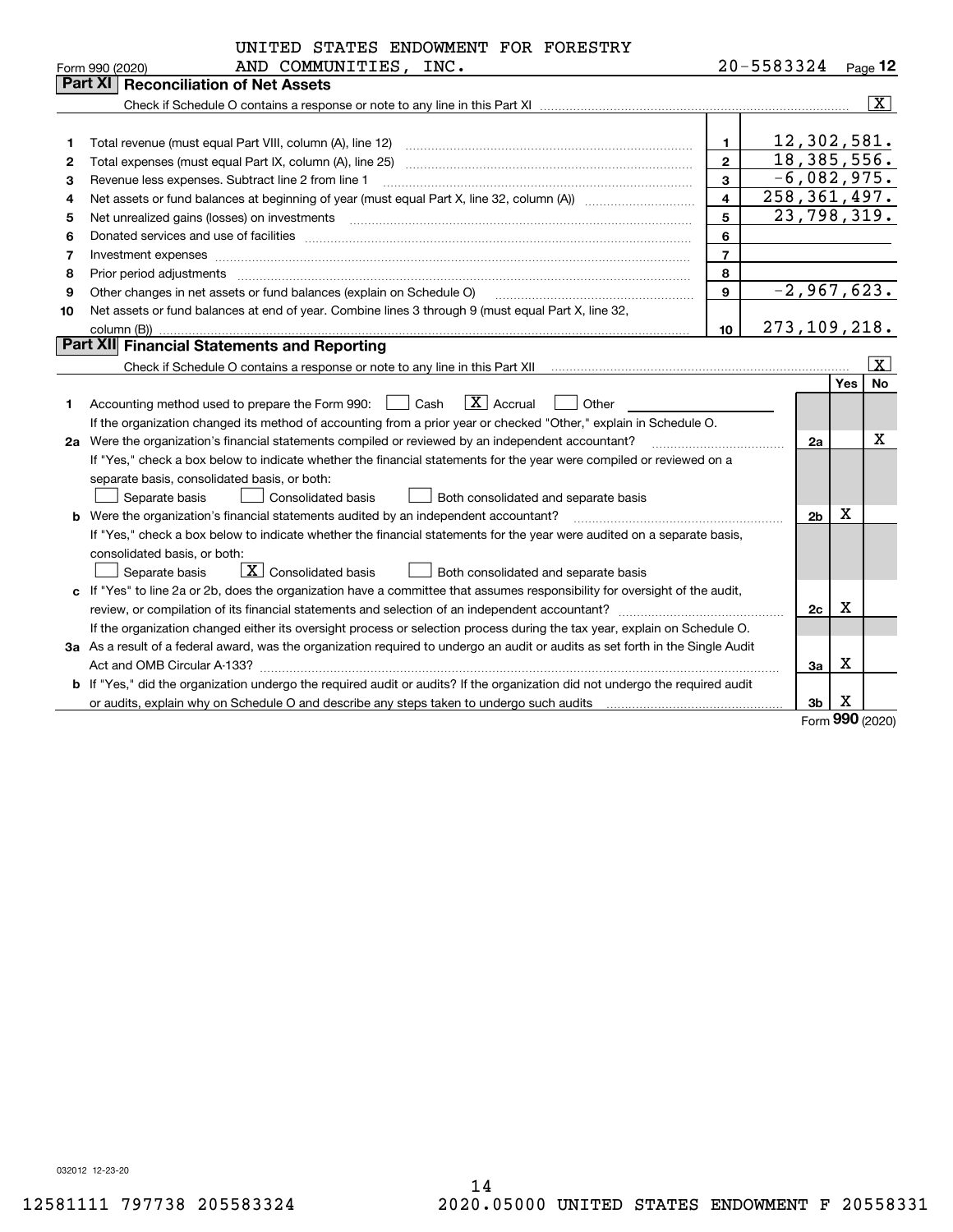| <b>SCHEDULE A</b>                                                                                         |                                                                                                                                                                                                                                                    |                                                                                                                                  |                                    |                                 |                            |  | OMB No. 1545-0047                                   |  |  |
|-----------------------------------------------------------------------------------------------------------|----------------------------------------------------------------------------------------------------------------------------------------------------------------------------------------------------------------------------------------------------|----------------------------------------------------------------------------------------------------------------------------------|------------------------------------|---------------------------------|----------------------------|--|-----------------------------------------------------|--|--|
| (Form 990 or 990-EZ)                                                                                      |                                                                                                                                                                                                                                                    | <b>Public Charity Status and Public Support</b><br>Complete if the organization is a section 501(c)(3) organization or a section |                                    |                                 |                            |  |                                                     |  |  |
|                                                                                                           |                                                                                                                                                                                                                                                    | 4947(a)(1) nonexempt charitable trust.                                                                                           |                                    |                                 |                            |  |                                                     |  |  |
| Department of the Treasury<br>Internal Revenue Service                                                    |                                                                                                                                                                                                                                                    | Attach to Form 990 or Form 990-EZ.                                                                                               |                                    |                                 |                            |  | <b>Open to Public</b><br>Inspection                 |  |  |
|                                                                                                           |                                                                                                                                                                                                                                                    | Go to www.irs.gov/Form990 for instructions and the latest information.                                                           |                                    |                                 |                            |  |                                                     |  |  |
| Name of the organization                                                                                  | UNITED STATES ENDOWMENT FOR FORESTRY<br>AND COMMUNITIES, INC.                                                                                                                                                                                      |                                                                                                                                  |                                    |                                 |                            |  | <b>Employer identification number</b><br>20-5583324 |  |  |
| Part I                                                                                                    | Reason for Public Charity Status. (All organizations must complete this part.) See instructions.                                                                                                                                                   |                                                                                                                                  |                                    |                                 |                            |  |                                                     |  |  |
| The organization is not a private foundation because it is: (For lines 1 through 12, check only one box.) |                                                                                                                                                                                                                                                    |                                                                                                                                  |                                    |                                 |                            |  |                                                     |  |  |
| 1                                                                                                         | A church, convention of churches, or association of churches described in section 170(b)(1)(A)(i).                                                                                                                                                 |                                                                                                                                  |                                    |                                 |                            |  |                                                     |  |  |
| 2                                                                                                         | A school described in section 170(b)(1)(A)(ii). (Attach Schedule E (Form 990 or 990-EZ).)                                                                                                                                                          |                                                                                                                                  |                                    |                                 |                            |  |                                                     |  |  |
| 3                                                                                                         | A hospital or a cooperative hospital service organization described in section 170(b)(1)(A)(iii).                                                                                                                                                  |                                                                                                                                  |                                    |                                 |                            |  |                                                     |  |  |
| 4                                                                                                         | A medical research organization operated in conjunction with a hospital described in section 170(b)(1)(A)(iii). Enter the hospital's name,                                                                                                         |                                                                                                                                  |                                    |                                 |                            |  |                                                     |  |  |
| city, and state:                                                                                          |                                                                                                                                                                                                                                                    |                                                                                                                                  |                                    |                                 |                            |  |                                                     |  |  |
| 5                                                                                                         | An organization operated for the benefit of a college or university owned or operated by a governmental unit described in                                                                                                                          |                                                                                                                                  |                                    |                                 |                            |  |                                                     |  |  |
|                                                                                                           | section 170(b)(1)(A)(iv). (Complete Part II.)                                                                                                                                                                                                      |                                                                                                                                  |                                    |                                 |                            |  |                                                     |  |  |
| 6                                                                                                         | A federal, state, or local government or governmental unit described in section 170(b)(1)(A)(v).                                                                                                                                                   |                                                                                                                                  |                                    |                                 |                            |  |                                                     |  |  |
| $\lfloor x \rfloor$<br>7                                                                                  | An organization that normally receives a substantial part of its support from a governmental unit or from the general public described in                                                                                                          |                                                                                                                                  |                                    |                                 |                            |  |                                                     |  |  |
| 8                                                                                                         | section 170(b)(1)(A)(vi). (Complete Part II.)<br>A community trust described in section 170(b)(1)(A)(vi). (Complete Part II.)                                                                                                                      |                                                                                                                                  |                                    |                                 |                            |  |                                                     |  |  |
| 9                                                                                                         | An agricultural research organization described in section 170(b)(1)(A)(ix) operated in conjunction with a land-grant college                                                                                                                      |                                                                                                                                  |                                    |                                 |                            |  |                                                     |  |  |
|                                                                                                           | or university or a non-land-grant college of agriculture (see instructions). Enter the name, city, and state of the college or                                                                                                                     |                                                                                                                                  |                                    |                                 |                            |  |                                                     |  |  |
| university:                                                                                               |                                                                                                                                                                                                                                                    |                                                                                                                                  |                                    |                                 |                            |  |                                                     |  |  |
| 10                                                                                                        | An organization that normally receives (1) more than 33 1/3% of its support from contributions, membership fees, and gross receipts from                                                                                                           |                                                                                                                                  |                                    |                                 |                            |  |                                                     |  |  |
|                                                                                                           | activities related to its exempt functions, subject to certain exceptions; and (2) no more than 33 1/3% of its support from gross investment                                                                                                       |                                                                                                                                  |                                    |                                 |                            |  |                                                     |  |  |
|                                                                                                           | income and unrelated business taxable income (less section 511 tax) from businesses acquired by the organization after June 30, 1975.                                                                                                              |                                                                                                                                  |                                    |                                 |                            |  |                                                     |  |  |
|                                                                                                           | See section 509(a)(2). (Complete Part III.)                                                                                                                                                                                                        |                                                                                                                                  |                                    |                                 |                            |  |                                                     |  |  |
| 11<br>12                                                                                                  | An organization organized and operated exclusively to test for public safety. See section 509(a)(4).<br>An organization organized and operated exclusively for the benefit of, to perform the functions of, or to carry out the purposes of one or |                                                                                                                                  |                                    |                                 |                            |  |                                                     |  |  |
|                                                                                                           | more publicly supported organizations described in section 509(a)(1) or section 509(a)(2). See section 509(a)(3). Check the box in                                                                                                                 |                                                                                                                                  |                                    |                                 |                            |  |                                                     |  |  |
|                                                                                                           | lines 12a through 12d that describes the type of supporting organization and complete lines 12e, 12f, and 12g.                                                                                                                                     |                                                                                                                                  |                                    |                                 |                            |  |                                                     |  |  |
| a                                                                                                         | Type I. A supporting organization operated, supervised, or controlled by its supported organization(s), typically by giving                                                                                                                        |                                                                                                                                  |                                    |                                 |                            |  |                                                     |  |  |
|                                                                                                           | the supported organization(s) the power to regularly appoint or elect a majority of the directors or trustees of the supporting                                                                                                                    |                                                                                                                                  |                                    |                                 |                            |  |                                                     |  |  |
|                                                                                                           | organization. You must complete Part IV, Sections A and B.                                                                                                                                                                                         |                                                                                                                                  |                                    |                                 |                            |  |                                                     |  |  |
| b                                                                                                         | Type II. A supporting organization supervised or controlled in connection with its supported organization(s), by having                                                                                                                            |                                                                                                                                  |                                    |                                 |                            |  |                                                     |  |  |
|                                                                                                           | control or management of the supporting organization vested in the same persons that control or manage the supported                                                                                                                               |                                                                                                                                  |                                    |                                 |                            |  |                                                     |  |  |
|                                                                                                           | organization(s). You must complete Part IV, Sections A and C.                                                                                                                                                                                      |                                                                                                                                  |                                    |                                 |                            |  |                                                     |  |  |
| с                                                                                                         | Type III functionally integrated. A supporting organization operated in connection with, and functionally integrated with,                                                                                                                         |                                                                                                                                  |                                    |                                 |                            |  |                                                     |  |  |
| d                                                                                                         | its supported organization(s) (see instructions). You must complete Part IV, Sections A, D, and E.<br>Type III non-functionally integrated. A supporting organization operated in connection with its supported organization(s)                    |                                                                                                                                  |                                    |                                 |                            |  |                                                     |  |  |
|                                                                                                           | that is not functionally integrated. The organization generally must satisfy a distribution requirement and an attentiveness                                                                                                                       |                                                                                                                                  |                                    |                                 |                            |  |                                                     |  |  |
|                                                                                                           | requirement (see instructions). You must complete Part IV, Sections A and D, and Part V.                                                                                                                                                           |                                                                                                                                  |                                    |                                 |                            |  |                                                     |  |  |
| е                                                                                                         | Check this box if the organization received a written determination from the IRS that it is a Type I, Type II, Type III                                                                                                                            |                                                                                                                                  |                                    |                                 |                            |  |                                                     |  |  |
|                                                                                                           | functionally integrated, or Type III non-functionally integrated supporting organization.                                                                                                                                                          |                                                                                                                                  |                                    |                                 |                            |  |                                                     |  |  |
| Enter the number of supported organizations<br>f.                                                         |                                                                                                                                                                                                                                                    |                                                                                                                                  |                                    |                                 |                            |  |                                                     |  |  |
| (i) Name of supported                                                                                     | Provide the following information about the supported organization(s).<br>(ii) EIN                                                                                                                                                                 | (iii) Type of organization                                                                                                       |                                    | (iv) Is the organization listed | (v) Amount of monetary     |  | (vi) Amount of other                                |  |  |
| organization                                                                                              |                                                                                                                                                                                                                                                    | (described on lines 1-10                                                                                                         | in your governing document?<br>Yes | No                              | support (see instructions) |  | support (see instructions)                          |  |  |
|                                                                                                           |                                                                                                                                                                                                                                                    | above (see instructions))                                                                                                        |                                    |                                 |                            |  |                                                     |  |  |
|                                                                                                           |                                                                                                                                                                                                                                                    |                                                                                                                                  |                                    |                                 |                            |  |                                                     |  |  |
|                                                                                                           |                                                                                                                                                                                                                                                    |                                                                                                                                  |                                    |                                 |                            |  |                                                     |  |  |
|                                                                                                           |                                                                                                                                                                                                                                                    |                                                                                                                                  |                                    |                                 |                            |  |                                                     |  |  |
|                                                                                                           |                                                                                                                                                                                                                                                    |                                                                                                                                  |                                    |                                 |                            |  |                                                     |  |  |
|                                                                                                           |                                                                                                                                                                                                                                                    |                                                                                                                                  |                                    |                                 |                            |  |                                                     |  |  |
|                                                                                                           |                                                                                                                                                                                                                                                    |                                                                                                                                  |                                    |                                 |                            |  |                                                     |  |  |
|                                                                                                           |                                                                                                                                                                                                                                                    |                                                                                                                                  |                                    |                                 |                            |  |                                                     |  |  |
|                                                                                                           |                                                                                                                                                                                                                                                    |                                                                                                                                  |                                    |                                 |                            |  |                                                     |  |  |
| Total                                                                                                     |                                                                                                                                                                                                                                                    |                                                                                                                                  |                                    |                                 |                            |  |                                                     |  |  |
|                                                                                                           |                                                                                                                                                                                                                                                    | $\frac{1}{2}$ and $\frac{1}{2}$ and $\frac{1}{2}$ and $\frac{1}{2}$ and $\frac{1}{2}$ and $\frac{1}{2}$                          |                                    |                                 |                            |  | Cabadula A (Faum 000 au 000 EZ) 0000                |  |  |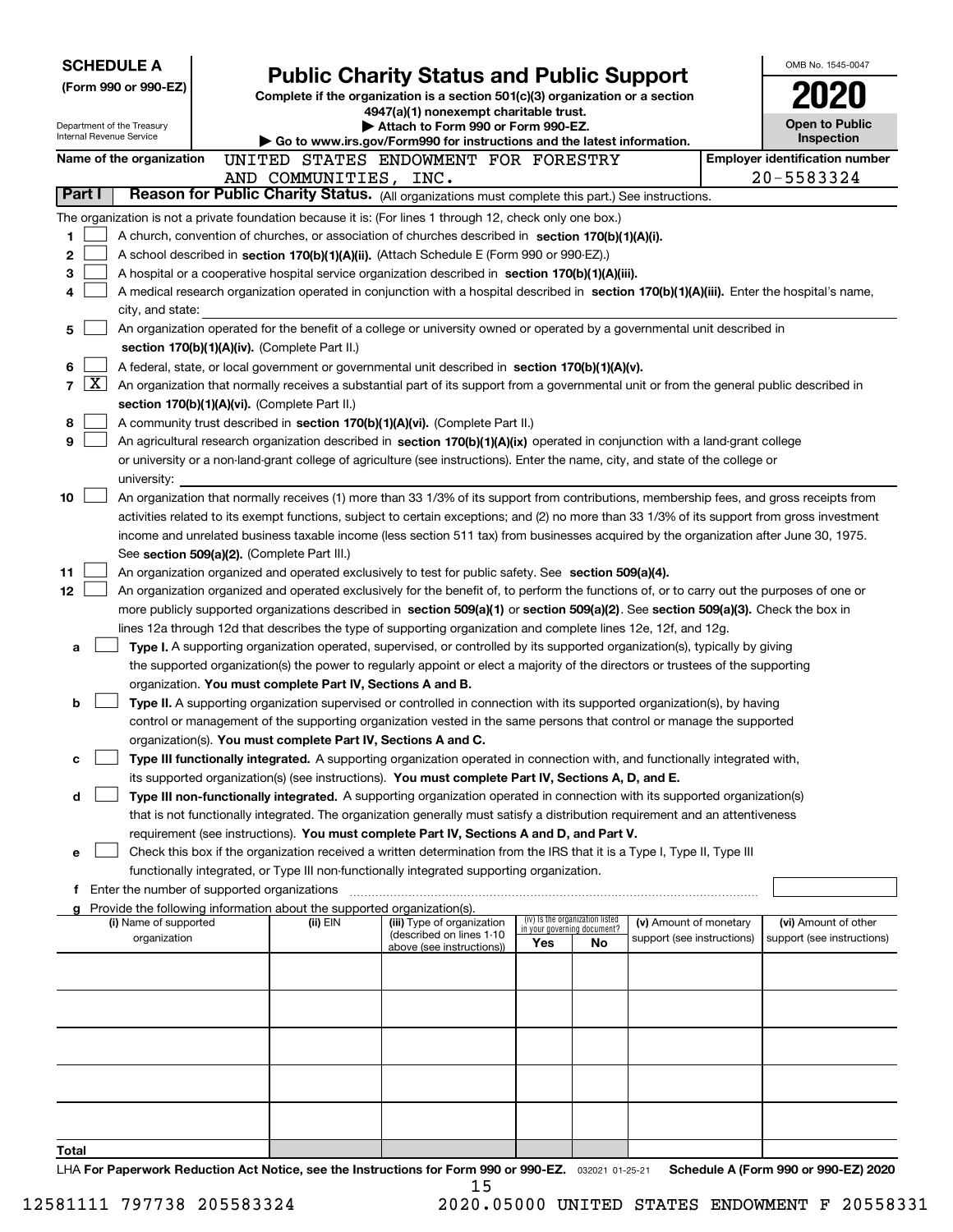#### Schedule A (Form 990 or 990-EZ) 2020 Page AND COMMUNITIES, INC. 20-5583324

20-5583324 Page 2

(Complete only if you checked the box on line 5, 7, or 8 of Part I or if the organization failed to qualify under Part III. If the organization fails to qualify under the tests listed below, please complete Part III.) **Part II Support Schedule for Organizations Described in Sections 170(b)(1)(A)(iv) and 170(b)(1)(A)(vi)**

|    | <b>Section A. Public Support</b>                                                                                                                                                                                               |          |          |            |            |          |                                         |
|----|--------------------------------------------------------------------------------------------------------------------------------------------------------------------------------------------------------------------------------|----------|----------|------------|------------|----------|-----------------------------------------|
|    | Calendar year (or fiscal year beginning in) $\blacktriangleright$                                                                                                                                                              | (a) 2016 | (b) 2017 | $(c)$ 2018 | $(d)$ 2019 | (e) 2020 | (f) Total                               |
|    | 1 Gifts, grants, contributions, and                                                                                                                                                                                            |          |          |            |            |          |                                         |
|    | membership fees received. (Do not                                                                                                                                                                                              |          |          |            |            |          |                                         |
|    | include any "unusual grants.")                                                                                                                                                                                                 | 8093765. | 6363417. |            |            |          | 8922536.10675091.10387679.44442488.     |
|    | 2 Tax revenues levied for the organ-                                                                                                                                                                                           |          |          |            |            |          |                                         |
|    | ization's benefit and either paid to                                                                                                                                                                                           |          |          |            |            |          |                                         |
|    | or expended on its behalf                                                                                                                                                                                                      |          |          |            |            |          |                                         |
|    | 3 The value of services or facilities                                                                                                                                                                                          |          |          |            |            |          |                                         |
|    | furnished by a governmental unit to                                                                                                                                                                                            |          |          |            |            |          |                                         |
|    | the organization without charge                                                                                                                                                                                                |          |          |            |            |          |                                         |
|    | 4 Total. Add lines 1 through 3                                                                                                                                                                                                 | 8093765. | 6363417. |            |            |          | 8922536.10675091.10387679.44442488.     |
|    | 5 The portion of total contributions                                                                                                                                                                                           |          |          |            |            |          |                                         |
|    | by each person (other than a                                                                                                                                                                                                   |          |          |            |            |          |                                         |
|    | governmental unit or publicly                                                                                                                                                                                                  |          |          |            |            |          |                                         |
|    |                                                                                                                                                                                                                                |          |          |            |            |          |                                         |
|    | supported organization) included                                                                                                                                                                                               |          |          |            |            |          |                                         |
|    | on line 1 that exceeds 2% of the                                                                                                                                                                                               |          |          |            |            |          |                                         |
|    | amount shown on line 11,                                                                                                                                                                                                       |          |          |            |            |          |                                         |
|    | column (f)                                                                                                                                                                                                                     |          |          |            |            |          | 368,608.                                |
|    | 6 Public support. Subtract line 5 from line 4.                                                                                                                                                                                 |          |          |            |            |          | 44073880.                               |
|    | <b>Section B. Total Support</b>                                                                                                                                                                                                |          |          |            |            |          |                                         |
|    | Calendar year (or fiscal year beginning in)                                                                                                                                                                                    | (a) 2016 | (b) 2017 | $(c)$ 2018 | $(d)$ 2019 | (e) 2020 | (f) Total                               |
|    | <b>7</b> Amounts from line 4                                                                                                                                                                                                   | 8093765. | 6363417. |            |            |          | 8922536.10675091.10387679.44442488.     |
|    | 8 Gross income from interest,                                                                                                                                                                                                  |          |          |            |            |          |                                         |
|    | dividends, payments received on                                                                                                                                                                                                |          |          |            |            |          |                                         |
|    | securities loans, rents, royalties,                                                                                                                                                                                            |          |          |            |            |          |                                         |
|    | and income from similar sources                                                                                                                                                                                                | 3382776. | 4055678. | 2228723.   | 917,660.   |          | 492, 286. 11077123.                     |
|    | 9 Net income from unrelated business                                                                                                                                                                                           |          |          |            |            |          |                                         |
|    | activities, whether or not the                                                                                                                                                                                                 |          |          |            |            |          |                                         |
|    | business is regularly carried on                                                                                                                                                                                               |          |          |            |            |          |                                         |
|    | <b>10</b> Other income. Do not include gain                                                                                                                                                                                    |          |          |            |            |          |                                         |
|    | or loss from the sale of capital                                                                                                                                                                                               |          |          |            |            |          |                                         |
|    | assets (Explain in Part VI.)                                                                                                                                                                                                   |          |          |            |            |          |                                         |
|    | <b>11 Total support.</b> Add lines 7 through 10                                                                                                                                                                                |          |          |            |            |          | 55519611.                               |
|    | 12 Gross receipts from related activities, etc. (see instructions)                                                                                                                                                             |          |          |            |            | 12       | 2,916,828.                              |
|    | 13 First 5 years. If the Form 990 is for the organization's first, second, third, fourth, or fifth tax year as a section 501(c)(3)                                                                                             |          |          |            |            |          |                                         |
|    | organization, check this box and stop here manufactured and according to the state of the state of the state of the state of the state of the state of the state of the state of the state of the state of the state of the st |          |          |            |            |          |                                         |
|    | <b>Section C. Computation of Public Support Percentage</b>                                                                                                                                                                     |          |          |            |            |          |                                         |
|    | 14 Public support percentage for 2020 (line 6, column (f), divided by line 11, column (f) <i>mummumumum</i>                                                                                                                    |          |          |            |            | 14       | 79.38<br>$\frac{9}{6}$                  |
|    |                                                                                                                                                                                                                                |          |          |            |            | 15       | 72.95<br>%                              |
|    | 16a 33 1/3% support test - 2020. If the organization did not check the box on line 13, and line 14 is 33 1/3% or more, check this box and                                                                                      |          |          |            |            |          |                                         |
|    | stop here. The organization qualifies as a publicly supported organization                                                                                                                                                     |          |          |            |            |          | $\blacktriangleright$ $\vert$ X $\vert$ |
|    | b 33 1/3% support test - 2019. If the organization did not check a box on line 13 or 16a, and line 15 is 33 1/3% or more, check this box                                                                                       |          |          |            |            |          |                                         |
|    |                                                                                                                                                                                                                                |          |          |            |            |          |                                         |
|    | and stop here. The organization qualifies as a publicly supported organization                                                                                                                                                 |          |          |            |            |          |                                         |
|    | 17a 10% -facts-and-circumstances test - 2020. If the organization did not check a box on line 13, 16a, or 16b, and line 14 is 10% or more,                                                                                     |          |          |            |            |          |                                         |
|    | and if the organization meets the facts-and-circumstances test, check this box and stop here. Explain in Part VI how the organization                                                                                          |          |          |            |            |          |                                         |
|    | meets the facts-and-circumstances test. The organization qualifies as a publicly supported organization                                                                                                                        |          |          |            |            |          |                                         |
|    | <b>b 10% -facts-and-circumstances test - 2019.</b> If the organization did not check a box on line 13, 16a, 16b, or 17a, and line 15 is 10% or                                                                                 |          |          |            |            |          |                                         |
|    | more, and if the organization meets the facts-and-circumstances test, check this box and stop here. Explain in Part VI how the                                                                                                 |          |          |            |            |          |                                         |
|    | organization meets the facts-and-circumstances test. The organization qualifies as a publicly supported organization                                                                                                           |          |          |            |            |          |                                         |
| 18 | Private foundation. If the organization did not check a box on line 13, 16a, 16b, 17a, or 17b, check this box and see instructions                                                                                             |          |          |            |            |          |                                         |
|    |                                                                                                                                                                                                                                |          |          |            |            |          | Schedule A (Form 990 or 990-F7) 2020    |

**Schedule A (Form 990 or 990-EZ) 2020**

032022 01-25-21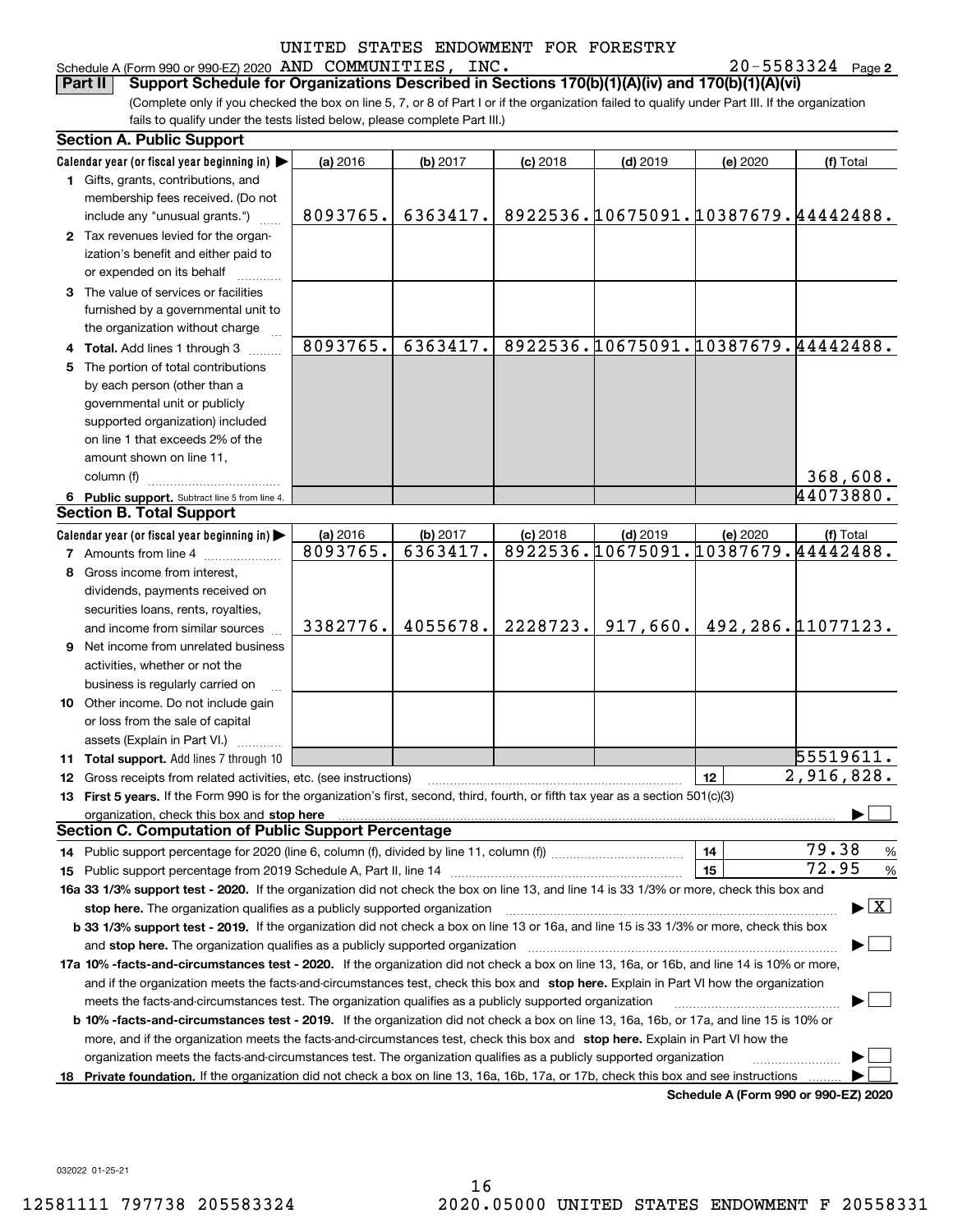|  |  | INC. | 20-5583324 | Page 3 |
|--|--|------|------------|--------|
|  |  |      |            |        |

**Part III Support Schedule for Organizations Described in Section 509(a)(2)** 

(Complete only if you checked the box on line 10 of Part I or if the organization failed to qualify under Part II. If the organization fails to qualify under the tests listed below, please complete Part II.)

| <b>Section A. Public Support</b>                                                                                                                                                                                                     |          |          |            |            |          |                                      |
|--------------------------------------------------------------------------------------------------------------------------------------------------------------------------------------------------------------------------------------|----------|----------|------------|------------|----------|--------------------------------------|
| Calendar year (or fiscal year beginning in) $\blacktriangleright$                                                                                                                                                                    | (a) 2016 | (b) 2017 | $(c)$ 2018 | $(d)$ 2019 | (e) 2020 | (f) Total                            |
| 1 Gifts, grants, contributions, and                                                                                                                                                                                                  |          |          |            |            |          |                                      |
| membership fees received. (Do not                                                                                                                                                                                                    |          |          |            |            |          |                                      |
| include any "unusual grants.")                                                                                                                                                                                                       |          |          |            |            |          |                                      |
| 2 Gross receipts from admissions,<br>merchandise sold or services per-<br>formed, or facilities furnished in<br>any activity that is related to the<br>organization's tax-exempt purpose                                             |          |          |            |            |          |                                      |
| 3 Gross receipts from activities that<br>are not an unrelated trade or bus-                                                                                                                                                          |          |          |            |            |          |                                      |
| iness under section 513                                                                                                                                                                                                              |          |          |            |            |          |                                      |
| 4 Tax revenues levied for the organ-<br>ization's benefit and either paid to<br>or expended on its behalf                                                                                                                            |          |          |            |            |          |                                      |
| .<br>5 The value of services or facilities<br>furnished by a governmental unit to                                                                                                                                                    |          |          |            |            |          |                                      |
| the organization without charge                                                                                                                                                                                                      |          |          |            |            |          |                                      |
| <b>6 Total.</b> Add lines 1 through 5                                                                                                                                                                                                |          |          |            |            |          |                                      |
| 7a Amounts included on lines 1, 2, and<br>3 received from disqualified persons                                                                                                                                                       |          |          |            |            |          |                                      |
| <b>b</b> Amounts included on lines 2 and 3 received<br>from other than disqualified persons that<br>exceed the greater of \$5,000 or 1% of the<br>amount on line 13 for the year                                                     |          |          |            |            |          |                                      |
| c Add lines 7a and 7b                                                                                                                                                                                                                |          |          |            |            |          |                                      |
| 8 Public support. (Subtract line 7c from line 6.)<br><b>Section B. Total Support</b>                                                                                                                                                 |          |          |            |            |          |                                      |
| Calendar year (or fiscal year beginning in)                                                                                                                                                                                          | (a) 2016 | (b) 2017 | $(c)$ 2018 | $(d)$ 2019 | (e) 2020 | (f) Total                            |
| 9 Amounts from line 6                                                                                                                                                                                                                |          |          |            |            |          |                                      |
| 10a Gross income from interest,<br>dividends, payments received on<br>securities loans, rents, royalties,<br>and income from similar sources                                                                                         |          |          |            |            |          |                                      |
| <b>b</b> Unrelated business taxable income<br>(less section 511 taxes) from businesses<br>acquired after June 30, 1975                                                                                                               |          |          |            |            |          |                                      |
| c Add lines 10a and 10b                                                                                                                                                                                                              |          |          |            |            |          |                                      |
| <b>11</b> Net income from unrelated business<br>activities not included in line 10b,<br>whether or not the business is<br>regularly carried on                                                                                       |          |          |            |            |          |                                      |
| <b>12</b> Other income. Do not include gain<br>or loss from the sale of capital<br>assets (Explain in Part VI.)                                                                                                                      |          |          |            |            |          |                                      |
| <b>13 Total support.</b> (Add lines 9, 10c, 11, and 12.)                                                                                                                                                                             |          |          |            |            |          |                                      |
| 14 First 5 years. If the Form 990 is for the organization's first, second, third, fourth, or fifth tax year as a section 501(c)(3) organization,                                                                                     |          |          |            |            |          |                                      |
| check this box and stop here <b>contract the contract of the contract of the state of the state of the state of the state of the state of the state of the state of the state of the state of the state of the state of the stat</b> |          |          |            |            |          |                                      |
| <b>Section C. Computation of Public Support Percentage</b>                                                                                                                                                                           |          |          |            |            |          |                                      |
|                                                                                                                                                                                                                                      |          |          |            |            | 15       | %                                    |
| 16 Public support percentage from 2019 Schedule A, Part III, line 15                                                                                                                                                                 |          |          |            |            | 16       | %                                    |
| <b>Section D. Computation of Investment Income Percentage</b>                                                                                                                                                                        |          |          |            |            |          |                                      |
| 17 Investment income percentage for 2020 (line 10c, column (f), divided by line 13, column (f))<br>18 Investment income percentage from 2019 Schedule A, Part III, line 17                                                           |          |          |            |            | 17<br>18 | %<br>%                               |
| 19a 33 1/3% support tests - 2020. If the organization did not check the box on line 14, and line 15 is more than 33 1/3%, and line 17 is not                                                                                         |          |          |            |            |          |                                      |
| more than 33 1/3%, check this box and stop here. The organization qualifies as a publicly supported organization                                                                                                                     |          |          |            |            |          | ▶                                    |
| b 33 1/3% support tests - 2019. If the organization did not check a box on line 14 or line 19a, and line 16 is more than 33 1/3%, and                                                                                                |          |          |            |            |          |                                      |
| line 18 is not more than 33 1/3%, check this box and stop here. The organization qualifies as a publicly supported organization                                                                                                      |          |          |            |            |          |                                      |
| 20 Private foundation. If the organization did not check a box on line 14, 19a, or 19b, check this box and see instructions                                                                                                          |          |          |            |            |          |                                      |
| 032023 01-25-21                                                                                                                                                                                                                      |          | 17       |            |            |          | Schedule A (Form 990 or 990-EZ) 2020 |

12581111 797738 205583324 2020.05000 UNITED STATES ENDOWMENT F 20558331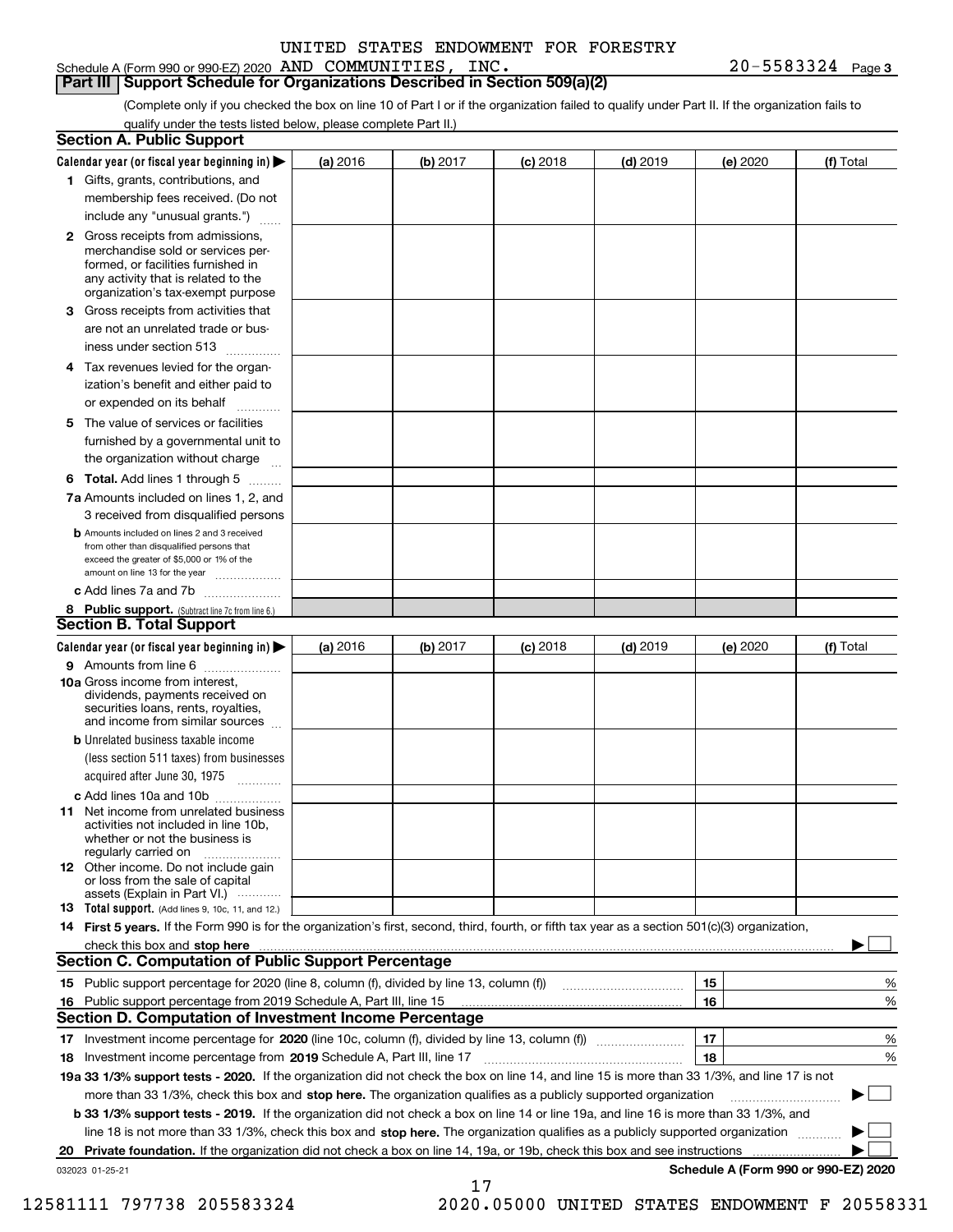#### 20-5583324 Page 4 Schedule A (Form 990 or 990-EZ) 2020 Page AND COMMUNITIES, INC. 20-5583324

**YesNo**

**1**

**2**

**3a**

**3b**

**3c**

**4a**

**4b**

**4c**

**5a**

**5b5c**

**6**

**7**

**8**

**9a**

**9b**

**9c**

**10a**

**10b**

## **Part IV Supporting Organizations**

(Complete only if you checked a box in line 12 on Part I. If you checked box 12a, Part I, complete Sections A and B. If you checked box 12b, Part I, complete Sections A and C. If you checked box 12c, Part I, complete Sections A, D, and E. If you checked box 12d, Part I, complete Sections A and D, and complete Part V.)

### **Section A. All Supporting Organizations**

- **1** Are all of the organization's supported organizations listed by name in the organization's governing documents? If "No," describe in **Part VI** how the supported organizations are designated. If designated by *class or purpose, describe the designation. If historic and continuing relationship, explain.*
- **2** Did the organization have any supported organization that does not have an IRS determination of status under section 509(a)(1) or (2)? If "Yes," explain in Part VI how the organization determined that the supported *organization was described in section 509(a)(1) or (2).*
- **3a** Did the organization have a supported organization described in section 501(c)(4), (5), or (6)? If "Yes," answer *lines 3b and 3c below.*
- **b** Did the organization confirm that each supported organization qualified under section 501(c)(4), (5), or (6) and satisfied the public support tests under section 509(a)(2)? If "Yes," describe in **Part VI** when and how the *organization made the determination.*
- **c**Did the organization ensure that all support to such organizations was used exclusively for section 170(c)(2)(B) purposes? If "Yes," explain in **Part VI** what controls the organization put in place to ensure such use.
- **4a***If* Was any supported organization not organized in the United States ("foreign supported organization")? *"Yes," and if you checked box 12a or 12b in Part I, answer lines 4b and 4c below.*
- **b** Did the organization have ultimate control and discretion in deciding whether to make grants to the foreign supported organization? If "Yes," describe in **Part VI** how the organization had such control and discretion *despite being controlled or supervised by or in connection with its supported organizations.*
- **c** Did the organization support any foreign supported organization that does not have an IRS determination under sections 501(c)(3) and 509(a)(1) or (2)? If "Yes," explain in **Part VI** what controls the organization used *to ensure that all support to the foreign supported organization was used exclusively for section 170(c)(2)(B) purposes.*
- **5a** Did the organization add, substitute, or remove any supported organizations during the tax year? If "Yes," answer lines 5b and 5c below (if applicable). Also, provide detail in **Part VI,** including (i) the names and EIN *numbers of the supported organizations added, substituted, or removed; (ii) the reasons for each such action; (iii) the authority under the organization's organizing document authorizing such action; and (iv) how the action was accomplished (such as by amendment to the organizing document).*
- **b** Type I or Type II only. Was any added or substituted supported organization part of a class already designated in the organization's organizing document?
- **cSubstitutions only.**  Was the substitution the result of an event beyond the organization's control?
- **6** Did the organization provide support (whether in the form of grants or the provision of services or facilities) to **Part VI.** *If "Yes," provide detail in* support or benefit one or more of the filing organization's supported organizations? anyone other than (i) its supported organizations, (ii) individuals that are part of the charitable class benefited by one or more of its supported organizations, or (iii) other supporting organizations that also
- **7**Did the organization provide a grant, loan, compensation, or other similar payment to a substantial contributor *If "Yes," complete Part I of Schedule L (Form 990 or 990-EZ).* regard to a substantial contributor? (as defined in section 4958(c)(3)(C)), a family member of a substantial contributor, or a 35% controlled entity with
- **8** Did the organization make a loan to a disqualified person (as defined in section 4958) not described in line 7? *If "Yes," complete Part I of Schedule L (Form 990 or 990-EZ).*
- **9a** Was the organization controlled directly or indirectly at any time during the tax year by one or more in section 509(a)(1) or (2))? If "Yes," *provide detail in* <code>Part VI.</code> disqualified persons, as defined in section 4946 (other than foundation managers and organizations described
- **b**the supporting organization had an interest? If "Yes," provide detail in P**art VI**. Did one or more disqualified persons (as defined in line 9a) hold a controlling interest in any entity in which
- **c**Did a disqualified person (as defined in line 9a) have an ownership interest in, or derive any personal benefit from, assets in which the supporting organization also had an interest? If "Yes," provide detail in P**art VI.**
- **10a** Was the organization subject to the excess business holdings rules of section 4943 because of section supporting organizations)? If "Yes," answer line 10b below. 4943(f) (regarding certain Type II supporting organizations, and all Type III non-functionally integrated
- **b** Did the organization have any excess business holdings in the tax year? (Use Schedule C, Form 4720, to *determine whether the organization had excess business holdings.)*

18

032024 01-25-21

**Schedule A (Form 990 or 990-EZ) 2020**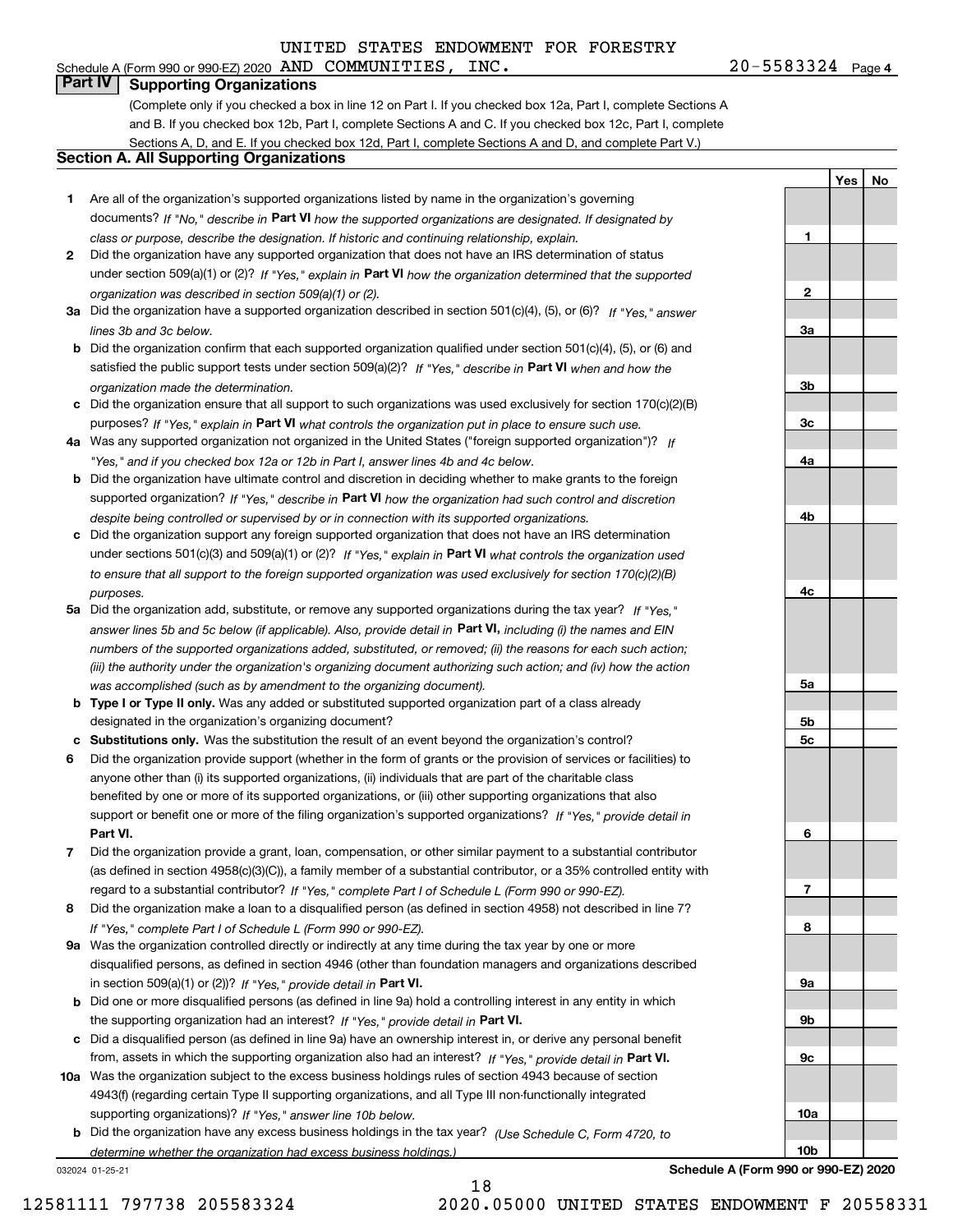Schedule A (Form 990 or 990-EZ) 2020 Page AND COMMUNITIES, INC. 20-5583324 **Part IV Supporting Organizations** *(continued)* **Continueding Continueding Continueding Continueding Continued)** 

**5**

|    |                                                                                                                                                                                                                                |                 | Yes | No |
|----|--------------------------------------------------------------------------------------------------------------------------------------------------------------------------------------------------------------------------------|-----------------|-----|----|
| 11 | Has the organization accepted a gift or contribution from any of the following persons?                                                                                                                                        |                 |     |    |
|    | a A person who directly or indirectly controls, either alone or together with persons described in lines 11b and                                                                                                               |                 |     |    |
|    | 11c below, the governing body of a supported organization?                                                                                                                                                                     | 11a             |     |    |
|    | <b>b</b> A family member of a person described in line 11a above?                                                                                                                                                              | 11 <sub>b</sub> |     |    |
|    | c A 35% controlled entity of a person described in line 11a or 11b above? If "Yes" to line 11a, 11b, or 11c, provide                                                                                                           |                 |     |    |
|    | detail in Part VI.                                                                                                                                                                                                             | 11c             |     |    |
|    | <b>Section B. Type I Supporting Organizations</b>                                                                                                                                                                              |                 |     |    |
|    |                                                                                                                                                                                                                                |                 | Yes | No |
| 1. | Did the governing body, members of the governing body, officers acting in their official capacity, or membership of one or                                                                                                     |                 |     |    |
|    | more supported organizations have the power to regularly appoint or elect at least a majority of the organization's officers,                                                                                                  |                 |     |    |
|    | directors, or trustees at all times during the tax year? If "No," describe in Part VI how the supported organization(s)                                                                                                        |                 |     |    |
|    | effectively operated, supervised, or controlled the organization's activities. If the organization had more than one supported                                                                                                 |                 |     |    |
|    | organization, describe how the powers to appoint and/or remove officers, directors, or trustees were allocated among the                                                                                                       |                 |     |    |
|    | supported organizations and what conditions or restrictions, if any, applied to such powers during the tax year.                                                                                                               | 1               |     |    |
| 2  | Did the organization operate for the benefit of any supported organization other than the supported                                                                                                                            |                 |     |    |
|    | organization(s) that operated, supervised, or controlled the supporting organization? If "Yes," explain in                                                                                                                     |                 |     |    |
|    | Part VI how providing such benefit carried out the purposes of the supported organization(s) that operated,                                                                                                                    |                 |     |    |
|    | supervised, or controlled the supporting organization.                                                                                                                                                                         | 2               |     |    |
|    | Section C. Type II Supporting Organizations                                                                                                                                                                                    |                 |     |    |
|    |                                                                                                                                                                                                                                |                 | Yes | No |
| 1. | Were a majority of the organization's directors or trustees during the tax year also a majority of the directors                                                                                                               |                 |     |    |
|    | or trustees of each of the organization's supported organization(s)? If "No," describe in Part VI how control                                                                                                                  |                 |     |    |
|    | or management of the supporting organization was vested in the same persons that controlled or managed                                                                                                                         |                 |     |    |
|    | the supported organization(s).                                                                                                                                                                                                 | 1               |     |    |
|    | Section D. All Type III Supporting Organizations                                                                                                                                                                               |                 |     |    |
|    |                                                                                                                                                                                                                                |                 | Yes | No |
| 1. | Did the organization provide to each of its supported organizations, by the last day of the fifth month of the                                                                                                                 |                 |     |    |
|    | organization's tax year, (i) a written notice describing the type and amount of support provided during the prior tax                                                                                                          |                 |     |    |
|    | year, (ii) a copy of the Form 990 that was most recently filed as of the date of notification, and (iii) copies of the                                                                                                         |                 |     |    |
|    | organization's governing documents in effect on the date of notification, to the extent not previously provided?                                                                                                               | 1               |     |    |
| 2  | Were any of the organization's officers, directors, or trustees either (i) appointed or elected by the supported                                                                                                               |                 |     |    |
|    | organization(s) or (ii) serving on the governing body of a supported organization? If "No," explain in Part VI how                                                                                                             |                 |     |    |
|    |                                                                                                                                                                                                                                | $\mathbf{2}$    |     |    |
| 3  | the organization maintained a close and continuous working relationship with the supported organization(s).<br>By reason of the relationship described in line 2, above, did the organization's supported organizations have a |                 |     |    |
|    |                                                                                                                                                                                                                                |                 |     |    |
|    | significant voice in the organization's investment policies and in directing the use of the organization's                                                                                                                     |                 |     |    |
|    | income or assets at all times during the tax year? If "Yes," describe in Part VI the role the organization's                                                                                                                   |                 |     |    |
|    | supported organizations played in this regard.<br>Section E. Type III Functionally Integrated Supporting Organizations                                                                                                         | з               |     |    |
|    |                                                                                                                                                                                                                                |                 |     |    |
| 1  | Check the box next to the method that the organization used to satisfy the Integral Part Test during the year (see instructions).                                                                                              |                 |     |    |
| a  | The organization satisfied the Activities Test. Complete line 2 below.                                                                                                                                                         |                 |     |    |
| b  | The organization is the parent of each of its supported organizations. Complete line 3 below.                                                                                                                                  |                 |     |    |
| c  | The organization supported a governmental entity. Describe in Part VI how you supported a governmental entity (see instructions).                                                                                              |                 |     |    |
| 2  | Activities Test. Answer lines 2a and 2b below.                                                                                                                                                                                 |                 | Yes | No |
| а  | Did substantially all of the organization's activities during the tax year directly further the exempt purposes of                                                                                                             |                 |     |    |
|    | the supported organization(s) to which the organization was responsive? If "Yes," then in Part VI identify                                                                                                                     |                 |     |    |
|    | those supported organizations and explain how these activities directly furthered their exempt purposes,                                                                                                                       |                 |     |    |
|    | how the organization was responsive to those supported organizations, and how the organization determined                                                                                                                      |                 |     |    |
|    | that these activities constituted substantially all of its activities.                                                                                                                                                         | 2a              |     |    |
| b  | Did the activities described in line 2a, above, constitute activities that, but for the organization's involvement,                                                                                                            |                 |     |    |
|    | one or more of the organization's supported organization(s) would have been engaged in? If "Yes," explain in                                                                                                                   |                 |     |    |
|    | <b>Part VI</b> the reasons for the organization's position that its supported organization(s) would have engaged in                                                                                                            |                 |     |    |
|    | these activities but for the organization's involvement.                                                                                                                                                                       | 2b              |     |    |
| з  | Parent of Supported Organizations. Answer lines 3a and 3b below.                                                                                                                                                               |                 |     |    |
| а  | Did the organization have the power to regularly appoint or elect a majority of the officers, directors, or                                                                                                                    |                 |     |    |
|    | trustees of each of the supported organizations? If "Yes" or "No" provide details in Part VI.                                                                                                                                  | За              |     |    |
| b  | Did the organization exercise a substantial degree of direction over the policies, programs, and activities of each                                                                                                            |                 |     |    |
|    | of its supported organizations? If "Yes," describe in Part VI the role played by the organization in this regard                                                                                                               | Зb              |     |    |
|    | Schedule A (Form 990 or 990-EZ) 2020<br>032025 01-25-21                                                                                                                                                                        |                 |     |    |
|    |                                                                                                                                                                                                                                |                 |     |    |

19

12581111 797738 205583324 2020.05000 UNITED STATES ENDOWMENT F 20558331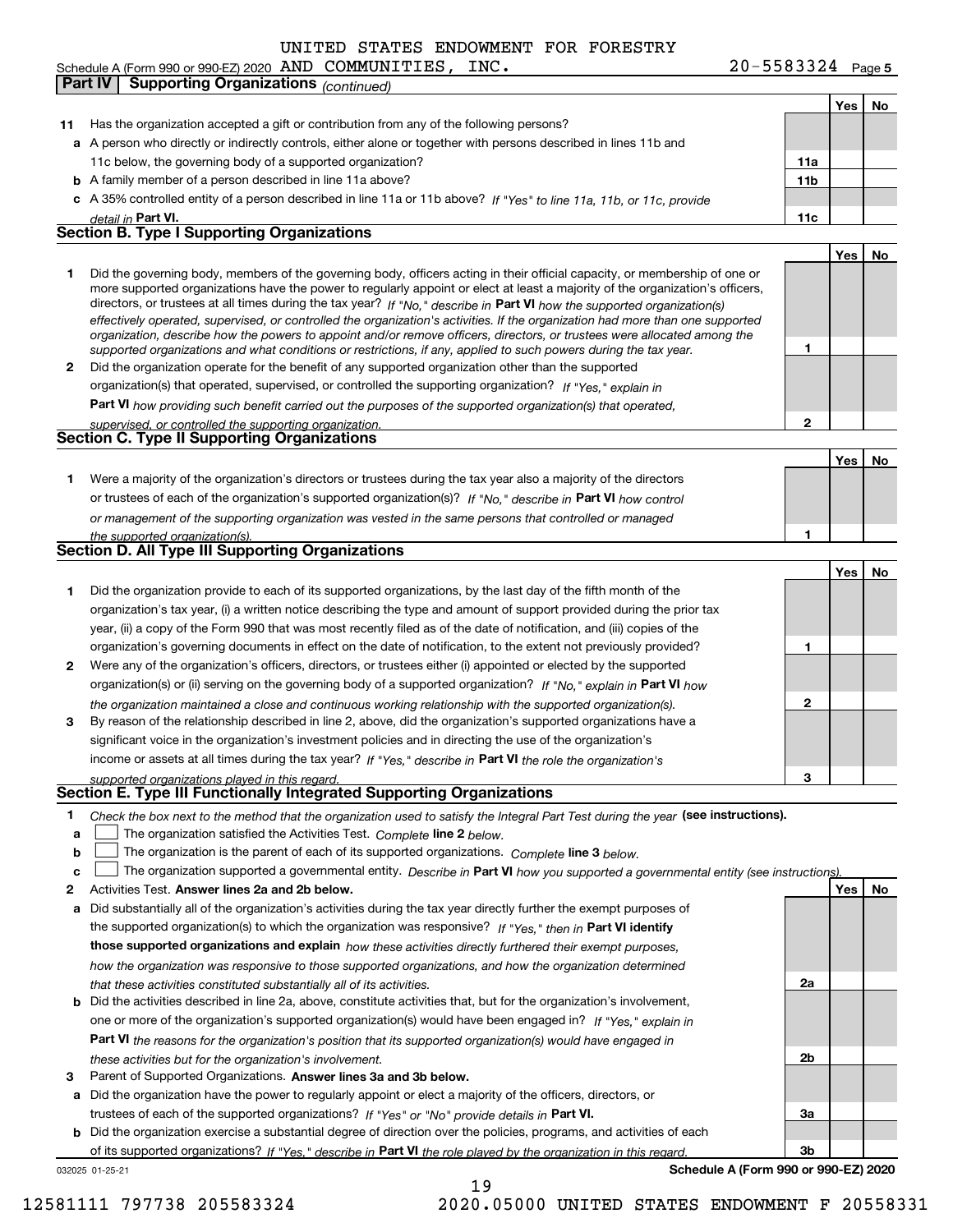#### **1Part VI** Check here if the organization satisfied the Integral Part Test as a qualifying trust on Nov. 20, 1970 ( explain in Part **VI**). See instructions. **Section A - Adjusted Net Income 12** Recoveries of prior-year distributions **3** Other gross income (see instructions) **4**Add lines 1 through 3. **56** Portion of operating expenses paid or incurred for production or **7** Other expenses (see instructions) **8** Adjusted Net Income (subtract lines 5, 6, and 7 from line 4) **8 8 1234567Section B - Minimum Asset Amount 1**Aggregate fair market value of all non-exempt-use assets (see **2**Acquisition indebtedness applicable to non-exempt-use assets **3** Subtract line 2 from line 1d. **4**Cash deemed held for exempt use. Enter 0.015 of line 3 (for greater amount, **5** Net value of non-exempt-use assets (subtract line 4 from line 3) **678a** Average monthly value of securities **b** Average monthly cash balances **c**Fair market value of other non-exempt-use assets **dTotal**  (add lines 1a, 1b, and 1c) **eDiscount** claimed for blockage or other factors **1a1b1c1d2345678**(explain in detail in Part VI): **Minimum Asset Amount**  (add line 7 to line 6) **Section C - Distributable Amount 12**Enter 0.85 of line 1. **3456123456Distributable Amount.** Subtract line 5 from line 4, unless subject to All other Type III non-functionally integrated supporting organizations must complete Sections A through E. (B) Current Year (optional)(A) Prior Year Net short-term capital gain Depreciation and depletion collection of gross income or for management, conservation, or maintenance of property held for production of income (see instructions) (B) Current Year (optional)(A) Prior Year instructions for short tax year or assets held for part of year): see instructions). Multiply line 5 by 0.035. Recoveries of prior-year distributions Current Year Adjusted net income for prior year (from Section A, line 8, column A) Minimum asset amount for prior year (from Section B, line 8, column A) Enter greater of line 2 or line 3. Income tax imposed in prior year emergency temporary reduction (see instructions). **Part V** Type III Non-Functionally Integrated 509(a)(3) Supporting Organizations  $\mathcal{L}^{\text{max}}$

**7**Check here if the current year is the organization's first as a non-functionally integrated Type III supporting organization (see instructions). $\mathcal{L}^{\text{max}}$ 

**Schedule A (Form 990 or 990-EZ) 2020**

032026 01-25-21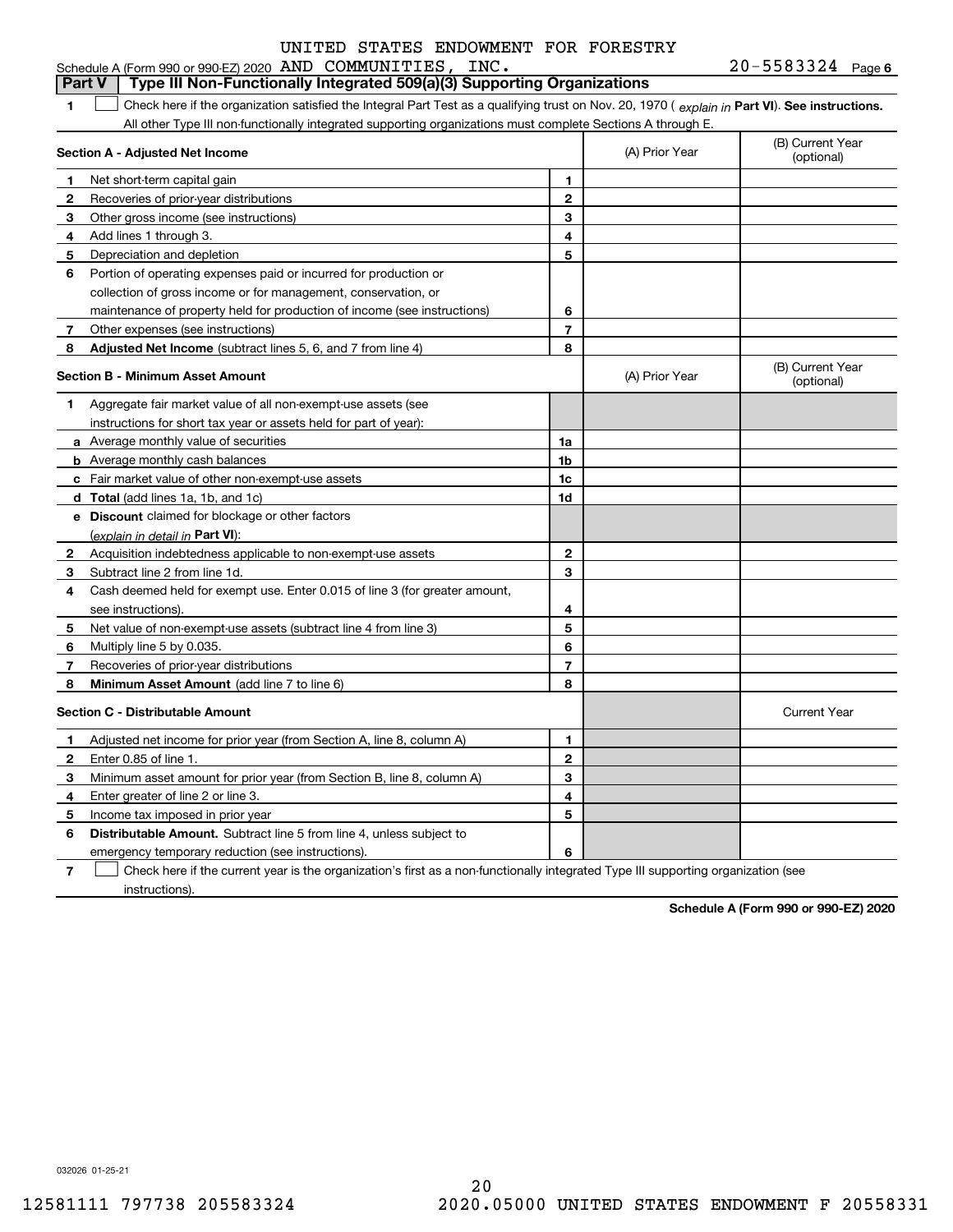|--|

| <b>Part V</b> | Schedule A (Form 990 or 990-EZ) 2020 AND COMMUNITIES, INC.<br>Type III Non-Functionally Integrated 509(a)(3) Supporting Organizations |                                    | (continued)                                   |                | $20 - 5583324$ Page 7                            |
|---------------|---------------------------------------------------------------------------------------------------------------------------------------|------------------------------------|-----------------------------------------------|----------------|--------------------------------------------------|
|               | Section D - Distributions                                                                                                             |                                    |                                               |                | <b>Current Year</b>                              |
| 1             | Amounts paid to supported organizations to accomplish exempt purposes                                                                 |                                    |                                               | 1              |                                                  |
| 2             | Amounts paid to perform activity that directly furthers exempt purposes of supported                                                  |                                    |                                               |                |                                                  |
|               | organizations, in excess of income from activity                                                                                      |                                    | 2                                             |                |                                                  |
| 3             | Administrative expenses paid to accomplish exempt purposes of supported organizations                                                 |                                    |                                               | 3              |                                                  |
| 4             | Amounts paid to acquire exempt-use assets                                                                                             |                                    |                                               | 4              |                                                  |
| 5             | Qualified set-aside amounts (prior IRS approval required - provide details in Part VI)                                                |                                    |                                               | 5              |                                                  |
| 6             | Other distributions ( <i>describe in</i> Part VI). See instructions.                                                                  |                                    |                                               | 6              |                                                  |
| 7             | Total annual distributions. Add lines 1 through 6.                                                                                    |                                    |                                               | $\overline{7}$ |                                                  |
| 8             | Distributions to attentive supported organizations to which the organization is responsive                                            |                                    |                                               |                |                                                  |
|               | (provide details in Part VI). See instructions.                                                                                       |                                    |                                               | 8              |                                                  |
| 9             | Distributable amount for 2020 from Section C, line 6                                                                                  |                                    |                                               | 9              |                                                  |
| 10            | Line 8 amount divided by line 9 amount                                                                                                |                                    |                                               | 10             |                                                  |
|               | <b>Section E - Distribution Allocations</b> (see instructions)                                                                        | (i)<br><b>Excess Distributions</b> | (ii)<br><b>Underdistributions</b><br>Pre-2020 |                | (iii)<br><b>Distributable</b><br>Amount for 2020 |
| 1             | Distributable amount for 2020 from Section C, line 6                                                                                  |                                    |                                               |                |                                                  |
| 2             | Underdistributions, if any, for years prior to 2020 (reason-                                                                          |                                    |                                               |                |                                                  |
|               | able cause required - explain in Part VI). See instructions.                                                                          |                                    |                                               |                |                                                  |
| 3             | Excess distributions carryover, if any, to 2020                                                                                       |                                    |                                               |                |                                                  |
|               | <b>a</b> From 2015                                                                                                                    |                                    |                                               |                |                                                  |
|               | $b$ From 2016                                                                                                                         |                                    |                                               |                |                                                  |
|               | c From 2017                                                                                                                           |                                    |                                               |                |                                                  |
|               | d From 2018                                                                                                                           |                                    |                                               |                |                                                  |
|               | e From 2019                                                                                                                           |                                    |                                               |                |                                                  |
|               | f Total of lines 3a through 3e                                                                                                        |                                    |                                               |                |                                                  |
|               | g Applied to underdistributions of prior years                                                                                        |                                    |                                               |                |                                                  |
|               | <b>h</b> Applied to 2020 distributable amount                                                                                         |                                    |                                               |                |                                                  |
|               | i Carryover from 2015 not applied (see instructions)                                                                                  |                                    |                                               |                |                                                  |
|               | Remainder. Subtract lines 3g, 3h, and 3i from line 3f.                                                                                |                                    |                                               |                |                                                  |
| 4             | Distributions for 2020 from Section D.                                                                                                |                                    |                                               |                |                                                  |
|               | \$<br>line $7:$                                                                                                                       |                                    |                                               |                |                                                  |
|               | a Applied to underdistributions of prior years                                                                                        |                                    |                                               |                |                                                  |
|               | <b>b</b> Applied to 2020 distributable amount                                                                                         |                                    |                                               |                |                                                  |
|               | <b>c</b> Remainder. Subtract lines 4a and 4b from line 4.                                                                             |                                    |                                               |                |                                                  |
|               | Remaining underdistributions for years prior to 2020, if                                                                              |                                    |                                               |                |                                                  |
|               | any. Subtract lines 3g and 4a from line 2. For result greater                                                                         |                                    |                                               |                |                                                  |
|               | than zero, explain in Part VI. See instructions.                                                                                      |                                    |                                               |                |                                                  |
| 6             | Remaining underdistributions for 2020. Subtract lines 3h                                                                              |                                    |                                               |                |                                                  |
|               | and 4b from line 1. For result greater than zero, explain in                                                                          |                                    |                                               |                |                                                  |
|               | <b>Part VI.</b> See instructions.                                                                                                     |                                    |                                               |                |                                                  |
| 7             | Excess distributions carryover to 2021. Add lines 3j                                                                                  |                                    |                                               |                |                                                  |
|               | and 4c.                                                                                                                               |                                    |                                               |                |                                                  |
| 8             | Breakdown of line 7:                                                                                                                  |                                    |                                               |                |                                                  |
|               | a Excess from 2016                                                                                                                    |                                    |                                               |                |                                                  |
|               | <b>b</b> Excess from 2017                                                                                                             |                                    |                                               |                |                                                  |
|               | c Excess from 2018                                                                                                                    |                                    |                                               |                |                                                  |
|               | d Excess from 2019                                                                                                                    |                                    |                                               |                |                                                  |
|               | e Excess from 2020                                                                                                                    |                                    |                                               |                |                                                  |
|               |                                                                                                                                       |                                    |                                               |                |                                                  |

**Schedule A (Form 990 or 990-EZ) 2020**

032027 01-25-21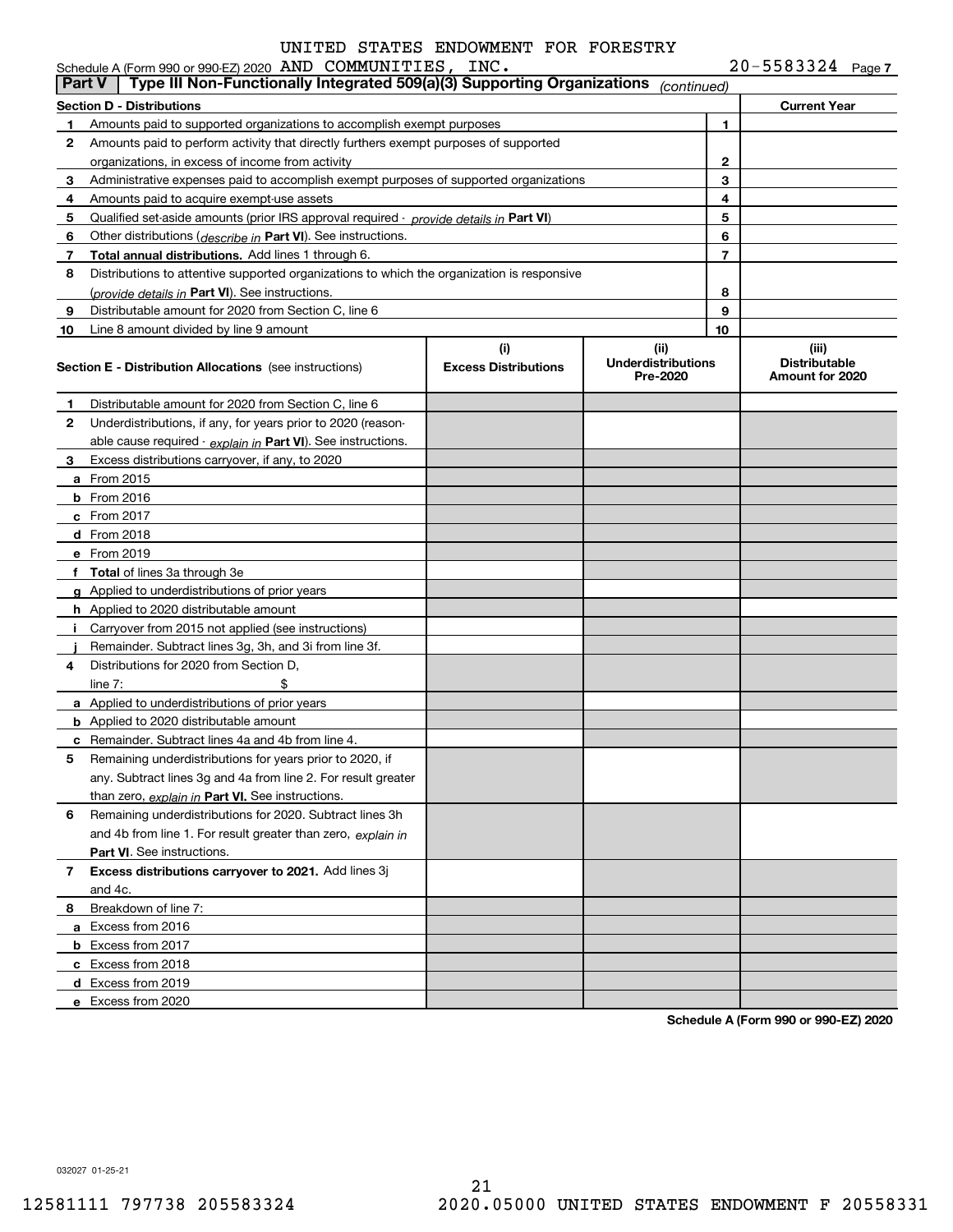|                 |                                                                                                                                                                                                                                                                                                                                                                                                                                                                                                                                                                                             |  |    | UNITED STATES ENDOWMENT FOR FORESTRY |                                      |  |
|-----------------|---------------------------------------------------------------------------------------------------------------------------------------------------------------------------------------------------------------------------------------------------------------------------------------------------------------------------------------------------------------------------------------------------------------------------------------------------------------------------------------------------------------------------------------------------------------------------------------------|--|----|--------------------------------------|--------------------------------------|--|
| <b>Part VI</b>  | Schedule A (Form 990 or 990-EZ) 2020 AND COMMUNITIES, INC.                                                                                                                                                                                                                                                                                                                                                                                                                                                                                                                                  |  |    |                                      | $20 - 5583324$ Page 8                |  |
|                 | Supplemental Information. Provide the explanations required by Part II, line 10; Part II, line 17a or 17b; Part III, line 12;<br>Part IV, Section A, lines 1, 2, 3b, 3c, 4b, 4c, 5a, 6, 9a, 9b, 9c, 11a, 11b, and 11c; Part IV, Section B, lines 1 and 2; Part IV, Section C,<br>line 1; Part IV, Section D, lines 2 and 3; Part IV, Section E, lines 1c, 2a, 2b, 3a, and 3b; Part V, line 1; Part V, Section B, line 1e; Part V,<br>Section D, lines 5, 6, and 8; and Part V, Section E, lines 2, 5, and 6. Also complete this part for any additional information.<br>(See instructions.) |  |    |                                      |                                      |  |
|                 |                                                                                                                                                                                                                                                                                                                                                                                                                                                                                                                                                                                             |  |    |                                      |                                      |  |
|                 |                                                                                                                                                                                                                                                                                                                                                                                                                                                                                                                                                                                             |  |    |                                      |                                      |  |
|                 |                                                                                                                                                                                                                                                                                                                                                                                                                                                                                                                                                                                             |  |    |                                      |                                      |  |
|                 |                                                                                                                                                                                                                                                                                                                                                                                                                                                                                                                                                                                             |  |    |                                      |                                      |  |
|                 |                                                                                                                                                                                                                                                                                                                                                                                                                                                                                                                                                                                             |  |    |                                      |                                      |  |
|                 |                                                                                                                                                                                                                                                                                                                                                                                                                                                                                                                                                                                             |  |    |                                      |                                      |  |
|                 |                                                                                                                                                                                                                                                                                                                                                                                                                                                                                                                                                                                             |  |    |                                      |                                      |  |
|                 |                                                                                                                                                                                                                                                                                                                                                                                                                                                                                                                                                                                             |  |    |                                      |                                      |  |
|                 |                                                                                                                                                                                                                                                                                                                                                                                                                                                                                                                                                                                             |  |    |                                      |                                      |  |
|                 |                                                                                                                                                                                                                                                                                                                                                                                                                                                                                                                                                                                             |  |    |                                      |                                      |  |
|                 |                                                                                                                                                                                                                                                                                                                                                                                                                                                                                                                                                                                             |  |    |                                      |                                      |  |
|                 |                                                                                                                                                                                                                                                                                                                                                                                                                                                                                                                                                                                             |  |    |                                      |                                      |  |
|                 |                                                                                                                                                                                                                                                                                                                                                                                                                                                                                                                                                                                             |  |    |                                      |                                      |  |
|                 |                                                                                                                                                                                                                                                                                                                                                                                                                                                                                                                                                                                             |  |    |                                      |                                      |  |
|                 |                                                                                                                                                                                                                                                                                                                                                                                                                                                                                                                                                                                             |  |    |                                      |                                      |  |
|                 |                                                                                                                                                                                                                                                                                                                                                                                                                                                                                                                                                                                             |  |    |                                      |                                      |  |
|                 |                                                                                                                                                                                                                                                                                                                                                                                                                                                                                                                                                                                             |  |    |                                      |                                      |  |
|                 |                                                                                                                                                                                                                                                                                                                                                                                                                                                                                                                                                                                             |  |    |                                      |                                      |  |
|                 |                                                                                                                                                                                                                                                                                                                                                                                                                                                                                                                                                                                             |  |    |                                      |                                      |  |
|                 |                                                                                                                                                                                                                                                                                                                                                                                                                                                                                                                                                                                             |  |    |                                      |                                      |  |
|                 |                                                                                                                                                                                                                                                                                                                                                                                                                                                                                                                                                                                             |  |    |                                      |                                      |  |
|                 |                                                                                                                                                                                                                                                                                                                                                                                                                                                                                                                                                                                             |  |    |                                      |                                      |  |
|                 |                                                                                                                                                                                                                                                                                                                                                                                                                                                                                                                                                                                             |  |    |                                      |                                      |  |
|                 |                                                                                                                                                                                                                                                                                                                                                                                                                                                                                                                                                                                             |  |    |                                      |                                      |  |
|                 |                                                                                                                                                                                                                                                                                                                                                                                                                                                                                                                                                                                             |  |    |                                      |                                      |  |
|                 |                                                                                                                                                                                                                                                                                                                                                                                                                                                                                                                                                                                             |  |    |                                      |                                      |  |
|                 |                                                                                                                                                                                                                                                                                                                                                                                                                                                                                                                                                                                             |  |    |                                      |                                      |  |
|                 |                                                                                                                                                                                                                                                                                                                                                                                                                                                                                                                                                                                             |  |    |                                      |                                      |  |
|                 |                                                                                                                                                                                                                                                                                                                                                                                                                                                                                                                                                                                             |  |    |                                      |                                      |  |
|                 |                                                                                                                                                                                                                                                                                                                                                                                                                                                                                                                                                                                             |  |    |                                      |                                      |  |
|                 |                                                                                                                                                                                                                                                                                                                                                                                                                                                                                                                                                                                             |  |    |                                      |                                      |  |
|                 |                                                                                                                                                                                                                                                                                                                                                                                                                                                                                                                                                                                             |  |    |                                      |                                      |  |
|                 |                                                                                                                                                                                                                                                                                                                                                                                                                                                                                                                                                                                             |  |    |                                      |                                      |  |
| 032028 01-25-21 |                                                                                                                                                                                                                                                                                                                                                                                                                                                                                                                                                                                             |  |    |                                      | Schedule A (Form 990 or 990-EZ) 2020 |  |
|                 |                                                                                                                                                                                                                                                                                                                                                                                                                                                                                                                                                                                             |  | 22 |                                      |                                      |  |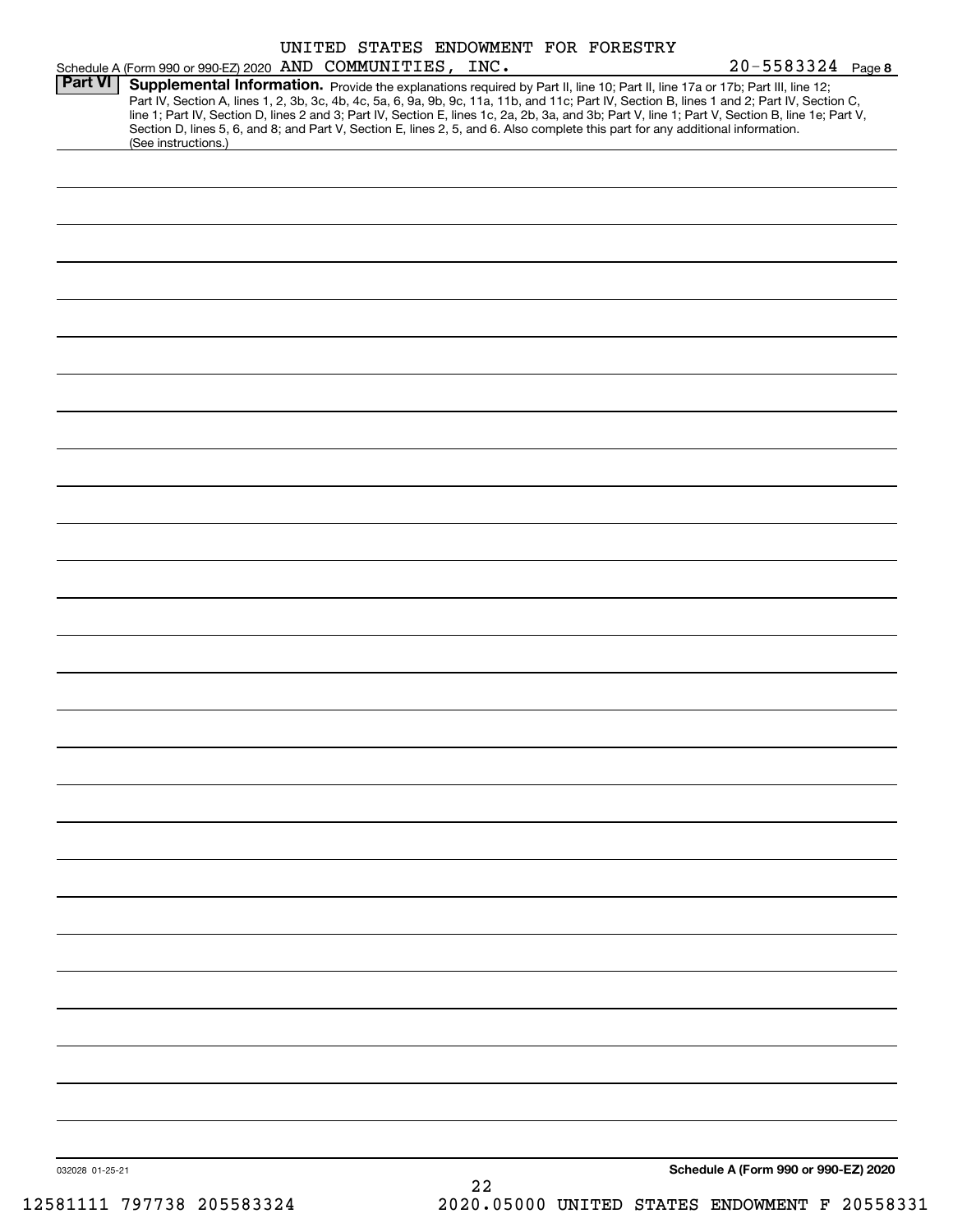Department of the Treasury Internal Revenue Service **(Form 990, 990-EZ, or 990-PF)**

#### Name of the organization

|  |  | ** PUBLIC DISCLOSURE COPY ** |  |  |
|--|--|------------------------------|--|--|
|--|--|------------------------------|--|--|

## **Schedule B Schedule of Contributors**

**| Attach to Form 990, Form 990-EZ, or Form 990-PF. | Go to www.irs.gov/Form990 for the latest information.** OMB No. 1545-0047

**2020**

**Employer identification number**

|  | 20-5583324 |  |  |  |  |  |  |  |
|--|------------|--|--|--|--|--|--|--|
|--|------------|--|--|--|--|--|--|--|

| Organization type (check one): |  |  |
|--------------------------------|--|--|
|                                |  |  |

AND COMMUNITIES, INC.

| Filers of:         | Section:                                                                    |  |  |  |  |
|--------------------|-----------------------------------------------------------------------------|--|--|--|--|
| Form 990 or 990-EZ | $\lfloor x \rfloor$ 501(c)( 3) (enter number) organization                  |  |  |  |  |
|                    | $4947(a)(1)$ nonexempt charitable trust not treated as a private foundation |  |  |  |  |
|                    | 527 political organization                                                  |  |  |  |  |
| Form 990-PF        | 501(c)(3) exempt private foundation                                         |  |  |  |  |
|                    | 4947(a)(1) nonexempt charitable trust treated as a private foundation       |  |  |  |  |
|                    | 501(c)(3) taxable private foundation                                        |  |  |  |  |

UNITED STATES ENDOWMENT FOR FORESTRY

Check if your organization is covered by the **General Rule** or a **Special Rule. Note:**  Only a section 501(c)(7), (8), or (10) organization can check boxes for both the General Rule and a Special Rule. See instructions.

#### **General Rule**

 $\mathcal{L}^{\text{max}}$ 

For an organization filing Form 990, 990-EZ, or 990-PF that received, during the year, contributions totaling \$5,000 or more (in money or property) from any one contributor. Complete Parts I and II. See instructions for determining a contributor's total contributions.

#### **Special Rules**

any one contributor, during the year, total contributions of the greater of  $\,$  (1) \$5,000; or **(2)** 2% of the amount on (i) Form 990, Part VIII, line 1h;  $\boxed{\textbf{X}}$  For an organization described in section 501(c)(3) filing Form 990 or 990-EZ that met the 33 1/3% support test of the regulations under sections 509(a)(1) and 170(b)(1)(A)(vi), that checked Schedule A (Form 990 or 990-EZ), Part II, line 13, 16a, or 16b, and that received from or (ii) Form 990-EZ, line 1. Complete Parts I and II.

For an organization described in section 501(c)(7), (8), or (10) filing Form 990 or 990-EZ that received from any one contributor, during the year, total contributions of more than \$1,000 exclusively for religious, charitable, scientific, literary, or educational purposes, or for the prevention of cruelty to children or animals. Complete Parts I (entering "N/A" in column (b) instead of the contributor name and address), II, and III.  $\mathcal{L}^{\text{max}}$ 

purpose. Don't complete any of the parts unless the **General Rule** applies to this organization because it received *nonexclusively* year, contributions <sub>exclusively</sub> for religious, charitable, etc., purposes, but no such contributions totaled more than \$1,000. If this box is checked, enter here the total contributions that were received during the year for an  $\;$ exclusively religious, charitable, etc., For an organization described in section 501(c)(7), (8), or (10) filing Form 990 or 990-EZ that received from any one contributor, during the religious, charitable, etc., contributions totaling \$5,000 or more during the year  $\Box$ — $\Box$   $\Box$  $\mathcal{L}^{\text{max}}$ 

**Caution:**  An organization that isn't covered by the General Rule and/or the Special Rules doesn't file Schedule B (Form 990, 990-EZ, or 990-PF),  **must** but it answer "No" on Part IV, line 2, of its Form 990; or check the box on line H of its Form 990-EZ or on its Form 990-PF, Part I, line 2, to certify that it doesn't meet the filing requirements of Schedule B (Form 990, 990-EZ, or 990-PF).

**For Paperwork Reduction Act Notice, see the instructions for Form 990, 990-EZ, or 990-PF. Schedule B (Form 990, 990-EZ, or 990-PF) (2020)** LHA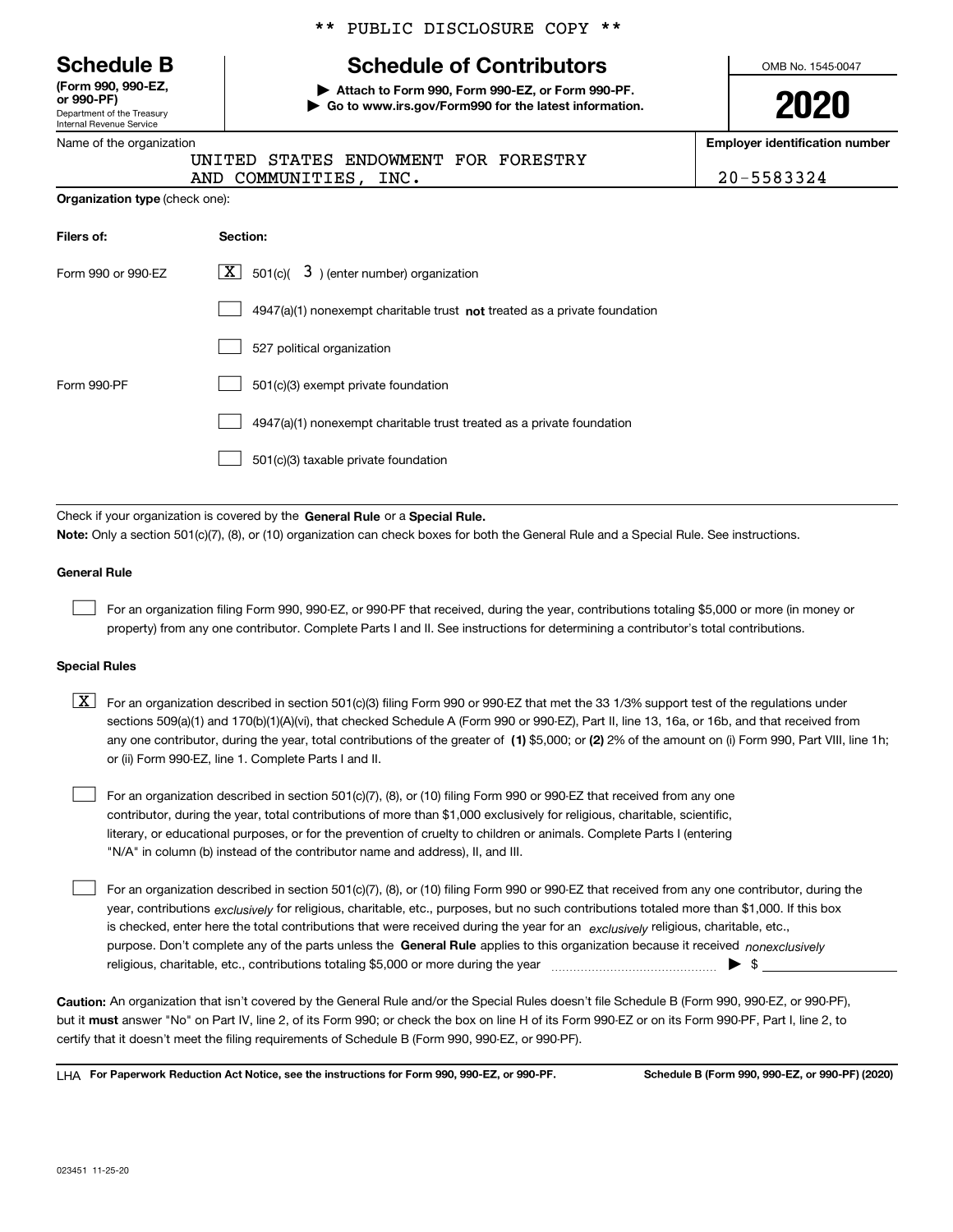#### Schedule B (Form 990, 990-EZ, or 990-PF) (2020) **Page 2** Page 2 and the state of the state of the state of the state of the state of the state of the state of the state of the state of the state of the state of the state o

Name of organization

UNITED STATES ENDOWMENT FOR FORESTRY AND COMMUNITIES, INC. 20-5583324

**Employer identification number**

#### **(a)No.(b)Name, address, and ZIP + 4 (c)Total contributions (d)Type of contribution PersonPayrollNoncash (a)No.(b)Name, address, and ZIP + 4 (c)Total contributions (d)Type of contribution PersonPayrollNoncash (a)No.(b)Name, address, and ZIP + 4 (c)Total contributions (d)Type of contribution PersonPayrollNoncash (a) No.(b) Name, address, and ZIP + 4 (c) Total contributions (d) Type of contribution PersonPayrollNoncash(a) No.(b)Name, address, and ZIP + 4 (c) Total contributions (d) Type of contribution PersonPayrollNoncash (a) No.(b)Name, address, and ZIP + 4 (c) Total contributions (d)Type of contribution PersonPayrollNoncash Contributors** (see instructions). Use duplicate copies of Part I if additional space is needed. \$(Complete Part II for noncash contributions.) \$(Complete Part II for noncash contributions.) \$(Complete Part II for noncash contributions.) \$(Complete Part II for noncash contributions.) \$(Complete Part II for noncash contributions.) \$(Complete Part II for noncash contributions.) Chedule B (Form 990, 990-EZ, or 990-PF) (2020)<br>
Iame of organization<br> **INITED STATES ENDOWMENT FOR FORESTRY**<br> **20-5583324**<br> **Part I** Contributors (see instructions). Use duplicate copies of Part I if additional space is ne  $|X|$  $\mathcal{L}^{\text{max}}$  $\mathcal{L}^{\text{max}}$  $\boxed{\text{X}}$  $\mathcal{L}^{\text{max}}$  $\mathcal{L}^{\text{max}}$  $|X|$  $\mathcal{L}^{\text{max}}$  $\mathcal{L}^{\text{max}}$  $|X|$  $\mathcal{L}^{\text{max}}$  $\mathcal{L}^{\text{max}}$  $\boxed{\text{X}}$  $\mathcal{L}^{\text{max}}$  $\mathcal{L}^{\text{max}}$  $\boxed{\text{X}}$  $\mathcal{L}^{\text{max}}$  $\mathcal{L}^{\text{max}}$  $\begin{array}{c|c|c|c|c|c} 1 & \hspace{1.5cm} & \hspace{1.5cm} & \hspace{1.5cm} & \hspace{1.5cm} & \hspace{1.5cm} & \hspace{1.5cm} & \hspace{1.5cm} & \hspace{1.5cm} & \hspace{1.5cm} & \hspace{1.5cm} & \hspace{1.5cm} & \hspace{1.5cm} & \hspace{1.5cm} & \hspace{1.5cm} & \hspace{1.5cm} & \hspace{1.5cm} & \hspace{1.5cm} & \hspace{1.5cm} & \hspace{1.5cm} & \hspace{1.5cm} &$ 4,634,061.  $2$  | Person  $\overline{\text{X}}$ 2,431,112.  $\overline{3}$  | Person  $\overline{X}$ 760,563.  $4$  | Person  $\overline{\text{X}}$ 575,000.  $\sim$  5 | Person X 500,000.  $\sim$  6 | Person X 375,250.

023452 11-25-20 **Schedule B (Form 990, 990-EZ, or 990-PF) (2020)**

12581111 797738 205583324 2020.05000 UNITED STATES ENDOWMENT F 20558331

24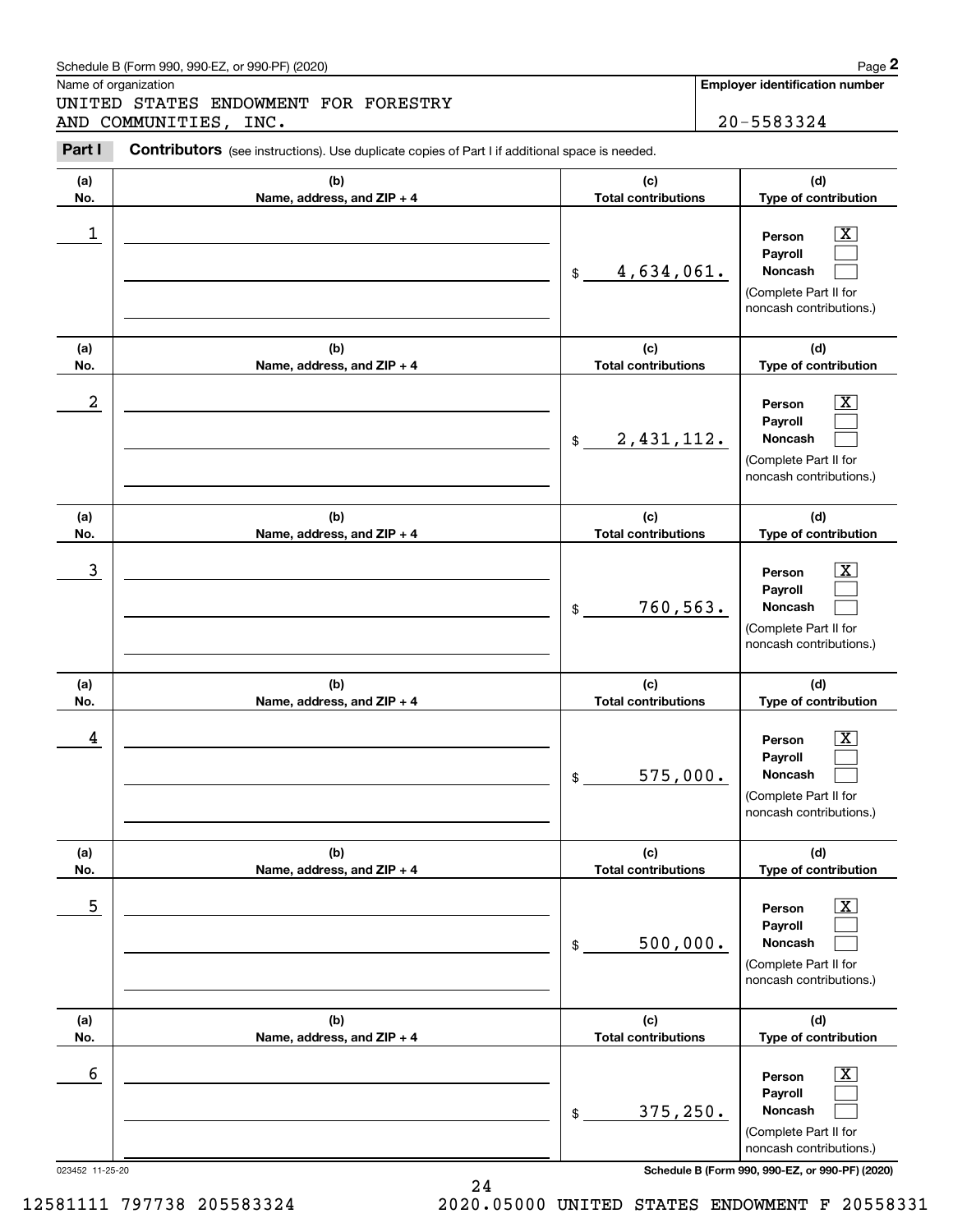**Noncash**

(Complete Part II for noncash contributions.)

 $\mathcal{L}^{\text{max}}$ 

| 023452 11-25-20 |  |
|-----------------|--|

023452 11-25-20 **Schedule B (Form 990, 990-EZ, or 990-PF) (2020)**

|            | Schedule B (Form 990, 990-EZ, or 990-PF) (2020)                                                |                                              | Page 2                                                                                                                                     |
|------------|------------------------------------------------------------------------------------------------|----------------------------------------------|--------------------------------------------------------------------------------------------------------------------------------------------|
|            | Name of organization<br>UNITED STATES ENDOWMENT FOR FORESTRY<br>AND COMMUNITIES, INC.          |                                              | <b>Employer identification number</b><br>20-5583324                                                                                        |
| Part I     | Contributors (see instructions). Use duplicate copies of Part I if additional space is needed. |                                              |                                                                                                                                            |
| (a)<br>No. | (b)<br>Name, address, and ZIP + 4                                                              | (c)<br><b>Total contributions</b>            | (d)<br>Type of contribution                                                                                                                |
| 7          |                                                                                                | 300,000.<br>\$                               | $\overline{\mathbf{X}}$<br>Person<br>Payroll<br>Noncash<br>(Complete Part II for<br>noncash contributions.)                                |
| (a)        | (b)                                                                                            | (c)                                          | (d)                                                                                                                                        |
| No.<br>8   | Name, address, and ZIP + 4                                                                     | <b>Total contributions</b><br>250,000.<br>\$ | Type of contribution<br>$\overline{\mathbf{x}}$<br>Person<br>Payroll<br><b>Noncash</b><br>(Complete Part II for<br>noncash contributions.) |
| (a)<br>No. | (b)<br>Name, address, and ZIP + 4                                                              | (c)<br><b>Total contributions</b>            | (d)<br>Type of contribution                                                                                                                |
| 9          |                                                                                                | 250,000.<br>\$                               | $\overline{\mathbf{x}}$<br>Person<br>Payroll<br>Noncash<br>(Complete Part II for<br>noncash contributions.)                                |
| (a)<br>No. | (b)<br>Name, address, and ZIP + 4                                                              | (c)<br><b>Total contributions</b>            | (d)<br>Type of contribution                                                                                                                |
|            |                                                                                                | \$                                           | Person<br>Payroll<br>Noncash<br>(Complete Part II for<br>noncash contributions.)                                                           |
| (a)<br>No. | (b)<br>Name, address, and ZIP + 4                                                              | (c)<br><b>Total contributions</b>            | (d)<br>Type of contribution                                                                                                                |
|            |                                                                                                | \$                                           | Person<br>Payroll<br><b>Noncash</b><br>(Complete Part II for<br>noncash contributions.)                                                    |
| (a)<br>No. | (b)<br>Name, address, and ZIP + 4                                                              | (c)<br><b>Total contributions</b>            | (d)<br>Type of contribution                                                                                                                |
|            |                                                                                                |                                              | Person<br>Payroll                                                                                                                          |

\$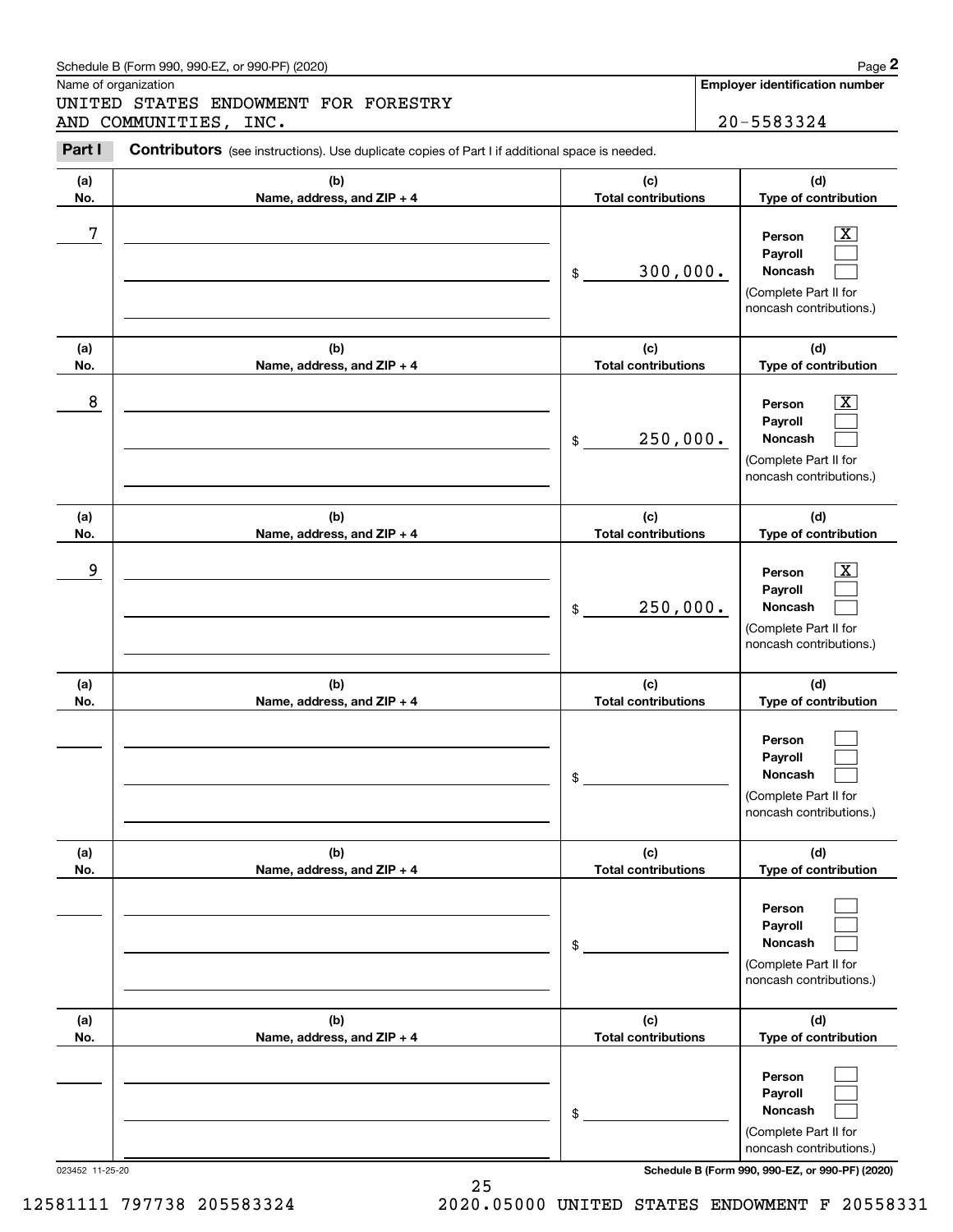|                              | UNITED STATES ENDOWMENT FOR FORESTRY<br>AND COMMUNITIES, INC.                                       |                                                 | 20-5583324           |
|------------------------------|-----------------------------------------------------------------------------------------------------|-------------------------------------------------|----------------------|
| Part II                      | Noncash Property (see instructions). Use duplicate copies of Part II if additional space is needed. |                                                 |                      |
| (a)<br>No.<br>from<br>Part I | (b)<br>Description of noncash property given                                                        | (c)<br>FMV (or estimate)<br>(See instructions.) | (d)<br>Date received |
|                              |                                                                                                     | $\$$                                            |                      |
| (a)<br>No.<br>from<br>Part I | (b)<br>Description of noncash property given                                                        | (c)<br>FMV (or estimate)<br>(See instructions.) | (d)<br>Date received |
|                              |                                                                                                     | $\mathfrak{S}$                                  |                      |
| (a)<br>No.<br>from<br>Part I | (b)<br>Description of noncash property given                                                        | (c)<br>FMV (or estimate)<br>(See instructions.) | (d)<br>Date received |
|                              |                                                                                                     | \$                                              |                      |
| (a)<br>No.<br>from<br>Part I | (b)<br>Description of noncash property given                                                        | (c)<br>FMV (or estimate)<br>(See instructions.) | (d)<br>Date received |
|                              |                                                                                                     | \$                                              |                      |
| (a)<br>No.<br>from<br>Part I | (b)<br>Description of noncash property given                                                        | (c)<br>FMV (or estimate)<br>(See instructions.) | (d)<br>Date received |
|                              |                                                                                                     | \$                                              |                      |
| (a)<br>No.<br>from<br>Part I | (b)<br>Description of noncash property given                                                        | (c)<br>FMV (or estimate)<br>(See instructions.) | (d)<br>Date received |
|                              |                                                                                                     |                                                 |                      |

26

023453 11-25-20 **Schedule B (Form 990, 990-EZ, or 990-PF) (2020)**

12581111 797738 205583324 2020.05000 UNITED STATES ENDOWMENT F 20558331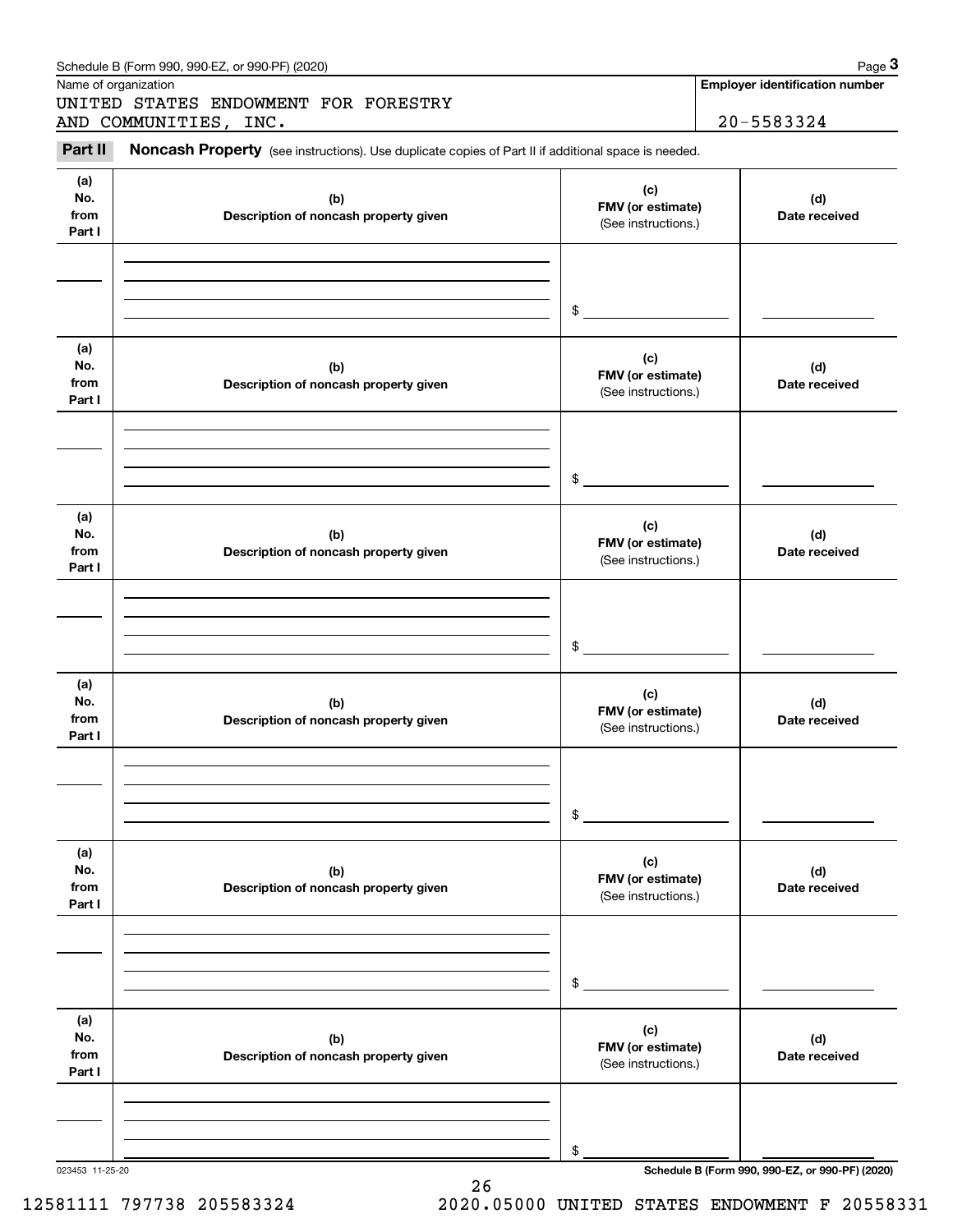|                 | Schedule B (Form 990, 990-EZ, or 990-PF) (2020)                                                                                                                                                                                                                                                 |                      |  |  | Page 4                                          |  |  |  |  |  |
|-----------------|-------------------------------------------------------------------------------------------------------------------------------------------------------------------------------------------------------------------------------------------------------------------------------------------------|----------------------|--|--|-------------------------------------------------|--|--|--|--|--|
|                 | Name of organization                                                                                                                                                                                                                                                                            |                      |  |  | <b>Employer identification number</b>           |  |  |  |  |  |
|                 | UNITED STATES ENDOWMENT FOR FORESTRY                                                                                                                                                                                                                                                            |                      |  |  |                                                 |  |  |  |  |  |
|                 | AND COMMUNITIES, INC.                                                                                                                                                                                                                                                                           |                      |  |  | 20-5583324                                      |  |  |  |  |  |
| Part III        | Exclusively religious, charitable, etc., contributions to organizations described in section 501(c)(7), (8), or (10) that total more than \$1,000 for the year                                                                                                                                  |                      |  |  |                                                 |  |  |  |  |  |
|                 | from any one contributor. Complete columns (a) through (e) and the following line entry. For organizations<br>completing Part III, enter the total of exclusively religious, charitable, etc., contributions of \$1,000 or less for the year. (Enter this info. once.) $\blacktriangleright$ \$ |                      |  |  |                                                 |  |  |  |  |  |
|                 | Use duplicate copies of Part III if additional space is needed.                                                                                                                                                                                                                                 |                      |  |  |                                                 |  |  |  |  |  |
| (a) No.         |                                                                                                                                                                                                                                                                                                 |                      |  |  |                                                 |  |  |  |  |  |
| from<br>Part I  | (b) Purpose of gift                                                                                                                                                                                                                                                                             | (c) Use of gift      |  |  | (d) Description of how gift is held             |  |  |  |  |  |
|                 |                                                                                                                                                                                                                                                                                                 |                      |  |  |                                                 |  |  |  |  |  |
|                 |                                                                                                                                                                                                                                                                                                 |                      |  |  |                                                 |  |  |  |  |  |
|                 |                                                                                                                                                                                                                                                                                                 |                      |  |  |                                                 |  |  |  |  |  |
|                 |                                                                                                                                                                                                                                                                                                 |                      |  |  |                                                 |  |  |  |  |  |
|                 |                                                                                                                                                                                                                                                                                                 | (e) Transfer of gift |  |  |                                                 |  |  |  |  |  |
|                 |                                                                                                                                                                                                                                                                                                 |                      |  |  |                                                 |  |  |  |  |  |
|                 | Transferee's name, address, and ZIP + 4                                                                                                                                                                                                                                                         |                      |  |  | Relationship of transferor to transferee        |  |  |  |  |  |
|                 |                                                                                                                                                                                                                                                                                                 |                      |  |  |                                                 |  |  |  |  |  |
|                 |                                                                                                                                                                                                                                                                                                 |                      |  |  |                                                 |  |  |  |  |  |
|                 |                                                                                                                                                                                                                                                                                                 |                      |  |  |                                                 |  |  |  |  |  |
|                 |                                                                                                                                                                                                                                                                                                 |                      |  |  |                                                 |  |  |  |  |  |
| (a) No.<br>from | (b) Purpose of gift                                                                                                                                                                                                                                                                             | (c) Use of gift      |  |  | (d) Description of how gift is held             |  |  |  |  |  |
| Part I          |                                                                                                                                                                                                                                                                                                 |                      |  |  |                                                 |  |  |  |  |  |
|                 |                                                                                                                                                                                                                                                                                                 |                      |  |  |                                                 |  |  |  |  |  |
|                 |                                                                                                                                                                                                                                                                                                 |                      |  |  |                                                 |  |  |  |  |  |
|                 |                                                                                                                                                                                                                                                                                                 |                      |  |  |                                                 |  |  |  |  |  |
|                 |                                                                                                                                                                                                                                                                                                 |                      |  |  |                                                 |  |  |  |  |  |
|                 | (e) Transfer of gift                                                                                                                                                                                                                                                                            |                      |  |  |                                                 |  |  |  |  |  |
|                 |                                                                                                                                                                                                                                                                                                 |                      |  |  |                                                 |  |  |  |  |  |
|                 | Transferee's name, address, and ZIP + 4                                                                                                                                                                                                                                                         |                      |  |  | Relationship of transferor to transferee        |  |  |  |  |  |
|                 |                                                                                                                                                                                                                                                                                                 |                      |  |  |                                                 |  |  |  |  |  |
|                 |                                                                                                                                                                                                                                                                                                 |                      |  |  |                                                 |  |  |  |  |  |
|                 |                                                                                                                                                                                                                                                                                                 |                      |  |  |                                                 |  |  |  |  |  |
| (a) No.         |                                                                                                                                                                                                                                                                                                 |                      |  |  |                                                 |  |  |  |  |  |
| from<br>Part I  | (b) Purpose of gift                                                                                                                                                                                                                                                                             | (c) Use of gift      |  |  | (d) Description of how gift is held             |  |  |  |  |  |
|                 |                                                                                                                                                                                                                                                                                                 |                      |  |  |                                                 |  |  |  |  |  |
|                 |                                                                                                                                                                                                                                                                                                 |                      |  |  |                                                 |  |  |  |  |  |
|                 |                                                                                                                                                                                                                                                                                                 |                      |  |  |                                                 |  |  |  |  |  |
|                 |                                                                                                                                                                                                                                                                                                 |                      |  |  |                                                 |  |  |  |  |  |
|                 |                                                                                                                                                                                                                                                                                                 | (e) Transfer of gift |  |  |                                                 |  |  |  |  |  |
|                 |                                                                                                                                                                                                                                                                                                 |                      |  |  |                                                 |  |  |  |  |  |
|                 | Transferee's name, address, and ZIP + 4                                                                                                                                                                                                                                                         |                      |  |  | Relationship of transferor to transferee        |  |  |  |  |  |
|                 |                                                                                                                                                                                                                                                                                                 |                      |  |  |                                                 |  |  |  |  |  |
|                 |                                                                                                                                                                                                                                                                                                 |                      |  |  |                                                 |  |  |  |  |  |
|                 |                                                                                                                                                                                                                                                                                                 |                      |  |  |                                                 |  |  |  |  |  |
| (a) No.         |                                                                                                                                                                                                                                                                                                 |                      |  |  |                                                 |  |  |  |  |  |
| from            | (b) Purpose of gift                                                                                                                                                                                                                                                                             | (c) Use of gift      |  |  | (d) Description of how gift is held             |  |  |  |  |  |
| Part I          |                                                                                                                                                                                                                                                                                                 |                      |  |  |                                                 |  |  |  |  |  |
|                 |                                                                                                                                                                                                                                                                                                 |                      |  |  |                                                 |  |  |  |  |  |
|                 |                                                                                                                                                                                                                                                                                                 |                      |  |  |                                                 |  |  |  |  |  |
|                 |                                                                                                                                                                                                                                                                                                 |                      |  |  |                                                 |  |  |  |  |  |
|                 |                                                                                                                                                                                                                                                                                                 | (e) Transfer of gift |  |  |                                                 |  |  |  |  |  |
|                 |                                                                                                                                                                                                                                                                                                 |                      |  |  |                                                 |  |  |  |  |  |
|                 | Transferee's name, address, and $ZIP + 4$                                                                                                                                                                                                                                                       |                      |  |  | Relationship of transferor to transferee        |  |  |  |  |  |
|                 |                                                                                                                                                                                                                                                                                                 |                      |  |  |                                                 |  |  |  |  |  |
|                 |                                                                                                                                                                                                                                                                                                 |                      |  |  |                                                 |  |  |  |  |  |
|                 |                                                                                                                                                                                                                                                                                                 |                      |  |  |                                                 |  |  |  |  |  |
|                 |                                                                                                                                                                                                                                                                                                 |                      |  |  |                                                 |  |  |  |  |  |
| 023454 11-25-20 |                                                                                                                                                                                                                                                                                                 |                      |  |  | Schedule B (Form 990, 990-EZ, or 990-PF) (2020) |  |  |  |  |  |

27

**Schedule B (Form 990, 990-EZ, or 990-PF) (2020)**

12581111 797738 205583324 2020.05000 UNITED STATES ENDOWMENT F 20558331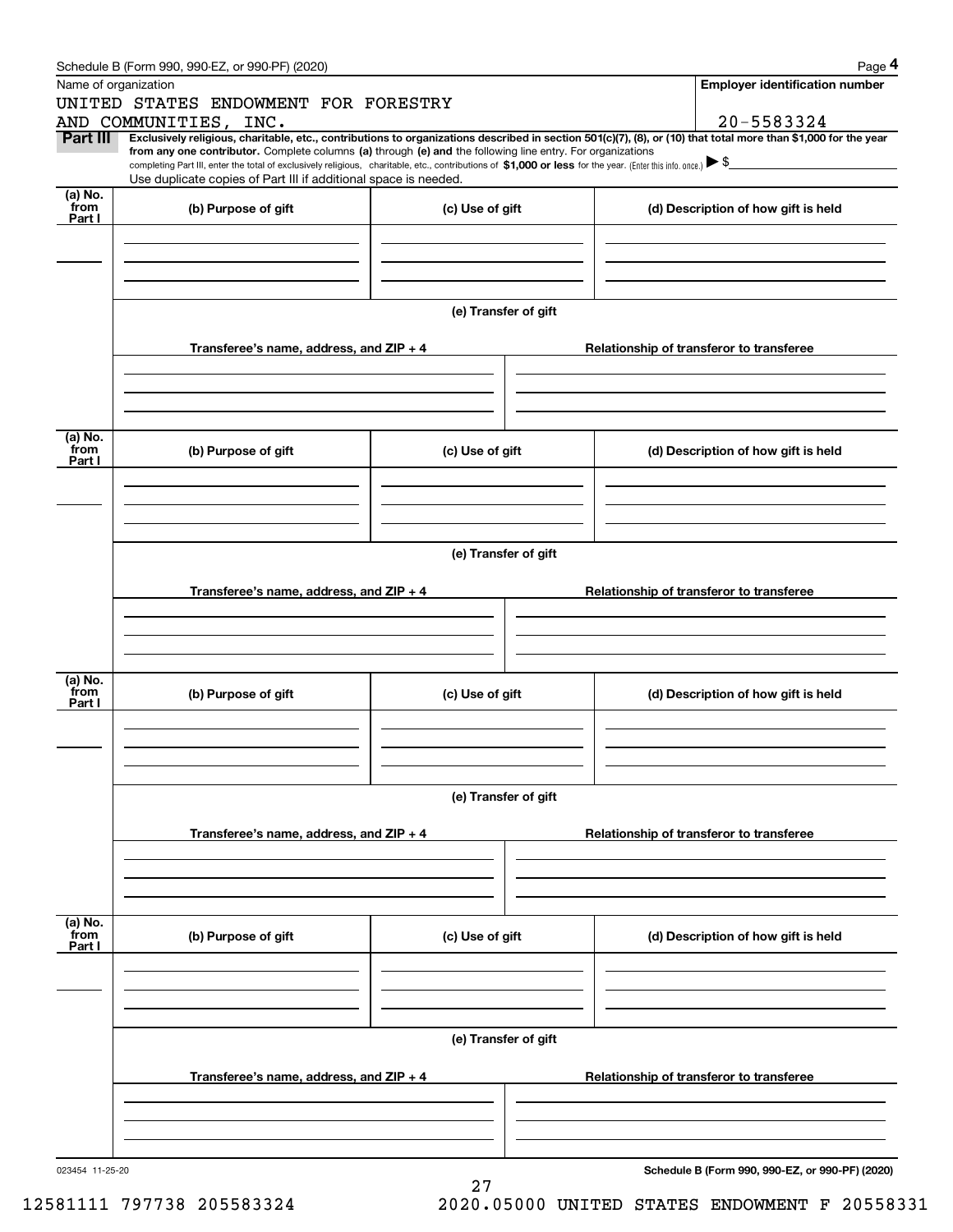|         | <b>Supplemental Financial Statements</b><br><b>SCHEDULE D</b>                                                                                                                                                                                                                   |                                                                                                                                      |                                                     |  |  |  |  |  |  |  |
|---------|---------------------------------------------------------------------------------------------------------------------------------------------------------------------------------------------------------------------------------------------------------------------------------|--------------------------------------------------------------------------------------------------------------------------------------|-----------------------------------------------------|--|--|--|--|--|--|--|
|         | (Form 990)                                                                                                                                                                                                                                                                      | Complete if the organization answered "Yes" on Form 990,<br>Part IV, line 6, 7, 8, 9, 10, 11a, 11b, 11c, 11d, 11e, 11f, 12a, or 12b. |                                                     |  |  |  |  |  |  |  |
|         | Department of the Treasury                                                                                                                                                                                                                                                      | Attach to Form 990.                                                                                                                  | <b>Open to Public</b><br>Inspection                 |  |  |  |  |  |  |  |
|         | Internal Revenue Service                                                                                                                                                                                                                                                        | Go to www.irs.gov/Form990 for instructions and the latest information.<br>UNITED STATES ENDOWMENT FOR FORESTRY                       |                                                     |  |  |  |  |  |  |  |
|         | Name of the organization                                                                                                                                                                                                                                                        |                                                                                                                                      | <b>Employer identification number</b><br>20-5583324 |  |  |  |  |  |  |  |
|         | AND COMMUNITIES, INC.<br>Organizations Maintaining Donor Advised Funds or Other Similar Funds or Accounts. Complete if the<br>Part I                                                                                                                                            |                                                                                                                                      |                                                     |  |  |  |  |  |  |  |
|         | organization answered "Yes" on Form 990, Part IV, line 6.                                                                                                                                                                                                                       |                                                                                                                                      |                                                     |  |  |  |  |  |  |  |
|         |                                                                                                                                                                                                                                                                                 | (a) Donor advised funds                                                                                                              | (b) Funds and other accounts                        |  |  |  |  |  |  |  |
| 1       |                                                                                                                                                                                                                                                                                 |                                                                                                                                      |                                                     |  |  |  |  |  |  |  |
| 2       | Aggregate value of contributions to (during year)                                                                                                                                                                                                                               |                                                                                                                                      |                                                     |  |  |  |  |  |  |  |
| з       | Aggregate value of grants from (during year)                                                                                                                                                                                                                                    |                                                                                                                                      |                                                     |  |  |  |  |  |  |  |
| 4       |                                                                                                                                                                                                                                                                                 |                                                                                                                                      |                                                     |  |  |  |  |  |  |  |
| 5       | Did the organization inform all donors and donor advisors in writing that the assets held in donor advised funds                                                                                                                                                                |                                                                                                                                      |                                                     |  |  |  |  |  |  |  |
|         |                                                                                                                                                                                                                                                                                 |                                                                                                                                      | Yes<br>No                                           |  |  |  |  |  |  |  |
| 6       | Did the organization inform all grantees, donors, and donor advisors in writing that grant funds can be used only                                                                                                                                                               |                                                                                                                                      |                                                     |  |  |  |  |  |  |  |
|         | for charitable purposes and not for the benefit of the donor or donor advisor, or for any other purpose conferring                                                                                                                                                              |                                                                                                                                      |                                                     |  |  |  |  |  |  |  |
|         | impermissible private benefit?                                                                                                                                                                                                                                                  |                                                                                                                                      | <b>Yes</b><br>No                                    |  |  |  |  |  |  |  |
| Part II |                                                                                                                                                                                                                                                                                 | Conservation Easements. Complete if the organization answered "Yes" on Form 990, Part IV, line 7.                                    |                                                     |  |  |  |  |  |  |  |
| 1       | Purpose(s) of conservation easements held by the organization (check all that apply).                                                                                                                                                                                           |                                                                                                                                      |                                                     |  |  |  |  |  |  |  |
|         | Preservation of land for public use (for example, recreation or education)                                                                                                                                                                                                      |                                                                                                                                      | Preservation of a historically important land area  |  |  |  |  |  |  |  |
|         | Protection of natural habitat                                                                                                                                                                                                                                                   | Preservation of a certified historic structure                                                                                       |                                                     |  |  |  |  |  |  |  |
|         | Preservation of open space                                                                                                                                                                                                                                                      |                                                                                                                                      |                                                     |  |  |  |  |  |  |  |
| 2       | Complete lines 2a through 2d if the organization held a qualified conservation contribution in the form of a conservation easement on the last                                                                                                                                  |                                                                                                                                      |                                                     |  |  |  |  |  |  |  |
|         | day of the tax year.                                                                                                                                                                                                                                                            |                                                                                                                                      | Held at the End of the Tax Year                     |  |  |  |  |  |  |  |
| а       | Total number of conservation easements [111] matter conservation conservation of conservation easements [11] matter conservation easements [11] matter conservation easements [11] matter conservation entries in the conserva                                                  |                                                                                                                                      | 2a                                                  |  |  |  |  |  |  |  |
|         |                                                                                                                                                                                                                                                                                 |                                                                                                                                      | 2b                                                  |  |  |  |  |  |  |  |
|         |                                                                                                                                                                                                                                                                                 |                                                                                                                                      | 2c                                                  |  |  |  |  |  |  |  |
| d       | Number of conservation easements included in (c) acquired after 7/25/06, and not on a historic structure                                                                                                                                                                        |                                                                                                                                      |                                                     |  |  |  |  |  |  |  |
|         | listed in the National Register [[11] matter contract the National Register of the National Register [11] matter of the National Register [11] matter of the National Register [11] matter of the National Register [11] matte                                                  |                                                                                                                                      | 2d                                                  |  |  |  |  |  |  |  |
| з       | Number of conservation easements modified, transferred, released, extinguished, or terminated by the organization during the tax                                                                                                                                                |                                                                                                                                      |                                                     |  |  |  |  |  |  |  |
|         | year                                                                                                                                                                                                                                                                            |                                                                                                                                      |                                                     |  |  |  |  |  |  |  |
| 4       | Number of states where property subject to conservation easement is located $\blacktriangleright$                                                                                                                                                                               |                                                                                                                                      |                                                     |  |  |  |  |  |  |  |
| 5       | Does the organization have a written policy regarding the periodic monitoring, inspection, handling of                                                                                                                                                                          |                                                                                                                                      |                                                     |  |  |  |  |  |  |  |
|         | violations, and enforcement of the conservation easements it holds?                                                                                                                                                                                                             |                                                                                                                                      | Yes<br><b>No</b>                                    |  |  |  |  |  |  |  |
| 6       | Staff and volunteer hours devoted to monitoring, inspecting, handling of violations, and enforcing conservation easements during the year                                                                                                                                       |                                                                                                                                      |                                                     |  |  |  |  |  |  |  |
|         |                                                                                                                                                                                                                                                                                 |                                                                                                                                      |                                                     |  |  |  |  |  |  |  |
| 7       | Amount of expenses incurred in monitoring, inspecting, handling of violations, and enforcing conservation easements during the year                                                                                                                                             |                                                                                                                                      |                                                     |  |  |  |  |  |  |  |
|         | ▶ \$                                                                                                                                                                                                                                                                            |                                                                                                                                      |                                                     |  |  |  |  |  |  |  |
| 8       | Does each conservation easement reported on line 2(d) above satisfy the requirements of section 170(h)(4)(B)(i)                                                                                                                                                                 |                                                                                                                                      | Yes<br>No                                           |  |  |  |  |  |  |  |
| 9       | In Part XIII, describe how the organization reports conservation easements in its revenue and expense statement and                                                                                                                                                             |                                                                                                                                      |                                                     |  |  |  |  |  |  |  |
|         | balance sheet, and include, if applicable, the text of the footnote to the organization's financial statements that describes the                                                                                                                                               |                                                                                                                                      |                                                     |  |  |  |  |  |  |  |
|         | organization's accounting for conservation easements.                                                                                                                                                                                                                           |                                                                                                                                      |                                                     |  |  |  |  |  |  |  |
|         | Part III                                                                                                                                                                                                                                                                        | Organizations Maintaining Collections of Art, Historical Treasures, or Other Similar Assets.                                         |                                                     |  |  |  |  |  |  |  |
|         | Complete if the organization answered "Yes" on Form 990, Part IV, line 8.                                                                                                                                                                                                       |                                                                                                                                      |                                                     |  |  |  |  |  |  |  |
|         | 1a If the organization elected, as permitted under FASB ASC 958, not to report in its revenue statement and balance sheet works                                                                                                                                                 |                                                                                                                                      |                                                     |  |  |  |  |  |  |  |
|         | of art, historical treasures, or other similar assets held for public exhibition, education, or research in furtherance of public                                                                                                                                               |                                                                                                                                      |                                                     |  |  |  |  |  |  |  |
|         | service, provide in Part XIII the text of the footnote to its financial statements that describes these items.                                                                                                                                                                  |                                                                                                                                      |                                                     |  |  |  |  |  |  |  |
|         |                                                                                                                                                                                                                                                                                 |                                                                                                                                      |                                                     |  |  |  |  |  |  |  |
|         | <b>b</b> If the organization elected, as permitted under FASB ASC 958, to report in its revenue statement and balance sheet works of<br>art, historical treasures, or other similar assets held for public exhibition, education, or research in furtherance of public service, |                                                                                                                                      |                                                     |  |  |  |  |  |  |  |
|         | provide the following amounts relating to these items:                                                                                                                                                                                                                          |                                                                                                                                      |                                                     |  |  |  |  |  |  |  |
|         |                                                                                                                                                                                                                                                                                 |                                                                                                                                      |                                                     |  |  |  |  |  |  |  |
|         | (ii) Assets included in Form 990, Part X                                                                                                                                                                                                                                        |                                                                                                                                      | $\bullet$ \$                                        |  |  |  |  |  |  |  |
| 2       | If the organization received or held works of art, historical treasures, or other similar assets for financial gain, provide                                                                                                                                                    |                                                                                                                                      |                                                     |  |  |  |  |  |  |  |
|         | the following amounts required to be reported under FASB ASC 958 relating to these items:                                                                                                                                                                                       |                                                                                                                                      |                                                     |  |  |  |  |  |  |  |
| а       |                                                                                                                                                                                                                                                                                 |                                                                                                                                      | $\blacktriangleright$ \$                            |  |  |  |  |  |  |  |
|         |                                                                                                                                                                                                                                                                                 |                                                                                                                                      | $\blacktriangleright$ \$                            |  |  |  |  |  |  |  |
|         | LHA For Paperwork Reduction Act Notice, see the Instructions for Form 990.                                                                                                                                                                                                      |                                                                                                                                      | Schedule D (Form 990) 2020                          |  |  |  |  |  |  |  |
|         | 032051 12-01-20                                                                                                                                                                                                                                                                 |                                                                                                                                      |                                                     |  |  |  |  |  |  |  |
|         |                                                                                                                                                                                                                                                                                 | 28                                                                                                                                   |                                                     |  |  |  |  |  |  |  |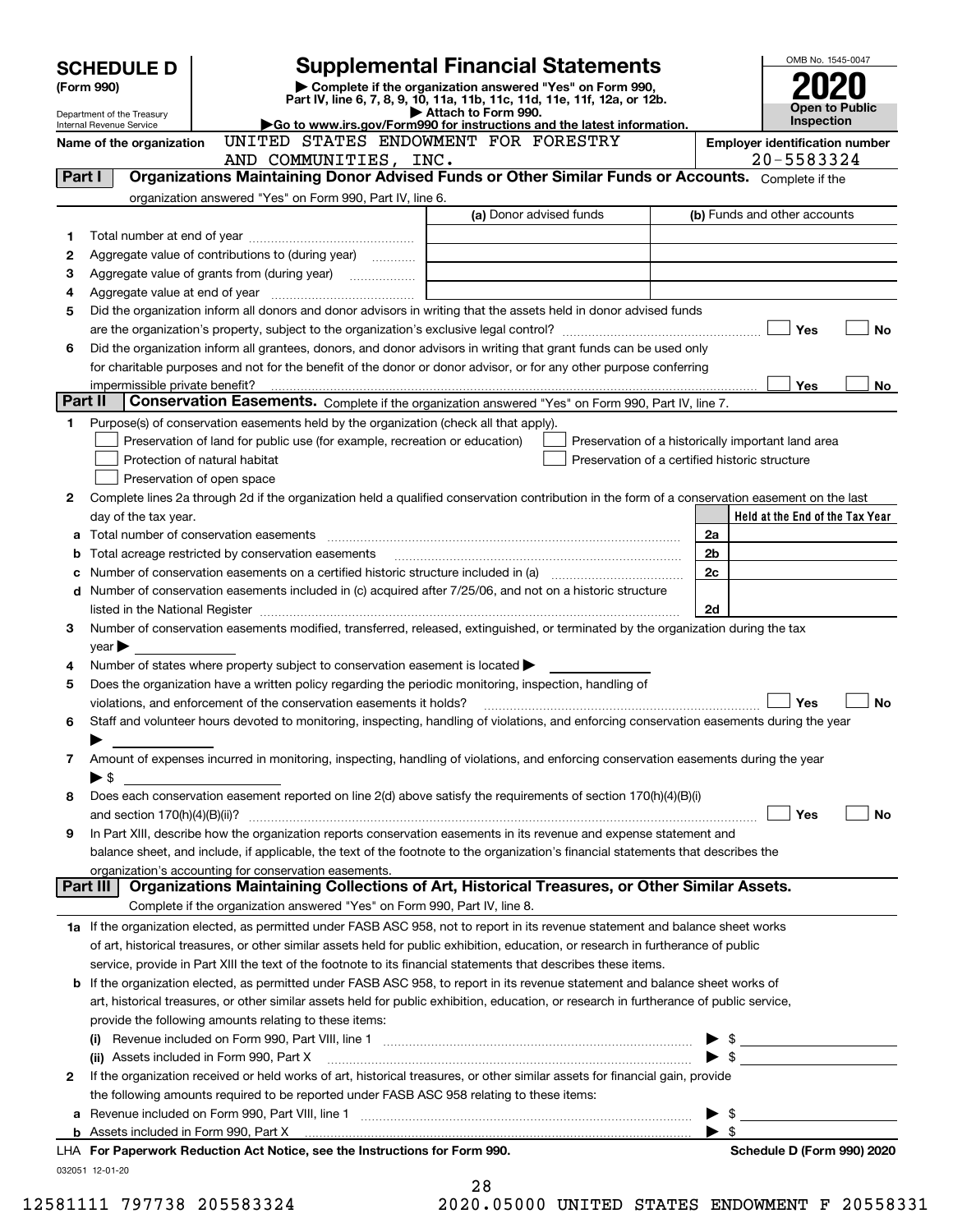|                 |                                                                                                                                                                                                                                                                                      | UNITED STATES ENDOWMENT FOR FORESTRY     |   |                              |                    |            |                      |                |                |                            |  |
|-----------------|--------------------------------------------------------------------------------------------------------------------------------------------------------------------------------------------------------------------------------------------------------------------------------------|------------------------------------------|---|------------------------------|--------------------|------------|----------------------|----------------|----------------|----------------------------|--|
|                 | Schedule D (Form 990) 2020                                                                                                                                                                                                                                                           | AND COMMUNITIES, INC.                    |   |                              |                    |            |                      |                |                | $20 - 5583324$ Page 2      |  |
| <b>Part III</b> | Organizations Maintaining Collections of Art, Historical Treasures, or Other Similar Assets (continued)                                                                                                                                                                              |                                          |   |                              |                    |            |                      |                |                |                            |  |
| 3               | Using the organization's acquisition, accession, and other records, check any of the following that make significant use of its                                                                                                                                                      |                                          |   |                              |                    |            |                      |                |                |                            |  |
|                 | collection items (check all that apply):                                                                                                                                                                                                                                             |                                          |   |                              |                    |            |                      |                |                |                            |  |
|                 | Public exhibition<br>Loan or exchange program<br>a<br>Other and the control of the control of the control of the control of the control of the control of the control of the control of the control of the control of the control of the control of the control of the control of th |                                          |   |                              |                    |            |                      |                |                |                            |  |
| b               | Scholarly research                                                                                                                                                                                                                                                                   | е                                        |   |                              |                    |            |                      |                |                |                            |  |
| c               | Preservation for future generations                                                                                                                                                                                                                                                  |                                          |   |                              |                    |            |                      |                |                |                            |  |
|                 | Provide a description of the organization's collections and explain how they further the organization's exempt purpose in Part XIII.                                                                                                                                                 |                                          |   |                              |                    |            |                      |                |                |                            |  |
|                 | During the year, did the organization solicit or receive donations of art, historical treasures, or other similar assets<br>5                                                                                                                                                        |                                          |   |                              |                    |            |                      |                |                |                            |  |
|                 | Yes<br>to be sold to raise funds rather than to be maintained as part of the organization's collection?<br>No                                                                                                                                                                        |                                          |   |                              |                    |            |                      |                |                |                            |  |
|                 | <b>Part IV</b><br>Escrow and Custodial Arrangements. Complete if the organization answered "Yes" on Form 990, Part IV, line 9, or                                                                                                                                                    |                                          |   |                              |                    |            |                      |                |                |                            |  |
|                 | reported an amount on Form 990, Part X, line 21.                                                                                                                                                                                                                                     |                                          |   |                              |                    |            |                      |                |                |                            |  |
|                 | 1a Is the organization an agent, trustee, custodian or other intermediary for contributions or other assets not included                                                                                                                                                             |                                          |   |                              |                    |            |                      |                |                |                            |  |
|                 |                                                                                                                                                                                                                                                                                      |                                          |   |                              |                    |            |                      |                | Yes            | No                         |  |
|                 | b If "Yes," explain the arrangement in Part XIII and complete the following table:                                                                                                                                                                                                   |                                          |   |                              |                    |            |                      |                |                |                            |  |
|                 |                                                                                                                                                                                                                                                                                      |                                          |   |                              |                    |            |                      |                | Amount         |                            |  |
|                 |                                                                                                                                                                                                                                                                                      |                                          |   |                              |                    |            | 1c                   |                |                |                            |  |
|                 |                                                                                                                                                                                                                                                                                      |                                          |   |                              |                    |            | 1d                   |                |                |                            |  |
|                 | e Distributions during the year manufactured and continuum and contract the year manufactured and contract the                                                                                                                                                                       |                                          |   |                              |                    |            | 1e                   |                |                |                            |  |
|                 | Ending balance manufactured and contract the contract of the contract of the contract of the contract of the contract of the contract of the contract of the contract of the contract of the contract of the contract of the c                                                       |                                          |   |                              |                    |            | 1f                   |                |                |                            |  |
|                 | 2a Did the organization include an amount on Form 990, Part X, line 21, for escrow or custodial account liability?                                                                                                                                                                   |                                          |   |                              |                    |            |                      |                | Yes            | No                         |  |
|                 | <b>b</b> If "Yes," explain the arrangement in Part XIII. Check here if the explanation has been provided on Part XIII                                                                                                                                                                |                                          |   |                              |                    |            |                      |                |                |                            |  |
| <b>Part V</b>   | Endowment Funds. Complete if the organization answered "Yes" on Form 990, Part IV, line 10.                                                                                                                                                                                          |                                          |   |                              |                    |            |                      |                |                |                            |  |
|                 |                                                                                                                                                                                                                                                                                      | (a) Current year                         |   | (b) Prior year               | (c) Two years back |            | (d) Three years back |                |                | (e) Four years back        |  |
|                 | 1a Beginning of year balance                                                                                                                                                                                                                                                         | 230,682,480.                             |   | 201, 429, 295.               | 221,406,784.       |            |                      | 201, 154, 144. |                | 194, 972, 576.             |  |
| b               |                                                                                                                                                                                                                                                                                      |                                          |   |                              |                    |            |                      |                |                |                            |  |
|                 | Net investment earnings, gains, and losses                                                                                                                                                                                                                                           | 24,953,662.                              |   | $37,428,185.$ $-11,560,489.$ |                    |            |                      | 29, 279, 518.  |                | 13,739,487.                |  |
|                 |                                                                                                                                                                                                                                                                                      |                                          |   |                              |                    |            |                      |                |                |                            |  |
|                 | e Other expenditures for facilities                                                                                                                                                                                                                                                  |                                          |   |                              |                    |            |                      |                |                |                            |  |
|                 | and programs                                                                                                                                                                                                                                                                         | 7,808,000.                               |   | 8,175,000.                   |                    | 8,417,000. |                      | 9,026,878.     |                | 7,557,919.                 |  |
|                 |                                                                                                                                                                                                                                                                                      |                                          |   |                              |                    |            |                      |                |                |                            |  |
|                 | End of year balance                                                                                                                                                                                                                                                                  | $247,828,142.$ 230,682,480. 201,429,295. |   |                              |                    |            |                      |                |                | 221,406,784. 201,154,144.  |  |
| 2               | Provide the estimated percentage of the current year end balance (line 1g, column (a)) held as:                                                                                                                                                                                      |                                          |   |                              |                    |            |                      |                |                |                            |  |
|                 | Board designated or quasi-endowment                                                                                                                                                                                                                                                  |                                          | % |                              |                    |            |                      |                |                |                            |  |
|                 | Permanent endowment > 80.7010                                                                                                                                                                                                                                                        | %                                        |   |                              |                    |            |                      |                |                |                            |  |
|                 | c Term endowment $\blacktriangleright$ $\boxed{ }$ 19.2990                                                                                                                                                                                                                           | %                                        |   |                              |                    |            |                      |                |                |                            |  |
|                 | The percentages on lines 2a, 2b, and 2c should equal 100%.                                                                                                                                                                                                                           |                                          |   |                              |                    |            |                      |                |                |                            |  |
|                 | 3a Are there endowment funds not in the possession of the organization that are held and administered for the organization                                                                                                                                                           |                                          |   |                              |                    |            |                      |                |                |                            |  |
|                 | by:                                                                                                                                                                                                                                                                                  |                                          |   |                              |                    |            |                      |                |                | Yes<br>No                  |  |
|                 | (i)                                                                                                                                                                                                                                                                                  |                                          |   |                              |                    |            |                      |                | 3a(i)          | X                          |  |
|                 | (ii)                                                                                                                                                                                                                                                                                 |                                          |   |                              |                    |            |                      |                | 3a(ii)         | $\mathbf X$                |  |
|                 |                                                                                                                                                                                                                                                                                      |                                          |   |                              |                    |            |                      |                | 3b             |                            |  |
| 4               | Describe in Part XIII the intended uses of the organization's endowment funds.                                                                                                                                                                                                       |                                          |   |                              |                    |            |                      |                |                |                            |  |
|                 | Land, Buildings, and Equipment.<br><b>Part VI</b>                                                                                                                                                                                                                                    |                                          |   |                              |                    |            |                      |                |                |                            |  |
|                 | Complete if the organization answered "Yes" on Form 990, Part IV, line 11a. See Form 990, Part X, line 10.                                                                                                                                                                           |                                          |   |                              |                    |            |                      |                |                |                            |  |
|                 | Description of property                                                                                                                                                                                                                                                              | (a) Cost or other                        |   | (b) Cost or other            |                    |            | (c) Accumulated      |                | (d) Book value |                            |  |
|                 |                                                                                                                                                                                                                                                                                      | basis (investment)                       |   |                              | basis (other)      |            | depreciation         |                |                |                            |  |
|                 |                                                                                                                                                                                                                                                                                      |                                          |   |                              | 137,794.           |            |                      |                |                | 137,794.                   |  |
| b               |                                                                                                                                                                                                                                                                                      |                                          |   |                              | 802,175.           |            | 155,298.             |                |                | $\overline{646}$ , 877.    |  |
|                 |                                                                                                                                                                                                                                                                                      |                                          |   |                              |                    |            |                      |                |                |                            |  |
|                 |                                                                                                                                                                                                                                                                                      |                                          |   |                              | 7,072,227.         |            | 187,629.             |                |                | 6,884,598.                 |  |
|                 |                                                                                                                                                                                                                                                                                      |                                          |   |                              | 12, 133, 242.      |            |                      |                | 12, 133, 242.  |                            |  |
|                 |                                                                                                                                                                                                                                                                                      |                                          |   |                              |                    |            |                      |                | 19,802,511.    |                            |  |
|                 |                                                                                                                                                                                                                                                                                      |                                          |   |                              |                    |            |                      |                |                | Schedule D (Form 990) 2020 |  |
|                 |                                                                                                                                                                                                                                                                                      |                                          |   |                              |                    |            |                      |                |                |                            |  |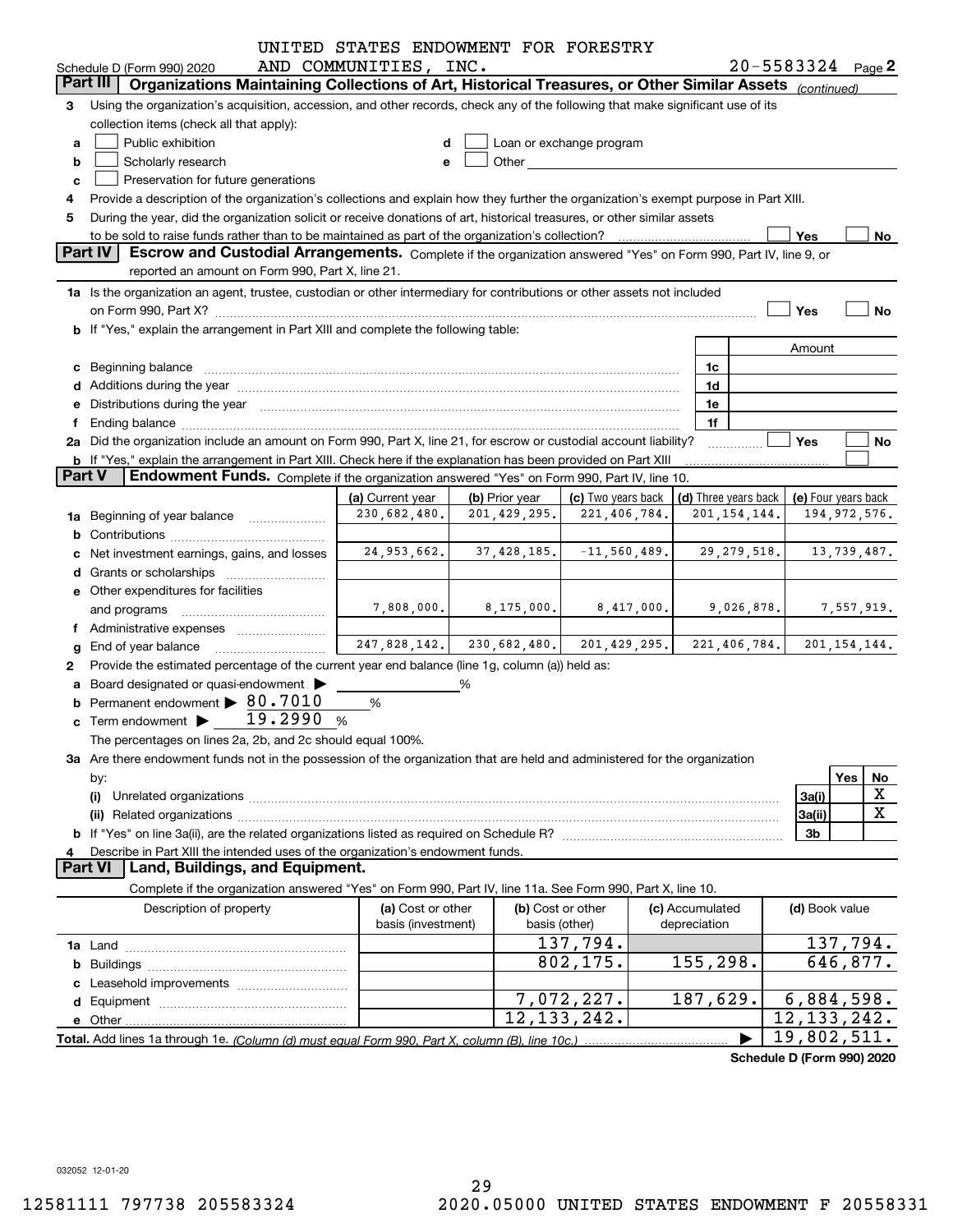|  |                       |  | UNITED STATES ENDOWMENT FOR FORESTRY |
|--|-----------------------|--|--------------------------------------|
|  | AND COMMUNITIES, INC. |  |                                      |

| AND COMMUNITIES, INC.<br>Schedule D (Form 990) 2020                                                                                                  |                 |                                                           | $20 - 5583324$ Page 3 |
|------------------------------------------------------------------------------------------------------------------------------------------------------|-----------------|-----------------------------------------------------------|-----------------------|
| Part VII Investments - Other Securities.                                                                                                             |                 |                                                           |                       |
| Complete if the organization answered "Yes" on Form 990, Part IV, line 11b. See Form 990, Part X, line 12.                                           |                 |                                                           |                       |
| (a) Description of security or category (including name of security)                                                                                 | (b) Book value  | (c) Method of valuation: Cost or end-of-year market value |                       |
| (1) Financial derivatives                                                                                                                            |                 |                                                           |                       |
|                                                                                                                                                      |                 |                                                           |                       |
| (3) Other                                                                                                                                            |                 |                                                           |                       |
| PRIVATE LIMITED<br>(A)                                                                                                                               |                 |                                                           |                       |
| PARTNERSHIPS<br>(B)                                                                                                                                  | 42,519,689.     | END-OF-YEAR MARKET VALUE                                  |                       |
| (C)                                                                                                                                                  |                 |                                                           |                       |
| (D)                                                                                                                                                  |                 |                                                           |                       |
| (E)                                                                                                                                                  |                 |                                                           |                       |
| (F)                                                                                                                                                  |                 |                                                           |                       |
| (G)                                                                                                                                                  |                 |                                                           |                       |
| (H)                                                                                                                                                  |                 |                                                           |                       |
| Total. (Col. (b) must equal Form 990, Part X, col. (B) line 12.)                                                                                     | 42,519,689.     |                                                           |                       |
| Part VIII Investments - Program Related.                                                                                                             |                 |                                                           |                       |
| Complete if the organization answered "Yes" on Form 990, Part IV, line 11c. See Form 990, Part X, line 13.                                           |                 |                                                           |                       |
| (a) Description of investment                                                                                                                        | (b) Book value  | (c) Method of valuation: Cost or end-of-year market value |                       |
| (1)                                                                                                                                                  |                 |                                                           |                       |
| (2)                                                                                                                                                  |                 |                                                           |                       |
| (3)                                                                                                                                                  |                 |                                                           |                       |
| (4)                                                                                                                                                  |                 |                                                           |                       |
| (5)                                                                                                                                                  |                 |                                                           |                       |
|                                                                                                                                                      |                 |                                                           |                       |
| (6)<br>(7)                                                                                                                                           |                 |                                                           |                       |
|                                                                                                                                                      |                 |                                                           |                       |
| (8)                                                                                                                                                  |                 |                                                           |                       |
| (9)                                                                                                                                                  |                 |                                                           |                       |
| Total. (Col. (b) must equal Form 990, Part X, col. (B) line 13.)<br>Part IX<br><b>Other Assets.</b>                                                  |                 |                                                           |                       |
| Complete if the organization answered "Yes" on Form 990, Part IV, line 11d. See Form 990, Part X, line 15.                                           |                 |                                                           |                       |
|                                                                                                                                                      | (a) Description |                                                           | (b) Book value        |
| (1)                                                                                                                                                  |                 |                                                           |                       |
|                                                                                                                                                      |                 |                                                           |                       |
| (2)                                                                                                                                                  |                 |                                                           |                       |
| (3)                                                                                                                                                  |                 |                                                           |                       |
| (4)                                                                                                                                                  |                 |                                                           |                       |
| (5)                                                                                                                                                  |                 |                                                           |                       |
| (6)                                                                                                                                                  |                 |                                                           |                       |
| (7)                                                                                                                                                  |                 |                                                           |                       |
| (8)                                                                                                                                                  |                 |                                                           |                       |
| (9)                                                                                                                                                  |                 |                                                           |                       |
| Total. (Column (b) must equal Form 990. Part X, col. (B) line 15.)<br>Part X<br><b>Other Liabilities.</b>                                            |                 |                                                           |                       |
|                                                                                                                                                      |                 |                                                           |                       |
| Complete if the organization answered "Yes" on Form 990, Part IV, line 11e or 11f. See Form 990, Part X, line 25.                                    |                 |                                                           |                       |
| (a) Description of liability<br>1.                                                                                                                   |                 |                                                           | (b) Book value        |
| Federal income taxes<br>(1)                                                                                                                          |                 |                                                           |                       |
| PPP IBERIA LOAN<br>(2)                                                                                                                               |                 |                                                           | 253,289.              |
| (3)                                                                                                                                                  |                 |                                                           |                       |
| (4)                                                                                                                                                  |                 |                                                           |                       |
| (5)                                                                                                                                                  |                 |                                                           |                       |
| (6)                                                                                                                                                  |                 |                                                           |                       |
| (7)                                                                                                                                                  |                 |                                                           |                       |
| (8)                                                                                                                                                  |                 |                                                           |                       |
| (9)                                                                                                                                                  |                 |                                                           |                       |
| Total. (Column (b) must equal Form 990, Part X, col. (B) line 25.)                                                                                   |                 |                                                           | 253,289.              |
| 2. Liability for uncertain tax positions. In Part XIII, provide the text of the footnote to the organization's financial statements that reports the |                 |                                                           |                       |

organization's liability for uncertain tax positions under FASB ASC 740. Check here if the text of the footnote has been provided in Part XIII  $\boxed{\text{X}}$ 

**Schedule D (Form 990) 2020**

032053 12-01-20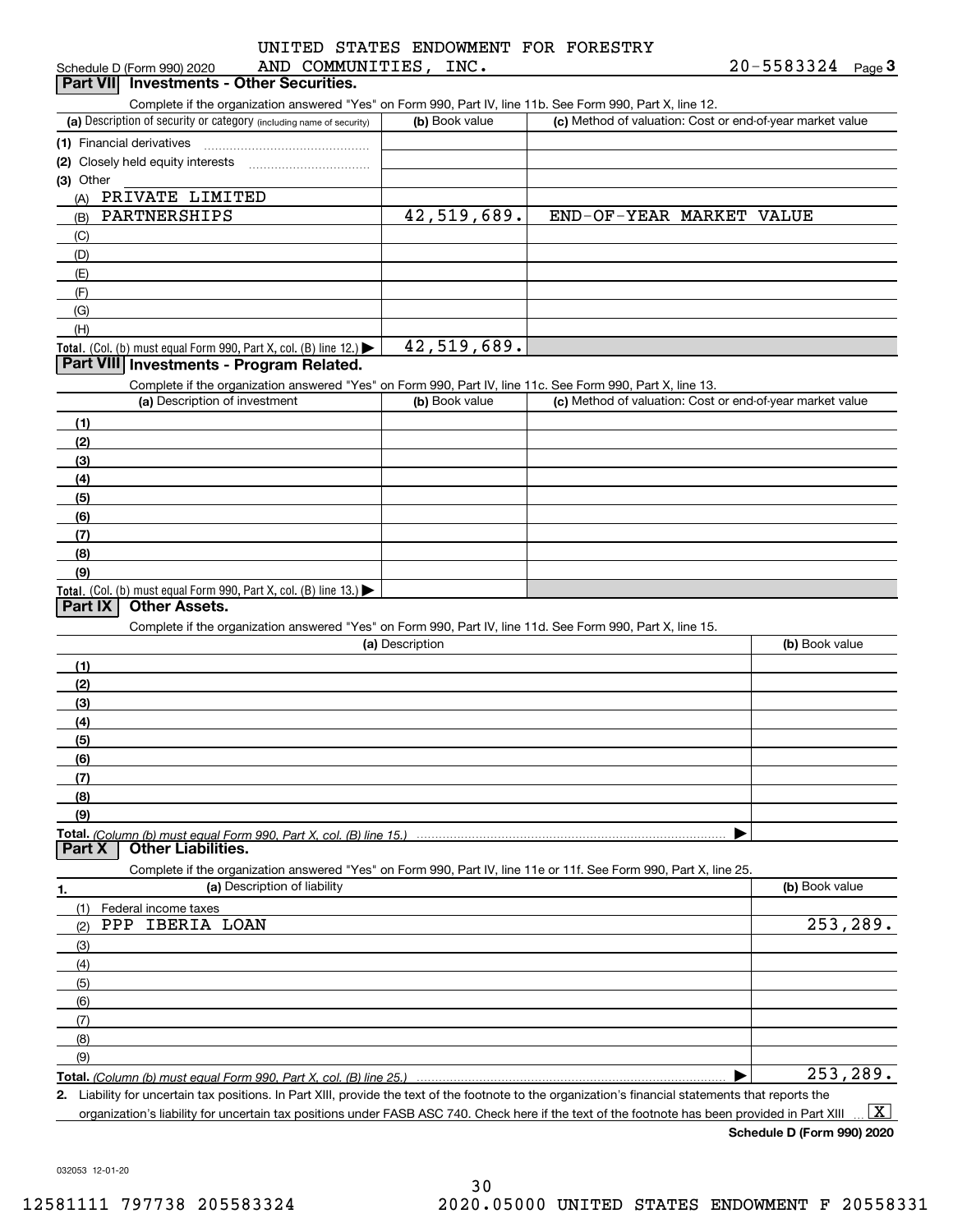|    | UNITED STATES ENDOWMENT FOR FORESTRY                                                                                                                                                                                                |                |                       |              |                          |
|----|-------------------------------------------------------------------------------------------------------------------------------------------------------------------------------------------------------------------------------------|----------------|-----------------------|--------------|--------------------------|
|    | AND COMMUNITIES, INC.<br>Schedule D (Form 990) 2020                                                                                                                                                                                 |                | $20 - 5583324$ Page 4 |              |                          |
|    | Reconciliation of Revenue per Audited Financial Statements With Revenue per Return.<br>Part XI                                                                                                                                      |                |                       |              |                          |
|    | Complete if the organization answered "Yes" on Form 990, Part IV, line 12a.                                                                                                                                                         |                |                       |              |                          |
| 1  | Total revenue, gains, and other support per audited financial statements                                                                                                                                                            |                |                       | $\mathbf{1}$ | $\overline{35,833,731.}$ |
| 2  | Amounts included on line 1 but not on Form 990, Part VIII, line 12:                                                                                                                                                                 |                |                       |              |                          |
| a  |                                                                                                                                                                                                                                     | 2a             | 23,798,319.           |              |                          |
| b  |                                                                                                                                                                                                                                     | 2 <sub>b</sub> |                       |              |                          |
|    |                                                                                                                                                                                                                                     | 2 <sub>c</sub> |                       |              |                          |
| d  | Other (Describe in Part XIII.) <b>Construction Contract Construction</b> Chemistry Chemistry Chemistry Chemistry Chemistry                                                                                                          | 2d             |                       |              |                          |
| e  | Add lines 2a through 2d                                                                                                                                                                                                             |                |                       | 2e           | 23,798,319.              |
| 3  |                                                                                                                                                                                                                                     |                |                       | $\mathbf{a}$ | 12,035,412.              |
| 4  | Amounts included on Form 990, Part VIII, line 12, but not on line 1:                                                                                                                                                                |                |                       |              |                          |
| a  |                                                                                                                                                                                                                                     | 4a             | 267, 169.             |              |                          |
| b  | Other (Describe in Part XIII.) <b>Construction Contract Construction</b> Chemical Construction Chemical Chemical Chemical Chemical Chemical Chemical Chemical Chemical Chemical Chemical Chemical Chemical Chemical Chemical Chemic | 4 <sub>h</sub> |                       |              |                          |
|    | Add lines 4a and 4b                                                                                                                                                                                                                 |                |                       | 4c           | <u>267,169.</u>          |
| 5  |                                                                                                                                                                                                                                     |                |                       |              | 12,302,581.              |
|    | Part XII   Reconciliation of Expenses per Audited Financial Statements With Expenses per Return.                                                                                                                                    |                |                       |              |                          |
|    | Complete if the organization answered "Yes" on Form 990, Part IV, line 12a.                                                                                                                                                         |                |                       |              |                          |
| 1. | Total expenses and losses per audited financial statements [11] [11] Total expenses and losses per audited financial statements [11] [11] Total expenses and losses per audited financial statements                                |                |                       | $\mathbf{1}$ | 18, 118, 387.            |
| 2  | Amounts included on line 1 but not on Form 990, Part IX, line 25:                                                                                                                                                                   |                |                       |              |                          |
| a  |                                                                                                                                                                                                                                     | 2a             |                       |              |                          |
|    |                                                                                                                                                                                                                                     | 2 <sub>b</sub> |                       |              |                          |
|    |                                                                                                                                                                                                                                     | 2c             |                       |              |                          |
|    |                                                                                                                                                                                                                                     | 2d             |                       |              |                          |
| е  | Add lines 2a through 2d <b>contained a contained a contained a contained a</b> contained a contact the state of the state of the state of the state of the state of the state of the state of the state of the state of the state o |                |                       | 2e           | О.                       |
| 3  |                                                                                                                                                                                                                                     |                |                       | 3            | 18, 118, 387.            |
| 4  | Amounts included on Form 990, Part IX, line 25, but not on line 1:                                                                                                                                                                  |                |                       |              |                          |
|    |                                                                                                                                                                                                                                     | 4a             | 267, 169.             |              |                          |
|    |                                                                                                                                                                                                                                     | 4 <sub>b</sub> |                       |              |                          |
|    | c Add lines 4a and 4b                                                                                                                                                                                                               |                |                       | 4с           | 267, 169.                |
|    |                                                                                                                                                                                                                                     |                |                       | 5            | 18, 385, 556.            |
|    | Part XIII Supplemental Information.                                                                                                                                                                                                 |                |                       |              |                          |

Provide the descriptions required for Part II, lines 3, 5, and 9; Part III, lines 1a and 4; Part IV, lines 1b and 2b; Part V, line 4; Part X, line 2; Part XI, lines 2d and 4b; and Part XII, lines 2d and 4b. Also complete this part to provide any additional information.

#### PART V, LINE 4:

| THE ORGANIZATION WAS FUNDED WITH A ONE-TIME INFUSION OF \$200 MILLION UNDER |  |  |  |  |  |  |  |
|-----------------------------------------------------------------------------|--|--|--|--|--|--|--|
| THE TERMS OF THE SOFTWOOD LUMBER AGREEMENT BETWEEN THE UNITED STATES AND    |  |  |  |  |  |  |  |
| CANADA. EARNINGS FROM THE ENDOWMENT CAN BE USED TO FUND THE                 |  |  |  |  |  |  |  |
| ORGANIZATION'S PURPOSES OF SUPPORTING EDUCATIONAL AND CHARITABLE CAUSES IN  |  |  |  |  |  |  |  |
| TIMBER-RELIANT COMMUNITIES, EDUCATIONAL AND PUBLIC-INTEREST PROJECTS        |  |  |  |  |  |  |  |
| ADDRESSING FOREST MANAGEMENT ISSUES THAT AFFECT TIMBER-RELIANT              |  |  |  |  |  |  |  |
| COMMUNITIES, OR THE SUSTAINABILITY OF FORESTS AS SOURCES OF BUILDING        |  |  |  |  |  |  |  |
| MATERIALS, WILDLIFE HABITAT, BIO-ENERGY, RECREATION, AND OTHER VALUES.      |  |  |  |  |  |  |  |
|                                                                             |  |  |  |  |  |  |  |

## PART X, LINE 2:

THE ENDOWMENT HAS OBTAINED TAX EXEMPT STATUS UNDER INTERNAL REVENUE CODE

31

032054 12-01-20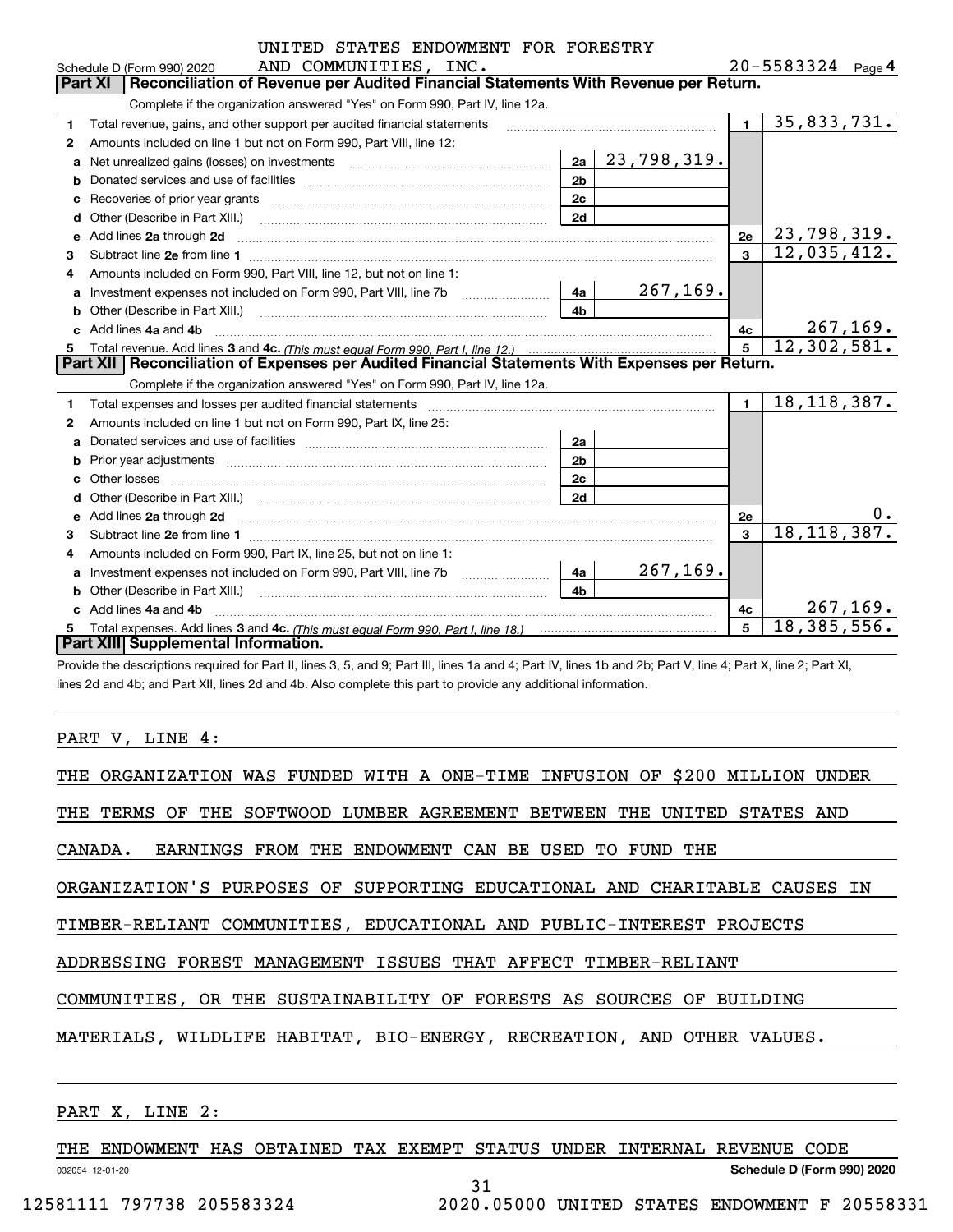| UNITED STATES ENDOWMENT FOR FORESTRY<br>AND COMMUNITIES, INC.<br>$20 - 5583324$ Page 5<br>Schedule D (Form 990) 2020<br><b>Part XIII Supplemental Information</b> (continued) |
|-------------------------------------------------------------------------------------------------------------------------------------------------------------------------------|
|                                                                                                                                                                               |
| SECTION 501(C)(3), AND AS SUCH, IS EXEMPT FROM INCOME TAXES EXCEPT ON                                                                                                         |
| UNRELATED BUSINESS INCOME. ACCORDINGLY, THE ACCOMPANYING CONSOLIDATED                                                                                                         |
| FINANCIAL STATEMENTS DO NOT REFLECT A PROVISION OR LIABILITY FOR FEDERAL                                                                                                      |
| AND STATE INCOME TAXES. THE ENDOWMENT HAS DETERMINED THAT THERE ARE NO                                                                                                        |
| MATERIAL UNRECOGNIZED TAX BENEFITS OR OBLIGATIONS AS OF DECEMBER 31, 2020.                                                                                                    |
|                                                                                                                                                                               |
|                                                                                                                                                                               |
|                                                                                                                                                                               |
|                                                                                                                                                                               |
|                                                                                                                                                                               |
|                                                                                                                                                                               |
|                                                                                                                                                                               |
|                                                                                                                                                                               |
|                                                                                                                                                                               |
|                                                                                                                                                                               |
|                                                                                                                                                                               |
|                                                                                                                                                                               |
|                                                                                                                                                                               |
|                                                                                                                                                                               |
|                                                                                                                                                                               |
|                                                                                                                                                                               |
|                                                                                                                                                                               |
|                                                                                                                                                                               |
|                                                                                                                                                                               |
|                                                                                                                                                                               |
|                                                                                                                                                                               |
|                                                                                                                                                                               |
|                                                                                                                                                                               |
|                                                                                                                                                                               |
|                                                                                                                                                                               |
| Schedule D (Form 990) 2020                                                                                                                                                    |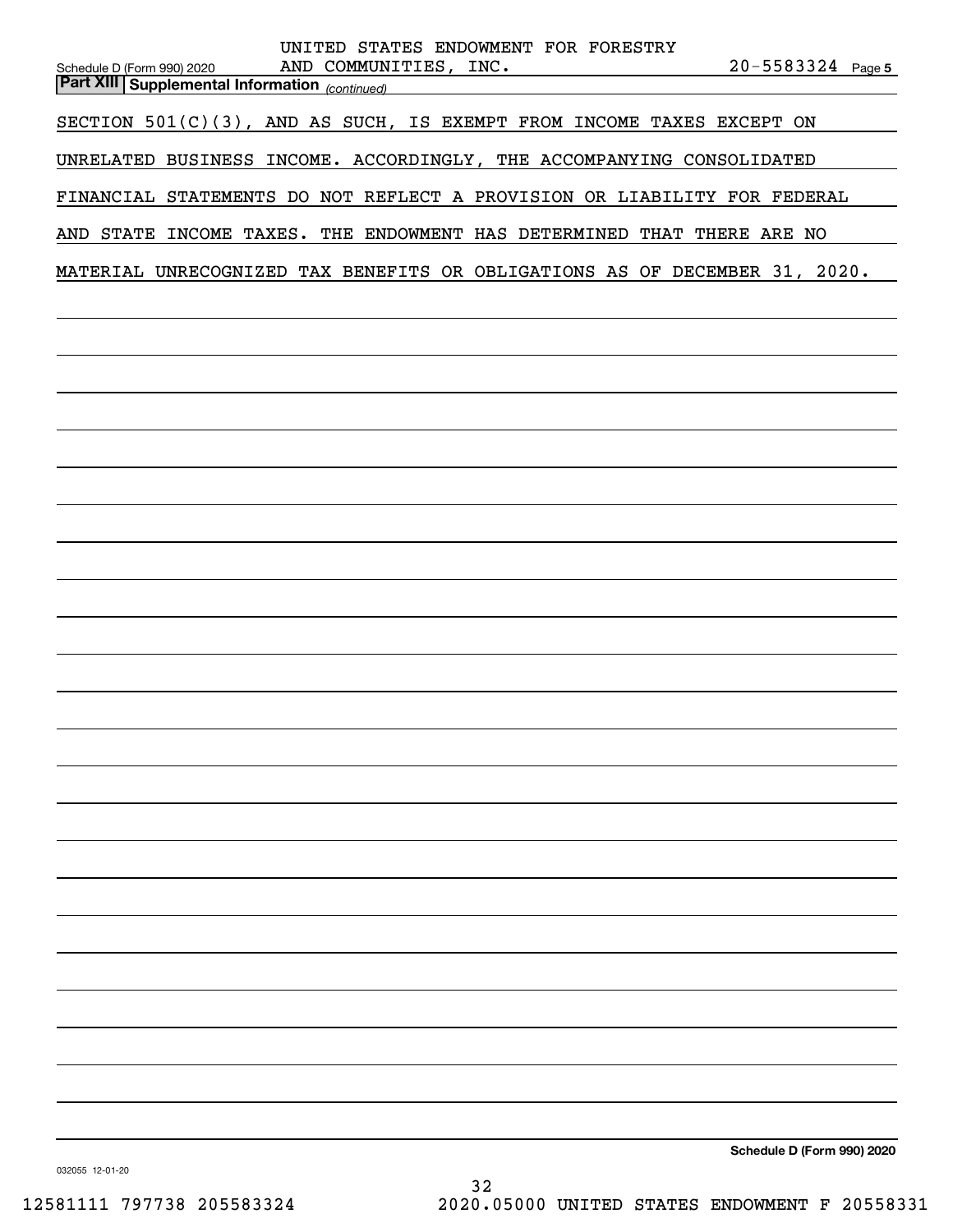| <b>SCHEDULE I</b><br><b>Grants and Other Assistance to Organizations,</b>                                                                                                                                                                                                                                                                                        |                                                                              |                                                                                                                                       |                             |                                         |                                               |                                          |                                          |  |  |  |  |
|------------------------------------------------------------------------------------------------------------------------------------------------------------------------------------------------------------------------------------------------------------------------------------------------------------------------------------------------------------------|------------------------------------------------------------------------------|---------------------------------------------------------------------------------------------------------------------------------------|-----------------------------|-----------------------------------------|-----------------------------------------------|------------------------------------------|------------------------------------------|--|--|--|--|
| (Form 990)                                                                                                                                                                                                                                                                                                                                                       |                                                                              | Governments, and Individuals in the United States<br>Complete if the organization answered "Yes" on Form 990, Part IV, line 21 or 22. |                             |                                         |                                               |                                          |                                          |  |  |  |  |
| Department of the Treasury<br>Internal Revenue Service                                                                                                                                                                                                                                                                                                           | Attach to Form 990.<br>Go to www.irs.gov/Form990 for the latest information. |                                                                                                                                       |                             |                                         |                                               |                                          |                                          |  |  |  |  |
| UNITED STATES ENDOWMENT FOR FORESTRY<br><b>Employer identification number</b><br>Name of the organization<br>AND COMMUNITIES, INC.                                                                                                                                                                                                                               |                                                                              |                                                                                                                                       |                             |                                         |                                               |                                          |                                          |  |  |  |  |
| 20-5583324<br>Part I<br><b>General Information on Grants and Assistance</b>                                                                                                                                                                                                                                                                                      |                                                                              |                                                                                                                                       |                             |                                         |                                               |                                          |                                          |  |  |  |  |
| Does the organization maintain records to substantiate the amount of the grants or assistance, the grantees' eligibility for the grants or assistance, and the selection<br>$\mathbf{1}$<br>$\boxed{\text{X}}$ Yes<br>$\Box$ No<br>Describe in Part IV the organization's procedures for monitoring the use of grant funds in the United States.<br>$\mathbf{2}$ |                                                                              |                                                                                                                                       |                             |                                         |                                               |                                          |                                          |  |  |  |  |
| Part II<br>Grants and Other Assistance to Domestic Organizations and Domestic Governments. Complete if the organization answered "Yes" on Form 990, Part IV, line 21, for any                                                                                                                                                                                    |                                                                              |                                                                                                                                       |                             |                                         |                                               |                                          |                                          |  |  |  |  |
| recipient that received more than \$5,000. Part II can be duplicated if additional space is needed.                                                                                                                                                                                                                                                              |                                                                              |                                                                                                                                       |                             |                                         | (f) Method of                                 |                                          |                                          |  |  |  |  |
| 1 (a) Name and address of organization<br>or government                                                                                                                                                                                                                                                                                                          | $(b)$ EIN                                                                    | (c) IRC section<br>(if applicable)                                                                                                    | (d) Amount of<br>cash grant | (e) Amount of<br>non-cash<br>assistance | valuation (book,<br>FMV, appraisal,<br>other) | (g) Description of<br>noncash assistance | (h) Purpose of grant<br>or assistance    |  |  |  |  |
| ALASKA DEPT OF FISH AND WILDLIFE                                                                                                                                                                                                                                                                                                                                 |                                                                              |                                                                                                                                       |                             |                                         |                                               |                                          |                                          |  |  |  |  |
| PO BOX 115526                                                                                                                                                                                                                                                                                                                                                    |                                                                              |                                                                                                                                       |                             |                                         |                                               |                                          |                                          |  |  |  |  |
| 1255 W 8TH STREET - JUNEAU, AK<br>99811                                                                                                                                                                                                                                                                                                                          | 92-6001185 GOVT                                                              |                                                                                                                                       | 24,285                      | $\mathbf{0}$                            |                                               |                                          | HEALTHY WATERSHED<br>CONSORTIUM          |  |  |  |  |
|                                                                                                                                                                                                                                                                                                                                                                  |                                                                              |                                                                                                                                       |                             |                                         |                                               |                                          |                                          |  |  |  |  |
| ALACHUA CONSERVATION TRUST                                                                                                                                                                                                                                                                                                                                       |                                                                              |                                                                                                                                       |                             |                                         |                                               |                                          |                                          |  |  |  |  |
| 7204 SE CR 234                                                                                                                                                                                                                                                                                                                                                   |                                                                              |                                                                                                                                       |                             |                                         |                                               |                                          | HEALTHY WATERSHED                        |  |  |  |  |
| GAINESVILLE, FL 32641                                                                                                                                                                                                                                                                                                                                            | 59-2919630 501 (C) (3)                                                       |                                                                                                                                       | 92,543                      | $\mathbf{0}$                            |                                               |                                          | CONSORTIUM                               |  |  |  |  |
| AMERICAN FOREST FOUNDATION                                                                                                                                                                                                                                                                                                                                       |                                                                              |                                                                                                                                       |                             |                                         |                                               |                                          | SUSTAINABLE FORESTRY AND                 |  |  |  |  |
| P.O. BOX 79423                                                                                                                                                                                                                                                                                                                                                   |                                                                              |                                                                                                                                       |                             |                                         |                                               |                                          | LAND RETENTION &                         |  |  |  |  |
| BALTIMORE, MD 21298                                                                                                                                                                                                                                                                                                                                              | $52 - 1235124$ 501 (C) (3)                                                   |                                                                                                                                       | 228,724.                    | $\mathbf{0}$                            |                                               |                                          | <b>INNOVATIVE FINANCE</b>                |  |  |  |  |
|                                                                                                                                                                                                                                                                                                                                                                  |                                                                              |                                                                                                                                       |                             |                                         |                                               |                                          |                                          |  |  |  |  |
| AMERICAN UNIVERSITY                                                                                                                                                                                                                                                                                                                                              |                                                                              |                                                                                                                                       |                             |                                         |                                               |                                          |                                          |  |  |  |  |
| 4400 MASSACHUSETTS AVE. NWO<br>WASHINGTON, DC 20016-8065                                                                                                                                                                                                                                                                                                         | 53-0196549 UNIVERSITY                                                        |                                                                                                                                       | 32,801                      | 0.                                      |                                               |                                          | P3 NANO RESEARCH TO<br>COMMERCIALIZATION |  |  |  |  |
|                                                                                                                                                                                                                                                                                                                                                                  |                                                                              |                                                                                                                                       |                             |                                         |                                               |                                          |                                          |  |  |  |  |
| AMERICAN WOOD COUNCIL                                                                                                                                                                                                                                                                                                                                            |                                                                              |                                                                                                                                       |                             |                                         |                                               |                                          |                                          |  |  |  |  |
| DEPARTMENT 791153                                                                                                                                                                                                                                                                                                                                                |                                                                              |                                                                                                                                       |                             |                                         |                                               |                                          |                                          |  |  |  |  |
| BALTIMORE, MD 21279                                                                                                                                                                                                                                                                                                                                              | $27 - 2820415$ 501 (C) (3)                                                   |                                                                                                                                       | 59,857.                     | $\mathbf{0}$ .                          |                                               |                                          | <b>MASS TIMBER</b>                       |  |  |  |  |
| ATHENA INSTITUTE                                                                                                                                                                                                                                                                                                                                                 |                                                                              |                                                                                                                                       |                             |                                         |                                               |                                          |                                          |  |  |  |  |
| 600 GRINGS HILL RD.                                                                                                                                                                                                                                                                                                                                              |                                                                              |                                                                                                                                       |                             |                                         |                                               |                                          |                                          |  |  |  |  |
| SINKING SPRING, PA 19608                                                                                                                                                                                                                                                                                                                                         | $23-3099315$ 501 (C) (3)                                                     |                                                                                                                                       | 48,702.                     | $\mathbf{0}$ .                          |                                               |                                          | LIFE CYCLE ASSESSMENT                    |  |  |  |  |
| Enter total number of section $501(c)(3)$ and government organizations listed in the line 1 table<br>$\mathbf{2}$                                                                                                                                                                                                                                                |                                                                              |                                                                                                                                       |                             |                                         |                                               |                                          | 60.                                      |  |  |  |  |
| Enter total number of other organizations listed in the line 1 table<br>3                                                                                                                                                                                                                                                                                        |                                                                              |                                                                                                                                       |                             |                                         |                                               |                                          | 33.                                      |  |  |  |  |

**For Paperwork Reduction Act Notice, see the Instructions for Form 990. Schedule I (Form 990) 2020** LHA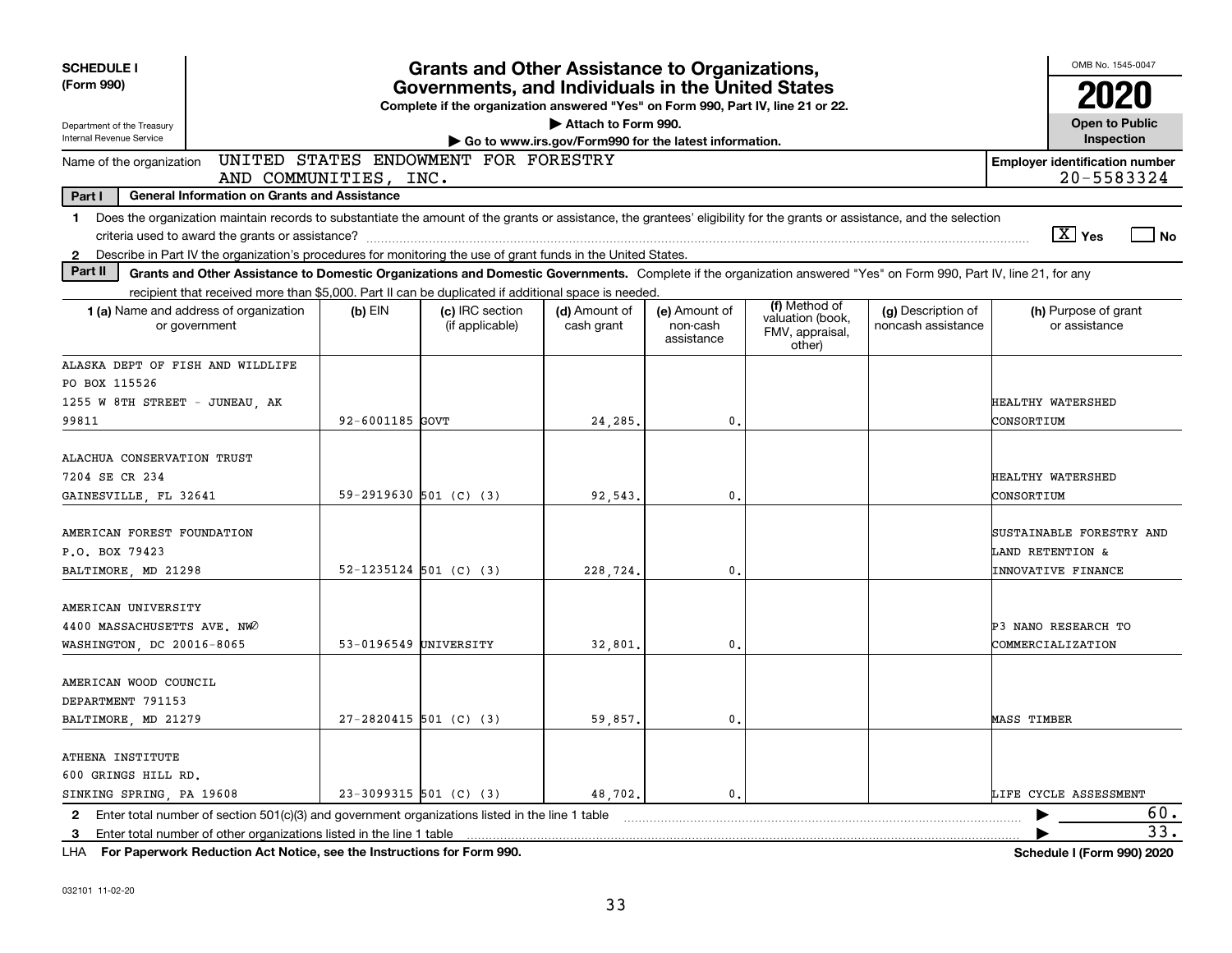Schedule I (Form 990) Page 1 AND COMMUNITIES, INC. 20-5583324

**Part II Continuation of Grants and Other Assistance to Domestic Organizations and Domestic Governments**  (Schedule I (Form 990), Part II.)

| <b>Communication</b> of any city resolutive to Domestic Organizations and Domestic Governments (Conceation (Form coo), Farein, |                            |                                  |                             |                                         |                                                                |                                           |                                       |
|--------------------------------------------------------------------------------------------------------------------------------|----------------------------|----------------------------------|-----------------------------|-----------------------------------------|----------------------------------------------------------------|-------------------------------------------|---------------------------------------|
| (a) Name and address of<br>organization or government                                                                          | $(b)$ EIN                  | (c) IRC section<br>if applicable | (d) Amount of<br>cash grant | (e) Amount of<br>non-cash<br>assistance | (f) Method of<br>valuation<br>(book, FMV,<br>appraisal, other) | (g) Description of<br>non-cash assistance | (h) Purpose of grant<br>or assistance |
|                                                                                                                                |                            |                                  |                             |                                         |                                                                |                                           |                                       |
| AZ LAND AND WATER TRUST                                                                                                        |                            |                                  |                             |                                         |                                                                |                                           |                                       |
| 3127 N CHERRY AVE                                                                                                              |                            |                                  |                             |                                         |                                                                |                                           | HEALTHY WATERSHED                     |
| TUCSON, AZ 85719                                                                                                               | $86-6148507$ 501 (C) (3)   |                                  | 77,092.                     | $\mathbf{0}$ .                          |                                                                |                                           | CONSORTIUM                            |
| BEAVER WATERSHED ALLIANCE                                                                                                      |                            |                                  |                             |                                         |                                                                |                                           |                                       |
| 614 EASE EMMA AVE. SUITE M438                                                                                                  |                            |                                  |                             |                                         |                                                                |                                           | HEALTHY WATERSHED                     |
| SPRINGDALE, AR 72764                                                                                                           | $45 - 2476224$ 501 (C) (3) |                                  | 64.309.                     | $\mathbf{0}$ .                          |                                                                |                                           | CONSORTIUM                            |
| BELTRAMI SOIL AND WATER                                                                                                        |                            |                                  |                             |                                         |                                                                |                                           |                                       |
| CONSERVATION DISTRICT - 701                                                                                                    |                            |                                  |                             |                                         |                                                                |                                           |                                       |
| MINNESOTA AVE NW, SUITE 113 -                                                                                                  |                            |                                  |                             |                                         |                                                                |                                           | HEALTHY WATERSHED                     |
| BEMIDJI, MN 56601                                                                                                              | 41-6005757 GOVT            |                                  | 43,858.                     | 0.                                      |                                                                |                                           | CONSORTIUM                            |
|                                                                                                                                |                            |                                  |                             |                                         |                                                                |                                           |                                       |
| BLUE FOREST CONSERVATION                                                                                                       |                            |                                  |                             |                                         |                                                                |                                           |                                       |
| 2716 6TH AVE                                                                                                                   |                            |                                  |                             |                                         |                                                                |                                           |                                       |
| SACRAMENTO, CA 95818                                                                                                           | 47-5104164                 |                                  | 225,000.                    | 0.                                      |                                                                |                                           | FOREST RETENTION                      |
|                                                                                                                                |                            |                                  |                             |                                         |                                                                |                                           |                                       |
| BLUE FOREST FINANCE                                                                                                            |                            |                                  |                             |                                         |                                                                |                                           |                                       |
| 2716 6TH AVE                                                                                                                   |                            |                                  |                             |                                         |                                                                |                                           | INNOVATIVE FINANCE FOR                |
| SACRAMENTO, CA 95818                                                                                                           | 83-1666979 501 (C) (3)     |                                  | 68,925.                     | $\mathbf{0}$ .                          |                                                                |                                           | FOREST CONSERVATION                   |
|                                                                                                                                |                            |                                  |                             |                                         |                                                                |                                           |                                       |
| BLUE MOUNTAIN LAND TRUST                                                                                                       |                            |                                  |                             |                                         |                                                                |                                           |                                       |
| 8 1/2 N 2ND AVE #304                                                                                                           |                            |                                  |                             |                                         |                                                                |                                           | HEALTHY WATERSHED                     |
| WALLA WALLA, WA 99362                                                                                                          | 98-1989279 501 (C) (3)     |                                  | 44,040.                     | $\mathbf{0}$ .                          |                                                                |                                           | CONSORTIUM                            |
|                                                                                                                                |                            |                                  |                             |                                         |                                                                |                                           |                                       |
| BOWDOIN COLLEGE                                                                                                                |                            |                                  |                             |                                         |                                                                |                                           |                                       |
| 5600 COLLEGE STATION                                                                                                           |                            |                                  |                             |                                         |                                                                |                                           |                                       |
| BRUNSWICK, ME 04011                                                                                                            | $01 - 0215213$ UNIVERSITY  |                                  | 63,009.                     | $\mathbf{0}$ .                          |                                                                |                                           | MASS TIMBER                           |
|                                                                                                                                |                            |                                  |                             |                                         |                                                                |                                           |                                       |
| BUFFALO NIAGARA RIVER KEEPER                                                                                                   |                            |                                  |                             |                                         |                                                                |                                           |                                       |
| 721 MAIN ST                                                                                                                    |                            |                                  |                             |                                         |                                                                |                                           | HEALTHY WATERSHED                     |
| BUFFALO, NY 14203                                                                                                              | 22-2993054 501 (C) (3)     |                                  | 71,161.                     | $\mathbf{0}$ .                          |                                                                |                                           | CONSORTIUM                            |
| BURLINGTON ELECTRIC DEPARTMENT                                                                                                 |                            |                                  |                             |                                         |                                                                |                                           |                                       |
| 585 PINE ST.                                                                                                                   |                            |                                  |                             |                                         |                                                                |                                           | <b>FOREST RETENTION &amp;</b>         |
| BURLINGTON, VT 05401                                                                                                           | $03 - 6000410$ GOVT        |                                  | 71.325.                     | $\mathbf{0}$ .                          |                                                                |                                           | <b>INNOVATIVE FINANCE</b>             |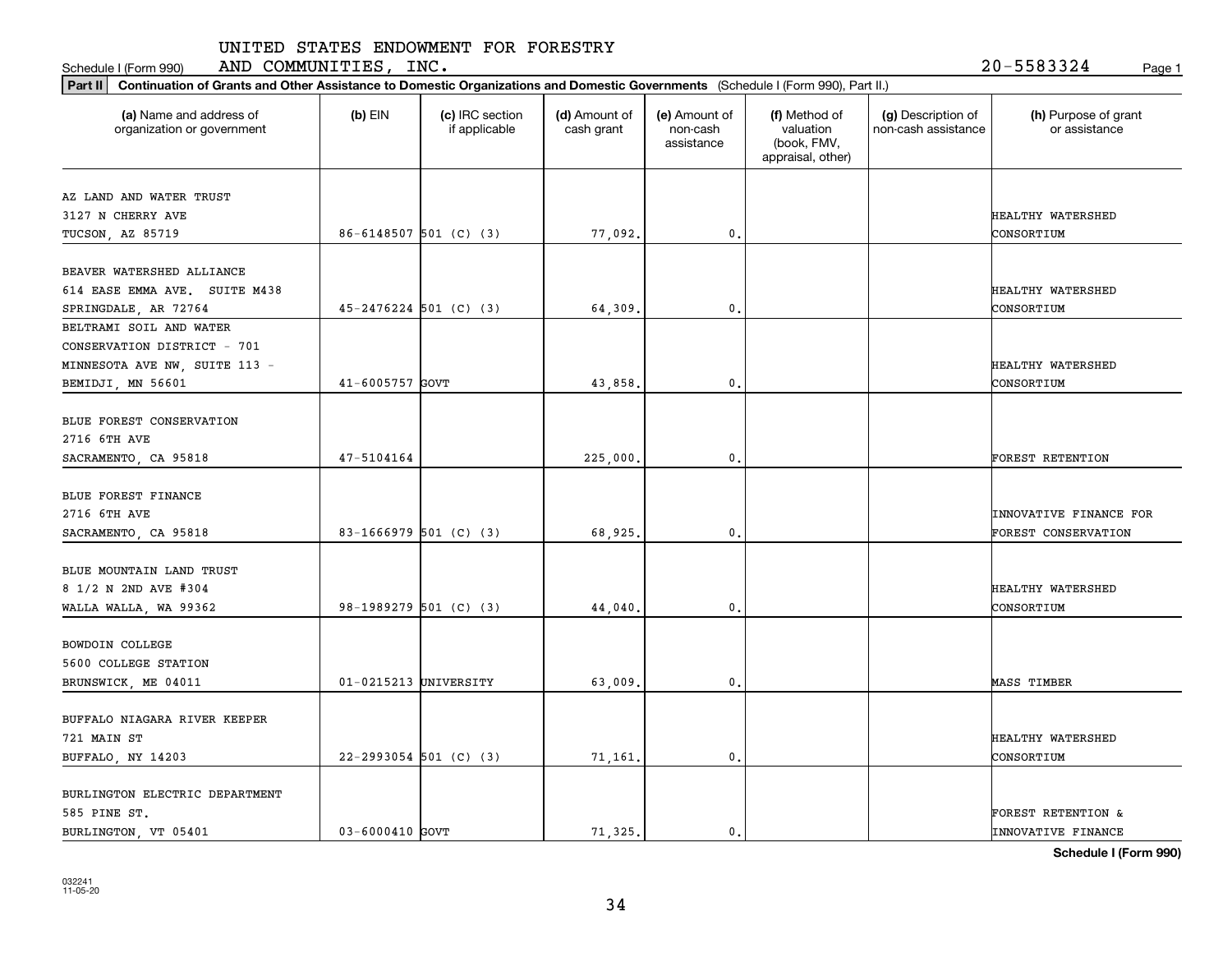Schedule I (Form 990) Page 1 AND COMMUNITIES, INC. 20-5583324

| Part II   Continuation of Grants and Other Assistance to Domestic Organizations and Domestic Governments (Schedule I (Form 990), Part II.) |                       |                                  |                             |                                         |                                                                |                                           |                                                  |  |
|--------------------------------------------------------------------------------------------------------------------------------------------|-----------------------|----------------------------------|-----------------------------|-----------------------------------------|----------------------------------------------------------------|-------------------------------------------|--------------------------------------------------|--|
| (a) Name and address of<br>organization or government                                                                                      | $(b)$ EIN             | (c) IRC section<br>if applicable | (d) Amount of<br>cash grant | (e) Amount of<br>non-cash<br>assistance | (f) Method of<br>valuation<br>(book, FMV,<br>appraisal, other) | (g) Description of<br>non-cash assistance | (h) Purpose of grant<br>or assistance            |  |
| CENTER FOR HEIRS' PROPERTY                                                                                                                 |                       |                                  |                             |                                         |                                                                |                                           |                                                  |  |
| PRESERVATION - 1535 SAM RITTENBURG                                                                                                         |                       |                                  |                             |                                         |                                                                |                                           |                                                  |  |
| BLVD., SUITE D - CHARLESTON, SC                                                                                                            |                       |                                  |                             |                                         |                                                                |                                           | SUSTAINABLE FORESTRY AND                         |  |
| 29407-4124                                                                                                                                 |                       | $52 - 2452879$ 501 (C) (3)       | 65,005.                     | 0.                                      |                                                                |                                           | LAND RETENTION                                   |  |
| CENTRAL FL REGIONAL PLANNING<br>555 E. CHURCH STREET<br>BARTOW, FL 33830                                                                   | 59-1520550 GOVT       |                                  | 61.795.                     | 0.                                      |                                                                |                                           | SENTINEL LANDSCAPES                              |  |
|                                                                                                                                            |                       |                                  |                             |                                         |                                                                |                                           |                                                  |  |
| CHAGRIN RIVER WATERSHED PARTNERS<br>P.O. BOX 229<br>WILLOUGHBY, OH 44096                                                                   |                       | $34-1822374$ 501 (C) (3)         | 38,487.                     | $\mathfrak{o}$ .                        |                                                                |                                           | HEALTHY WATERSHED<br>CONSORTIUM                  |  |
|                                                                                                                                            |                       |                                  |                             |                                         |                                                                |                                           |                                                  |  |
| CHESAPEAKE CONSERVANCY<br>716 GIDDINGS AVENUE, SUITE 42                                                                                    |                       |                                  |                             |                                         |                                                                |                                           |                                                  |  |
| ANNAPOLIS, MD 21401                                                                                                                        |                       | $26 - 2271377$ 501 (C) (3)       | 23,370.                     | 0.                                      |                                                                |                                           | SENTINEL LANDSCAPES                              |  |
| CLEMSON UNIVERSITY<br>108 SILAS N. PEARMAN BLVD                                                                                            |                       |                                  |                             |                                         |                                                                |                                           | P3 NANO RESEARCH TO<br>COMMERCIALIZATION & GREEN |  |
| CLEMSON, SC 29634                                                                                                                          | 57-6000254 UNIVERSITY |                                  | 227,442.                    | 0.                                      |                                                                |                                           | BUILDING                                         |  |
| CENTER FOR LARGE LANDSCAPE<br>P.O. BOX 1587<br>BOZEMAN, MT 59771                                                                           |                       | $27-1226829$ 501 (C) (3)         | 32,632.                     | 0.                                      |                                                                |                                           | HEALTHY WATERSHED<br>CONSORTIUM                  |  |
| COLORADO SCHOOL OF MINES<br>P.O. BOX 911911                                                                                                |                       |                                  |                             |                                         |                                                                |                                           |                                                  |  |
| DENVER, CO 80291-1911                                                                                                                      | 84-6000551 UNIVERSITY |                                  | 28,331                      | $^{\circ}$ .                            |                                                                |                                           | GREEN BUILDING                                   |  |
| COLORADO STATE UNIVERSITY<br>408 UNIVERSITY SERVICES CENTER<br>FORT COLLINS, CO 80523                                                      | 84-6000545 UNIVERSITY |                                  | 65,255.                     | $\mathbf{0}$ .                          |                                                                |                                           | <b>MASS TIMBER</b>                               |  |
| CONSORTIUM FOR RESEARCH ON                                                                                                                 |                       |                                  |                             |                                         |                                                                |                                           |                                                  |  |
| RENEWABLE INDUSTRIAL MATERIALS -<br>P.O. BOX 2432 - CORVALLIS, OR<br>97339-2432                                                            |                       | $91-1744259$ 501 (C) (3)         | 39.856.                     | $\mathbf{0}$ .                          |                                                                |                                           | MASS TIMBER & LIFE CYCLE<br>ASSESSMENT           |  |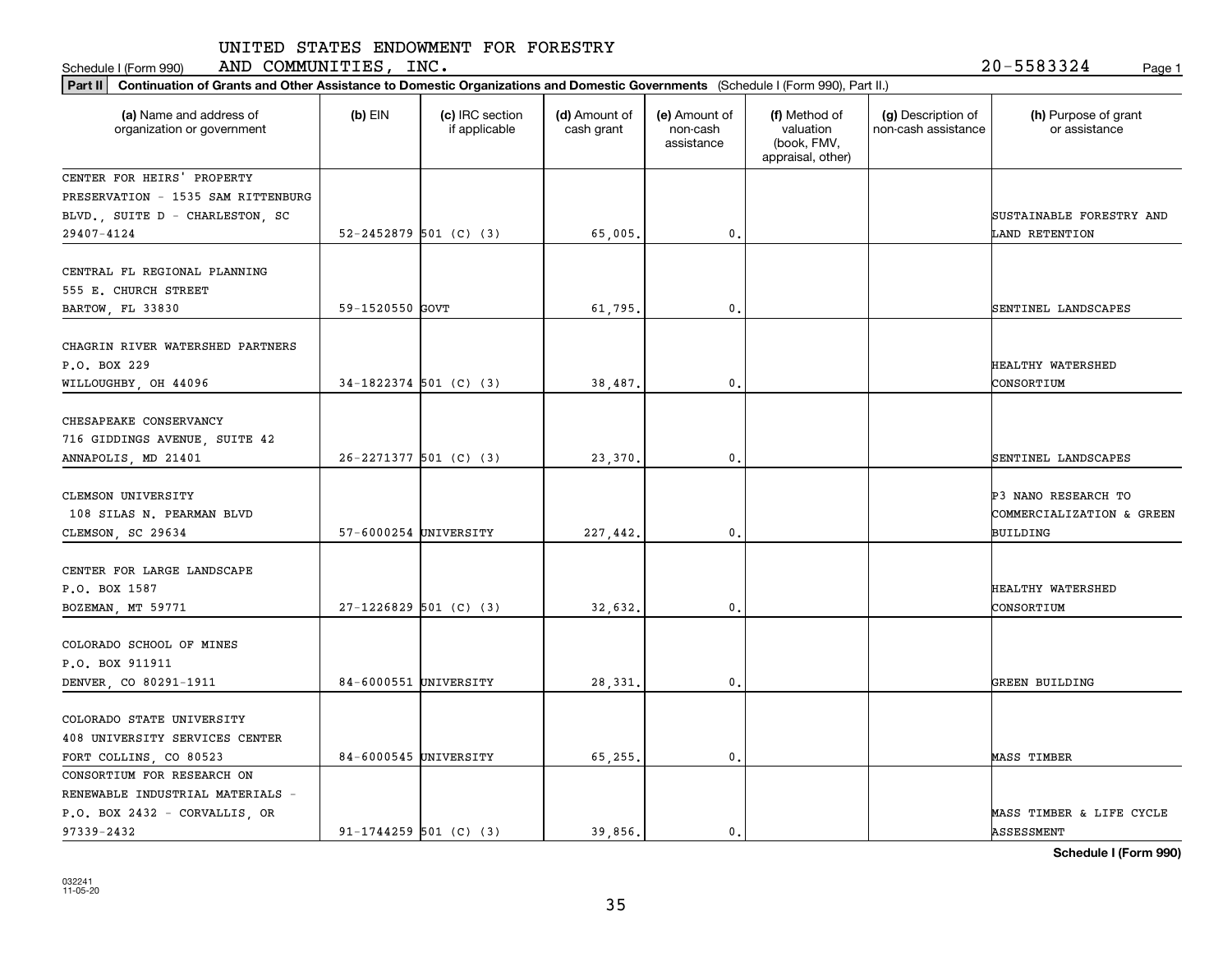Schedule I (Form 990) Page 1 AND COMMUNITIES, INC. 20-5583324

| (a) Name and address of<br>organization or government | $(b)$ EIN                | (c) IRC section<br>if applicable | (d) Amount of<br>cash grant | (e) Amount of<br>non-cash<br>assistance | (f) Method of<br>valuation<br>(book, FMV,<br>appraisal, other) | (g) Description of<br>non-cash assistance | (h) Purpose of grant<br>or assistance |
|-------------------------------------------------------|--------------------------|----------------------------------|-----------------------------|-----------------------------------------|----------------------------------------------------------------|-------------------------------------------|---------------------------------------|
| DOWNEAST SALMON FEDERATION                            |                          |                                  |                             |                                         |                                                                |                                           |                                       |
| BOX 201                                               |                          |                                  |                             |                                         |                                                                |                                           | HEALTHY WATERSHED                     |
| COLUMBIA FALLS, ME 04623                              | $01-0532938$ 501 (C) (3) |                                  | 43,799.                     | $\mathbf{0}$ .                          |                                                                |                                           | CONSORTIUM                            |
| ENCOURAGE CAPITAL                                     |                          |                                  |                             |                                         |                                                                |                                           |                                       |
| 156 5TH AVENUE                                        |                          |                                  |                             |                                         |                                                                |                                           | INNOVATIVE FINANCE FOR                |
| NEW YORK, NY 10010                                    | 47-2528537               |                                  | 109,351                     | 0.                                      |                                                                |                                           | FOREST CONSERVATION                   |
| FLORIDA STATE                                         |                          |                                  |                             |                                         |                                                                |                                           |                                       |
| 874 TRADITIONS WAY                                    |                          |                                  |                             |                                         |                                                                |                                           |                                       |
| TALLAHASSEE, FL 32306                                 | 59-1961248 UNIVERSITY    |                                  | 131,781.                    | $\mathbf{0}$ .                          |                                                                |                                           | PRESCRIBED FIRE                       |
|                                                       |                          |                                  |                             |                                         |                                                                |                                           |                                       |
| FOOTHILLS CONSERVANCY OF NC                           |                          |                                  |                             |                                         |                                                                |                                           |                                       |
| PO BOX 3023                                           |                          |                                  |                             |                                         |                                                                |                                           | HEALTHY WATERSHED                     |
| MORGANTON, NC 28680                                   |                          | $56-1947390$ 501 (C) (3)         | 33,107.                     | $\mathbf{0}$ .                          |                                                                |                                           | CONSORTIUM                            |
| GEORGIA FORESTRY FOUNDATION                           |                          |                                  |                             |                                         |                                                                |                                           |                                       |
| 551 N. FRONTAGE ROAD                                  |                          |                                  |                             |                                         |                                                                |                                           |                                       |
| FORSYTH, GA 31029                                     |                          | $58-1888283$ 501 (C) (3)         | 56,865.                     | 0.                                      |                                                                |                                           | FOREST RETENTION                      |
| GEORGIA TECH RESEARCH CORPORATION                     |                          |                                  |                             |                                         |                                                                |                                           |                                       |
| P.O BOX 100117                                        |                          |                                  |                             |                                         |                                                                |                                           | P3 NANO RESEARCH TO                   |
| ATLANTA, GA 30384                                     |                          | $58-0603146$ 501 (C) (3)         | 159,125.                    | 0.                                      |                                                                |                                           | COMMERCIALIZATION                     |
| HAWAII DEPT OF LAND                                   |                          |                                  |                             |                                         |                                                                |                                           |                                       |
| 3190 MAILE WAY                                        |                          |                                  |                             |                                         |                                                                |                                           | HEALTHY WATERSHED                     |
| HONOLULU, HI 96822                                    |                          | $99-0266119$ 501 (C) (3)         | 40,000                      | $\mathfrak o$ .                         |                                                                |                                           | CONSORTIUM                            |
|                                                       |                          |                                  |                             |                                         |                                                                |                                           |                                       |
| HIGHSTEAD FOUNDATION                                  |                          |                                  |                             |                                         |                                                                |                                           |                                       |
| PO BOX 1097                                           |                          |                                  |                             |                                         |                                                                |                                           | HEALTHY WATERSHED                     |
| REDDING, CT 06875                                     |                          | $06-1108612$ 501 (C) (3)         | 143, 375.                   | $\mathfrak o$ .                         |                                                                |                                           | CONSORTIUM                            |
| HILL COUNTY ALLIANCE                                  |                          |                                  |                             |                                         |                                                                |                                           |                                       |
| P.O. BOX 151675                                       |                          |                                  |                             |                                         |                                                                |                                           | HEALTHY WATERSHED                     |
| AUSTIN, TX 78715                                      | $26-0106908$ 501 (C) (3) |                                  | 27.991.                     | 0.                                      |                                                                |                                           | CONSORTIUM                            |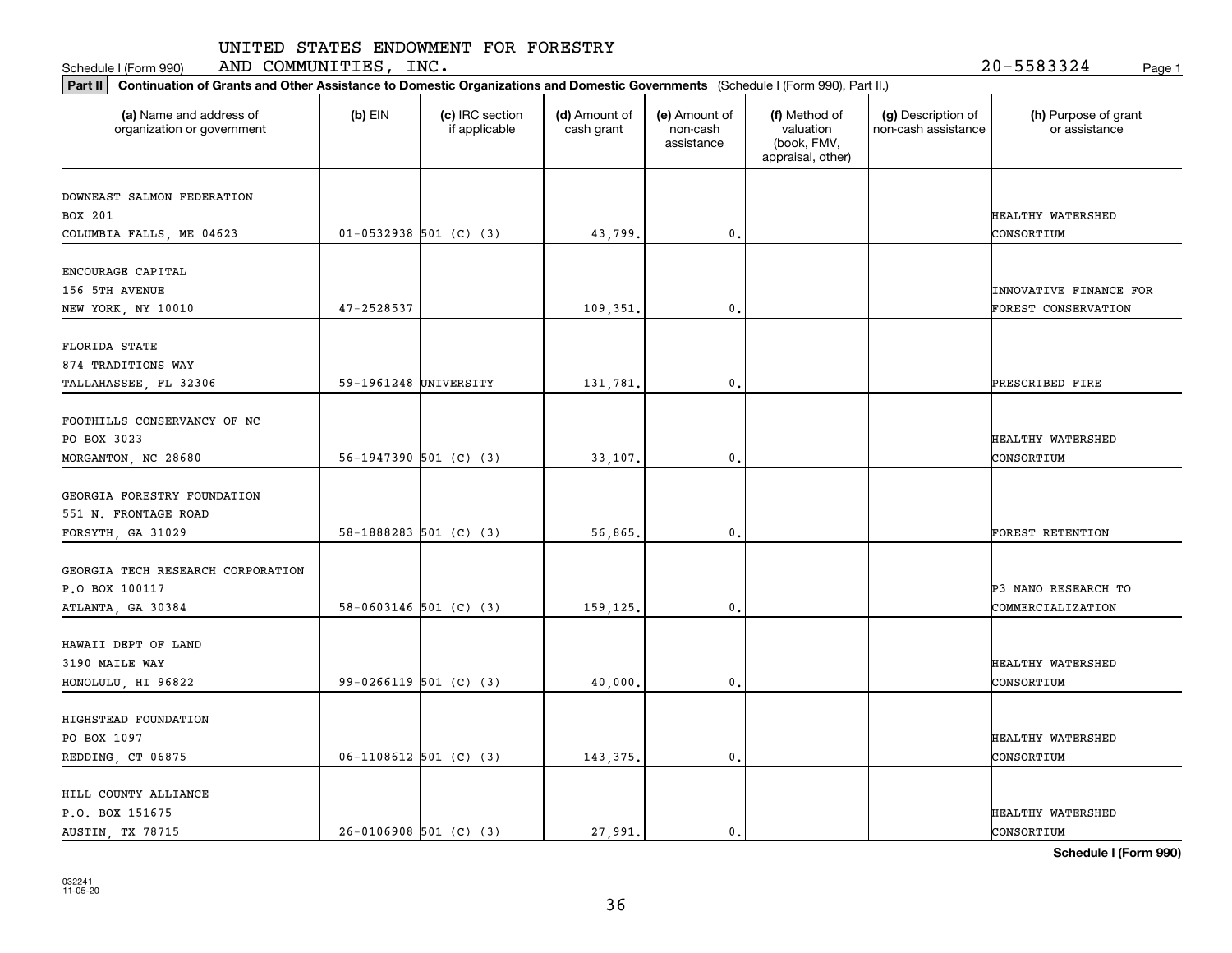Schedule I (Form 990) Page 1 AND COMMUNITIES, INC. 20-5583324

| (a) Name and address of<br>organization or government | $(b)$ EIN                  | (c) IRC section<br>if applicable | (d) Amount of<br>cash grant | (e) Amount of<br>non-cash<br>assistance | (f) Method of<br>valuation<br>(book, FMV, | (g) Description of<br>non-cash assistance | (h) Purpose of grant<br>or assistance |
|-------------------------------------------------------|----------------------------|----------------------------------|-----------------------------|-----------------------------------------|-------------------------------------------|-------------------------------------------|---------------------------------------|
|                                                       |                            |                                  |                             |                                         | appraisal, other)                         |                                           |                                       |
| HILL COUNTY CONSERVANCY                               |                            |                                  |                             |                                         |                                           |                                           |                                       |
| P.O. BOX 163125                                       |                            |                                  |                             |                                         |                                           |                                           | HEALTHY WATERSHED                     |
| AUSTIN, TX 78716-3125                                 | $74-2948145$ 501 (C) (3)   |                                  | 62,803                      | 0.                                      |                                           |                                           | CONSORTIUM                            |
| HURON PINES RESOURCE CONSERVATION                     |                            |                                  |                             |                                         |                                           |                                           |                                       |
| AND DEVELOPMENT COUNCIL - 4241 OLD                    |                            |                                  |                             |                                         |                                           |                                           |                                       |
| US 27 SOUTH; SUITE 2 - GAYLORD, MI                    |                            |                                  |                             |                                         |                                           |                                           | HEALTHY WATERSHED                     |
| 49735                                                 | $47 - 5104164$ 501 (C) (3) |                                  | 42,788                      | 0.                                      |                                           |                                           | CONSORTIUM                            |
| HURON RIVER WATERSHED COUNCIL                         |                            |                                  |                             |                                         |                                           |                                           |                                       |
| 1100 N. MAIN ST, STE 210                              |                            |                                  |                             |                                         |                                           |                                           | HEALTHY WATERSHED                     |
| ANN ARBOR, MI 48104                                   | 38-1806452 501 (C) (3)     |                                  | 42,653                      | 0.                                      |                                           |                                           | CONSORTIUM                            |
|                                                       |                            |                                  |                             |                                         |                                           |                                           |                                       |
| KATY PRARIE CONSERVANCY                               |                            |                                  |                             |                                         |                                           |                                           |                                       |
| 5615 KIRBY DRIVE                                      |                            |                                  |                             |                                         |                                           |                                           | HEALTHY WATERSHED                     |
| HOUSTON, TX 77005                                     | $76-0377029$ 501 (C) (3)   |                                  | 38,204                      | $\mathbf{0}$                            |                                           |                                           | CONSORTIUM                            |
| LAND TRUST FOR MISSISSIPPI COASTAL                    |                            |                                  |                             |                                         |                                           |                                           |                                       |
| PLAIN - PO BOX 245 - BILOXI, MS                       |                            |                                  |                             |                                         |                                           |                                           | HEALTHY WATERSHED                     |
| 39533                                                 | 64-0936130 501 (C) (3)     |                                  | 59,449                      | $\mathbf{0}$ .                          |                                           |                                           | CONSORTIUM                            |
|                                                       |                            |                                  |                             |                                         |                                           |                                           |                                       |
| LOUISIANA STATE UNIVERSITY                            |                            |                                  |                             |                                         |                                           |                                           |                                       |
| SPONSORED PROGRAM ACCOUNTING                          |                            |                                  |                             |                                         |                                           |                                           | P3 NANO RESEARCH TO                   |
| BATON ROUGE, LA 70803-2901                            | 72-6000848 UNIVERSITY      |                                  | 111,966                     | 0.                                      |                                           |                                           | COMMERCIALIZATION                     |
| LOWER SHORE LAND TRUST                                |                            |                                  |                             |                                         |                                           |                                           |                                       |
| 100 RIVER ST                                          |                            |                                  |                             |                                         |                                           |                                           | HEALTHY WATERSHED                     |
| SNOW HILL, MD 21863                                   | 52-1701152 501 (C) (3)     |                                  | 68,000                      | 0.                                      |                                           |                                           | CONSORTIUM                            |
| LRLEAN                                                |                            |                                  |                             |                                         |                                           |                                           |                                       |
|                                                       |                            |                                  |                             |                                         |                                           |                                           |                                       |
| 3726 COUNTY ROAD 12                                   |                            |                                  |                             | 0.                                      |                                           |                                           | SUSTAINABLE FORESTRY AND              |
| FAYETTE, AL 35555                                     | $45-3970733$ 501 (C) (3)   |                                  | 70,465                      |                                         |                                           |                                           | LAND RETENTION                        |
| MAINE MOUNTAIN COLLABORATIVE                          |                            |                                  |                             |                                         |                                           |                                           |                                       |
| 45 EXCHANGE STREET, SUITE 303                         |                            |                                  |                             |                                         |                                           |                                           | INNOVATIVE FINANCE FOR                |
| PORTLAND, ME 04101                                    | $81-3548148$ 501 (C) (3)   |                                  | 29.904.                     | 0.                                      |                                           |                                           | <b>FOREST CONSERVATION</b>            |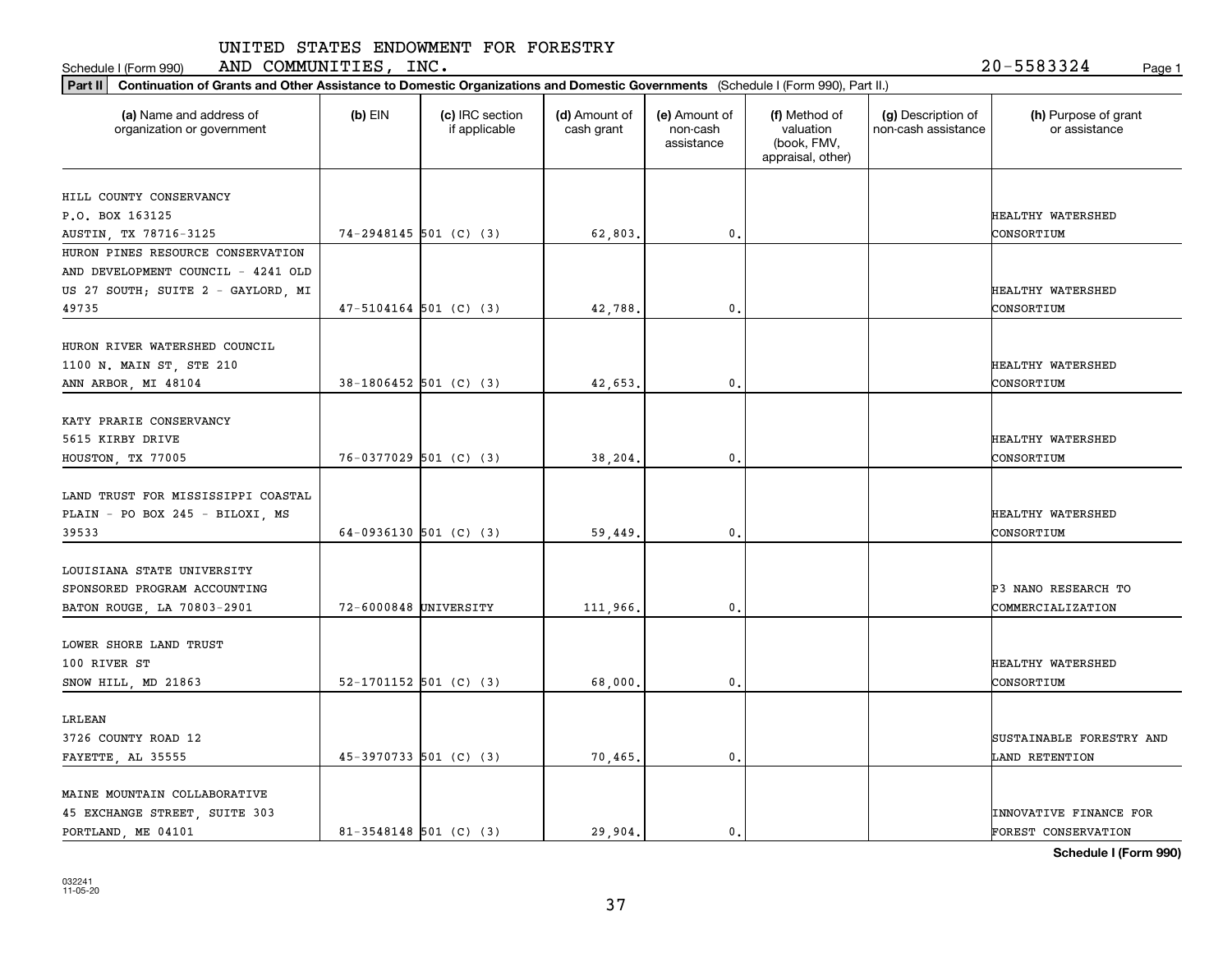Schedule I (Form 990) Page 1 AND COMMUNITIES, INC. 20-5583324

| Part II   Continuation of Grants and Other Assistance to Domestic Organizations and Domestic Governments (Schedule I (Form 990), Part II.) |                       |                                  |                             |                                         |                                                                |                                           |                                       |
|--------------------------------------------------------------------------------------------------------------------------------------------|-----------------------|----------------------------------|-----------------------------|-----------------------------------------|----------------------------------------------------------------|-------------------------------------------|---------------------------------------|
| (a) Name and address of<br>organization or government                                                                                      | $(b)$ EIN             | (c) IRC section<br>if applicable | (d) Amount of<br>cash grant | (e) Amount of<br>non-cash<br>assistance | (f) Method of<br>valuation<br>(book, FMV,<br>appraisal, other) | (g) Description of<br>non-cash assistance | (h) Purpose of grant<br>or assistance |
| MAMMOTH LAKES TRAILS                                                                                                                       |                       |                                  |                             |                                         |                                                                |                                           |                                       |
| PO BOX 100 PMB 432                                                                                                                         |                       |                                  |                             |                                         |                                                                |                                           | INNOVATIVE FINANCE FOR                |
| MAMMOTH LAKES, CA 93546                                                                                                                    |                       | $20 - 5554141$ 501 (C) (3)       | 76,948.                     | 0.                                      |                                                                |                                           | FOREST CONSERVATION                   |
| MCINTOSH SEED                                                                                                                              |                       |                                  |                             |                                         |                                                                |                                           |                                       |
| PO BOX 2355                                                                                                                                |                       |                                  |                             |                                         |                                                                |                                           | SUSTAINABLE FORESTRY AND              |
| DARIEN, GA 31305                                                                                                                           |                       | $58 - 2556194$ 501 (C) (3)       | 107,000                     | 0.                                      |                                                                |                                           | LAND RETENTION                        |
| MICHIGAN STATE UNIVERSITY                                                                                                                  |                       |                                  |                             |                                         |                                                                |                                           | <b>P3 NANO RESEARCH TO</b>            |
| CONTRACT AND GRANT ADMINISTRATION                                                                                                          |                       |                                  |                             |                                         |                                                                |                                           | COMMERCIALIZATION & GREEN             |
| EAST LANSING, MI 48824                                                                                                                     | 38-6005984 UNIVERSITY |                                  | 35,644                      | $\mathbf{0}$ .                          |                                                                |                                           | BUILDING                              |
|                                                                                                                                            |                       |                                  |                             |                                         |                                                                |                                           |                                       |
| MICHIGAN TECHNOLOGICAL UNIVERSITY                                                                                                          |                       |                                  |                             |                                         |                                                                |                                           |                                       |
| 1400 TOWNSEND DRIVE                                                                                                                        |                       |                                  |                             |                                         |                                                                |                                           |                                       |
| HOUGHTON, MI 49931                                                                                                                         | 38-6005955 UNIVERSITY |                                  | 45,092.                     | $\mathbf{0}$ .                          |                                                                |                                           | <b>MASS TIMBER</b>                    |
| MISSISSIPPI FORESTRY                                                                                                                       |                       |                                  |                             |                                         |                                                                |                                           |                                       |
| 620 N. STATE STREET, SUITE 201                                                                                                             |                       |                                  |                             |                                         |                                                                |                                           |                                       |
| JACKSON, MS 39202                                                                                                                          |                       | 64-0205299 501 (C) (3)           | 90,932.                     | 0.                                      |                                                                |                                           | PRESCRIBED FIRE                       |
| MISSISSIPPI STATE UNIVERSITY                                                                                                               |                       |                                  |                             |                                         |                                                                |                                           |                                       |
| OFFICE OF THE CONTROLLER &                                                                                                                 |                       |                                  |                             |                                         |                                                                |                                           | <b>P3 NANO RESEARCH TO</b>            |
| TREASURER                                                                                                                                  |                       |                                  |                             |                                         |                                                                |                                           | COMMERCIALIZATION & GREEN             |
| SPONSORED PROGRAMS ACCOUNTING                                                                                                              | 38-6005989 UNIVERSITY |                                  | 28,865                      | 0.                                      |                                                                |                                           | BUILDING                              |
| MOBILE BAY                                                                                                                                 |                       |                                  |                             |                                         |                                                                |                                           |                                       |
| 118 NORTH ROYAL                                                                                                                            |                       |                                  |                             |                                         |                                                                |                                           | HEALTHY WATERSHED                     |
| MOBILE, AL 36602                                                                                                                           |                       | 63-0779657 501 (C) (3)           | 56,634                      | $\mathbf{0}$ .                          |                                                                |                                           | CONSORTIUM                            |
| MONTANA CONSERVATION CORPS                                                                                                                 |                       |                                  |                             |                                         |                                                                |                                           |                                       |
| 206 N. GRAND AVENUE                                                                                                                        |                       |                                  |                             |                                         |                                                                |                                           | HEALTHY WATERSHED                     |
| BOZEMAN, MT 59715                                                                                                                          |                       | 81-0467431 501 (C) (3)           | 94,190.                     | $\mathbf{0}$ .                          |                                                                |                                           | CONSORTIUM                            |
|                                                                                                                                            |                       |                                  |                             |                                         |                                                                |                                           |                                       |
| MORGANTOWN UTILITY                                                                                                                         |                       |                                  |                             |                                         |                                                                |                                           |                                       |
| 278 GREENBAG ROAD                                                                                                                          |                       |                                  |                             |                                         |                                                                |                                           | HEALTHY WATERSHED                     |
| MORGANTOWN, WV 26501                                                                                                                       | 55-0676214 GOVT       |                                  | 53.868.                     | $\mathbf{0}$ .                          |                                                                |                                           | CONSORTIUM                            |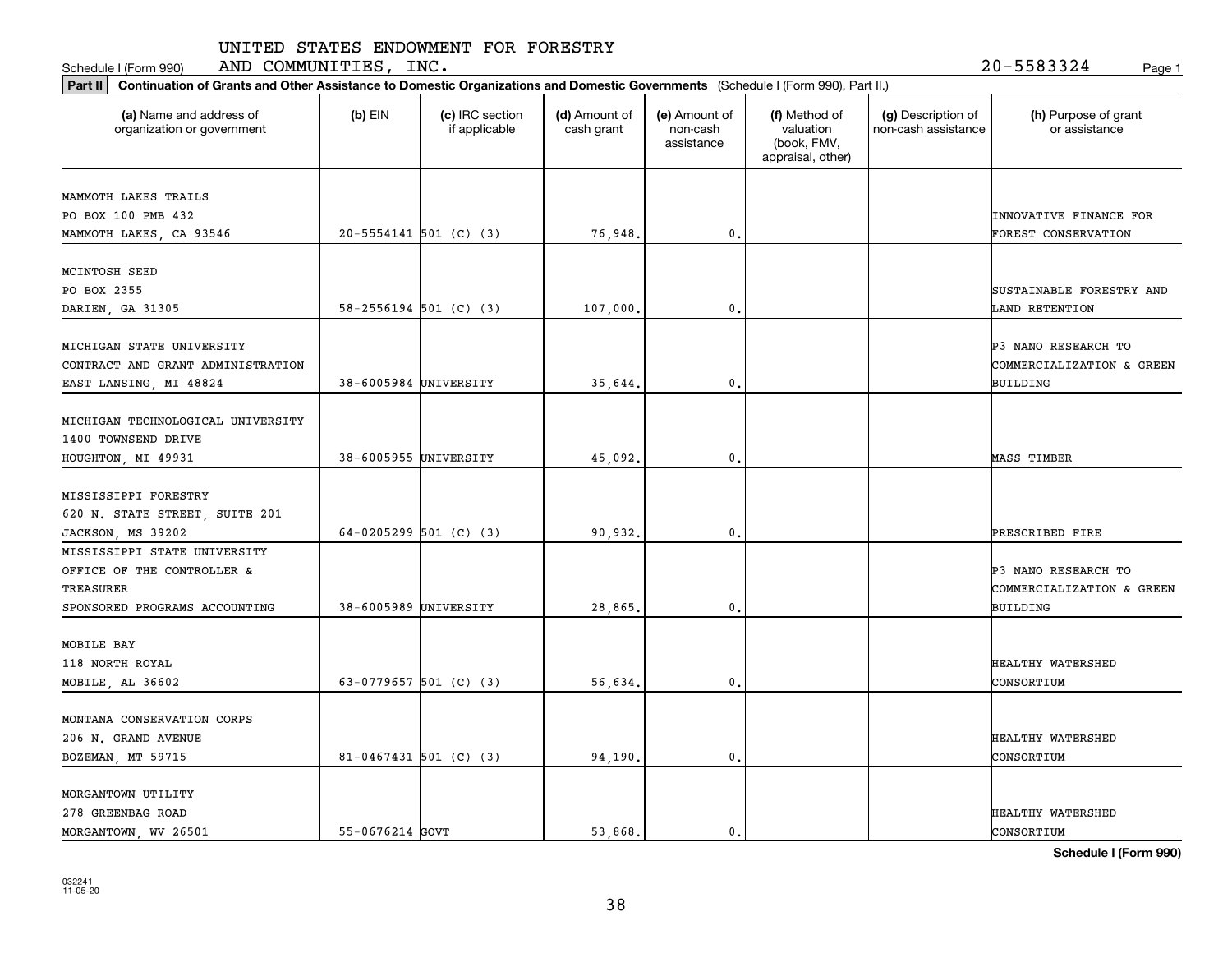Schedule I (Form 990) Page 1 AND COMMUNITIES, INC. 20-5583324

| Part II   Continuation of Grants and Other Assistance to Domestic Organizations and Domestic Governments (Schedule I (Form 990), Part II.) |                       |                                  |                             |                                         |                                                                |                                           |                                       |
|--------------------------------------------------------------------------------------------------------------------------------------------|-----------------------|----------------------------------|-----------------------------|-----------------------------------------|----------------------------------------------------------------|-------------------------------------------|---------------------------------------|
| (a) Name and address of<br>organization or government                                                                                      | $(b)$ EIN             | (c) IRC section<br>if applicable | (d) Amount of<br>cash grant | (e) Amount of<br>non-cash<br>assistance | (f) Method of<br>valuation<br>(book, FMV,<br>appraisal, other) | (g) Description of<br>non-cash assistance | (h) Purpose of grant<br>or assistance |
|                                                                                                                                            |                       |                                  |                             |                                         |                                                                |                                           |                                       |
| MORRISON SOIL & WATER CONSERVATION<br>16776 HERON ROAD                                                                                     |                       |                                  |                             |                                         |                                                                |                                           | HEALTHY WATERSHED                     |
| LITTLE FALLS, MN 56345                                                                                                                     | 41-0941237 GOVT       |                                  | 36,000.                     | 0.                                      |                                                                |                                           | CONSORTIUM                            |
|                                                                                                                                            |                       |                                  |                             |                                         |                                                                |                                           |                                       |
| MOUNT ST. HELENS INSTITUTE                                                                                                                 |                       |                                  |                             |                                         |                                                                |                                           |                                       |
| 42218 NE YALE BRIDGE RD                                                                                                                    |                       |                                  |                             |                                         |                                                                |                                           | INNOVATIVE FINANCE FOR                |
| AMBOY, WA 98601                                                                                                                            |                       | $91-1569993$ 501 (C) (3)         | 57,449.                     | 0.                                      |                                                                |                                           | FOREST CONSERVATION                   |
|                                                                                                                                            |                       |                                  |                             |                                         |                                                                |                                           |                                       |
| MOUNTAIN STUDIES INSTITUTE                                                                                                                 |                       |                                  |                             |                                         |                                                                |                                           |                                       |
| PO BOX 426                                                                                                                                 |                       |                                  |                             |                                         |                                                                |                                           | INNOVATIVE FINANCE FOR                |
| SILVERTON, CO 81433                                                                                                                        |                       | $73 - 1644103$ 501 (C) (3)       | 57,848.                     | 0.                                      |                                                                |                                           | FOREST CONSERVATION                   |
|                                                                                                                                            |                       |                                  |                             |                                         |                                                                |                                           |                                       |
| NATIONAL FOREST FOUNDATION                                                                                                                 |                       |                                  |                             |                                         |                                                                |                                           |                                       |
| BLDG 27, STE 3 FORT MISSOULA RD                                                                                                            |                       |                                  |                             |                                         |                                                                |                                           | <b>INNOVATIVE FINANCE FOR</b>         |
| MISSOULA, MT 59804                                                                                                                         |                       | $52-1786332$ 501 (C) (3)         | 82,280.                     | 0.                                      |                                                                |                                           | FOREST CONSERVATION                   |
|                                                                                                                                            |                       |                                  |                             |                                         |                                                                |                                           |                                       |
| NATIONAL INSTITUTE OF STANDARDS                                                                                                            |                       |                                  |                             |                                         |                                                                |                                           |                                       |
| AND TECHNOLOGY (NIST) - 100 BUREAU                                                                                                         |                       |                                  |                             |                                         |                                                                |                                           | P3 NANO RESEARCH TO                   |
| DRIVE - GAITHERSBURG, MD 20899                                                                                                             | 53-0205706 GOVT       |                                  | 180,000.                    | 0.                                      |                                                                |                                           | COMMERCIALIZATION                     |
| NORTH CAROLINA STATE UNIVERSITY                                                                                                            |                       |                                  |                             |                                         |                                                                |                                           |                                       |
| OFFICE OF GRANTS AND CONTRACTS -                                                                                                           |                       |                                  |                             |                                         |                                                                |                                           |                                       |
| RALEIGH, NC 27695-7214, NC                                                                                                                 | 56-6000756 UNIVERSITY |                                  |                             |                                         |                                                                |                                           | GREEN BUILDING & SENTINEL             |
| 27695-7214                                                                                                                                 |                       |                                  | 156,633.                    | 0.                                      |                                                                |                                           | LANDSCAPE                             |
| NORTH FL LAND TRUST                                                                                                                        |                       |                                  |                             |                                         |                                                                |                                           |                                       |
| 2038 GILMORE ST                                                                                                                            |                       |                                  |                             |                                         |                                                                |                                           | HEALTHY WATERSHED                     |
|                                                                                                                                            |                       | 59-3609167 501 (C) (3)           |                             | $\mathbf{0}$ .                          |                                                                |                                           | CONSORTIUM                            |
| JACKSONVILLE, FL 32204                                                                                                                     |                       |                                  | 63,437.                     |                                         |                                                                |                                           |                                       |
| NORTHERN FOREST CENTER                                                                                                                     |                       |                                  |                             |                                         |                                                                |                                           |                                       |
| PO BOX 210                                                                                                                                 |                       |                                  |                             |                                         |                                                                |                                           |                                       |
| CONCORD, NH 03302                                                                                                                          |                       | $22 - 3458955$ 501 (C) (3)       | 101,455.                    | $\mathfrak o$ .                         |                                                                |                                           | FOREST RETENTION                      |
|                                                                                                                                            |                       |                                  |                             |                                         |                                                                |                                           |                                       |
| OREGON STATE UNIVERSITY                                                                                                                    |                       |                                  |                             |                                         |                                                                |                                           | P3 NANO RESEARCH TO                   |
| 312 KERR ADMINISTRATION BUILDING                                                                                                           |                       |                                  |                             |                                         |                                                                |                                           | COMMERCIALIZATION & MASS              |
| CORVALLIS, OR 97331                                                                                                                        | 61-1730890 GOVT       |                                  | 292.242.                    | $\mathbf{0}$ .                          |                                                                |                                           | TIMBER                                |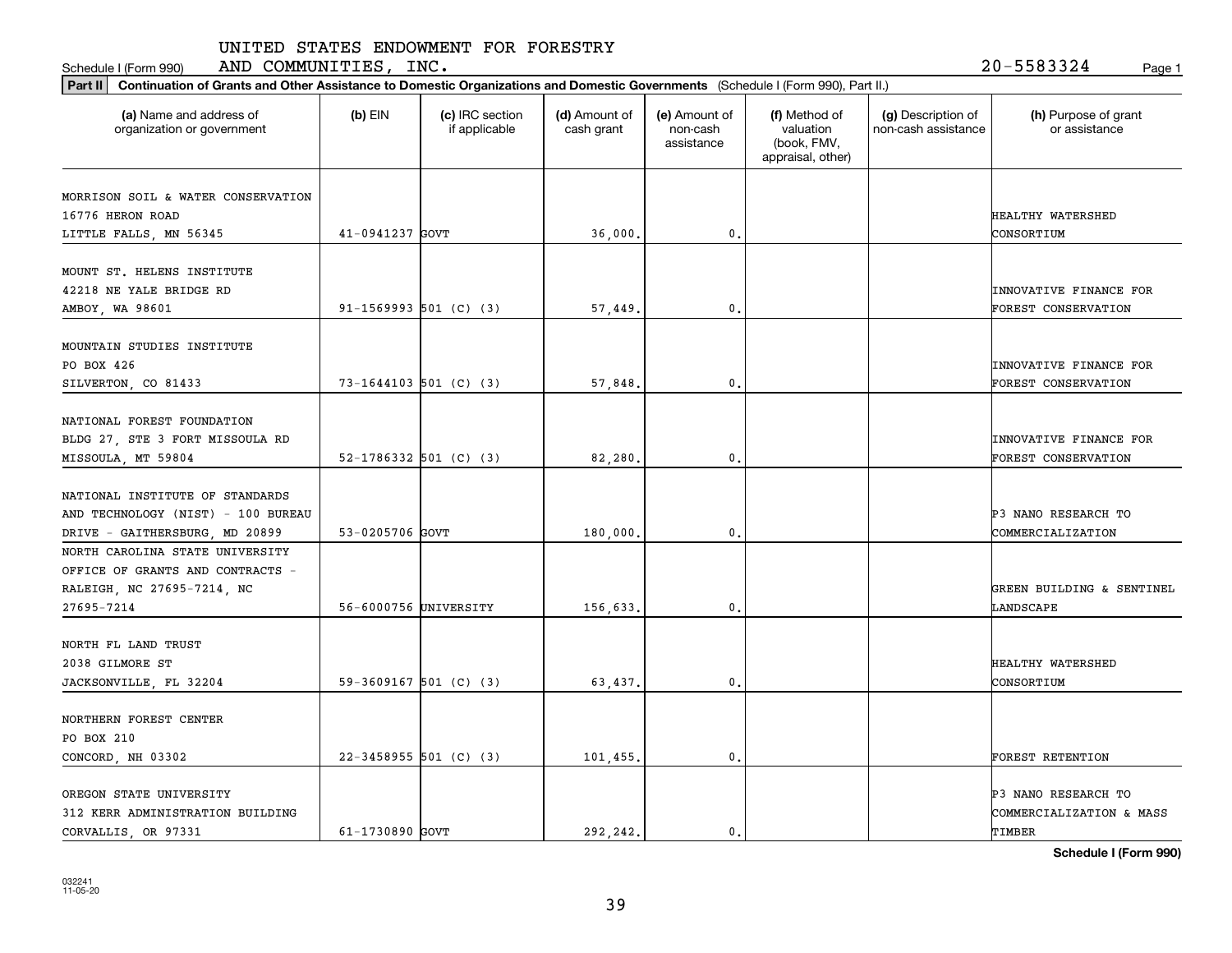Schedule I (Form 990) Page 1 AND COMMUNITIES, INC. 20-5583324

|                                                       | Part II   Continuation of Grants and Other Assistance to Domestic Organizations and Domestic Governments (Schedule I (Form 990), Part II.) |                                  |                             |                                         |                                                                |                                           |                                       |  |  |
|-------------------------------------------------------|--------------------------------------------------------------------------------------------------------------------------------------------|----------------------------------|-----------------------------|-----------------------------------------|----------------------------------------------------------------|-------------------------------------------|---------------------------------------|--|--|
| (a) Name and address of<br>organization or government | $(b)$ EIN                                                                                                                                  | (c) IRC section<br>if applicable | (d) Amount of<br>cash grant | (e) Amount of<br>non-cash<br>assistance | (f) Method of<br>valuation<br>(book, FMV,<br>appraisal, other) | (g) Description of<br>non-cash assistance | (h) Purpose of grant<br>or assistance |  |  |
| PA DEPT OF CONSERVATION & NATURAL                     |                                                                                                                                            |                                  |                             |                                         |                                                                |                                           |                                       |  |  |
| RESOURCES - RACHEL CARSON STATE                       |                                                                                                                                            |                                  |                             |                                         |                                                                |                                           |                                       |  |  |
| OFFICE BUILDING - HARRISBURG, PA                      |                                                                                                                                            |                                  |                             |                                         |                                                                |                                           | HEALTHY WATERSHED                     |  |  |
| 17105                                                 | 25-1773197 GOVT                                                                                                                            |                                  | 80,641.                     | 0.                                      |                                                                |                                           | CONSORTIUM                            |  |  |
| PACIFIC FOREST TRUST                                  |                                                                                                                                            |                                  |                             |                                         |                                                                |                                           |                                       |  |  |
| 400 MARKET ST.                                        |                                                                                                                                            |                                  |                             |                                         |                                                                |                                           | HEALTHY WATERSHED                     |  |  |
| SAN FRANCISCO, CA 94129                               |                                                                                                                                            | 68-0292509 501 (C) (3)           | 131,761                     | $\mathbf{0}$                            |                                                                |                                           | CONSORTIUM                            |  |  |
|                                                       |                                                                                                                                            |                                  |                             |                                         |                                                                |                                           |                                       |  |  |
| PALMETTO GREEN                                        |                                                                                                                                            |                                  |                             |                                         |                                                                |                                           |                                       |  |  |
| 5026 WITTERING DRIVE                                  |                                                                                                                                            |                                  |                             |                                         |                                                                |                                           |                                       |  |  |
| COLUMBIA, SC 29206                                    |                                                                                                                                            | 83-3354091 501 (C) (3)           | 35,000                      | $\mathbf{0}$ .                          |                                                                |                                           | <b>ECOSYSTEM MARKETS</b>              |  |  |
| PURDUE UNIVERSITY                                     |                                                                                                                                            |                                  |                             |                                         |                                                                |                                           |                                       |  |  |
| 23510 NETWORK PLACE                                   |                                                                                                                                            |                                  |                             |                                         |                                                                |                                           | P3 NANO RESEARCH TO                   |  |  |
| CHICAGO, IL 66073-1235                                | 35-6002041 UNIVERSITY                                                                                                                      |                                  | 68,010                      | 0.                                      |                                                                |                                           | COMMERCIALIZATION                     |  |  |
|                                                       |                                                                                                                                            |                                  |                             |                                         |                                                                |                                           |                                       |  |  |
| QUANTIFIED VENTURES                                   |                                                                                                                                            |                                  |                             |                                         |                                                                |                                           |                                       |  |  |
| 1875 CONNECTICUT AVE                                  |                                                                                                                                            |                                  |                             |                                         |                                                                |                                           | INNOVATIVE FINANCE FOR                |  |  |
| WASHINGTON, DC 20009                                  | 46-5296778                                                                                                                                 |                                  | 1,137,458                   | $\mathbf{0}$                            |                                                                |                                           | FOREST CONSERVATION                   |  |  |
| REGENTS OF THE UNIVERSITY OF                          |                                                                                                                                            |                                  |                             |                                         |                                                                |                                           |                                       |  |  |
| MINNESOTA - NW 5957                                   |                                                                                                                                            |                                  |                             |                                         |                                                                |                                           |                                       |  |  |
| PO BOX 1450 - MINNEAPOLIS, MN                         |                                                                                                                                            |                                  |                             |                                         |                                                                |                                           | P3 NANO RESEARCH TO                   |  |  |
| 55485-5957                                            | 41-6007513 GOVT                                                                                                                            |                                  | 22,450                      | $\mathbf{0}$                            |                                                                |                                           | COMMERCIALIZATION                     |  |  |
| RICE UNIVERSITY                                       |                                                                                                                                            |                                  |                             |                                         |                                                                |                                           |                                       |  |  |
| 6100 MAIN ST, MS-70                                   |                                                                                                                                            |                                  |                             |                                         |                                                                |                                           |                                       |  |  |
| HOUSTON, TX 77005                                     | 74-1109620 UNIVERSITY                                                                                                                      |                                  | 20,200                      | 0.                                      |                                                                |                                           | <b>MASS TIMBER</b>                    |  |  |
|                                                       |                                                                                                                                            |                                  |                             |                                         |                                                                |                                           |                                       |  |  |
| ROANOKE ECONOMIC DEVELOPMENT, INC.                    |                                                                                                                                            |                                  |                             |                                         |                                                                |                                           |                                       |  |  |
| 409 MAIN ST PO BOX 148                                |                                                                                                                                            |                                  |                             |                                         |                                                                |                                           | SUSTAINABLE FORESTRY AND              |  |  |
| RICH SQUARE, NC 27869                                 |                                                                                                                                            | $56 - 2182552$ 501 (C) (3)       | 82,500.                     | 0.                                      |                                                                |                                           | LAND RETENTION                        |  |  |
| SAND COUNTY FOUNDATION                                |                                                                                                                                            |                                  |                             |                                         |                                                                |                                           |                                       |  |  |
| 131 W. WILSON STREET, STE 610                         |                                                                                                                                            |                                  |                             |                                         |                                                                |                                           | HEALTHY WATERSHED                     |  |  |
| MADISON, WI 53703                                     |                                                                                                                                            | $39 - 6089450$ 501 (C) (3)       | 18,900.                     | 0.                                      |                                                                |                                           | CONSORTIUM                            |  |  |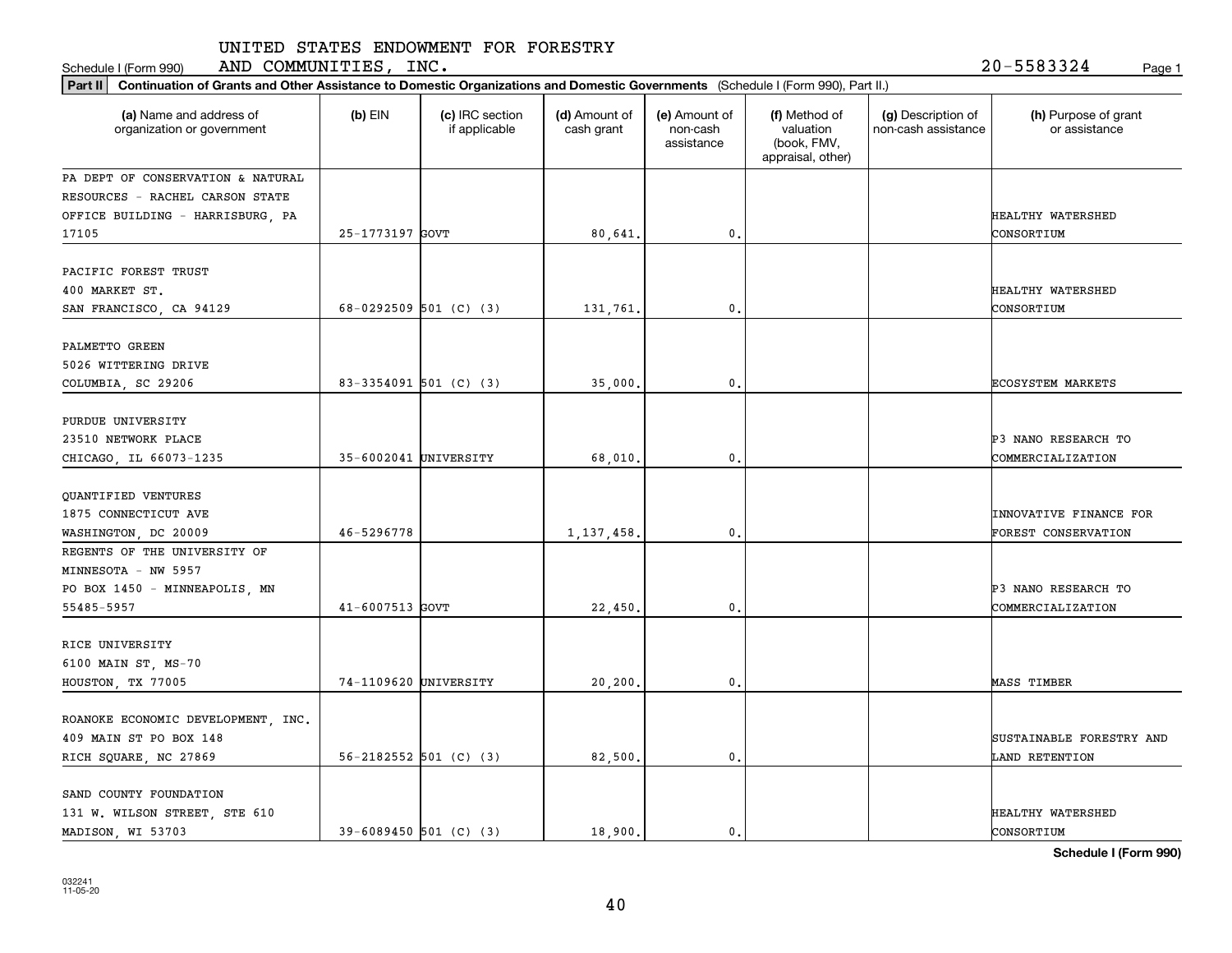Schedule I (Form 990) Page 1 AND COMMUNITIES, INC. 20-5583324

| Part II   Continuation of Grants and Other Assistance to Domestic Organizations and Domestic Governments (Schedule I (Form 990), Part II.) |           |                                  |                             |                                         |                                                                |                                           |                                            |
|--------------------------------------------------------------------------------------------------------------------------------------------|-----------|----------------------------------|-----------------------------|-----------------------------------------|----------------------------------------------------------------|-------------------------------------------|--------------------------------------------|
| (a) Name and address of<br>organization or government                                                                                      | $(b)$ EIN | (c) IRC section<br>if applicable | (d) Amount of<br>cash grant | (e) Amount of<br>non-cash<br>assistance | (f) Method of<br>valuation<br>(book, FMV,<br>appraisal, other) | (g) Description of<br>non-cash assistance | (h) Purpose of grant<br>or assistance      |
| SC RURAL WATER ASSOCIATION                                                                                                                 |           |                                  |                             |                                         |                                                                |                                           |                                            |
| 128 STONEMARK LANE                                                                                                                         |           |                                  |                             |                                         |                                                                |                                           | HEALTHY WATERSHED                          |
| COLUMBIA, SC 29210                                                                                                                         |           | $57-0646037$ 501 (C) (3)         | 43,714.                     | 0.                                      |                                                                |                                           | CONSORTIUM                                 |
|                                                                                                                                            |           |                                  |                             |                                         |                                                                |                                           |                                            |
| SCHOODIC INSTITUTE OF ACADIA                                                                                                               |           |                                  |                             |                                         |                                                                |                                           |                                            |
| (DOWNEAST CONSERV NETWORK) - P.O.                                                                                                          |           | $20-1054593$ 501 (C) (3)         |                             | 0.                                      |                                                                |                                           | HEALTHY WATERSHED<br>CONSORTIUM            |
| BOX 277 - WINTER HARBOR, ME 04693                                                                                                          |           |                                  | 33,220                      |                                         |                                                                |                                           |                                            |
| SONOMA LAND TRUST                                                                                                                          |           |                                  |                             |                                         |                                                                |                                           |                                            |
| 822 FIFTH ST                                                                                                                               |           |                                  |                             |                                         |                                                                |                                           | HEALTHY WATERSHED                          |
| SANTA ROSA, CA 95404                                                                                                                       |           | $51-0197006$ 501 (C) (3)         | 15,980                      | 0.                                      |                                                                |                                           | CONSORTIUM                                 |
| ST. CROIX                                                                                                                                  |           |                                  |                             |                                         |                                                                |                                           |                                            |
| 230 S WASHINGTON                                                                                                                           |           |                                  |                             |                                         |                                                                |                                           | HEALTHY WATERSHED                          |
| ST. CROIX FALLS, WI 54024                                                                                                                  |           | $26-3025933$ 501 (C) (3)         | 79,095.                     | 0.                                      |                                                                |                                           | CONSORTIUM                                 |
|                                                                                                                                            |           |                                  |                             |                                         |                                                                |                                           |                                            |
| SUSTAINABLE NORTHWEST                                                                                                                      |           |                                  |                             |                                         |                                                                |                                           |                                            |
| 1130 SW MORRISON ST. SUITE 510                                                                                                             |           |                                  |                             |                                         |                                                                |                                           | HEALTHY WATERSHED                          |
| PORTLAND, OR 97205                                                                                                                         |           | 93-1152222 501 (C) (3)           | 75,068                      | 0.                                      |                                                                |                                           | CONSORTIUM                                 |
|                                                                                                                                            |           |                                  |                             |                                         |                                                                |                                           |                                            |
| TALL TIMBERS RESEARCH, INC<br>13093 HENRY BEADEL DR                                                                                        |           |                                  |                             |                                         |                                                                |                                           | HEALTHY WATERSHED<br>CONSORTIUM & LONGLEAF |
|                                                                                                                                            |           | 59-0952956 501 (C) (3)           |                             | 0.                                      |                                                                |                                           | MAPPING                                    |
| TALLAHASSEE, FL 32312                                                                                                                      |           |                                  | 110,224.                    |                                         |                                                                |                                           |                                            |
| TEXAS PARKS AND WILDLIFE                                                                                                                   |           |                                  |                             |                                         |                                                                |                                           |                                            |
| FOUNDATION - 2914 SWISS AVENUE -                                                                                                           |           |                                  |                             |                                         |                                                                |                                           | GULF OF MEXICO WORKING                     |
| DALLAS, TX 75204                                                                                                                           |           | $74 - 2602504$ 501 (C) (3)       | 50,000                      | $\mathbf{0}$ .                          |                                                                |                                           | FORESTS                                    |
|                                                                                                                                            |           |                                  |                             |                                         |                                                                |                                           |                                            |
| THE BULLITT FOUNDATION                                                                                                                     |           |                                  |                             |                                         |                                                                |                                           |                                            |
| 1501 E MADISON ST                                                                                                                          |           |                                  |                             |                                         |                                                                |                                           | HEALTHY WATERSHED                          |
| SEATTLE, WA 98122                                                                                                                          |           | $91 - 6027795$ 501 (C) (3)       | 36,169.                     | $\mathbf{0}$ .                          |                                                                |                                           | CONSORTIUM                                 |
| THE CONSERVATION FUND                                                                                                                      |           |                                  |                             |                                         |                                                                |                                           |                                            |
| 1655 N. FORT MYER DR., SUITE 1300                                                                                                          |           |                                  |                             |                                         |                                                                |                                           |                                            |
| ARLINGTON, VA 22209-3199                                                                                                                   |           | 52-1388917 501 (C) (3)           | 153.572.                    | 0.                                      |                                                                |                                           | <b>FOREST RETENTION</b>                    |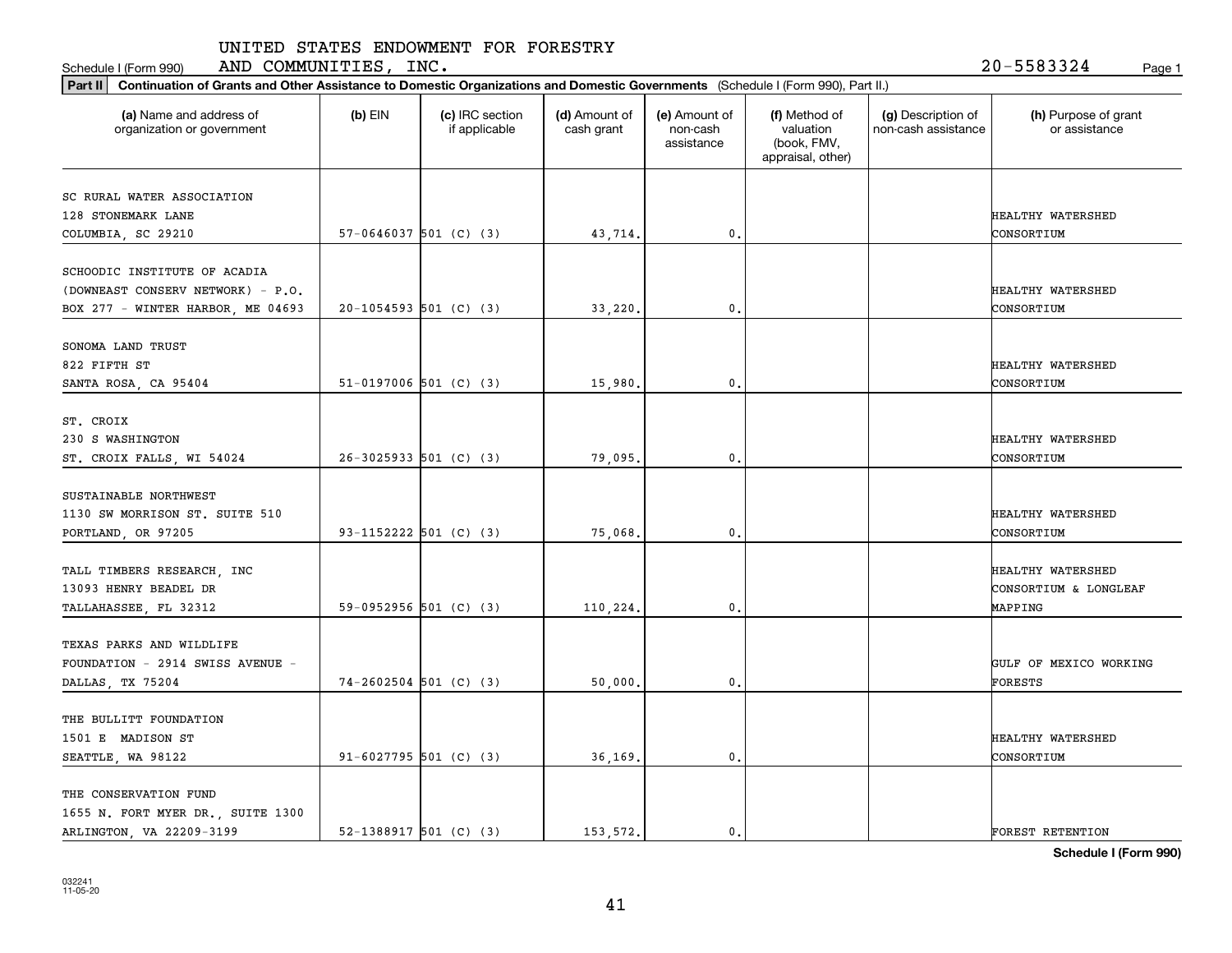Schedule I (Form 990) Page 1 AND COMMUNITIES, INC. 20-5583324

| Part II   Continuation of Grants and Other Assistance to Domestic Organizations and Domestic Governments (Schedule I (Form 990), Part II.) |                       |                                  |                             |                                         |                                                                |                                           |                                                 |
|--------------------------------------------------------------------------------------------------------------------------------------------|-----------------------|----------------------------------|-----------------------------|-----------------------------------------|----------------------------------------------------------------|-------------------------------------------|-------------------------------------------------|
| (a) Name and address of<br>organization or government                                                                                      | $(b)$ EIN             | (c) IRC section<br>if applicable | (d) Amount of<br>cash grant | (e) Amount of<br>non-cash<br>assistance | (f) Method of<br>valuation<br>(book, FMV,<br>appraisal, other) | (g) Description of<br>non-cash assistance | (h) Purpose of grant<br>or assistance           |
| THE LONGLEAF ALLIANCE                                                                                                                      |                       |                                  |                             |                                         |                                                                |                                           |                                                 |
| 12130 DIXON CENTER ROAD                                                                                                                    |                       |                                  |                             |                                         |                                                                |                                           | LONGLEAF MAPPING &                              |
| ANDALUSIA, AL 36420                                                                                                                        |                       | $75-3263645$ 501 (C) (3)         | 227,010.                    | 0.                                      |                                                                |                                           | SENTINEL LANDSCAPE                              |
|                                                                                                                                            |                       |                                  |                             |                                         |                                                                |                                           | FOREST RETENTION, HEALTHY                       |
| THE NATURE CONSERVANCY                                                                                                                     |                       |                                  |                             |                                         |                                                                |                                           | WATERSHEDS, SENTINEL                            |
| 4245 N. FAIRFAX DRIVE                                                                                                                      |                       |                                  |                             |                                         |                                                                |                                           | LANDSCAPE & INNOVATIVE                          |
| ARLINGTON, VA 22203-1606                                                                                                                   |                       | 53-0242652 501 (C) (3)           | 900,953.                    | 0.                                      |                                                                |                                           | FINANCE                                         |
|                                                                                                                                            |                       |                                  |                             |                                         |                                                                |                                           |                                                 |
| THE TRUST FOR PUBLIC LAND<br>101 MONTGOMERY ST. SUITE 900                                                                                  |                       |                                  |                             |                                         |                                                                |                                           |                                                 |
| SAN FRANCISCO, CA 94104                                                                                                                    |                       | $23 - 7222333$ 501 (C) (3)       | 7,340.                      | $\mathfrak{o}$ .                        |                                                                |                                           | FOREST RETENTION                                |
|                                                                                                                                            |                       |                                  |                             |                                         |                                                                |                                           |                                                 |
| UNIV OF ARKANSAS PINE BLUFF                                                                                                                |                       |                                  |                             |                                         |                                                                |                                           |                                                 |
| MS 4984                                                                                                                                    |                       |                                  |                             |                                         |                                                                |                                           | SUSTAINABLE FORESTRY AND                        |
| PINE BLUFF, AR 71601                                                                                                                       |                       | $58-1353149$ 501 (C) (3)         | 90,743.                     | $\mathbf{0}$ .                          |                                                                |                                           | LAND RETENTION                                  |
|                                                                                                                                            |                       |                                  |                             |                                         |                                                                |                                           |                                                 |
| UNIVERSITY OF IDAHO                                                                                                                        |                       |                                  |                             |                                         |                                                                |                                           |                                                 |
| 875 PERIMETER DR, MS3020                                                                                                                   |                       |                                  |                             |                                         |                                                                |                                           |                                                 |
| MOSCOW, ID 83844-3020                                                                                                                      | 82-6000945 GOVT       |                                  | 44,808.                     | 0.                                      |                                                                |                                           | MASS TIMBER                                     |
| UNIVERSITY OF MAINE                                                                                                                        |                       |                                  |                             |                                         |                                                                |                                           | <b>P3 NANO RESEARCH TO</b>                      |
| 5717 CORBETT HALL, ROOM 400                                                                                                                |                       |                                  |                             |                                         |                                                                |                                           | COMMERCIALIZATION & MASS                        |
| ORONO, ME 04469-5717                                                                                                                       | 01-6000769 UNIVERSITY |                                  | 236,431.                    | $\mathfrak{o}$ .                        |                                                                |                                           | TIMBER                                          |
| UNIVERSITY OF PENNSYLVANIA                                                                                                                 |                       |                                  |                             |                                         |                                                                |                                           |                                                 |
| OFFICE OF RESEARCH SERVICES                                                                                                                |                       |                                  |                             |                                         |                                                                |                                           |                                                 |
| 5TH FLOOR, FRANKLIN BUILDING                                                                                                               |                       |                                  |                             |                                         |                                                                |                                           | P3 NANO RESEARCH TO                             |
| 3451 WALNUT STREET                                                                                                                         | 23-1352685 UNIVERSITY |                                  | 95,145.                     | $\mathbf{0}$ .                          |                                                                |                                           | COMMERCIALIZATION                               |
|                                                                                                                                            |                       |                                  |                             |                                         |                                                                |                                           |                                                 |
| UNIVERSITY OF WISCONSIN-MADISON<br>DRAWER #538                                                                                             |                       |                                  |                             |                                         |                                                                |                                           | P3 NANO RESEARCH TO<br>COMMERCIALIZATION & MASS |
| MILWAUKEE, WI 53278-0538                                                                                                                   | 39-6006492 UNIVERSITY |                                  | 110,949.                    | 0.                                      |                                                                |                                           | TIMBER                                          |
|                                                                                                                                            |                       |                                  |                             |                                         |                                                                |                                           |                                                 |
| VIRGINIA DEPARTMENT OF FORESTRY                                                                                                            |                       |                                  |                             |                                         |                                                                |                                           |                                                 |
| 900 NATURAL RESOURCE DRIVE, SUITE 8                                                                                                        |                       |                                  |                             |                                         |                                                                |                                           | FOREST RETENTION &                              |
| CHARLOTTESVILLE, VA 22903                                                                                                                  | 54-6001800 GOVT       |                                  | 85.504.                     | 0.                                      |                                                                |                                           | HEALTHY WATERSHEDS                              |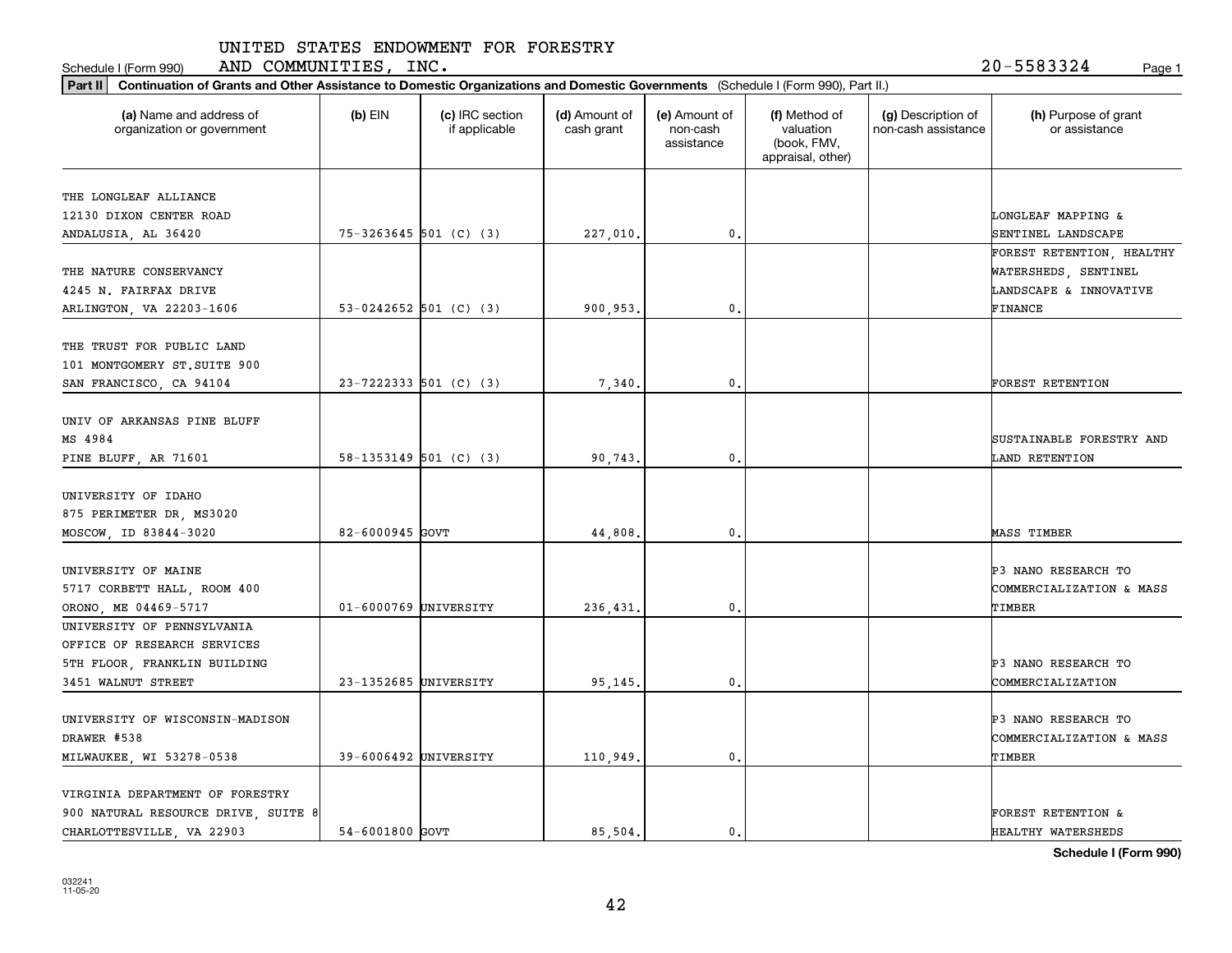Schedule I (Form 990) AND COMMUNITIES, INC. 2 0-5583324 <sub>Page 1</sub>

20-5583324

| Part II   Continuation of Grants and Other Assistance to Domestic Organizations and Domestic Governments (Schedule I (Form 990), Part II.) |                            |                                  |                             |                                         |                                                                |                                           |                                               |
|--------------------------------------------------------------------------------------------------------------------------------------------|----------------------------|----------------------------------|-----------------------------|-----------------------------------------|----------------------------------------------------------------|-------------------------------------------|-----------------------------------------------|
| (a) Name and address of<br>organization or government                                                                                      | $(b)$ EIN                  | (c) IRC section<br>if applicable | (d) Amount of<br>cash grant | (e) Amount of<br>non-cash<br>assistance | (f) Method of<br>valuation<br>(book, FMV,<br>appraisal, other) | (g) Description of<br>non-cash assistance | (h) Purpose of grant<br>or assistance         |
| WASHINGTON STATE DEPT OF COMMERCE                                                                                                          |                            |                                  |                             |                                         |                                                                |                                           |                                               |
| 1011 PLUM ST. SE                                                                                                                           |                            |                                  |                             |                                         |                                                                |                                           |                                               |
| OLYMPIA, WA 98504                                                                                                                          | 91-0823820 GOVT            |                                  | 71,640.                     | 0.                                      |                                                                |                                           | <b>FOREST RETENTION</b>                       |
| WINSTON COUNTY SELF HELP<br>3450 SHANNON DALE DRIVE                                                                                        |                            |                                  |                             |                                         |                                                                |                                           | SUSTAINABLE FORESTRY AND                      |
| JACKSON, MS 39212                                                                                                                          | 64-0771042 501 (C) (3)     |                                  | 110,000.                    | 0.                                      |                                                                |                                           | LAND RETENTION                                |
| WISEWOOD ENERGY<br>735 N ALBERTA STREET<br>PORTLAND, OR 97217                                                                              | 45-0606696                 |                                  | 50,858.                     | $\mathbf{0}$ .                          |                                                                |                                           | INNOVATIVE FINANCE FOR<br>FOREST CONSERVATION |
|                                                                                                                                            |                            |                                  |                             |                                         |                                                                |                                           |                                               |
| WOOD WORKS<br>1101 K STREET NW STE 700                                                                                                     |                            |                                  |                             |                                         |                                                                |                                           |                                               |
| WASHINGTON, DC 20005                                                                                                                       | 68-0643679 501 (C) (3)     |                                  | 516,809.                    | $\mathbf{0}$ .                          |                                                                |                                           | MASS TIMBER                                   |
| WORKING LANDS TRUST<br>1600 GLENWOOD AVENUE                                                                                                |                            |                                  |                             |                                         |                                                                |                                           |                                               |
| RALEIGH, NC 27608                                                                                                                          | $46 - 2913344$ 501 (C) (3) |                                  | 28,572.                     | $\mathbf{0}$ .                          |                                                                |                                           | FOREST RETENTION                              |
| WORLD RESOURCES INSTITUTE<br>10 G STREET, N.E. OSUITE 800<br>WASHINGTON, DC 20002                                                          | 52-1257057 501 (C) (3)     |                                  | 156,575.                    | $\mathbf{0}$ .                          |                                                                |                                           | HEALTHY WATERSHEDS &<br>FOREST RETENTION      |
|                                                                                                                                            |                            |                                  |                             |                                         |                                                                |                                           |                                               |
|                                                                                                                                            |                            |                                  |                             |                                         |                                                                |                                           |                                               |
|                                                                                                                                            |                            |                                  |                             |                                         |                                                                |                                           |                                               |
|                                                                                                                                            |                            |                                  |                             |                                         |                                                                |                                           |                                               |
|                                                                                                                                            |                            |                                  |                             |                                         |                                                                |                                           |                                               |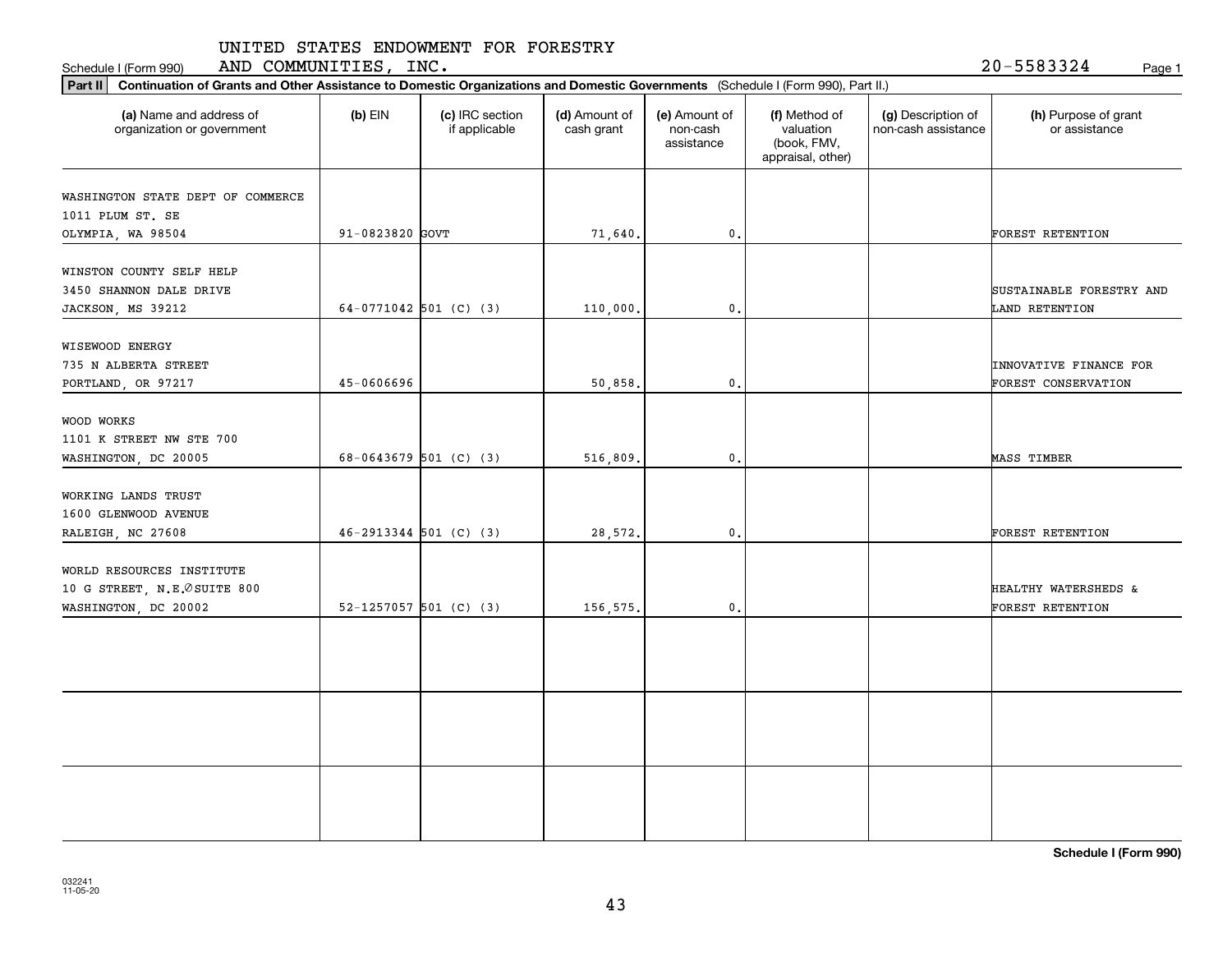**Part III | Grants and Other Assistance to Domestic Individuals. Complete if the organization answered "Yes" on Form 990, Part IV, line 22.** Part III can be duplicated if additional space is needed.

| (a) Type of grant or assistance | (b) Number of<br>recipients | (c) Amount of<br>cash grant | (d) Amount of non-<br>cash assistance | (e) Method of valuation<br>(book, FMV, appraisal, other) | (f) Description of noncash assistance |
|---------------------------------|-----------------------------|-----------------------------|---------------------------------------|----------------------------------------------------------|---------------------------------------|
|                                 |                             |                             |                                       |                                                          |                                       |
|                                 |                             |                             |                                       |                                                          |                                       |
|                                 |                             |                             |                                       |                                                          |                                       |
|                                 |                             |                             |                                       |                                                          |                                       |
|                                 |                             |                             |                                       |                                                          |                                       |
|                                 |                             |                             |                                       |                                                          |                                       |
|                                 |                             |                             |                                       |                                                          |                                       |
|                                 |                             |                             |                                       |                                                          |                                       |
|                                 |                             |                             |                                       |                                                          |                                       |
|                                 |                             |                             |                                       |                                                          |                                       |

Part IV | Supplemental Information. Provide the information required in Part I, line 2; Part III, column (b); and any other additional information.

PART I, LINE 2:

GRANTEES ARE TYPICALLY SELECTED FROM SUBMISSIONS IN RESPONSE TO COMPETITIVE

REQUESTS FOR PROPOSALS PROCESSES. EACH PROJECT HAS A DIFFERENT SET OF

CRITERIA. ALL GRANTEES OPERATE WITH AN AGREED-UPON WORKPLAN AND

DELIVERABLES FOR EACH PROJECT. FUNDS ARE DISBURSED BASED UPON MONITORING

OF PROGRESS AND THE AGREEMENT BETWEEN THE GRANTEE AND THE ENDOWMENT OF

SATISFACTORY ACCOMPLISHMENTS PER THE AWARD CONTRACT.

### THE ORGANIZATION'S PROGRAM-RELATED INVESTMENTS ARE MADE UNDER THE DIRECTION

Schedule I (Form 990) 2020 Page AND COMMUNITIES, INC. 20-5583324

**2**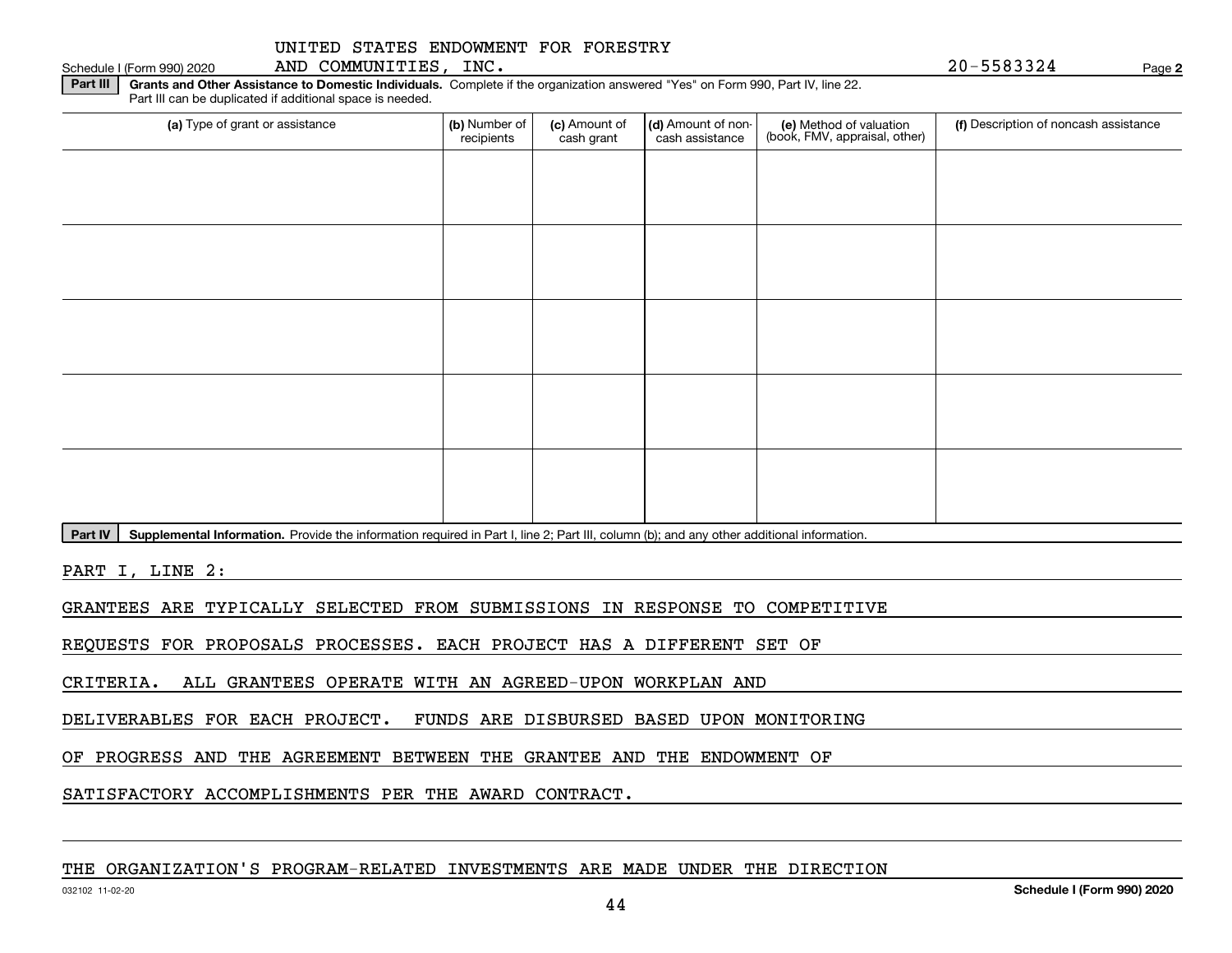| UNITED STATES ENDOWMENT FOR FORESTRY<br>AND COMMUNITIES, INC.<br>Schedule I (Form 990)<br>Part IV Supplemental Information | $20 - 5583324$ Page 2 |
|----------------------------------------------------------------------------------------------------------------------------|-----------------------|
| OF THE BOARD OF DIRECTORS. ALL INVESTMENTS ARE WITH ORGANIZATIONS THAT                                                     |                       |
| SUPPORT THE US ENDOWMENT FOR FORESTRY AND COMMUNITIES' PURPOSE AND GOALS.                                                  |                       |
| THE INVESTMENTS ARE MONITORED BY THE BOARD OF DIRECTORS.                                                                   |                       |
|                                                                                                                            |                       |
|                                                                                                                            |                       |
|                                                                                                                            |                       |
|                                                                                                                            |                       |
|                                                                                                                            |                       |
|                                                                                                                            |                       |
|                                                                                                                            |                       |
|                                                                                                                            |                       |
|                                                                                                                            |                       |
|                                                                                                                            |                       |
|                                                                                                                            |                       |
|                                                                                                                            |                       |
|                                                                                                                            |                       |
|                                                                                                                            |                       |
|                                                                                                                            |                       |
|                                                                                                                            |                       |
|                                                                                                                            |                       |
|                                                                                                                            |                       |
|                                                                                                                            |                       |
|                                                                                                                            |                       |
|                                                                                                                            |                       |
|                                                                                                                            |                       |
|                                                                                                                            |                       |
| 032291<br>04-01-20                                                                                                         | Schedule I (Form 990) |

45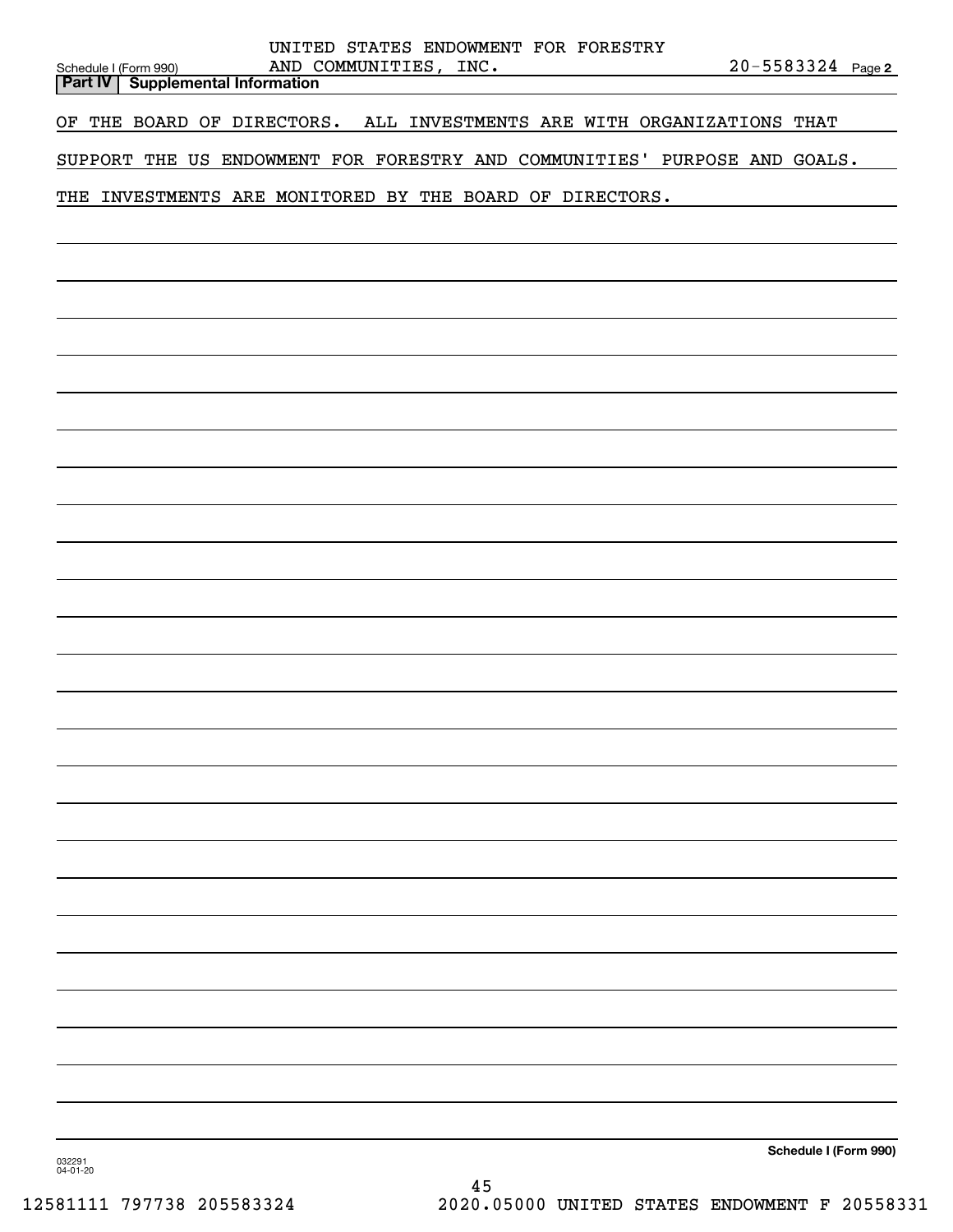|        | <b>Compensation Information</b><br><b>SCHEDULE J</b>                                                                             |                                       | OMB No. 1545-0047     |            |                         |
|--------|----------------------------------------------------------------------------------------------------------------------------------|---------------------------------------|-----------------------|------------|-------------------------|
|        | (Form 990)<br>For certain Officers, Directors, Trustees, Key Employees, and Highest                                              |                                       |                       |            |                         |
|        | <b>Compensated Employees</b>                                                                                                     |                                       |                       |            |                         |
|        | Complete if the organization answered "Yes" on Form 990, Part IV, line 23.<br>Attach to Form 990.                                |                                       | <b>Open to Public</b> |            |                         |
|        | Department of the Treasury<br>Go to www.irs.gov/Form990 for instructions and the latest information.<br>Internal Revenue Service |                                       | Inspection            |            |                         |
|        | UNITED STATES ENDOWMENT FOR FORESTRY<br>Name of the organization                                                                 | <b>Employer identification number</b> |                       |            |                         |
|        | AND COMMUNITIES, INC.                                                                                                            | 20-5583324                            |                       |            |                         |
| Part I | <b>Questions Regarding Compensation</b>                                                                                          |                                       |                       |            |                         |
|        |                                                                                                                                  |                                       |                       | <b>Yes</b> | No                      |
|        | 1a Check the appropriate box(es) if the organization provided any of the following to or for a person listed on Form 990,        |                                       |                       |            |                         |
|        | Part VII, Section A, line 1a. Complete Part III to provide any relevant information regarding these items.                       |                                       |                       |            |                         |
|        | First-class or charter travel<br>Housing allowance or residence for personal use                                                 |                                       |                       |            |                         |
|        | $\boxed{\text{X}}$ Payments for business use of personal residence<br>Travel for companions                                      |                                       |                       |            |                         |
|        | Tax indemnification and gross-up payments<br>Health or social club dues or initiation fees                                       |                                       |                       |            |                         |
|        | Discretionary spending account<br>Personal services (such as maid, chauffeur, chef)                                              |                                       |                       |            |                         |
|        |                                                                                                                                  |                                       |                       |            |                         |
|        | <b>b</b> If any of the boxes on line 1a are checked, did the organization follow a written policy regarding payment or           |                                       |                       |            |                         |
|        | reimbursement or provision of all of the expenses described above? If "No," complete Part III to explain                         |                                       | 1b                    | х          |                         |
| 2      | Did the organization require substantiation prior to reimbursing or allowing expenses incurred by all directors,                 |                                       |                       |            |                         |
|        | trustees, and officers, including the CEO/Executive Director, regarding the items checked on line 1a?                            |                                       | $\mathbf{2}$          | х          |                         |
|        |                                                                                                                                  |                                       |                       |            |                         |
| з      | Indicate which, if any, of the following the organization used to establish the compensation of the organization's               |                                       |                       |            |                         |
|        | CEO/Executive Director. Check all that apply. Do not check any boxes for methods used by a related organization to               |                                       |                       |            |                         |
|        | establish compensation of the CEO/Executive Director, but explain in Part III.                                                   |                                       |                       |            |                         |
|        | Compensation committee<br>$X$ Written employment contract                                                                        |                                       |                       |            |                         |
|        | $\boxed{\text{X}}$ Independent compensation consultant<br>$X$ Compensation survey or study                                       |                                       |                       |            |                         |
|        | $ \mathbf{X} $ Form 990 of other organizations<br>$\lfloor x \rfloor$ Approval by the board or compensation committee            |                                       |                       |            |                         |
|        | During the year, did any person listed on Form 990, Part VII, Section A, line 1a, with respect to the filing                     |                                       |                       |            |                         |
|        | organization or a related organization:                                                                                          |                                       |                       |            |                         |
| а      | Receive a severance payment or change-of-control payment?                                                                        |                                       | 4a                    |            | х                       |
| b      | Participate in or receive payment from a supplemental nonqualified retirement plan?                                              |                                       | 4b                    |            | $\overline{\mathbf{x}}$ |
| с      | Participate in or receive payment from an equity-based compensation arrangement?                                                 |                                       | 4c                    |            | $\overline{\mathbf{x}}$ |
|        | If "Yes" to any of lines 4a-c, list the persons and provide the applicable amounts for each item in Part III.                    |                                       |                       |            |                         |
|        |                                                                                                                                  |                                       |                       |            |                         |
|        | Only section 501(c)(3), 501(c)(4), and 501(c)(29) organizations must complete lines 5-9.                                         |                                       |                       |            |                         |
|        | For persons listed on Form 990, Part VII, Section A, line 1a, did the organization pay or accrue any compensation                |                                       |                       |            |                         |
|        | contingent on the revenues of:                                                                                                   |                                       |                       |            |                         |
|        | a The organization? <b>Entitation</b> and the organization?                                                                      |                                       | 5a                    |            | x                       |
|        |                                                                                                                                  |                                       | 5b                    |            | $\mathbf x$             |
|        | If "Yes" on line 5a or 5b, describe in Part III.                                                                                 |                                       |                       |            |                         |
| 6.     | For persons listed on Form 990, Part VII, Section A, line 1a, did the organization pay or accrue any compensation                |                                       |                       |            |                         |
|        | contingent on the net earnings of:                                                                                               |                                       |                       |            |                         |
| a      |                                                                                                                                  |                                       | 6a                    |            | х                       |
|        |                                                                                                                                  |                                       | 6b                    |            | $\mathbf x$             |
|        | If "Yes" on line 6a or 6b, describe in Part III.                                                                                 |                                       |                       |            |                         |
|        | 7 For persons listed on Form 990, Part VII, Section A, line 1a, did the organization provide any nonfixed payments               |                                       |                       |            |                         |
|        |                                                                                                                                  |                                       | 7                     |            | х                       |
| 8      | Were any amounts reported on Form 990, Part VII, paid or accrued pursuant to a contract that was subject to the                  |                                       |                       |            |                         |
|        | initial contract exception described in Regulations section 53.4958-4(a)(3)? If "Yes," describe in Part III                      |                                       | 8                     |            | х                       |
| 9      | If "Yes" on line 8, did the organization also follow the rebuttable presumption procedure described in                           |                                       |                       |            |                         |
|        | Regulations section 53.4958-6(c)?                                                                                                |                                       | 9                     |            |                         |
|        | LHA For Paperwork Reduction Act Notice, see the Instructions for Form 990.                                                       | Schedule J (Form 990) 2020            |                       |            |                         |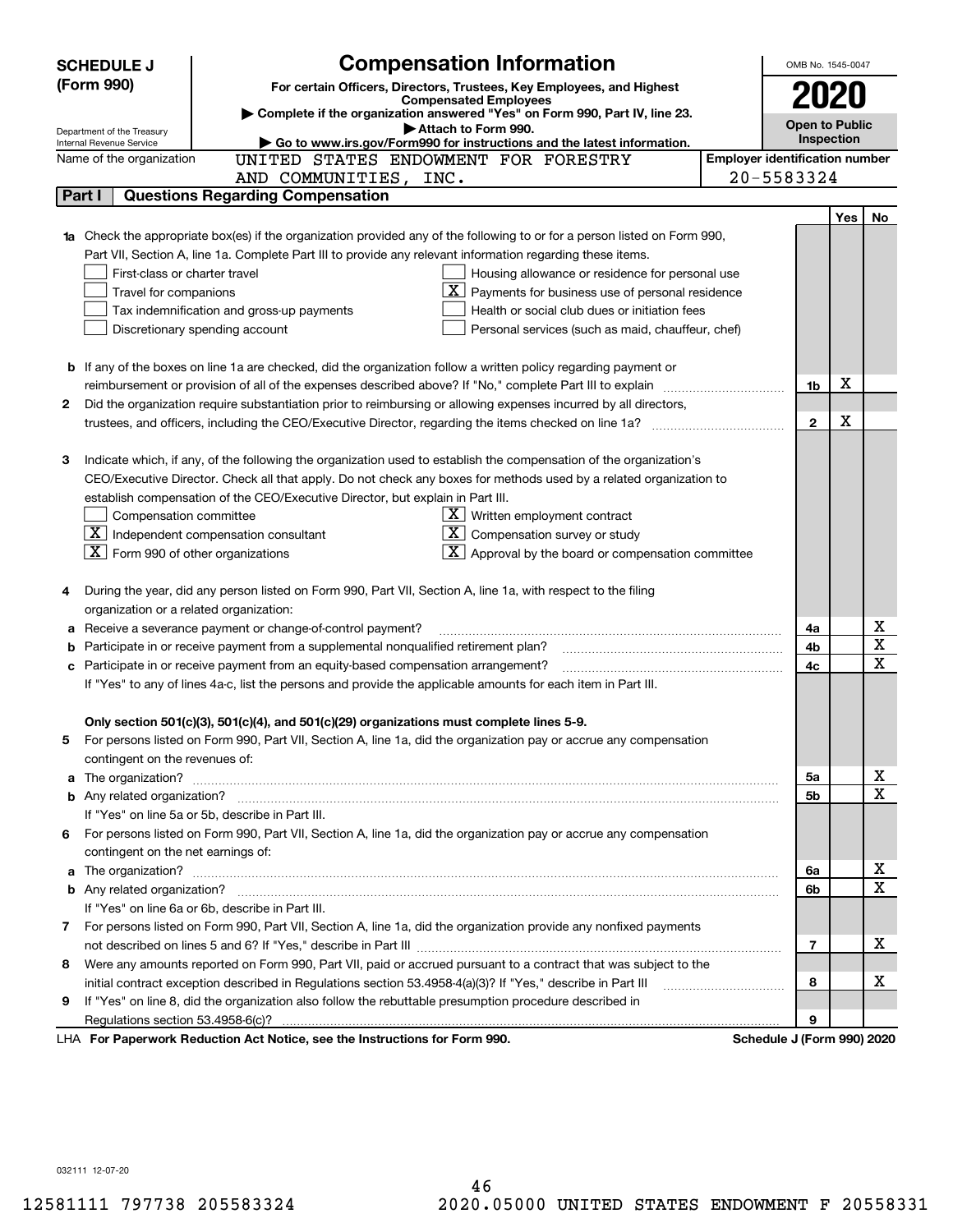AND COMMUNITIES, INC.

20-5583324

**2**

# **Part II Officers, Directors, Trustees, Key Employees, and Highest Compensated Employees.**  Schedule J (Form 990) 2020 Page Use duplicate copies if additional space is needed.

For each individual whose compensation must be reported on Schedule J, report compensation from the organization on row (i) and from related organizations, described in the instructions, on row (ii). Do not list any individuals that aren't listed on Form 990, Part VII.

**Note:**  The sum of columns (B)(i)-(iii) for each listed individual must equal the total amount of Form 990, Part VII, Section A, line 1a, applicable column (D) and (E) amounts for that individual.

|                        |      |                          | (B) Breakdown of W-2 and/or 1099-MISC compensation |                                           | (C) Retirement and<br>other deferred | (D) Nontaxable<br>benefits | (E) Total of columns<br>$(B)(i)-(D)$ | (F) Compensation<br>in column (B)         |
|------------------------|------|--------------------------|----------------------------------------------------|-------------------------------------------|--------------------------------------|----------------------------|--------------------------------------|-------------------------------------------|
| (A) Name and Title     |      | (i) Base<br>compensation | (ii) Bonus &<br>incentive<br>compensation          | (iii) Other<br>reportable<br>compensation | compensation                         |                            |                                      | reported as deferred<br>on prior Form 990 |
| CARLTON OWEN<br>(1)    | (i)  | 371,884.                 | 0.                                                 | 0.                                        | 31,350.                              | 15,489.                    | 418,723.                             | 0.                                        |
| CEO SECRETARY          | (ii) | 0.                       | 0.                                                 | 0.                                        | 0.                                   | 0.                         | $\mathbf 0$ .                        | 0.                                        |
| PETER MADDEN<br>(2)    | (i)  | 277,258.                 | 0.                                                 | 0.                                        | 31,288.                              | 16,987.                    | 325,533.                             | $\overline{0}$ .                          |
| PRESIDENT              | (ii) | 0.                       | 0.                                                 | 0.                                        | 0.                                   | 0.                         | $\mathbf 0$ .                        | $\overline{0}$ .                          |
| (3)<br>PETER STANGEL   | (i)  | 267,000.                 | $\overline{0}$ .                                   | $\overline{0}$ .                          | 29,829.                              | 14, 283.                   | 311, 112.                            | $\overline{0}$ .                          |
| COO                    | (ii) | $\overline{0}$ .         | $\overline{0}$ .                                   | $\overline{0}$ .                          | $\overline{0}$ .                     | 0.                         | $\overline{0}$ .                     | $\overline{0}$ .                          |
| ALICIA CRAMER<br>(4)   | (i)  | 215,379.                 | $\overline{0}$ .                                   | $\overline{0}$ .                          | 24,509.                              | 16, 210.                   | 256,098.                             | $\overline{0}$ .                          |
| SR VICE PREISDENT      | (ii) | 0.                       | $\overline{0}$ .                                   | $\overline{0}$ .                          | 0.                                   | 0.                         | $\mathbf 0$ .                        | $\overline{0}$ .                          |
| MICHAEL GOERGEN<br>(5) | (i)  | 206, 261.                | $\overline{0}$ .                                   | $\overline{0}$ .                          | 22,689.                              | $\overline{0}$ .           | 228,950                              | $\overline{0}$ .                          |
| VICE-PRESIDENT         | (ii) | 0.                       | $\overline{0}$ .                                   | 0.                                        | 0.                                   | $\overline{0}$ .           | $\mathbf 0$                          | $\overline{0}$ .                          |
| SIGNE CANN<br>(6)      | (i)  | 183,759.                 | $\overline{0}$ .                                   | 0.                                        | 20, 242.                             | 5,839.                     | 209,840                              | $\overline{0}$ .                          |
| CFO                    | (ii) | $0$ .                    | $\mathbf 0$ .                                      | 0.                                        | 0.                                   | 0.                         | $\mathbf 0$ .                        | $\overline{0}$ .                          |
| MATT KRUMENAUER<br>(7) | (i)  | 150,420.                 | 0.                                                 | 0.                                        | 16,610.                              | 1,295.                     | 168,325.                             | 0.                                        |
| VICE-PRESIDENT         | (ii) | $0$ .                    | 0.                                                 | 0.                                        | 0.                                   | 0.                         | 0.                                   | $\overline{0}$ .                          |
|                        | (i)  |                          |                                                    |                                           |                                      |                            |                                      |                                           |
|                        | (ii) |                          |                                                    |                                           |                                      |                            |                                      |                                           |
|                        | (i)  |                          |                                                    |                                           |                                      |                            |                                      |                                           |
|                        | (ii) |                          |                                                    |                                           |                                      |                            |                                      |                                           |
|                        | (i)  |                          |                                                    |                                           |                                      |                            |                                      |                                           |
|                        | (ii) |                          |                                                    |                                           |                                      |                            |                                      |                                           |
|                        | (i)  |                          |                                                    |                                           |                                      |                            |                                      |                                           |
|                        | (ii) |                          |                                                    |                                           |                                      |                            |                                      |                                           |
|                        | (i)  |                          |                                                    |                                           |                                      |                            |                                      |                                           |
|                        | (ii) |                          |                                                    |                                           |                                      |                            |                                      |                                           |
|                        | (i)  |                          |                                                    |                                           |                                      |                            |                                      |                                           |
|                        | (ii) |                          |                                                    |                                           |                                      |                            |                                      |                                           |
|                        | (i)  |                          |                                                    |                                           |                                      |                            |                                      |                                           |
|                        | (ii) |                          |                                                    |                                           |                                      |                            |                                      |                                           |
|                        | (i)  |                          |                                                    |                                           |                                      |                            |                                      |                                           |
|                        | (ii) |                          |                                                    |                                           |                                      |                            |                                      |                                           |
|                        | (i)  |                          |                                                    |                                           |                                      |                            |                                      |                                           |
|                        | (ii) |                          |                                                    |                                           |                                      |                            |                                      |                                           |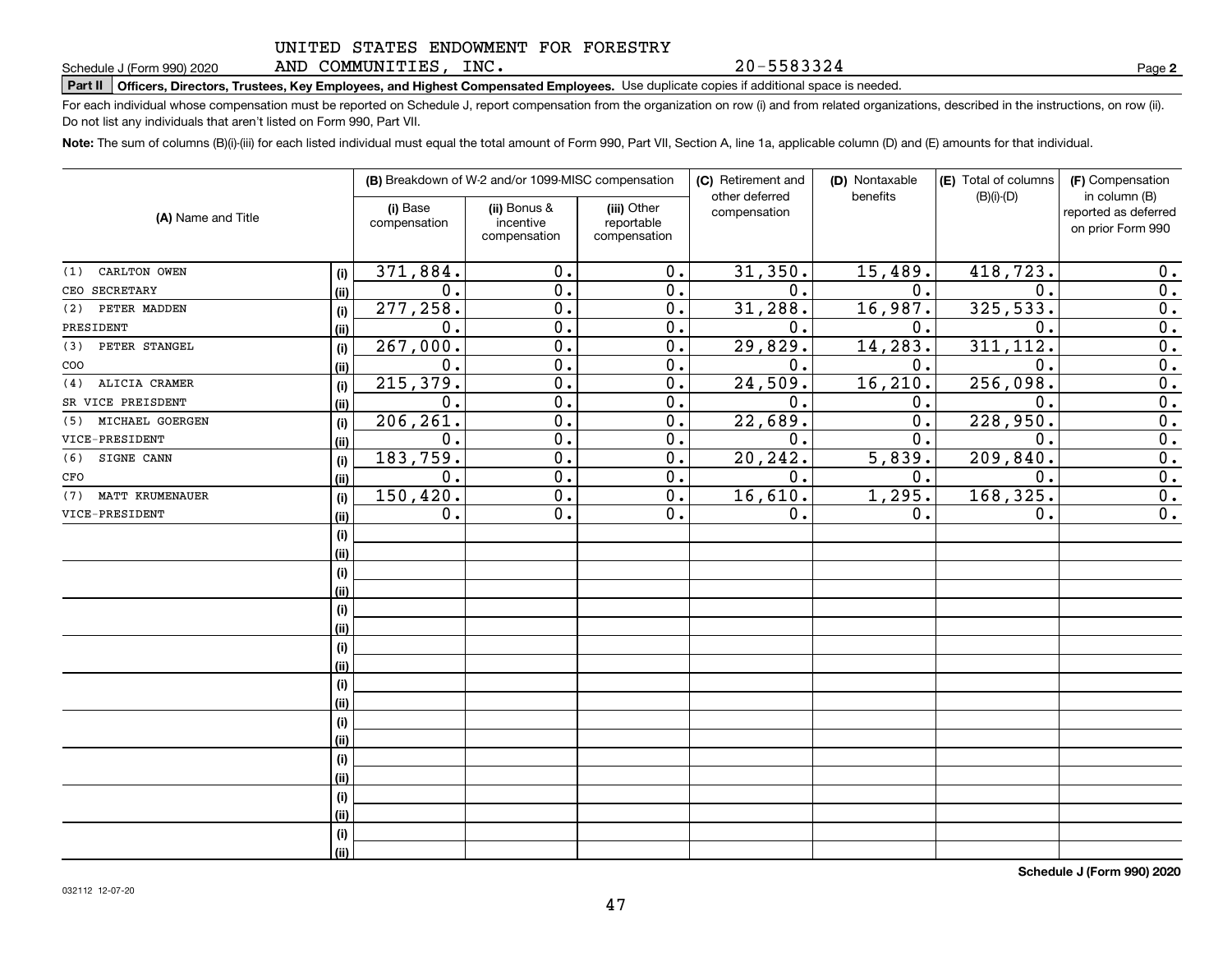#### **Part III Supplemental Information**

Schedule J (Form 990) 2020 AND COMMUNITIES, INC.<br>
Part III Supplemental Information<br>
Provide the information, explanation, or descriptions required for Part I, lines 1a, 1b, 3, 4a, 4b, 4c, 5a, 5b, 6a, 6b, 7, and 8, and for

#### PART I, LINE 1A:

PAID \$ 220 IN 2020 FOR LODGING OF OUT-OF-TOWN STAFF IN PERSONAL RESIDENCE

### DURING TRIPS TO GREENVILLE, AT RATE OF \$20 PER NIGHT.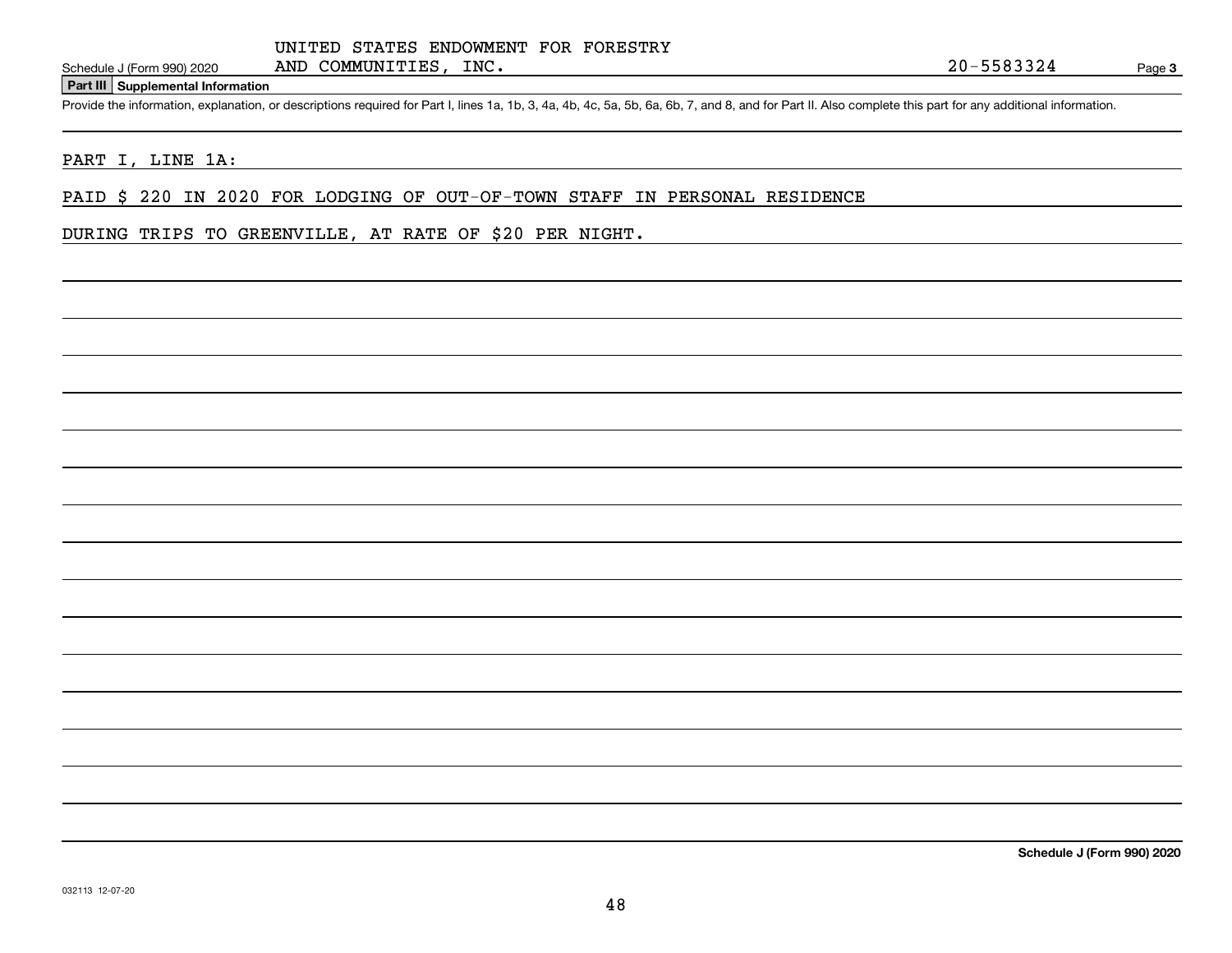**(Form 990 or 990-EZ)**

Department of the Treasury Internal Revenue Service Name of the organization

**Complete to provide information for responses to specific questions on Form 990 or 990-EZ or to provide any additional information. | Attach to Form 990 or 990-EZ. | Go to www.irs.gov/Form990 for the latest information. SCHEDULE O Supplemental Information to Form 990 or 990-EZ**

AND COMMUNITIES, INC. 20-5583324



FORM 990, PART III, LINE 4A, PROGRAM SERVICE ACCOMPLISHMENTS:

THE ENDOWMENT ADVANCES ITS MISSION USING A "THEORY OF CHANGE" THAT

UNITED STATES ENDOWMENT FOR FORESTRY

FOCUSES ON THREE AREAS: RETAINING AND RESTORING HEALTHY WORKING

FORESTS; PROMOTING AND CAPTURING MULTIPLE VALUE STREAMS USING

MARKET-BASED TOOLS; AND ENHANCING COMMUNITY CAPACITY, COLLABORATION,

AND LEADERSHIP. THE ENDOWMENT DEPLOYS ITS WORK THROUGH FIVE PRIMARY

INITIATIVES, EACH OF WHICH SUPPORTS SEVERAL PROGRAMS OR PROJECTS.

I. ECOSYSTEM MARKETS: MONETIZING NON-TRADITIONAL FOREST PRODUCTS.

THE HEALTHY WATERSHED THROUGH HEALTHY FORESTS PROGRAM CONNECTS

DOWNSTREAM WATER CONSUMERS WITH UPSTREAM FOREST OWNERS WITH THE INTENT

TO ADVANCE OVERALL WATERSHED HEALTH AND QUALITY BY ENSURING WORKING

FOREST RETENTION. MUCH OF THIS WORK IS JOINTLY-FUNDED IN PARTNERSHIP

WITH THE USDA NATURAL RESOURCES CONSERVATION SERVICE (NRCS) AND THE

ENVIRONMENTAL PROTECTION AGENCY (EPA). WE CONTINUE NATION-WIDE

COLLABORATION WITH THE AMERICAN WATER WORKS ASSOCIATION, WHICH

REPRESENTS WATER UTILITIES AND THE WATER COMMUNITY.

LHA For Paperwork Reduction Act Notice, see the Instructions for Form 990 or 990-EZ. Schedule O (Form 990 or 990-EZ) 2020 FOREST RETENTION AND HEALTH: RETAINING/EXPANDING AND ENSURE HEALTH OF FORESTS. A WIDE-RANGING INITIATIVE THAT INCLUDES SERVING AS CROSS-BORDER CONVENER FOR MORE STRATEGIC COLLABORATION BETWEEN CANADA AND THE U.S. TO DATE WE HOSTED FIVE CANADA/US FOREST HEALTH AND INNOVATION SUMMITS ROUGHLY ON A BIENNIAL BASIS. OTHER WORK INCLUDES TWO MAJOR PROGRAMS IN THE SOUTHERN U.S. -- KEEPING FORESTS & THE PARTNERSHIP FOR SOUTHERN FORESTLAND CONSERVATION ALONG WITH THE NATIONAL CONSERVATION EASEMENT DATABASE; AND SUPPORT FOR THE DEPARTMENT

032211 11-20-20

49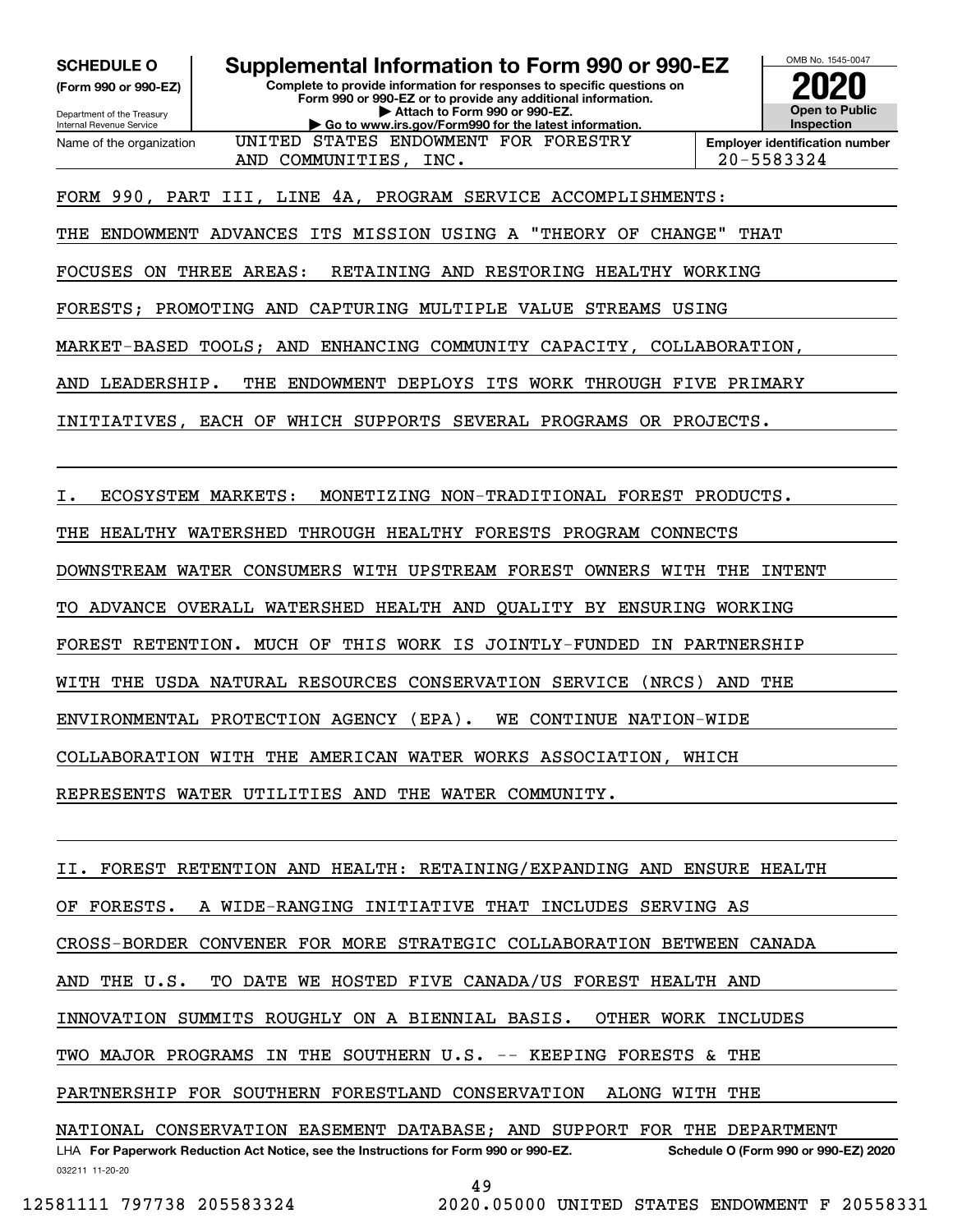| Schedule O (Form 990 or 990-EZ) 2020<br>Page 2 |  |                       |                                                               |  |  |                            |  |  |                                                     |  |
|------------------------------------------------|--|-----------------------|---------------------------------------------------------------|--|--|----------------------------|--|--|-----------------------------------------------------|--|
|                                                |  | AND COMMUNITIES, INC. | Name of the organization UNITED STATES ENDOWMENT FOR FORESTRY |  |  |                            |  |  | <b>Employer identification number</b><br>20-5583324 |  |
| OF DEFENSE'S BASE BUFFERING PROGRAM.           |  |                       |                                                               |  |  | EACH IS DESIGNED TO AID IN |  |  |                                                     |  |

RETENTION AND RESTORATION OF HEALTHY WORKING FORESTS.

III. TRADITIONAL MARKETS: AFTER SUCCESSFUL WORK THAT LED TO THE

CREATION OF TWO COMMODITY CHECK-OFFS SOFTWOOD LUMBER BOARD AND PAPER &

PAPER-BASED PACKAGING BOARD -- MORE RECENT WORK CENTERS ON

STRENGTHENING THE TIMBER HARVEST AND HAUL SEGMENT OF THE FOREST

PRODUCTS VALUE CHAIN BY DESIGNING AND MAINTAINING A BUYER/VENDOR

PLATFORM CALLED TIMBERHAULING.COM. WE ARE ALSO CURRENTLY WORKING WITH

OTHER PARTNERS, INCLUDING IBM, ON BLOCKCHAIN SOLUTIONS THROUGH A

PROGRAM CALLED FORESTRUST. THIS PROGRAM WORKS TO TRACK THE SUPPLY CHAIN

OF TIMBER AND FOREST PRODUCTS FROM FORESTS TO END PRODUCT, WHICH HELPS

ALLEVIATE ISSUES INVOLVING ILLEGAL LOGGING.

IV. FUTURE MARKETS: THE ENDOWMENT IS PARTNERING WITH THE USDA FOREST SERVICE AND EMERGING PRODUCERS TO ADVANCE COMMERCIALIZATION OF CELLULOSIC NANOMATERIALS. THIS MULTI-YEAR INITIATIVE ENGAGES PARTNERS TO FILL KNOWLEDGE GAPS FACILITATING NEW PRODUCTS AND APPLICATIONS WHILE PLACING A PRIMARY INTEREST ON ENSURING HUMAN AND ENVIRONMENTAL HEALTH AND SAFETY. WORK ALSO CONTINUES TO ADVANCE MASS TIMBER APPLICATIONS TO SUPPORT TALL WOODEN BUILDINGS, INCLUDING ADVANCING THE CARBON STORY OF FOREST PRODUCTS. THE GREATEST SUCCESS TO DATE WAS ACHIEVED IN CONCERT WITH THE SOFTWOOD LUMBER BOARD AND AMERICAN WOOD COUNCIL AS EFFORTS TO MODERNIZE BUILDING CODES WERE ACHIEVED THAT WILL ALLOW CONSTRUCTION OF MASS TIMBER BUILDINGS UP-TO 18 STORIES FROM THE PREVIOUS 6-STORY LIMIT. ADDITIONALLY, WE ARE WORKING TO DEVELOP MARKETS FOR SMALL DIAMETER, DYING & DEAD TREES TO ENHANCE FOREST HEALTH WHILE ADVANCING FAMILY-SUPPORTING JOBS IN RURAL COMMUNITIES. THROUGH PARTNERSHIP WITH

032212 11-20-20 **Schedule O (Form 990 or 990-EZ) 2020** 50

12581111 797738 205583324 2020.05000 UNITED STATES ENDOWMENT F 20558331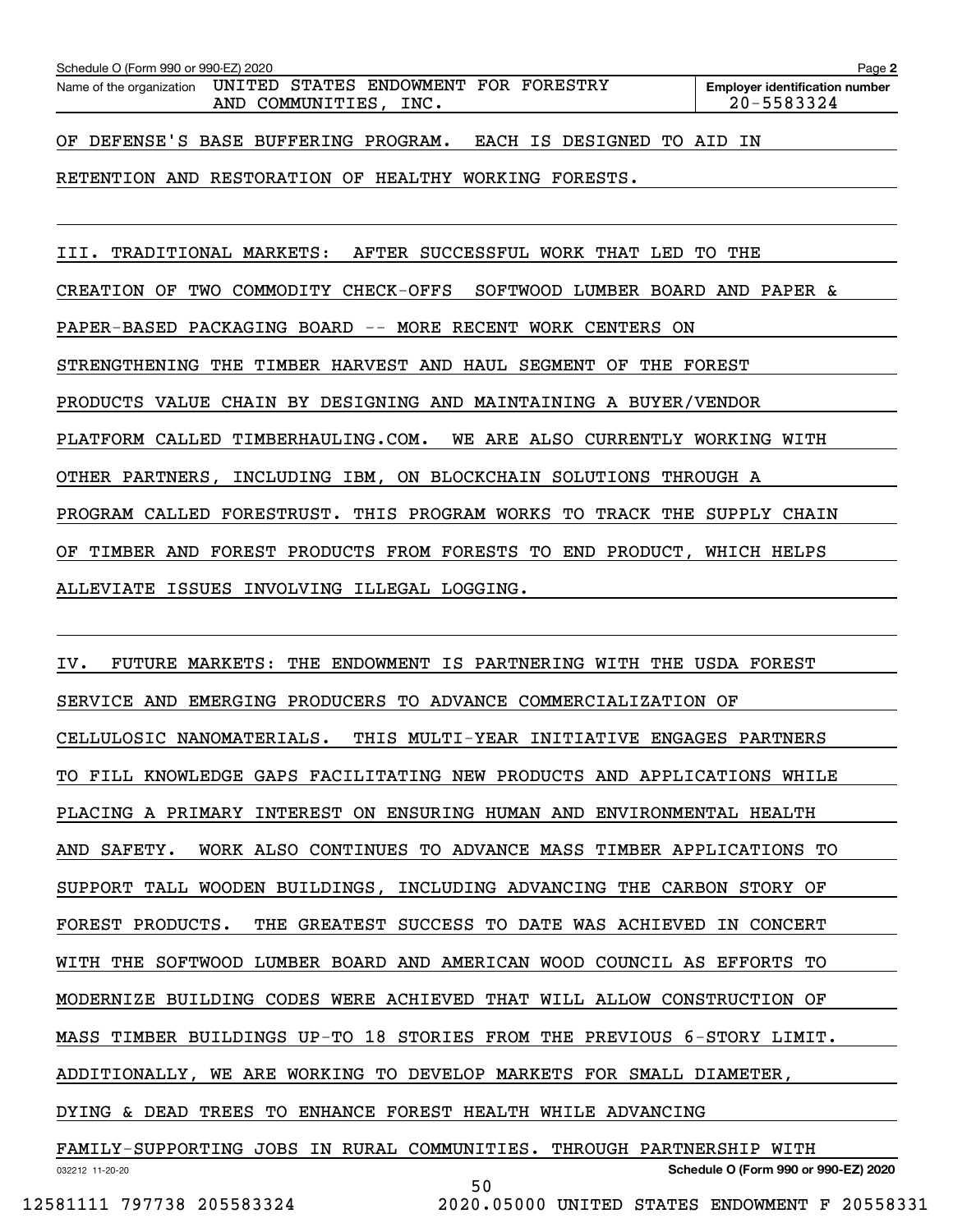| Schedule O (Form 990 or 990-EZ) 2020 |                                                                         | Page 2                                              |
|--------------------------------------|-------------------------------------------------------------------------|-----------------------------------------------------|
| Name of the organization             | STATES<br>UNITED<br>ENDOWMENT FOR FORESTRY<br>AND COMMUNITIES, INC.     | <b>Employer identification number</b><br>20-5583324 |
|                                      | THE USDA FOREST SERVICE WE ARE CONCENTRATING OUR WORK IN                | SEEKING TO                                          |
|                                      | COMMERCIALIZE TORREFACTION TO PROVIDE A ROBUST NEW MARKET               | FOR FUELS                                           |
| THAT COULD YIELD                     | GREEN ENERGY. BUILDING<br>TESTS<br>TORREFIED<br>ON<br>OF                | PELLETS                                             |
|                                      | COMPLETED IN A COAL-FIRED FACILITY, THE TORREFACTION FACILITY IS NEARLY |                                                     |
| SET<br>TO.                           | BEGIN ROUND-THE-CLOCK PRODUCTION OF COMMERCIAL-SCALE TORREFIED          |                                                     |
| MATERIAL.                            |                                                                         |                                                     |

V. ASSET CREATION: WE CONTINUE TO SUPPORT THE SUSTAINABLE FORESTRY AND LAND RETENTION NETWORK WITH AN OBJECTIVE OF USING FORESTS AND FOREST-BASED ASSETS TO CREATE ECONOMIC OPPORTUNITY FOR AFRICAN AMERICAN LANDOWNERS. AFF IS NOW SERVING AS THE FISCAL AGENT TO THE NETWORK. THE MULTI-YEAR PROGRAM IN PARTNERSHIP WITH THE USDA FOREST SERVICE AND NRCS ACROSS EIGHT SOUTHERN STATES HAS SUCCESSFULLY SEEN 1,500 BLACK FAMILIES MOVE THEIR LANDS INTO THE FOREST MANAGEMENT PIPELINE. WE ARE APPLYING THE APPLIED LEARNINGS FOR OUR WORK WITH THE SFLR NETWORK TO EXPLORE HISPANIC/LATINO LANDOWNERS AND THEIR ABILITY TO GENERATE WEALTH FOR THEIR FAMILIES AND COMMUNITIES.

WE ALSO CONTINUE TO WORK WITH THE ECONOMIC DEVELOPMENT ADMINISTRATION IN NEW ENGLAND IN PARTNERSHIP WITH THE NORTHERN FOREST CENTER, TO ASSIST IN FINDING LOCAL ECONOMIC SOLUTIONS TO HELP OFFSET THE IMPACT OF THE CLOSURE OF MUCH OF THE REGION'S PULP AND PAPER PRODUCTION.

| FORM 990, PART VI, SECTION B, LINE 11B:                                   |  |  |  |  |  |  |
|---------------------------------------------------------------------------|--|--|--|--|--|--|
| THE ENTIRE BOARD OF DIRECTORS WAS PROVIDED A COPY OF THE DRAFT FORM 990.  |  |  |  |  |  |  |
| REVIEW AND DISCUSSION OF THE CONTENTS WERE LED BY THE AUDIT COMMITTEE AND |  |  |  |  |  |  |
| THE PRESIDENT & CEO. ALSO, OUR LEAD AUDIT PARTNER FREQUENTLY WAS AT THE   |  |  |  |  |  |  |
| MEETING TO DISCUSS DETAILS. THE BOARD THEN FORMALLY APPROVED THE FORM 990 |  |  |  |  |  |  |
| BEFORE IT IS SUBMITTED.                                                   |  |  |  |  |  |  |
| <b>Coloration O. (France 000 cm 000 F.7) 0000</b>                         |  |  |  |  |  |  |

51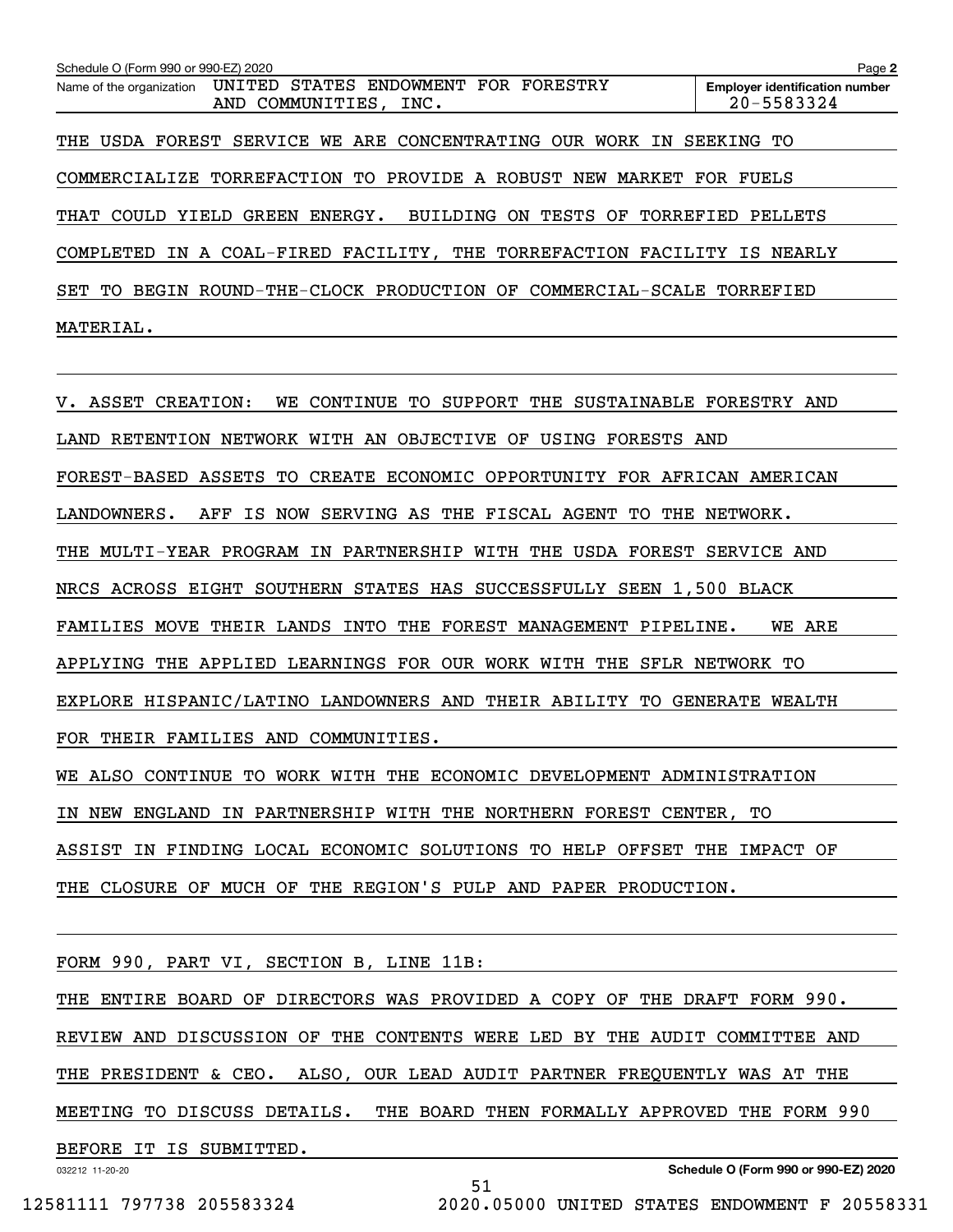| Schedule O (Form 990 or 990-EZ) 2020<br>Page 2 |  |                  |                                              |  |  |                                                     |  |  |
|------------------------------------------------|--|------------------|----------------------------------------------|--|--|-----------------------------------------------------|--|--|
| Name of the organization                       |  | AND COMMUNITIES, | UNITED STATES ENDOWMENT FOR FORESTRY<br>INC. |  |  | <b>Employer identification number</b><br>20-5583324 |  |  |

FORM 990, PART VI, SECTION B, LINE 12C: AT EVERY MEETING OF THE BOARD OF DIRECTORS, BEFORE ANY ACTION IS TAKEN ON A PARTICULAR TOPIC, MEMBERS ARE ASKED TO NOTE FOR THE RECORD ANY AREAS OF POTENIAL CONFLICT. ANNUALLY, EACH MEMBER OF THE BOARD AND STAFF ARE ASKED TO REVIEW AND SIGN A COPY OF THE CONFLICT OF INTEREST POLICY.

FORM 990, PART VI, SECTION B, LINE 15:

OFFICER-LEVEL SALARIES ARE ESTABLISHED BASED UPON THE EDUCATION, EXPERIENCE AND OTHER QUALIFICATIONS OF EACH INDIVIDUAL AND BENCHMARKED AGAINST THE PAY OF SIMILAR POSITIONS WITHIN NOT-FOR-PROFITS AS A CLASS (E.G. AVERAGE ANNUAL SALARY OF WASHINGTON, DC-BASED NGOS) AND A MORE DEFINED GROUP OF NOT-FOR-PROFITS "PEER" ORGANIZATIONS. SALARIES OF ALL STAFF, WITH THE EXCEPTION OF THE CEO, ARE ESTABLISHED USING THESE BENCHMARKS AND ADMINISTERED BY THE CEO WITH BOARD REVIEW/APPROVAL ON EACH EMPLOYEE'S ON APRIL 1ST OF EACH YEAR. IN THE CASE OF THE CEO, THE BOARD OF DIRECTORS REVIEWS THE CEO'S PAY AND BENEFITS AT LEAST ANNUALLY. THE ENTIRE PAY/BENEFITS PACKAGE IS TESTED IN A REVIEW OF PEER GROUP AND OTHER BENCHMARKS IN A SCAN ADMINISTERED BY THE AUDIT COMMITTEE AND PERIODICALLY REVIEWED BY OUTSIDE COUNSEL AND/OR A BENEFITS CONSULTANT.

FORM 990, PART VI, SECTION C, LINE 18:

COPIES OF THE ORGANIZATION'S FORM 990 IS AVAILABLE ON THE ORGANIZATIONAL

WEBSITE AND WWW.GUIDESTAR.ORG.

FORM 990, PART VI, SECTION C, LINE 19:

COPIES OF ALL GOVERNANCE DOCUMENTS -- CHARTER, BYLAWS, STEWARDSHIP

PRINCIPLES, VALUES -- ARE AVAILABLE ON THE ORGANIZATIONAL WEBSITE.

52

032212 11-20-20

**Schedule O (Form 990 or 990-EZ) 2020**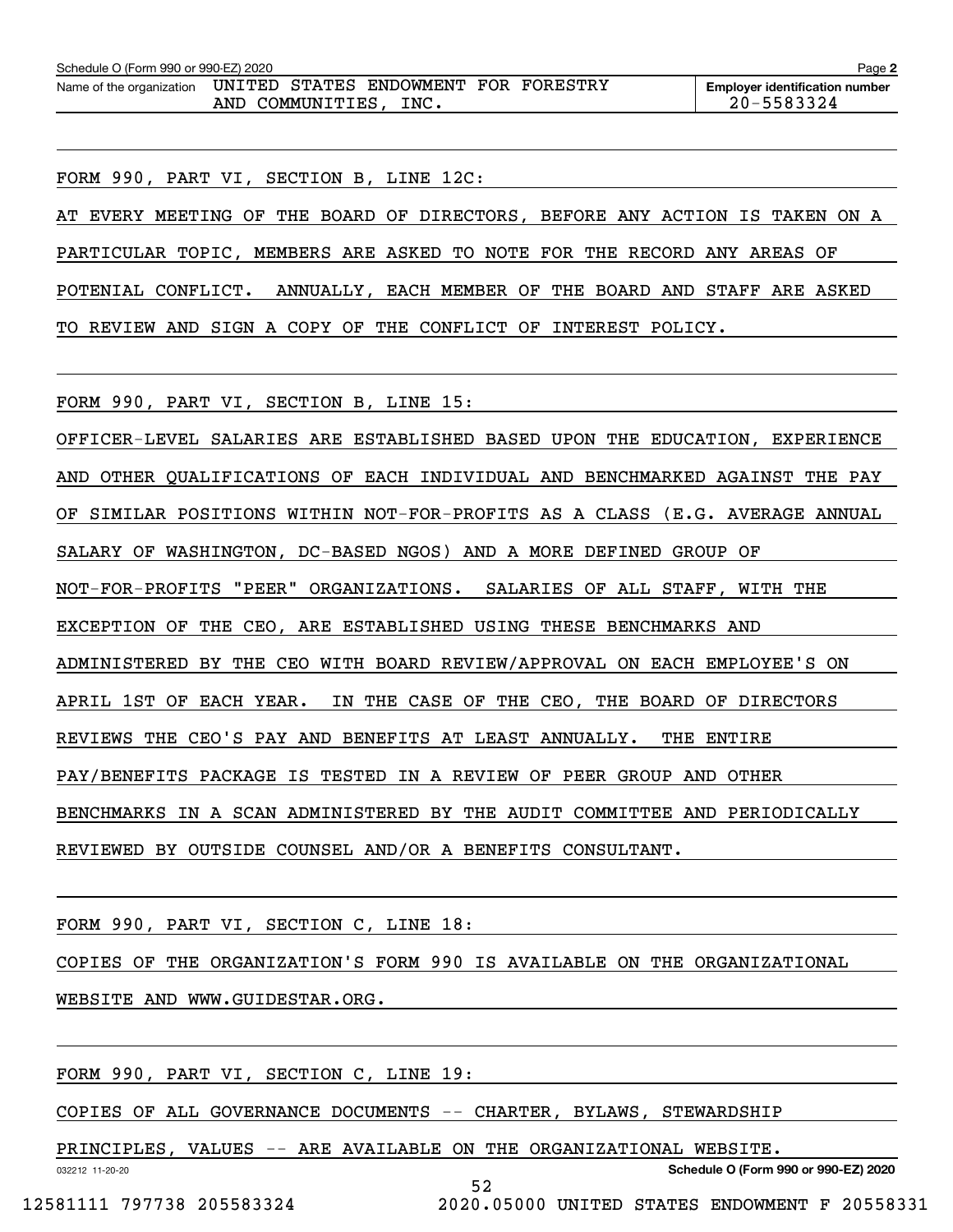| Schedule O (Form 990 or 990-EZ) 2020<br>Page 2 |  |  |                                                               |  |  |  |                                                     |  |
|------------------------------------------------|--|--|---------------------------------------------------------------|--|--|--|-----------------------------------------------------|--|
| Name of the organization                       |  |  | UNITED STATES ENDOWMENT FOR FORESTRY<br>AND COMMUNITIES, INC. |  |  |  | <b>Employer identification number</b><br>20-5583324 |  |
|                                                |  |  |                                                               |  |  |  |                                                     |  |

## FORM 990, PART XI, LINE 9, CHANGES IN NET ASSETS:

ADJUSTMENT TO NET ASSETS FOR INTERCOMPANY ADJUSTMENTS -2,967,623.

FORM 990, PART XII, LINE 2C

THIS PROCESS HAS NOT CHANGED FROM THE PRIOR YEAR.

**Schedule O (Form 990 or 990-EZ) 2020**

032212 11-20-20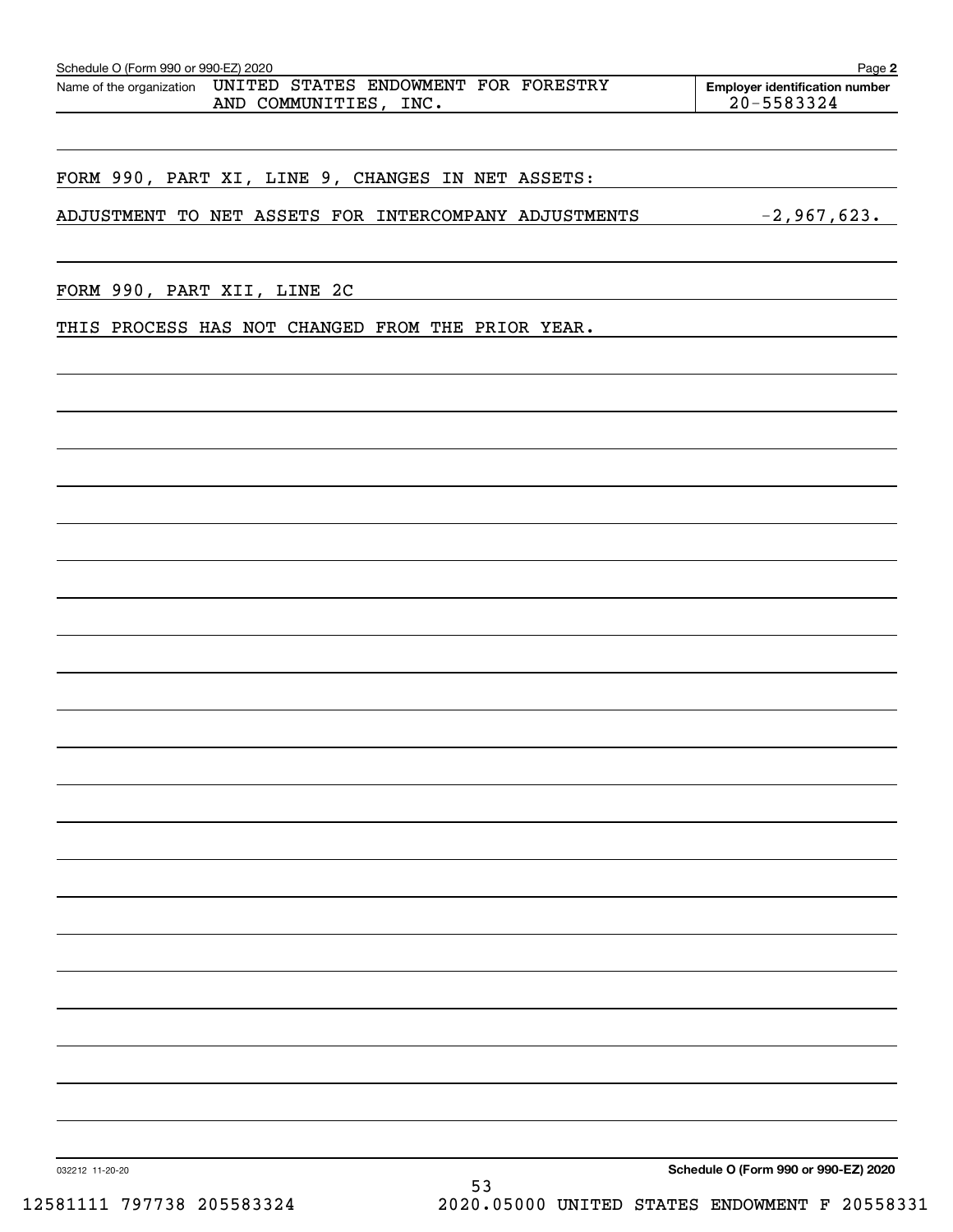| <b>Related Organizations and Unrelated Partnerships</b><br><b>SCHEDULE R</b><br>(Form 990)<br>> Complete if the organization answered "Yes" on Form 990, Part IV, line 33, 34, 35b, 36, or 37.<br>Attach to Form 990.<br>Department of the Treasury<br>Go to www.irs.gov/Form990 for instructions and the latest information.<br>Internal Revenue Service<br>ENDOWMENT FOR FORESTRY<br>UNITED<br>STATES<br><b>Employer identification number</b><br>Name of the organization<br>20-5583324<br>AND COMMUNITIES, INC. |                                                                        |                                                                                                                    |                                                     |                     |                           |                                     |  |
|---------------------------------------------------------------------------------------------------------------------------------------------------------------------------------------------------------------------------------------------------------------------------------------------------------------------------------------------------------------------------------------------------------------------------------------------------------------------------------------------------------------------|------------------------------------------------------------------------|--------------------------------------------------------------------------------------------------------------------|-----------------------------------------------------|---------------------|---------------------------|-------------------------------------|--|
| Part I                                                                                                                                                                                                                                                                                                                                                                                                                                                                                                              |                                                                        | Identification of Disregarded Entities. Complete if the organization answered "Yes" on Form 990, Part IV, line 33. |                                                     |                     |                           |                                     |  |
|                                                                                                                                                                                                                                                                                                                                                                                                                                                                                                                     | (a)<br>Name, address, and EIN (if applicable)<br>of disregarded entity | (b)<br>Primary activity                                                                                            | (c)<br>Legal domicile (state or<br>foreign country) | (d)<br>Total income | (e)<br>End-of-year assets | (f)<br>Direct controlling<br>entity |  |
| RESTORATION FUELS - 37-1881323                                                                                                                                                                                                                                                                                                                                                                                                                                                                                      |                                                                        |                                                                                                                    |                                                     |                     |                           | UNITED STATES                       |  |
| PO BOX 668                                                                                                                                                                                                                                                                                                                                                                                                                                                                                                          |                                                                        |                                                                                                                    |                                                     |                     |                           | ENDOWNMENT FOR FORESTRY             |  |
| PRINEVILLE, OR 97754                                                                                                                                                                                                                                                                                                                                                                                                                                                                                                |                                                                        | MANUFACTURING                                                                                                      | <b>OREGON</b>                                       | 240.664.            |                           | 19,680,657. AND COMMUNITIES, INC    |  |
| TIMBERHAULING.COM - 84-2204346                                                                                                                                                                                                                                                                                                                                                                                                                                                                                      |                                                                        |                                                                                                                    |                                                     |                     |                           | UNITED STATES                       |  |
| 908 E NORTH ST                                                                                                                                                                                                                                                                                                                                                                                                                                                                                                      |                                                                        |                                                                                                                    |                                                     |                     |                           | ENDOWNMENT FOR FORESTRY             |  |
| GREENVILLE SC 29601                                                                                                                                                                                                                                                                                                                                                                                                                                                                                                 |                                                                        | PURCHASING MANAGER                                                                                                 | SOUTH CAROLINA                                      | 23.                 |                           | 1,023. AND COMMUNITIES, INC         |  |
| FORESTRUST - 85-3186870                                                                                                                                                                                                                                                                                                                                                                                                                                                                                             |                                                                        |                                                                                                                    |                                                     |                     |                           | UNITED STATES                       |  |
| 908 E NORTH ST                                                                                                                                                                                                                                                                                                                                                                                                                                                                                                      |                                                                        |                                                                                                                    |                                                     |                     |                           | ENDOWNMENT FOR FORESTRY             |  |
| GREENVILLE SC 29601                                                                                                                                                                                                                                                                                                                                                                                                                                                                                                 |                                                                        | TECHNOLOGY                                                                                                         | SOUTH CAROLINA                                      |                     |                           | AND COMMUNITIES, INC                |  |
|                                                                                                                                                                                                                                                                                                                                                                                                                                                                                                                     |                                                                        |                                                                                                                    |                                                     |                     |                           |                                     |  |

**Identification of Related Tax-Exempt Organizations.** Complete if the organization answered "Yes" on Form 990, Part IV, line 34, because it had one or more related tax-exempt **Part II** organizations during the tax year.

| (a)<br>Name, address, and EIN<br>of related organization | (b)<br>Primary activity | (c)<br>Legal domicile (state or<br>foreign country) | (d)<br><b>Exempt Code</b><br>section | (e)<br>Public charity<br>status (if section | (f)<br>Direct controlling<br>entity |     | $(g)$<br>Section 512(b)(13)<br>controlled<br>entity? |
|----------------------------------------------------------|-------------------------|-----------------------------------------------------|--------------------------------------|---------------------------------------------|-------------------------------------|-----|------------------------------------------------------|
|                                                          |                         |                                                     |                                      | 501(c)(3)                                   |                                     | Yes | No                                                   |
|                                                          |                         |                                                     |                                      |                                             |                                     |     |                                                      |
|                                                          |                         |                                                     |                                      |                                             |                                     |     |                                                      |
|                                                          |                         |                                                     |                                      |                                             |                                     |     |                                                      |

**For Paperwork Reduction Act Notice, see the Instructions for Form 990. Schedule R (Form 990) 2020**

OMB No. 1545-0047

 $\mathbf{I}$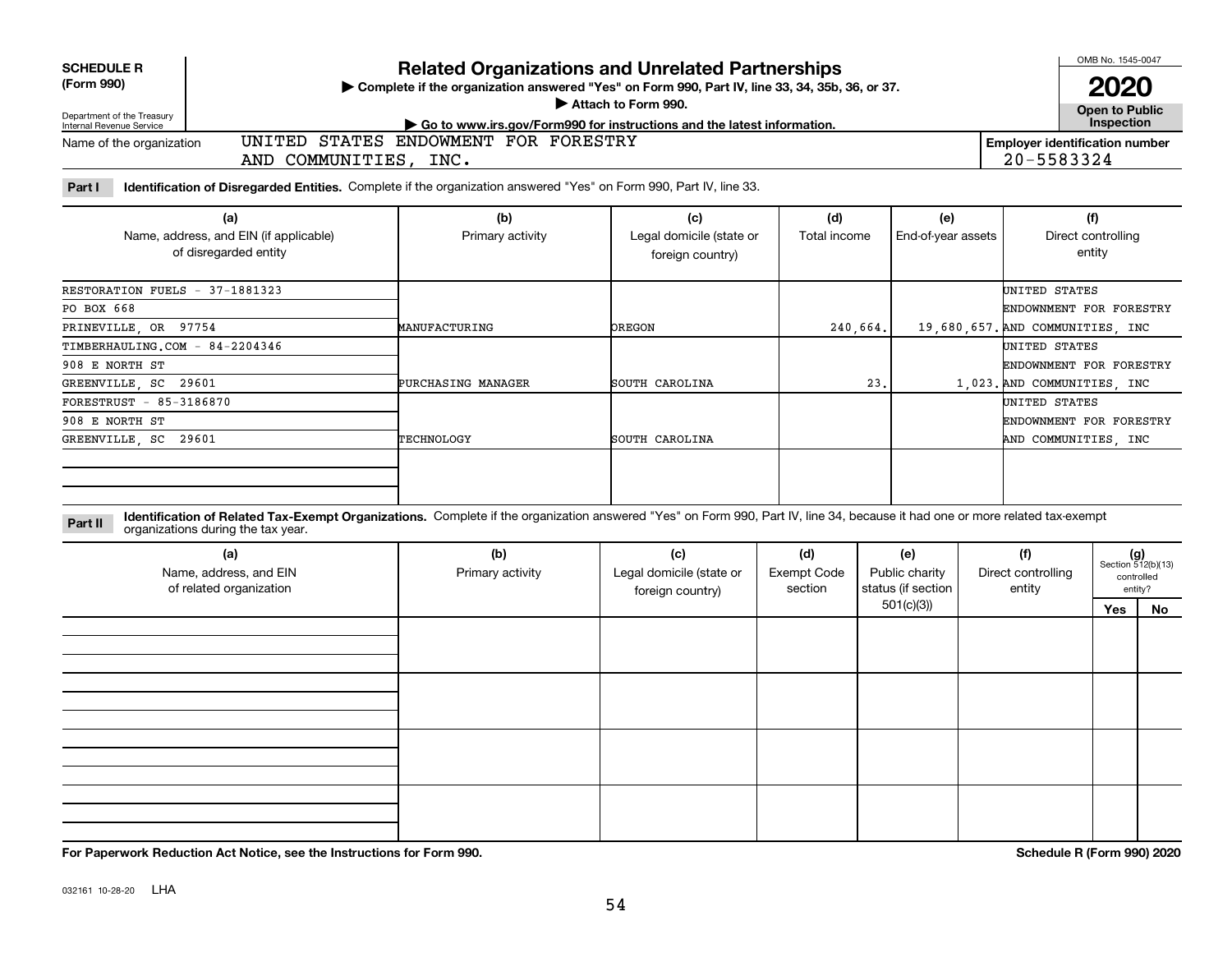#### Schedule R (Form 990) 2020 Page AND COMMUNITIES, INC. 20-5583324

**2**

**Identification of Related Organizations Taxable as a Partnership.** Complete if the organization answered "Yes" on Form 990, Part IV, line 34, because it had one or more related **Part III** organizations treated as a partnership during the tax year.

| (a)                                               | (b)              | (c)                                       | (d)                          | (e)                                                                                        | (f)                      | (g)                               |                                  | (h)      | (i)                                                                     | (i) | (k)                                                       |
|---------------------------------------------------|------------------|-------------------------------------------|------------------------------|--------------------------------------------------------------------------------------------|--------------------------|-----------------------------------|----------------------------------|----------|-------------------------------------------------------------------------|-----|-----------------------------------------------------------|
| Name, address, and EIN<br>of related organization | Primary activity | Legal<br>domicile<br>(state or<br>foreign | Direct controlling<br>entity | Predominant income<br>(related, unrelated,<br>excluded from tax under<br>sections 512-514) | Share of total<br>income | Share of<br>end-of-year<br>assets | Disproportionate<br>allocations? |          | Code V-UBI<br>amount in box<br>20 of Schedule<br>K-1 (Form 1065) Yes No |     | General or Percentage<br>managing<br>partner?<br>partner? |
|                                                   |                  | country)                                  |                              |                                                                                            |                          |                                   |                                  | Yes   No |                                                                         |     |                                                           |
| OREGON TORREFACTION, LLC -                        |                  |                                           |                              |                                                                                            |                          |                                   |                                  |          |                                                                         |     |                                                           |
| 35-2567331, PO BOX 668,                           | BIOFUEL          |                                           |                              |                                                                                            |                          |                                   |                                  |          |                                                                         |     |                                                           |
| PRINEVILLE, OR 97754                              | RESEARCH         | <b>OR</b>                                 |                              | RELATED                                                                                    | 237.                     | $\mathbf{0}$ .                    |                                  | x        | N/A                                                                     | X   | 70.00%                                                    |
|                                                   |                  |                                           |                              |                                                                                            |                          |                                   |                                  |          |                                                                         |     |                                                           |
|                                                   |                  |                                           |                              |                                                                                            |                          |                                   |                                  |          |                                                                         |     |                                                           |
|                                                   |                  |                                           |                              |                                                                                            |                          |                                   |                                  |          |                                                                         |     |                                                           |
|                                                   |                  |                                           |                              |                                                                                            |                          |                                   |                                  |          |                                                                         |     |                                                           |
|                                                   |                  |                                           |                              |                                                                                            |                          |                                   |                                  |          |                                                                         |     |                                                           |
|                                                   |                  |                                           |                              |                                                                                            |                          |                                   |                                  |          |                                                                         |     |                                                           |
|                                                   |                  |                                           |                              |                                                                                            |                          |                                   |                                  |          |                                                                         |     |                                                           |
|                                                   |                  |                                           |                              |                                                                                            |                          |                                   |                                  |          |                                                                         |     |                                                           |
|                                                   |                  |                                           |                              |                                                                                            |                          |                                   |                                  |          |                                                                         |     |                                                           |
|                                                   |                  |                                           |                              |                                                                                            |                          |                                   |                                  |          |                                                                         |     |                                                           |
|                                                   |                  |                                           |                              |                                                                                            |                          |                                   |                                  |          |                                                                         |     |                                                           |

**Identification of Related Organizations Taxable as a Corporation or Trust.** Complete if the organization answered "Yes" on Form 990, Part IV, line 34, because it had one or more related **Part IV** organizations treated as a corporation or trust during the tax year.

| (a)<br>Name, address, and EIN<br>of related organization | (b)<br>Primary activity | (c)<br>Legal domicile<br>(state or<br>foreign | (d)<br>Direct controlling<br>entity | (e)<br>Type of entity<br>(C corp, S corp,<br>or trust) | (f)<br>Share of total<br>income | (g)<br>Share of<br>end-of-year<br>assets | (h)<br> Percentage <br>ownership | $\begin{array}{c} \textbf{(i)}\\ \text{Section}\\ 512 \text{(b)} \text{(13)}\\ \text{controlled}\\ \text{entity?} \end{array}$ |
|----------------------------------------------------------|-------------------------|-----------------------------------------------|-------------------------------------|--------------------------------------------------------|---------------------------------|------------------------------------------|----------------------------------|--------------------------------------------------------------------------------------------------------------------------------|
|                                                          |                         | country)                                      |                                     |                                                        |                                 |                                          |                                  | Yes No                                                                                                                         |
|                                                          |                         |                                               |                                     |                                                        |                                 |                                          |                                  |                                                                                                                                |
|                                                          |                         |                                               |                                     |                                                        |                                 |                                          |                                  |                                                                                                                                |
|                                                          |                         |                                               |                                     |                                                        |                                 |                                          |                                  |                                                                                                                                |
|                                                          |                         |                                               |                                     |                                                        |                                 |                                          |                                  |                                                                                                                                |
|                                                          |                         |                                               |                                     |                                                        |                                 |                                          |                                  |                                                                                                                                |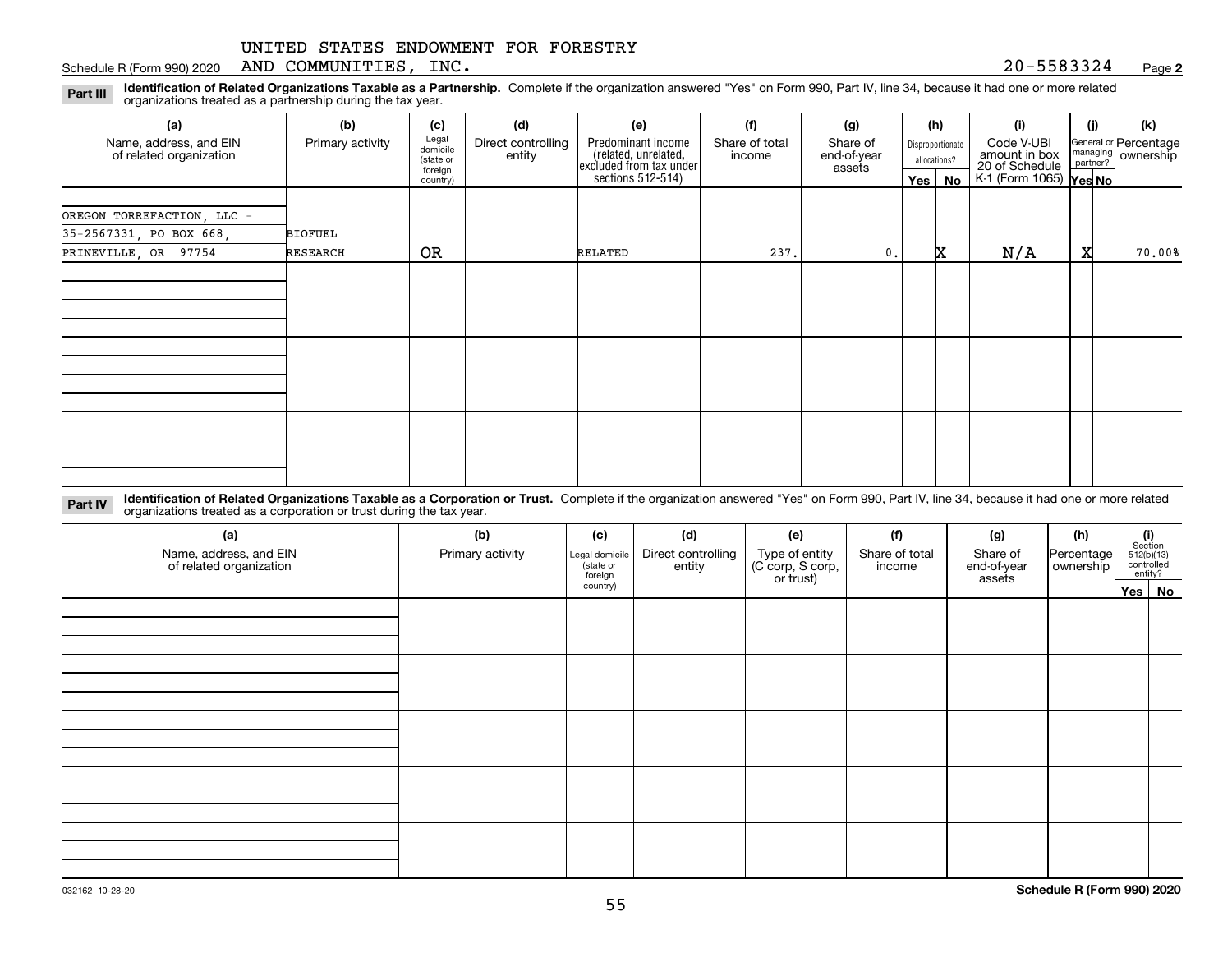| INC.<br>AND<br>COMMUNITIES<br>Schedule R (Form 990) 2020 | 20۰<br>5583324 | Page |
|----------------------------------------------------------|----------------|------|
|----------------------------------------------------------|----------------|------|

 $\overline{\phantom{a}}$ 

**Part V** T**ransactions With Related Organizations.** Complete if the organization answered "Yes" on Form 990, Part IV, line 34, 35b, or 36.

| Note: Complete line 1 if any entity is listed in Parts II, III, or IV of this schedule.                                                                                                                                        |                | Yes | No           |
|--------------------------------------------------------------------------------------------------------------------------------------------------------------------------------------------------------------------------------|----------------|-----|--------------|
| 1 During the tax year, did the organization engage in any of the following transactions with one or more related organizations listed in Parts II-IV?                                                                          |                |     |              |
|                                                                                                                                                                                                                                | 1a             |     | $\mathbf{x}$ |
| <b>b</b> Gift, grant, or capital contribution to related organization(s)                                                                                                                                                       | 1 <sub>b</sub> | X   |              |
| c Gift, grant, or capital contribution from related organization(s)                                                                                                                                                            | 1c             |     | X            |
|                                                                                                                                                                                                                                | 1d             | X   |              |
| e Loans or loan quarantees by related organization(s)                                                                                                                                                                          | 1e             |     | X            |
|                                                                                                                                                                                                                                |                |     |              |
| f Dividends from related organization(s) www.communicallycommunicallycommunicallycommunicallycommunicallycommunicallycommunicallycommunicallycommunicallycommunicallycommunicallycommunicallycommunicallycommunicallycommunica |                |     | х            |
| g Sale of assets to related organization(s) www.assettion.com/www.assettion.com/www.assettion.com/www.assettion.com/www.assettion.com/www.assettion.com/www.assettion.com/www.assettion.com/www.assettion.com/www.assettion.co | 1a             |     | X            |
| h Purchase of assets from related organization(s) manufactured content to content the content of the content of the content of the content of the content of the content of the content of the content of the content of the c | 1h             |     | X            |
| Exchange of assets with related organization(s) www.assettion.com/www.assettion.com/www.assettion.com/www.assettion.com/www.assettion.com/www.assettion.com/www.assettion.com/www.assettion.com/www.assettion.com/www.assettio | 1i.            |     | X            |
|                                                                                                                                                                                                                                | 1i.            |     | X            |
|                                                                                                                                                                                                                                |                |     |              |
| k Lease of facilities, equipment, or other assets from related organization(s) manufaction content and content to the content of facilities, equipment, or other assets from related organization(s) manufaction content and c | 1k             |     | X            |
| Performance of services or membership or fundraising solicitations for related organization(s)                                                                                                                                 | 11.            |     | X            |
| m Performance of services or membership or fundraising solicitations by related organization(s)                                                                                                                                | 1m             |     | X            |
|                                                                                                                                                                                                                                | 1n             |     | $\mathbf x$  |
| <b>o</b> Sharing of paid employees with related organization(s)                                                                                                                                                                | 1o             | X   |              |
|                                                                                                                                                                                                                                |                |     |              |
| p Reimbursement paid to related organization(s) for expenses [1111] and the content of the content of the content of the content of the content of the content of the content of the content of the content of the content of  | 1p             |     | X            |
|                                                                                                                                                                                                                                | 1q             |     | X            |
|                                                                                                                                                                                                                                |                |     |              |
| r Other transfer of cash or property to related organization(s)                                                                                                                                                                |                |     | x            |
|                                                                                                                                                                                                                                |                |     | X            |

**2**If the answer to any of the above is "Yes," see the instructions for information on who must complete this line, including covered relationships and transaction thresholds.

| (a)<br>Name of related organization | (b)<br>Transaction<br>type (a-s) | (c)<br>Amount involved | (d)<br>Method of determining amount involved |
|-------------------------------------|----------------------------------|------------------------|----------------------------------------------|
| (1) RESTORATION FUELS LLC           | D                                | $22, 250, 000$ . FMV   |                                              |
| (2) RESTORATION FUELS LLC           | $\circ$                          | 167,611.FMV            |                                              |
| (3)                                 |                                  |                        |                                              |
| (4)                                 |                                  |                        |                                              |
| (5)                                 |                                  |                        |                                              |
| (6)                                 |                                  |                        |                                              |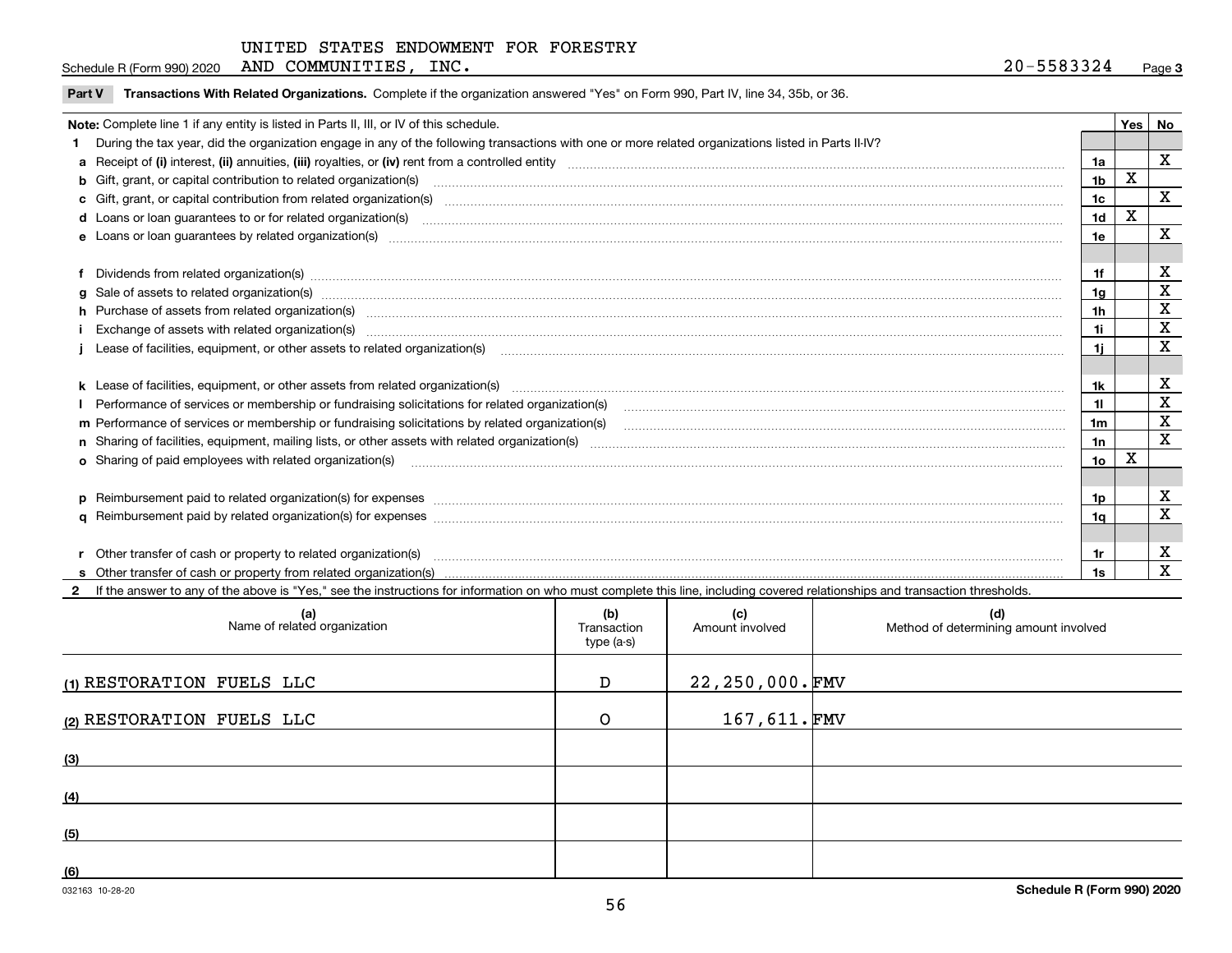Schedule R (Form 990) 2020 Page AND COMMUNITIES, INC. 20-5583324

**Part VI Unrelated Organizations Taxable as a Partnership. Complete if the organization answered "Yes" on Form 990, Part IV, line 37.** 

Provide the following information for each entity taxed as a partnership through which the organization conducted more than five percent of its activities (measured by total assets or gross revenue) that was not a related organization. See instructions regarding exclusion for certain investment partnerships.

| (a)<br>Name, address, and EIN<br>of entity | (b)<br>Primary activity | (c)<br>Legal domicile<br>(state or foreign<br>country) | (d)<br>Predominant income<br>(related, unrelated,<br>excluded from tax under<br>sections 512-514) | $\begin{array}{c} \textbf{(e)}\\ \text{Are all} \\ \text{partners sec.}\\ 501(c)(3)\\ \text{orgs.?} \end{array}$<br>$Yes$ No | (f)<br>Share of<br>total<br>income | (g)<br>Share of<br>end-of-year<br>assets | (h)<br>Dispropor-<br>tionate<br>allocations?<br>Yes No | (i)<br>Code V-UBI<br>amount in box 20 managing<br>of Schedule K-1 partner? ownership<br>(Form 1065)<br>ves No | (i)<br>Yes No | (k) |
|--------------------------------------------|-------------------------|--------------------------------------------------------|---------------------------------------------------------------------------------------------------|------------------------------------------------------------------------------------------------------------------------------|------------------------------------|------------------------------------------|--------------------------------------------------------|---------------------------------------------------------------------------------------------------------------|---------------|-----|
|                                            |                         |                                                        |                                                                                                   |                                                                                                                              |                                    |                                          |                                                        |                                                                                                               |               |     |
|                                            |                         |                                                        |                                                                                                   |                                                                                                                              |                                    |                                          |                                                        |                                                                                                               |               |     |
|                                            |                         |                                                        |                                                                                                   |                                                                                                                              |                                    |                                          |                                                        |                                                                                                               |               |     |
|                                            |                         |                                                        |                                                                                                   |                                                                                                                              |                                    |                                          |                                                        |                                                                                                               |               |     |
|                                            |                         |                                                        |                                                                                                   |                                                                                                                              |                                    |                                          |                                                        |                                                                                                               |               |     |
|                                            |                         |                                                        |                                                                                                   |                                                                                                                              |                                    |                                          |                                                        |                                                                                                               |               |     |
|                                            |                         |                                                        |                                                                                                   |                                                                                                                              |                                    |                                          |                                                        |                                                                                                               |               |     |
|                                            |                         |                                                        |                                                                                                   |                                                                                                                              |                                    |                                          |                                                        |                                                                                                               |               |     |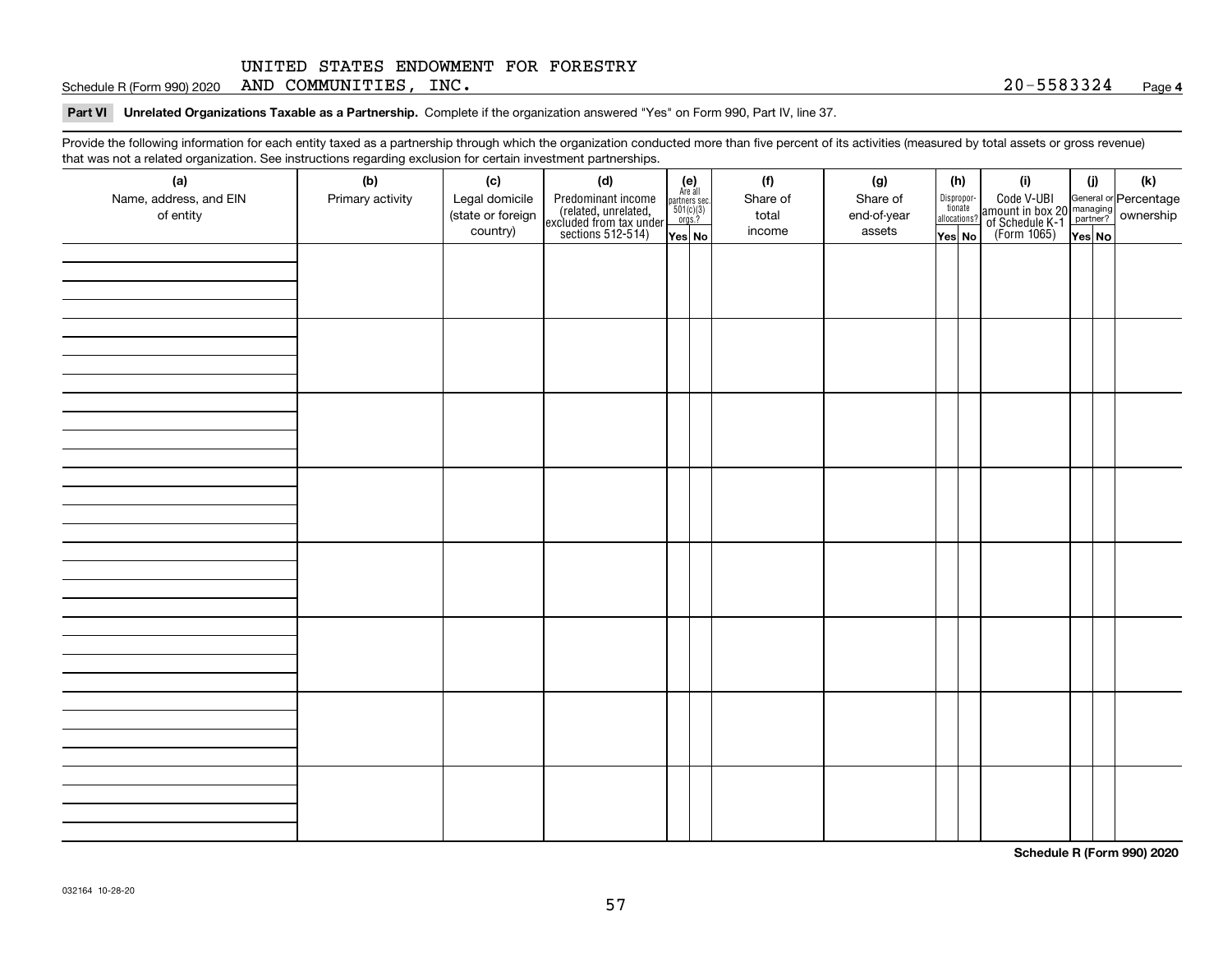| Part VII Supplemental Information |
|-----------------------------------|
|                                   |

Provide additional information for responses to questions on Schedule R. See instructions.

**Schedule R (Form 990) 2020**

032165 10-28-20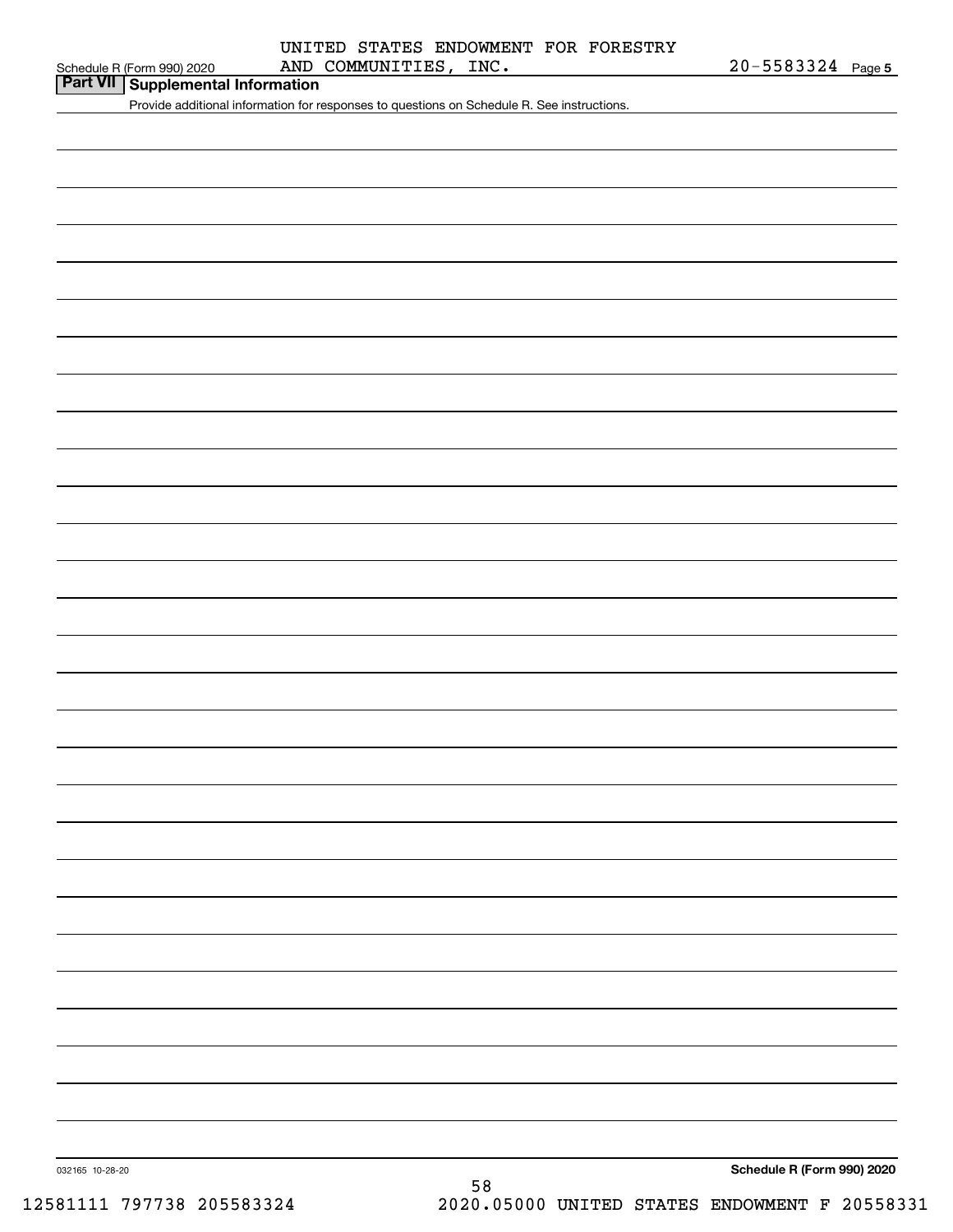(Rev. January 2020)

## **Application for Automatic Extension of Time To File an Exempt Organization Return**

Department of the Treasury Internal Revenue Service

**| File a separate application for each return.**

**| Go to www.irs.gov/Form8868 for the latest information.**

**Electronic filing (e-file).**  You can electronically file Form 8868 to request a 6-month automatic extension of time to file any of the filing of this form, visit www.irs.gov/e-file-providers/e-file-for-charities-and-non-profits. forms listed below with the exception of Form 8870, Information Return for Transfers Associated With Certain Personal Benefit Contracts, for which an extension request must be sent to the IRS in paper format (see instructions). For more details on the electronic

#### **Automatic 6-Month Extension of Time.** Only submit original (no copies needed).

All corporations required to file an income tax return other than Form 990-T (including 1120-C filers), partnerships, REMICs, and trusts must use Form 7004 to request an extension of time to file income tax returns.

| Type or<br>print                                          | Name of exempt organization or other filer, see instructions.<br>UNITED STATES ENDOWMENT FOR FORESTRY<br>AND COMMUNITIES, INC.                                                                                                                                                                                                                                                                                                                                                                                                                                                                                 |        |                                                                                                                       |                | 20-5583324 | Taxpayer identification number (TIN)         |                 |
|-----------------------------------------------------------|----------------------------------------------------------------------------------------------------------------------------------------------------------------------------------------------------------------------------------------------------------------------------------------------------------------------------------------------------------------------------------------------------------------------------------------------------------------------------------------------------------------------------------------------------------------------------------------------------------------|--------|-----------------------------------------------------------------------------------------------------------------------|----------------|------------|----------------------------------------------|-----------------|
| File by the<br>due date for<br>filing your<br>return. See | Number, street, and room or suite no. If a P.O. box, see instructions.<br>908 EAST NORTH STREET                                                                                                                                                                                                                                                                                                                                                                                                                                                                                                                |        |                                                                                                                       |                |            |                                              |                 |
| instructions.                                             | City, town or post office, state, and ZIP code. For a foreign address, see instructions.<br>GREENVILLE, SC<br>29601                                                                                                                                                                                                                                                                                                                                                                                                                                                                                            |        |                                                                                                                       |                |            |                                              |                 |
|                                                           | Enter the Return Code for the return that this application is for (file a separate application for each return)                                                                                                                                                                                                                                                                                                                                                                                                                                                                                                |        |                                                                                                                       |                |            | $\mathbf{0}$                                 | $7\phantom{.0}$ |
| <b>Application</b>                                        |                                                                                                                                                                                                                                                                                                                                                                                                                                                                                                                                                                                                                | Return | Application                                                                                                           |                |            | Return                                       |                 |
| Is For                                                    |                                                                                                                                                                                                                                                                                                                                                                                                                                                                                                                                                                                                                | Code   | Is For                                                                                                                |                |            | Code                                         |                 |
|                                                           | Form 990 or Form 990-EZ                                                                                                                                                                                                                                                                                                                                                                                                                                                                                                                                                                                        | 01     | Form 990-T (corporation)                                                                                              |                |            | 07                                           |                 |
| Form 990-BL                                               |                                                                                                                                                                                                                                                                                                                                                                                                                                                                                                                                                                                                                | 02     | Form 1041-A                                                                                                           |                |            | 08                                           |                 |
|                                                           | Form 4720 (individual)                                                                                                                                                                                                                                                                                                                                                                                                                                                                                                                                                                                         | 03     | Form 4720 (other than individual)                                                                                     |                |            | 09                                           |                 |
| Form 990-PF                                               |                                                                                                                                                                                                                                                                                                                                                                                                                                                                                                                                                                                                                | 04     | Form 5227                                                                                                             |                |            | 10                                           |                 |
|                                                           | Form 990-T (sec. 401(a) or 408(a) trust)                                                                                                                                                                                                                                                                                                                                                                                                                                                                                                                                                                       | 05     | Form 6069                                                                                                             |                |            | 11                                           |                 |
|                                                           | Form 990-T (trust other than above)<br>SIGNE C. CANN                                                                                                                                                                                                                                                                                                                                                                                                                                                                                                                                                           | 06     | Form 8870                                                                                                             |                |            | 12                                           |                 |
| $box \blacktriangleright$<br>1<br>$\mathbf{2}$            | If this is for a Group Return, enter the organization's four digit Group Exemption Number (GEN) _________. If this is for the whole group, check this<br>. If it is for part of the group, check this box $\blacktriangleright$<br>I request an automatic 6-month extension of time until<br>the organization named above. The extension is for the organization's return for:<br>$\blacktriangleright$ $\boxed{\text{X}}$ calendar year 2020 or<br>tax year beginning<br>and ending, and ending<br>If the tax year entered in line 1 is for less than 12 months, check reason:<br>Change in accounting period |        | and attach a list with the names and TINs of all members the extension is for.<br>NOVEMBER 15, 2021<br>Initial return | Final return   |            | , to file the exempt organization return for |                 |
| За                                                        | If this application is for Forms 990-BL, 990-PF, 990-T, 4720, or 6069, enter the tentative tax, less<br>any nonrefundable credits. See instructions.                                                                                                                                                                                                                                                                                                                                                                                                                                                           |        |                                                                                                                       | За             | \$         |                                              | 0.              |
| b                                                         | If this application is for Forms 990-PF, 990-T, 4720, or 6069, enter any refundable credits and                                                                                                                                                                                                                                                                                                                                                                                                                                                                                                                |        |                                                                                                                       |                |            |                                              |                 |
|                                                           | estimated tax payments made. Include any prior year overpayment allowed as a credit.                                                                                                                                                                                                                                                                                                                                                                                                                                                                                                                           |        |                                                                                                                       | 3 <sub>b</sub> | \$         |                                              | 0.              |
| C.                                                        | <b>Balance due.</b> Subtract line 3b from line 3a. Include your payment with this form, if required, by                                                                                                                                                                                                                                                                                                                                                                                                                                                                                                        |        |                                                                                                                       |                |            |                                              |                 |
|                                                           | using EFTPS (Electronic Federal Tax Payment System). See instructions.                                                                                                                                                                                                                                                                                                                                                                                                                                                                                                                                         |        |                                                                                                                       | 3 <sub>c</sub> |            |                                              | 0.              |
| instructions.<br>LHA                                      | Caution: If you are going to make an electronic funds withdrawal (direct debit) with this Form 8868, see Form 8453-EO and Form 8879-EO for payment<br>For Privacy Act and Paperwork Reduction Act Notice, see instructions.                                                                                                                                                                                                                                                                                                                                                                                    |        |                                                                                                                       |                |            | Form 8868 (Rev. 1-2020)                      |                 |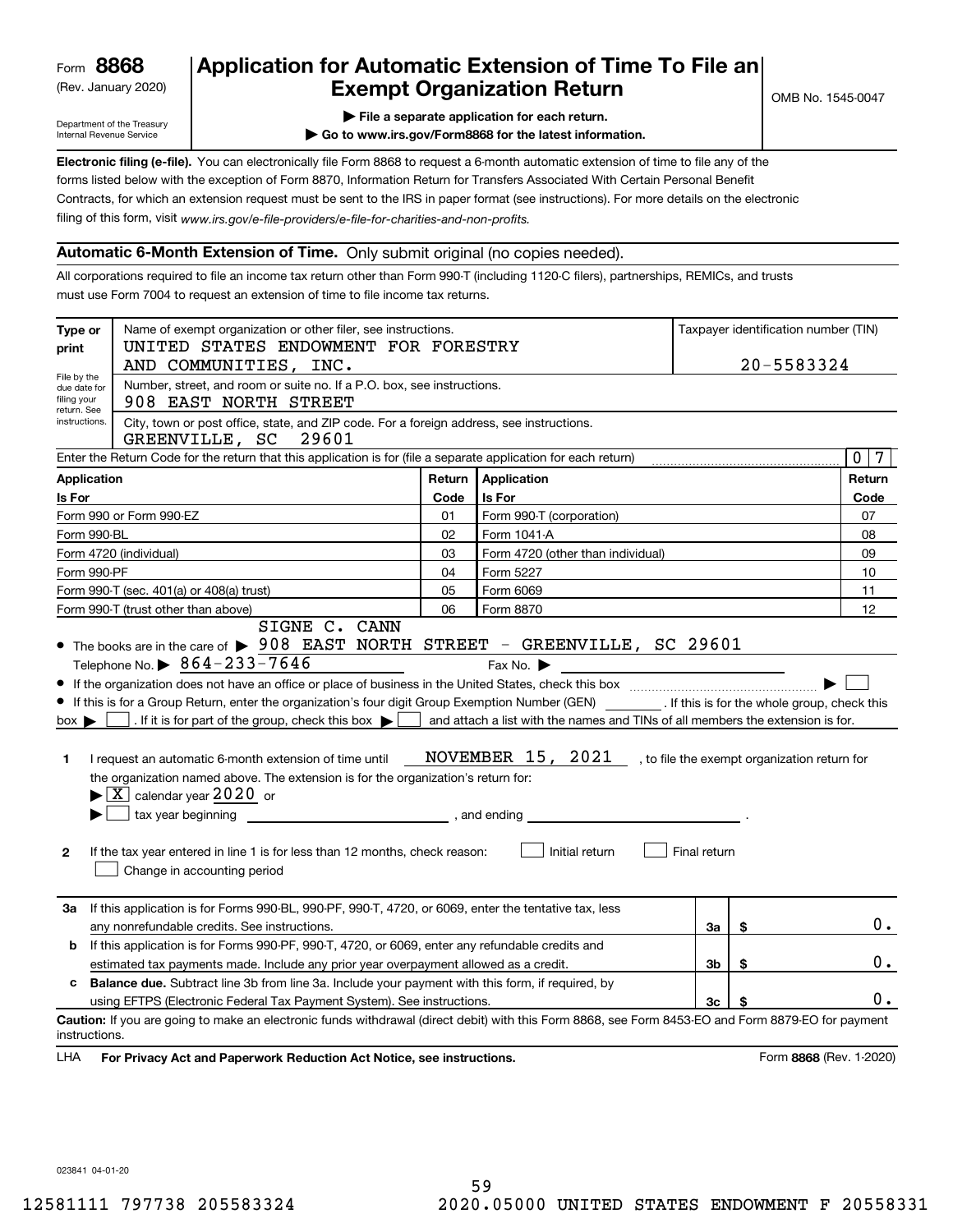|                |                                               |            | EXTENDED TO NOVEMBER 15, 2021                                                                                                                                                                                                  |                              |                                                     |
|----------------|-----------------------------------------------|------------|--------------------------------------------------------------------------------------------------------------------------------------------------------------------------------------------------------------------------------|------------------------------|-----------------------------------------------------|
|                | Form 990-T                                    |            | <b>Exempt Organization Business Income Tax Return</b>                                                                                                                                                                          |                              | OMB No. 1545-0047                                   |
|                |                                               |            | (and proxy tax under section 6033(e))                                                                                                                                                                                          |                              |                                                     |
|                |                                               |            | For calendar year 2020 or other tax year beginning<br>, and ending                                                                                                                                                             |                              | 2020                                                |
|                | Department of the Treasury                    |            | Go to www.irs.gov/Form990T for instructions and the latest information.                                                                                                                                                        |                              | Open to Public Inspection for                       |
|                | Internal Revenue Service                      |            | bo not enter SSN numbers on this form as it may be made public if your organization is a $501(c)(3)$ .                                                                                                                         |                              | 501(c)(3) Organizations Only                        |
|                | Check box if<br>address changed.              |            | Name of organization ( $\Box$ Check box if name changed and see instructions.)                                                                                                                                                 |                              | DEmployer identification number                     |
|                |                                               |            | UNITED STATES ENDOWMENT FOR FORESTRY                                                                                                                                                                                           |                              |                                                     |
|                | <b>B</b> Exempt under section                 | Print      | AND COMMUNITIES, INC.                                                                                                                                                                                                          |                              | 20-5583324<br>E Group exemption number              |
|                | $\boxed{\mathbf{X}}$ 501(c)(3                 | 0ľ<br>Type | Number, street, and room or suite no. If a P.O. box, see instructions.                                                                                                                                                         |                              | (see instructions)                                  |
|                | ]220(e)<br>408(e)                             |            | 908 EAST NORTH STREET                                                                                                                                                                                                          |                              |                                                     |
|                | 530(a) <br>408A<br>529(a)<br>529S             |            | City or town, state or province, country, and ZIP or foreign postal code<br>GREENVILLE, SC 29601                                                                                                                               |                              |                                                     |
|                |                                               |            | 281,516,467.<br>▶                                                                                                                                                                                                              |                              | Check box if                                        |
| G              |                                               |            | C Book value of all assets at end of year<br>Check organization type $\blacktriangleright \boxed{\text{X}}$ 501(c) corporation<br>501(c) trust<br>$401(a)$ trust<br>Other trust                                                |                              | an amended return.<br>Applicable reinsurance entity |
| н.             | Check if filing only to $\blacktriangleright$ |            | Claim credit from Form 8941<br>Claim a refund shown on Form 2439                                                                                                                                                               |                              |                                                     |
|                |                                               |            | Check if a 501(c)(3) organization filing a consolidated return with a 501(c)(2) titleholding corporation <i>manumeration</i> manumeration                                                                                      |                              |                                                     |
| J              |                                               |            | Enter the number of attached Schedules A (Form 990-T)                                                                                                                                                                          |                              |                                                     |
| K.             |                                               |            | During the tax year, was the corporation a subsidiary in an affiliated group or a parent-subsidiary controlled group?                                                                                                          |                              | $\boxed{\text{X}}$ No<br>Yes                        |
|                |                                               |            | If "Yes," enter the name and identifying number of the parent corporation.                                                                                                                                                     |                              |                                                     |
|                |                                               |            | Telephone number $\triangleright$ 864-233-7646<br>The books are in care of $\triangleright$ SIGNE $\circ$ . CANN                                                                                                               |                              |                                                     |
| Part I         |                                               |            | <b>Total Unrelated Business Taxable Income</b>                                                                                                                                                                                 |                              |                                                     |
| 1              |                                               |            | Total of unrelated business taxable income computed from all unrelated trades or businesses (see                                                                                                                               |                              |                                                     |
|                | instructions)                                 |            |                                                                                                                                                                                                                                | 1                            | $0$ .                                               |
| 2              | Reserved                                      |            |                                                                                                                                                                                                                                | $\mathbf{2}$                 |                                                     |
| 3              | Add lines 1 and 2                             |            |                                                                                                                                                                                                                                | 3                            |                                                     |
| 4              |                                               |            | Charitable contributions (see instructions for limitation rules)                                                                                                                                                               | 4                            | 0.                                                  |
| 5              |                                               |            | Total unrelated business taxable income before net operating losses. Subtract line 4 from line 3                                                                                                                               | 5                            |                                                     |
| 6              |                                               |            | STATEMENT 1<br>Deduction for net operating loss. See instructions                                                                                                                                                              | 6                            | 0.                                                  |
| $\overline{7}$ |                                               |            | Total of unrelated business taxable income before specific deduction and section 199A deduction.                                                                                                                               |                              |                                                     |
|                | Subtract line 6 from line 5                   |            |                                                                                                                                                                                                                                | 7                            |                                                     |
| 8              |                                               |            | Specific deduction (generally \$1,000, but see instructions for exceptions) manufactured controller and the set                                                                                                                | 8                            | 1,000.                                              |
| 9              |                                               |            | Trusts. Section 199A deduction. See instructions [11] material content content and the intervention of the intervention of the intervention of the intervention of the intervention of the intervention of the intervention of | 9                            |                                                     |
| 10             | <b>Total deductions.</b> Add lines 8 and 9    |            |                                                                                                                                                                                                                                | 10                           | 1,000.                                              |
| 11             |                                               |            | Unrelated business taxable income. Subtract line 10 from line 7. If line 10 is greater than line 7,                                                                                                                            |                              |                                                     |
|                | enter zero                                    |            |                                                                                                                                                                                                                                | 11                           | 0.                                                  |
| Part II        | <b>Tax Computation</b>                        |            |                                                                                                                                                                                                                                |                              |                                                     |
| 1              |                                               |            |                                                                                                                                                                                                                                | 1.                           | $\overline{0}$ .                                    |
| 2              |                                               |            | Trusts taxable at trust rates. See instructions for tax computation. Income tax on the amount on                                                                                                                               |                              |                                                     |
|                | Part I, line 11 from:                         |            | Tax rate schedule or                                                                                                                                                                                                           | $\mathbf 2$                  |                                                     |
| з              | Proxy tax. See instructions                   |            |                                                                                                                                                                                                                                | 3                            |                                                     |
| 4              | Other tax amounts. See instructions           |            |                                                                                                                                                                                                                                | 4                            |                                                     |
| 5              | Alternative minimum tax (trusts only)         |            |                                                                                                                                                                                                                                | 5                            |                                                     |
| 6              |                                               |            | Tax on noncompliant facility income. See instructions                                                                                                                                                                          | 6<br>$\overline{\mathbf{r}}$ | 0.                                                  |
| 7              |                                               |            | Total. Add lines 3 through 6 to line 1 or 2, whichever applies<br>For Paperwork Reduction Act Notice, see instructions.                                                                                                        |                              | Form 990-T (2020)                                   |
| LHA            |                                               |            |                                                                                                                                                                                                                                |                              |                                                     |

023701 02-02-21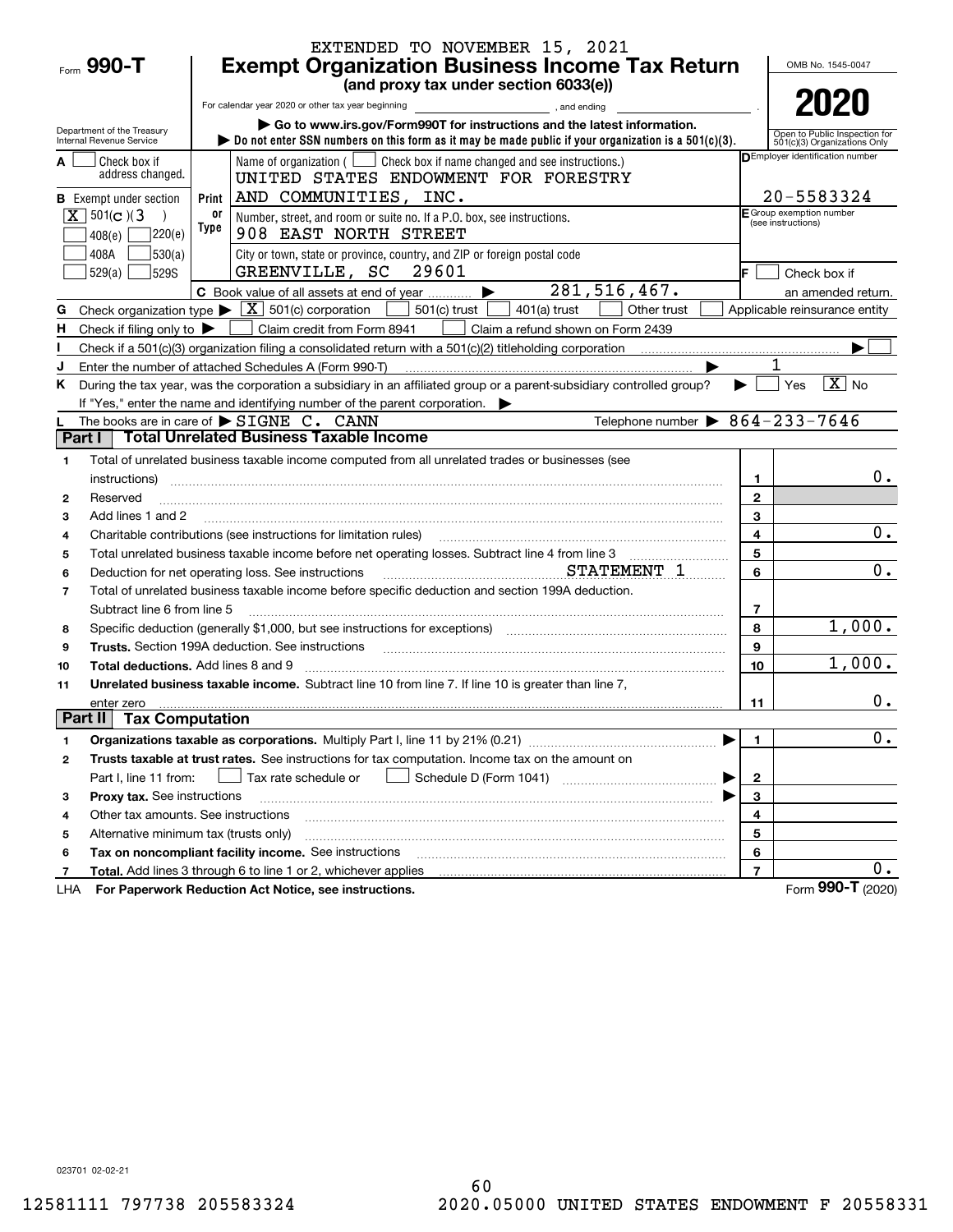|                 | Form 990-T (2020)                                                                                                                     |              |     | Page 2           |
|-----------------|---------------------------------------------------------------------------------------------------------------------------------------|--------------|-----|------------------|
| <b>Part III</b> | <b>Tax and Payments</b>                                                                                                               |              |     |                  |
| 1a              | Foreign tax credit (corporations attach Form 1118; trusts attach Form 1116)<br>1a                                                     |              |     |                  |
| b               | Other credits (see instructions)<br>1b                                                                                                |              |     |                  |
| C               | 1c                                                                                                                                    |              |     |                  |
| d               | 1 <sub>d</sub>                                                                                                                        |              |     |                  |
| e               |                                                                                                                                       | 1e           |     |                  |
| 2               | Subtract line 1e from Part II, line 7                                                                                                 | $\mathbf{2}$ |     | $0$ .            |
| 3               | Form 8611<br>Form 8697<br>Form 4255<br>Form 8866<br>Other taxes. Check if from:<br>$\mathbf{1}$                                       |              |     |                  |
|                 | Other (attach statement)                                                                                                              | 3            |     |                  |
| 4               | Check if includes tax previously deferred under<br><b>Total tax.</b> Add lines 2 and 3 (see instructions).                            |              |     |                  |
|                 | section 1294. Enter tax amount here                                                                                                   | 4            |     | $\mathbf{0}$ .   |
| 5               | 2020 net 965 tax liability paid from Form 965-A or Form 965-B, Part II, column (k), line 4                                            | 5            |     | $\overline{0}$ . |
| 6a              | Payments: A 2019 overpayment credited to 2020 [11] [11] maximum materials: A 2019 overpayment credited to 2020<br>6a                  |              |     |                  |
| b               | 2020 estimated tax payments. Check if section 643(g) election applies<br>6b                                                           |              |     |                  |
| c               | Tax deposited with Form 8868<br>6c                                                                                                    |              |     |                  |
| d               | Foreign organizations: Tax paid or withheld at source (see instructions) [<br>6d                                                      |              |     |                  |
| е               | 6e                                                                                                                                    |              |     |                  |
| f               | Credit for small employer health insurance premiums (attach Form 8941) [<br>6f                                                        |              |     |                  |
| g               | Other credits, adjustments, and payments:   Form 2439                                                                                 |              |     |                  |
|                 | Other $\overline{\hspace{1cm}}$ Total $\blacktriangleright$ $\begin{array}{ c c c c }\hline \hspace{1.2cm}6g\end{array}$<br>Form 4136 |              |     |                  |
| 7               |                                                                                                                                       | 7            |     |                  |
| 8               | Estimated tax penalty (see instructions). Check if Form 2220 is attached                                                              | 8            |     |                  |
| 9               | Tax due. If line 7 is smaller than the total of lines 4, 5, and 8, enter amount owed <i>manumenon containers</i>                      | 9            |     |                  |
| 10              |                                                                                                                                       | 10           |     |                  |
| 11              | Enter the amount of line 10 you want: Credited to 2021 estimated tax ><br>Refunded $\blacktriangleright$                              | 11           |     |                  |
| <b>Part IV</b>  | Statements Regarding Certain Activities and Other Information (see instructions)                                                      |              |     |                  |
| 1               | At any time during the 2020 calendar year, did the organization have an interest in or a signature or other authority                 |              | Yes | No               |
|                 | over a financial account (bank, securities, or other) in a foreign country? If "Yes," the organization may have to file               |              |     |                  |
|                 | FinCEN Form 114, Report of Foreign Bank and Financial Accounts. If "Yes," enter the name of the foreign country                       |              |     |                  |
|                 | here $\blacktriangleright$                                                                                                            |              |     | х                |
| 2               | During the tax year, did the organization receive a distribution from, or was it the grantor of, or transferor to, a                  |              |     |                  |
|                 |                                                                                                                                       |              |     | Х                |
|                 | If "Yes," see instructions for other forms the organization may have to file.                                                         |              |     |                  |
| 3               | Enter the amount of tax-exempt interest received or accrued during the tax year manufactured $\bullet$ \$                             |              |     |                  |
| 4a              | Did the organization change its method of accounting? (see instructions)                                                              |              |     | x                |
| b               | If 4a is "Yes," has the organization described the change on Form 990, 990-EZ, 990-PF, or Form 1128? If "No,"                         |              |     |                  |
|                 | explain in Part V                                                                                                                     |              |     |                  |
| <b>Part V</b>   | <b>Supplemental Information</b>                                                                                                       |              |     |                  |

Provide the explanation required by Part IV, line 4b. Also, provide any other additional information. See instructions.

| Sign            | Under penalties of perjury, I declare that I have examined this return, including accompanying schedules and statements, and to the best of my knowledge and belief, it is true,<br>correct, and complete. Declaration of preparer (other than taxpayer) is based on all information of which preparer has any knowledge. |                      |       |               |               |    |                                                                       |
|-----------------|---------------------------------------------------------------------------------------------------------------------------------------------------------------------------------------------------------------------------------------------------------------------------------------------------------------------------|----------------------|-------|---------------|---------------|----|-----------------------------------------------------------------------|
| Here            |                                                                                                                                                                                                                                                                                                                           |                      |       | PRESIDENT/CEO |               |    | May the IRS discuss this return with<br>the preparer shown below (see |
|                 | Signature of officer                                                                                                                                                                                                                                                                                                      | Date                 | Title |               |               |    | $\overline{\mathrm{x}}$<br>instructions)?<br>Yes<br>No                |
|                 | Print/Type preparer's name                                                                                                                                                                                                                                                                                                | Preparer's signature |       | Date          | Check         | if | <b>PTIN</b>                                                           |
| Paid            |                                                                                                                                                                                                                                                                                                                           |                      |       |               | self-employed |    |                                                                       |
| <b>Preparer</b> | <b>BIBBY</b><br><b>AMY</b>                                                                                                                                                                                                                                                                                                | <b>BIBBY</b><br>AMY  |       | 11/11/21      |               |    | P00445891                                                             |
| <b>Use Only</b> | HUGHES<br>$'$ Firm's name $\blacktriangleright$ DIXON                                                                                                                                                                                                                                                                     | GOODMAN.             | LLP.  |               | Firm's $EIN$  |    | 56-0747981                                                            |
|                 | 500                                                                                                                                                                                                                                                                                                                       | RIDGEFIELD COURT     |       |               |               |    |                                                                       |
|                 | ASHEVILLE, NC 28806<br>Firm's address $\blacktriangleright$                                                                                                                                                                                                                                                               |                      |       |               | Phone no.     |    | $828 - 254 - 2254$                                                    |
|                 |                                                                                                                                                                                                                                                                                                                           |                      |       |               |               |    | 000T                                                                  |

Form (2020)  **990-T**

023711 02-02-21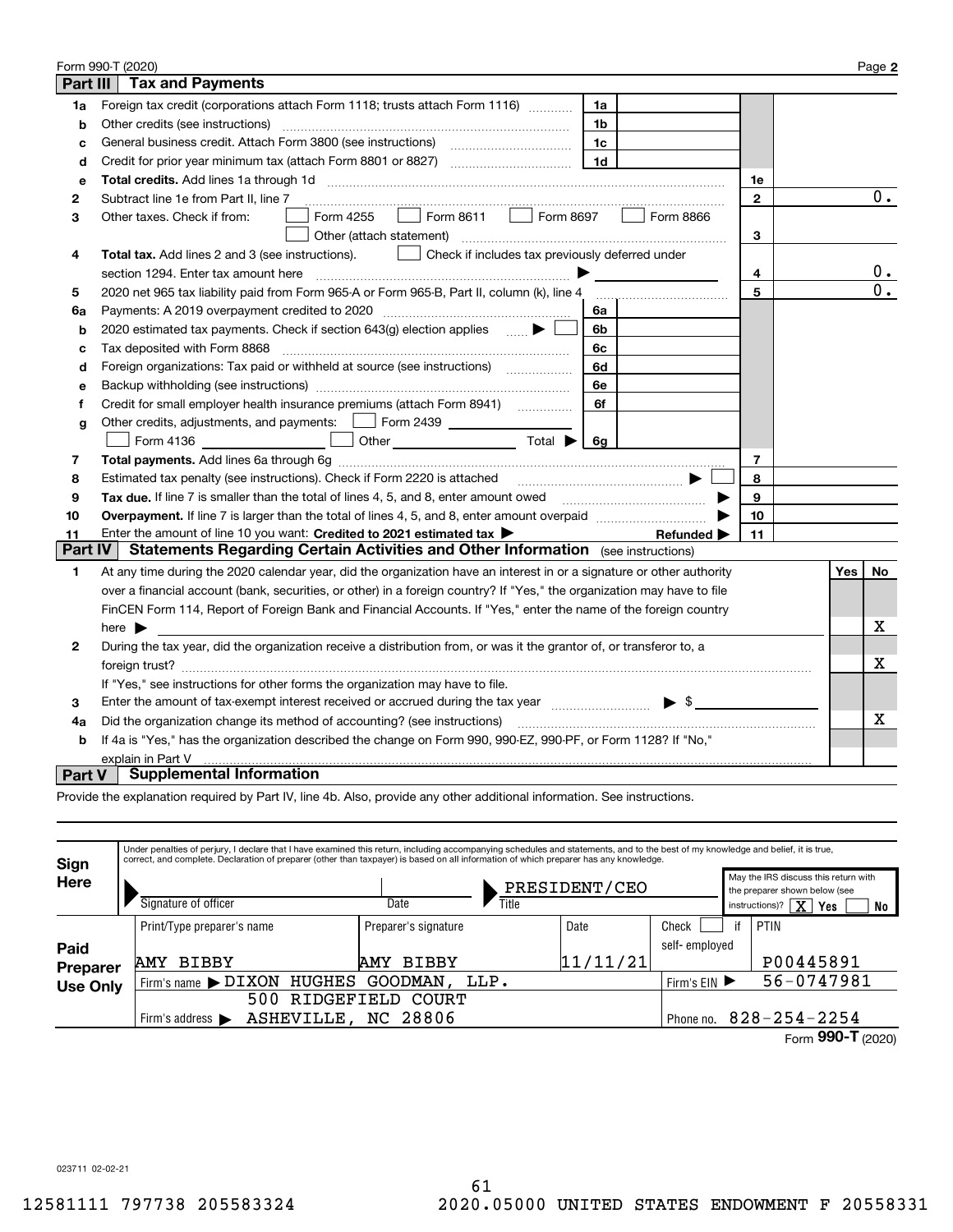| <b>FORM 990-T</b>                                                                                                                                          | PRE 2018 NOL SCHEDULE | STATEMENT 1                |
|------------------------------------------------------------------------------------------------------------------------------------------------------------|-----------------------|----------------------------|
| PRE-2018 NOL CARRY FORWARD FROM PRIOR YEAR<br>PRE-2018 NOL DEDUCTION INCLUDED IN PART I, LINE 6<br>SCHEDULE A PORTION OF PRE-2018 NOL<br>SCHEDULE A ENTITY | SCHEDULE A SHARE      | 1,275,631.<br>123,891.     |
|                                                                                                                                                            |                       |                            |
|                                                                                                                                                            | 0.                    |                            |
| TOTAL SCHEDULE A SHARE OF PRE-2018 NOL<br>NET OPERATING DEDUCTION<br>BALANCE AFTER PRE-2018 NOL DEDUCTION<br>EXPIRING NET OPERATING LOSSES                 |                       | 0.<br>123,891.<br>0.<br>0. |
| CARRY FORWARD OF NET OPERATING LOSS                                                                                                                        |                       | 1,151,740.                 |

}}}}}}}}}}}}}}}}}}}}}}}}}}}}}}}}}}}}}}}} }}}}}}}}}}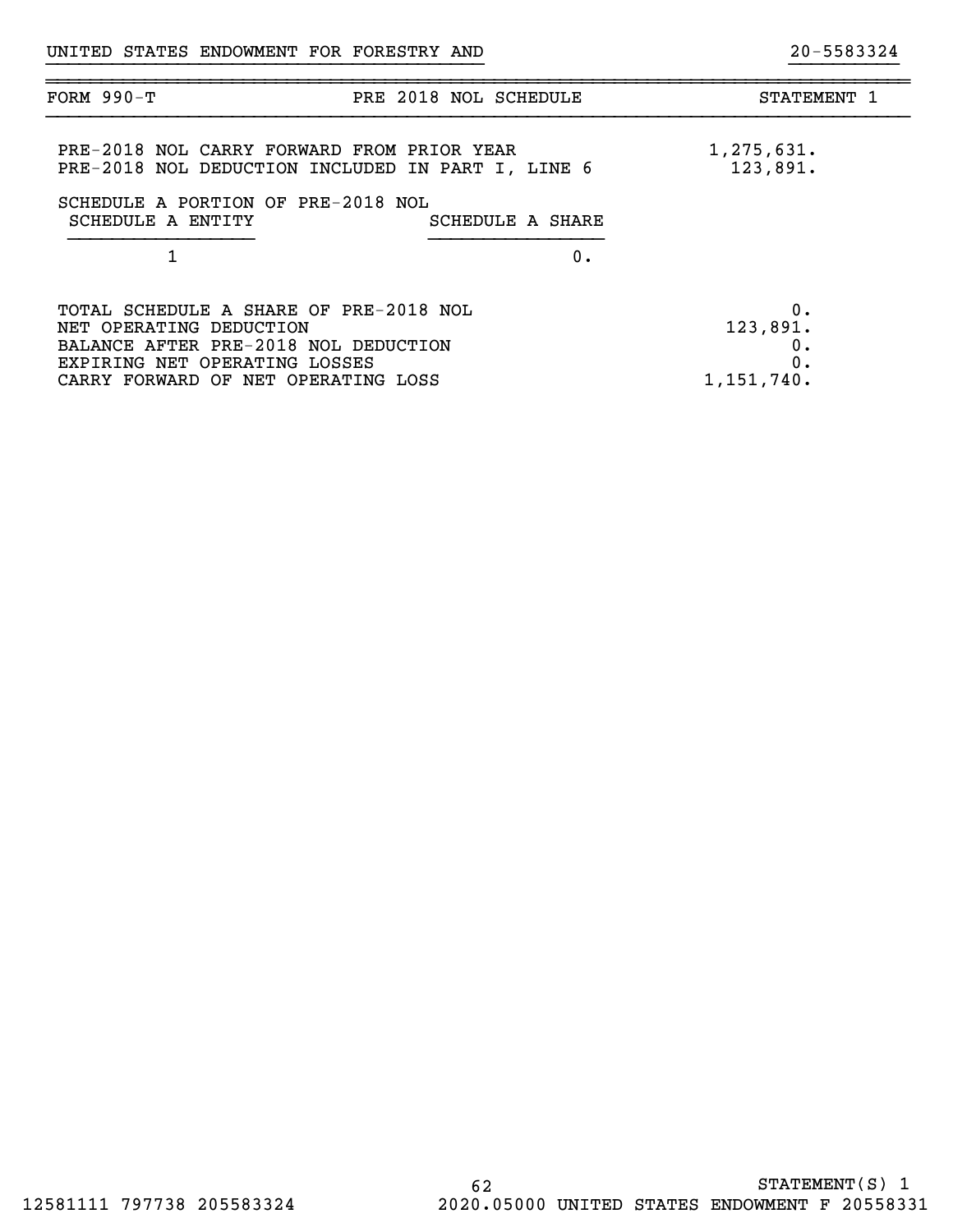| <b>SCHEDULE A</b><br>(Form 990-T)                      | <b>Unrelated Business Taxable Income</b>                                                                                |                   |                                                       | OMB No. 1545-0047                                             |
|--------------------------------------------------------|-------------------------------------------------------------------------------------------------------------------------|-------------------|-------------------------------------------------------|---------------------------------------------------------------|
|                                                        | <b>From an Unrelated Trade or Business</b><br>► Go to www.irs.gov/Form990T for instructions and the latest information. |                   |                                                       | 2020                                                          |
| Department of the Treasury<br>Internal Revenue Service | $\triangleright$ Do not enter SSN numbers on this form as it may be made public if your organization is a 501(c)(3).    |                   |                                                       | Open to Public Inspection for<br>501(c)(3) Organizations Only |
| A Name of the organization<br>AND COMMUNITIES,         | ENDOWMENT<br>STATES<br>UNITED<br>INC.                                                                                   | FORESTRY<br>FOR . | <b>B</b> Employer identification number<br>20-5583324 |                                                               |
|                                                        | <b>C</b> Unrelated business activity code (see instructions)                                                            |                   | <b>D</b> Sequence:                                    | റf                                                            |
|                                                        | E Describe the unrelated trade or business PASSTHROUGH                                                                  | INCOME FROM K-1S  |                                                       |                                                               |
| Part I                                                 | <b>Unrelated Trade or Business Income</b>                                                                               | (A) Income        | (B) Expenses                                          | (C) Net                                                       |

1

ENTITY

| b            | <b>1a</b> Gross receipts or sales                                          | 1c             |    |  |
|--------------|----------------------------------------------------------------------------|----------------|----|--|
| $\mathbf{2}$ |                                                                            | $\mathbf{2}$   |    |  |
| З            |                                                                            | 3              |    |  |
| 4 a          | Capital gain net income (attach Sch D (Form 1041 or Form                   |                |    |  |
|              | 1120)) (see instructions)                                                  | 4a             |    |  |
|              | <b>b</b> Net gain (loss) (Form 4797) (attach Form 4797) (see instructions) | 4b             |    |  |
| c.           |                                                                            | 4c             |    |  |
| 5            | Income (loss) from a partnership or an S corporation (attach               |                |    |  |
|              | statement)                                                                 | 5              |    |  |
| 6            |                                                                            | 6              |    |  |
| 7            |                                                                            | $\overline{7}$ |    |  |
| 8            | Interest, annuities, royalties, and rents from a controlled                |                |    |  |
|              |                                                                            | 8              |    |  |
| 9            | Investment income of section $501(c)(7)$ , (9), or (17)                    |                |    |  |
|              |                                                                            | 9              |    |  |
| 10           |                                                                            | 10             |    |  |
| 11           |                                                                            | 11             |    |  |
| 12           | Other income (see instructions; attach statement)                          | 12             |    |  |
| 13           |                                                                            | 13             | 0. |  |

#### **Part II Deductions Not Taken Elsewhere** (See instructions for limitations on deductions) Deductions must be directly connected with the unrelated business income

| 1   |                                                                                                                                                                                                                                |  | 1            |                                     |
|-----|--------------------------------------------------------------------------------------------------------------------------------------------------------------------------------------------------------------------------------|--|--------------|-------------------------------------|
| 2   | Salaries and wages with the continuum control of the control of the control of the control of the control of the control of the control of the control of the control of the control of the control of the control of the cont |  | $\mathbf{2}$ |                                     |
| 3   | Repairs and maintenance measurements are all the contract of the contract of the contract of the contract of the contract of the contract of the contract of the contract of the contract of the contract of the contract of t |  | 3            |                                     |
| 4   |                                                                                                                                                                                                                                |  | 4            |                                     |
| 5   | Interest (attach statement) (see instructions) [11] material content in the statement of the statement of statement of the statement of the statement of the statement of the statement of the statement of the statement of t |  | 5            |                                     |
| 6   |                                                                                                                                                                                                                                |  | 6            |                                     |
| 7   |                                                                                                                                                                                                                                |  |              |                                     |
| 8   | Less depreciation claimed in Part III and elsewhere on return <i>manumeranomical</i>   8a                                                                                                                                      |  | 8b           |                                     |
| 9   |                                                                                                                                                                                                                                |  | 9            |                                     |
| 10  | Contributions to deferred compensation plans                                                                                                                                                                                   |  | 10           |                                     |
| 11  |                                                                                                                                                                                                                                |  | 11           |                                     |
| 12  |                                                                                                                                                                                                                                |  | 12           |                                     |
| 13  | Excess readership costs (Part IX) [11] [2000] [2000] [2010] [3000] [3000] [3000] [3000] [3000] [3000] [3000] [                                                                                                                 |  | 13           |                                     |
| 14  |                                                                                                                                                                                                                                |  | 14           |                                     |
| 15  |                                                                                                                                                                                                                                |  | 15           | 0.                                  |
| 16  | Unrelated business income before net operating loss deduction. Subtract line 15 from Part I, line 13,                                                                                                                          |  |              |                                     |
|     | column (C)                                                                                                                                                                                                                     |  | 16           | $0 \cdot$                           |
| 17  |                                                                                                                                                                                                                                |  | 17           | 0.                                  |
| 18  | Unrelated business taxable income. Subtract line 17 from line 16 [11] manuscription contracts in the United St                                                                                                                 |  | 18           |                                     |
| LHA | For Paperwork Reduction Act Notice, see instructions.                                                                                                                                                                          |  |              | <b>Schedule A (Form 990-T) 2020</b> |

023741 12-23-20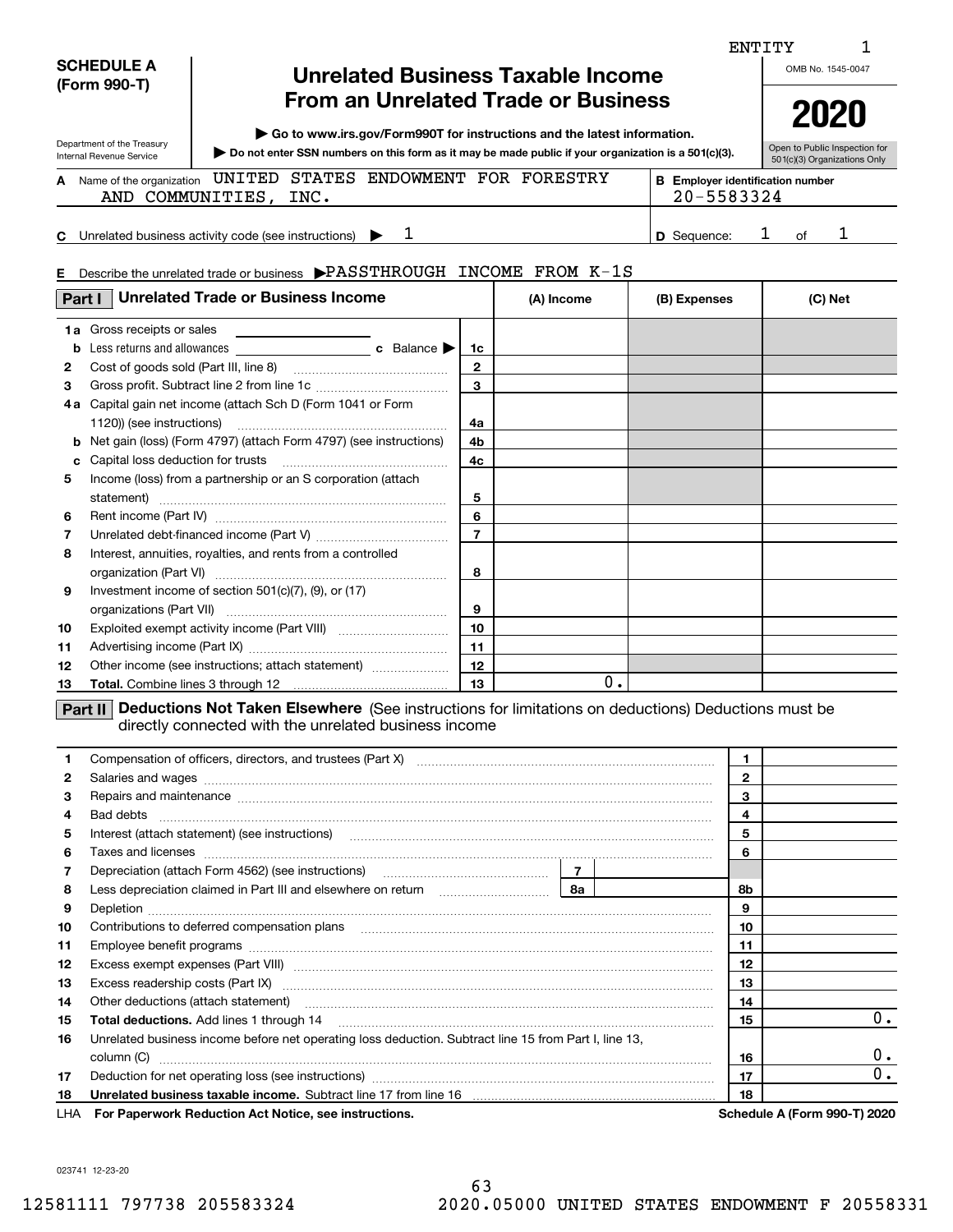|          | Schedule A (Form 990-T) 2020                                                                                                                                                                                                   |                                     |   |                | Page 2           |
|----------|--------------------------------------------------------------------------------------------------------------------------------------------------------------------------------------------------------------------------------|-------------------------------------|---|----------------|------------------|
| Part III | <b>Cost of Goods Sold</b>                                                                                                                                                                                                      | Enter method of inventory valuation |   |                |                  |
| 1        |                                                                                                                                                                                                                                |                                     |   | 1.             |                  |
| 2        | Purchases                                                                                                                                                                                                                      |                                     |   | $\mathbf{2}$   |                  |
| з        |                                                                                                                                                                                                                                |                                     |   | 3              |                  |
| 4        |                                                                                                                                                                                                                                |                                     |   | 4              |                  |
| 5        | Other costs (attach statement) manufactured and contract and contract and contract and contract and contract and contract and contract and contract and contract and contract and contract and contract and contract and contr |                                     |   | 5              |                  |
| 6        |                                                                                                                                                                                                                                |                                     |   | 6              |                  |
| 7        | Inventory at end of year                                                                                                                                                                                                       |                                     |   | $\overline{7}$ |                  |
| 8        | Cost of goods sold. Subtract line 7 from line 6. Enter here and in Part I, line 2                                                                                                                                              |                                     |   | 8              |                  |
| 9        | Do the rules of section 263A (with respect to property produced or acquired for resale) apply to the organization?                                                                                                             |                                     |   |                | Yes<br>No.       |
| Part IV  | Rent Income (From Real Property and Personal Property Leased with Real Property)                                                                                                                                               |                                     |   |                |                  |
| 1        | Description of property (property street address, city, state, ZIP code). Check if a dual-use (see instructions)                                                                                                               |                                     |   |                |                  |
|          | A                                                                                                                                                                                                                              |                                     |   |                |                  |
|          | B                                                                                                                                                                                                                              |                                     |   |                |                  |
|          | С                                                                                                                                                                                                                              |                                     |   |                |                  |
|          | D                                                                                                                                                                                                                              |                                     |   |                |                  |
|          |                                                                                                                                                                                                                                | A                                   | В | C              | D                |
| 2        | Rent received or accrued                                                                                                                                                                                                       |                                     |   |                |                  |
| a        | From personal property (if the percentage of                                                                                                                                                                                   |                                     |   |                |                  |
|          | rent for personal property is more than 10%                                                                                                                                                                                    |                                     |   |                |                  |
|          |                                                                                                                                                                                                                                |                                     |   |                |                  |
| b        | From real and personal property (if the                                                                                                                                                                                        |                                     |   |                |                  |
|          |                                                                                                                                                                                                                                |                                     |   |                |                  |
|          | percentage of rent for personal property exceeds                                                                                                                                                                               |                                     |   |                |                  |
|          | 50% or if the rent is based on profit or income)<br><b>Service</b>                                                                                                                                                             |                                     |   |                |                  |
| с        | Total rents received or accrued by property.                                                                                                                                                                                   |                                     |   |                |                  |
|          | Add lines 2a and 2b, columns A through D                                                                                                                                                                                       |                                     |   |                |                  |
|          |                                                                                                                                                                                                                                |                                     |   |                |                  |
| з        | Total rents received or accrued. Add line 2c columns A through D. Enter here and on Part I, line 6, column (A)                                                                                                                 |                                     |   |                | 0.               |
|          | Deductions directly connected with the income                                                                                                                                                                                  |                                     |   |                |                  |
| 4        | in lines $2(a)$ and $2(b)$ (attach statement) $\ldots$                                                                                                                                                                         |                                     |   |                |                  |
|          |                                                                                                                                                                                                                                |                                     |   |                |                  |
| 5        |                                                                                                                                                                                                                                |                                     |   |                | 0.               |
| Part V   | <b>Unrelated Debt-Financed Income</b> (see instructions)                                                                                                                                                                       |                                     |   |                |                  |
| 1        | Description of debt-financed property (street address, city, state, ZIP code). Check if a dual-use (see instructions)                                                                                                          |                                     |   |                |                  |
|          | A                                                                                                                                                                                                                              |                                     |   |                |                  |
|          | В                                                                                                                                                                                                                              |                                     |   |                |                  |
|          | C.                                                                                                                                                                                                                             |                                     |   |                |                  |
|          | D                                                                                                                                                                                                                              |                                     |   |                |                  |
|          |                                                                                                                                                                                                                                | A                                   | В | C              | D                |
| 2        | Gross income from or allocable to debt-financed                                                                                                                                                                                |                                     |   |                |                  |
|          | property                                                                                                                                                                                                                       |                                     |   |                |                  |
| 3        | Deductions directly connected with or allocable                                                                                                                                                                                |                                     |   |                |                  |
|          | to debt-financed property                                                                                                                                                                                                      |                                     |   |                |                  |
| а        | Straight line depreciation (attach statement)                                                                                                                                                                                  |                                     |   |                |                  |
| b        | Other deductions (attach statement)                                                                                                                                                                                            |                                     |   |                |                  |
| c        | Total deductions (add lines 3a and 3b,                                                                                                                                                                                         |                                     |   |                |                  |
|          |                                                                                                                                                                                                                                |                                     |   |                |                  |
| 4        | Amount of average acquisition debt on or allocable                                                                                                                                                                             |                                     |   |                |                  |
|          |                                                                                                                                                                                                                                |                                     |   |                |                  |
|          | to debt-financed property (attach statement)                                                                                                                                                                                   |                                     |   |                |                  |
| 5        | Average adjusted basis of or allocable to debt-                                                                                                                                                                                |                                     |   |                |                  |
|          |                                                                                                                                                                                                                                |                                     |   |                |                  |
| 6        |                                                                                                                                                                                                                                | %                                   | % | %              | %                |
| 7        | Gross income reportable. Multiply line 2 by line 6                                                                                                                                                                             |                                     |   |                |                  |
| 8        |                                                                                                                                                                                                                                |                                     |   |                | 0.               |
|          |                                                                                                                                                                                                                                |                                     |   |                |                  |
| 9        | Allocable deductions. Multiply line 3c by line 6                                                                                                                                                                               |                                     |   |                |                  |
| 10       | Total allocable deductions. Add line 9, columns A through D. Enter here and on Part I, line 7, column (B)                                                                                                                      |                                     |   |                | $\overline{0}$ . |

| <b>Total dividends-received deductions</b> included in line 10 |
|----------------------------------------------------------------|
|----------------------------------------------------------------|

023721 12-23-20

 $\blacktriangleright$ 

 $\overline{0.}$ 

ENTITY 1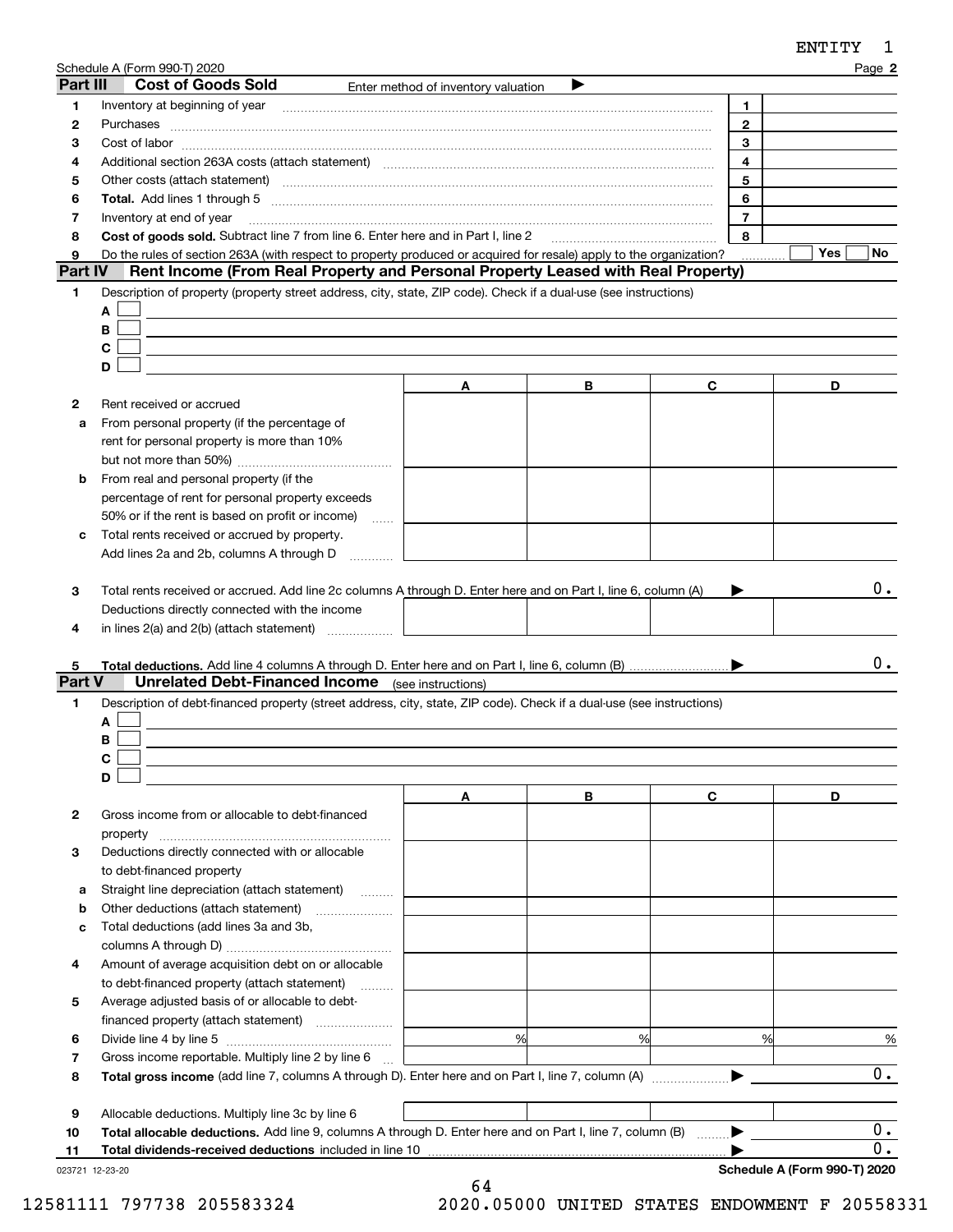|                  | Schedule A (Form 990-T) 2020                                                                                                                                                                                                                          |                                                                                                                                                                                                              |                                                                        |                                        |                                    |                                                       |                                                    |                                                |                       |                         | ---------<br>Page 3                                |
|------------------|-------------------------------------------------------------------------------------------------------------------------------------------------------------------------------------------------------------------------------------------------------|--------------------------------------------------------------------------------------------------------------------------------------------------------------------------------------------------------------|------------------------------------------------------------------------|----------------------------------------|------------------------------------|-------------------------------------------------------|----------------------------------------------------|------------------------------------------------|-----------------------|-------------------------|----------------------------------------------------|
|                  | Part VI Interest, Annuities, Royalties, and Rents from Controlled Organizations                                                                                                                                                                       |                                                                                                                                                                                                              |                                                                        |                                        |                                    |                                                       |                                                    |                                                | (see instructions)    |                         |                                                    |
|                  |                                                                                                                                                                                                                                                       |                                                                                                                                                                                                              |                                                                        | <b>Exempt Controlled Organizations</b> |                                    |                                                       |                                                    |                                                |                       |                         |                                                    |
|                  | 1. Name of controlled                                                                                                                                                                                                                                 |                                                                                                                                                                                                              | 2. Employer<br>identification                                          | 3. Net unrelated<br>income (loss)      |                                    | 4. Total of specified<br>payments made                |                                                    | 5. Part of column 4<br>that is included in the |                       |                         | 6. Deductions directly<br>connected with           |
|                  | organization                                                                                                                                                                                                                                          |                                                                                                                                                                                                              | number                                                                 |                                        | (see instructions)                 |                                                       |                                                    |                                                | controlling organiza- |                         | income in column 5                                 |
|                  |                                                                                                                                                                                                                                                       |                                                                                                                                                                                                              |                                                                        |                                        |                                    |                                                       |                                                    |                                                | tion's gross income   |                         |                                                    |
| (1)<br>(2)       |                                                                                                                                                                                                                                                       |                                                                                                                                                                                                              |                                                                        |                                        |                                    |                                                       |                                                    |                                                |                       |                         |                                                    |
| (3)              |                                                                                                                                                                                                                                                       |                                                                                                                                                                                                              |                                                                        |                                        |                                    |                                                       |                                                    |                                                |                       |                         |                                                    |
| (4)              |                                                                                                                                                                                                                                                       |                                                                                                                                                                                                              |                                                                        |                                        |                                    |                                                       |                                                    |                                                |                       |                         |                                                    |
|                  |                                                                                                                                                                                                                                                       |                                                                                                                                                                                                              |                                                                        |                                        | Nonexempt Controlled Organizations |                                                       |                                                    |                                                |                       |                         |                                                    |
|                  | 7. Taxable Income                                                                                                                                                                                                                                     |                                                                                                                                                                                                              | 8. Net unrelated                                                       | 9. Total of specified                  |                                    |                                                       | <b>10.</b> Part of column 9                        |                                                |                       | 11. Deductions directly |                                                    |
|                  |                                                                                                                                                                                                                                                       |                                                                                                                                                                                                              | income (loss)                                                          | payments made                          |                                    | that is included in the<br>controlling organization's |                                                    | connected with                                 |                       |                         |                                                    |
|                  |                                                                                                                                                                                                                                                       |                                                                                                                                                                                                              | (see instructions)                                                     |                                        |                                    |                                                       |                                                    | gross income                                   |                       |                         | income in column 10                                |
| (1)              |                                                                                                                                                                                                                                                       |                                                                                                                                                                                                              |                                                                        |                                        |                                    |                                                       |                                                    |                                                |                       |                         |                                                    |
| (2)              |                                                                                                                                                                                                                                                       |                                                                                                                                                                                                              |                                                                        |                                        |                                    |                                                       |                                                    |                                                |                       |                         |                                                    |
| (3)              |                                                                                                                                                                                                                                                       |                                                                                                                                                                                                              |                                                                        |                                        |                                    |                                                       |                                                    |                                                |                       |                         |                                                    |
| (4)              |                                                                                                                                                                                                                                                       |                                                                                                                                                                                                              |                                                                        |                                        |                                    |                                                       |                                                    |                                                |                       |                         |                                                    |
|                  |                                                                                                                                                                                                                                                       |                                                                                                                                                                                                              |                                                                        |                                        |                                    |                                                       | Add columns 5 and 10.<br>Enter here and on Part I, |                                                |                       |                         | Add columns 6 and 11.<br>Enter here and on Part I, |
|                  |                                                                                                                                                                                                                                                       |                                                                                                                                                                                                              |                                                                        |                                        |                                    |                                                       |                                                    | line 8, column (A)                             |                       |                         | line 8, column (B)                                 |
| Totals           |                                                                                                                                                                                                                                                       |                                                                                                                                                                                                              |                                                                        |                                        |                                    |                                                       |                                                    |                                                | 0.                    |                         | $0$ .                                              |
| <b>Part VII</b>  |                                                                                                                                                                                                                                                       |                                                                                                                                                                                                              | Investment Income of a Section 501(c)(7), (9), or (17) Organization    |                                        |                                    |                                                       |                                                    | (see instructions)                             |                       |                         |                                                    |
|                  |                                                                                                                                                                                                                                                       | 1. Description of income                                                                                                                                                                                     |                                                                        |                                        | 2. Amount of                       |                                                       | 3. Deductions                                      |                                                | 4. Set-asides         |                         | 5. Total deductions                                |
|                  |                                                                                                                                                                                                                                                       |                                                                                                                                                                                                              | income                                                                 |                                        | directly connected                 |                                                       | (attach statement)                                 |                                                | and set-asides        |                         |                                                    |
|                  |                                                                                                                                                                                                                                                       |                                                                                                                                                                                                              |                                                                        |                                        |                                    |                                                       | (attach statement)                                 |                                                |                       |                         | (add cols $3$ and $4$ )                            |
| (1)              |                                                                                                                                                                                                                                                       |                                                                                                                                                                                                              |                                                                        |                                        |                                    |                                                       |                                                    |                                                |                       |                         |                                                    |
| (2)              |                                                                                                                                                                                                                                                       |                                                                                                                                                                                                              |                                                                        |                                        |                                    |                                                       |                                                    |                                                |                       |                         |                                                    |
| (3)              |                                                                                                                                                                                                                                                       |                                                                                                                                                                                                              |                                                                        |                                        |                                    |                                                       |                                                    |                                                |                       |                         |                                                    |
| (4)              |                                                                                                                                                                                                                                                       |                                                                                                                                                                                                              |                                                                        |                                        | Add amounts in                     |                                                       |                                                    |                                                |                       |                         | Add amounts in                                     |
|                  |                                                                                                                                                                                                                                                       |                                                                                                                                                                                                              |                                                                        |                                        | column 2. Enter                    |                                                       |                                                    |                                                |                       |                         | column 5. Enter                                    |
|                  |                                                                                                                                                                                                                                                       |                                                                                                                                                                                                              |                                                                        |                                        | here and on Part I,                |                                                       |                                                    |                                                |                       |                         | here and on Part I,                                |
| <b>Totals</b>    |                                                                                                                                                                                                                                                       |                                                                                                                                                                                                              |                                                                        |                                        | line 9, column (A)                 | 0.                                                    |                                                    |                                                |                       |                         | line 9, column (B)<br>0.                           |
| <b>Part VIII</b> |                                                                                                                                                                                                                                                       |                                                                                                                                                                                                              | <b>Exploited Exempt Activity Income, Other Than Advertising Income</b> |                                        |                                    |                                                       |                                                    |                                                | (see instructions)    |                         |                                                    |
| 1                | Description of exploited activity:                                                                                                                                                                                                                    |                                                                                                                                                                                                              |                                                                        |                                        |                                    |                                                       |                                                    |                                                |                       |                         |                                                    |
| 2                |                                                                                                                                                                                                                                                       |                                                                                                                                                                                                              |                                                                        |                                        |                                    |                                                       |                                                    |                                                |                       | $\mathbf{2}$            |                                                    |
| 3                |                                                                                                                                                                                                                                                       | Gross unrelated business income from trade or business. Enter here and on Part I, line 10, column (A)<br>Expenses directly connected with production of unrelated business income. Enter here and on Part I, |                                                                        |                                        |                                    |                                                       |                                                    |                                                |                       |                         |                                                    |
|                  | line 10, column (B)                                                                                                                                                                                                                                   |                                                                                                                                                                                                              |                                                                        |                                        |                                    |                                                       | 3                                                  |                                                |                       |                         |                                                    |
| 4                | Net income (loss) from unrelated trade or business. Subtract line 3 from line 2. If a gain, complete                                                                                                                                                  |                                                                                                                                                                                                              |                                                                        |                                        |                                    |                                                       |                                                    |                                                |                       |                         |                                                    |
|                  | 4                                                                                                                                                                                                                                                     |                                                                                                                                                                                                              |                                                                        |                                        |                                    |                                                       |                                                    |                                                |                       |                         |                                                    |
| 5                | Gross income from activity that is not unrelated business income [11] [11] content material content from activity that is not unrelated business income [11] [11] [11] $\alpha$ [11] $\alpha$ [11] $\alpha$ [11] $\alpha$ [11] $\alpha$ [11] $\alpha$ |                                                                                                                                                                                                              |                                                                        |                                        |                                    |                                                       |                                                    |                                                |                       | 5                       |                                                    |
| 6                | Expenses attributable to income entered on line 5 [[11] manufacture manufacture attributable to income entered on line 5 [[11] manufacture manufacture attributable to income entered on line 5 [[11] manufacture manufacture                         |                                                                                                                                                                                                              |                                                                        |                                        |                                    |                                                       |                                                    |                                                |                       | 6                       |                                                    |
| 7                | Excess exempt expenses. Subtract line 5 from line 6, but do not enter more than the amount on line                                                                                                                                                    |                                                                                                                                                                                                              |                                                                        |                                        |                                    |                                                       |                                                    |                                                |                       |                         |                                                    |
|                  |                                                                                                                                                                                                                                                       |                                                                                                                                                                                                              |                                                                        |                                        |                                    |                                                       |                                                    |                                                |                       | $\overline{7}$          | Cabadula A (Fauna 000 T) 0000                      |

**Schedule A (Form 990-T) 2020**

023731 12-23-20